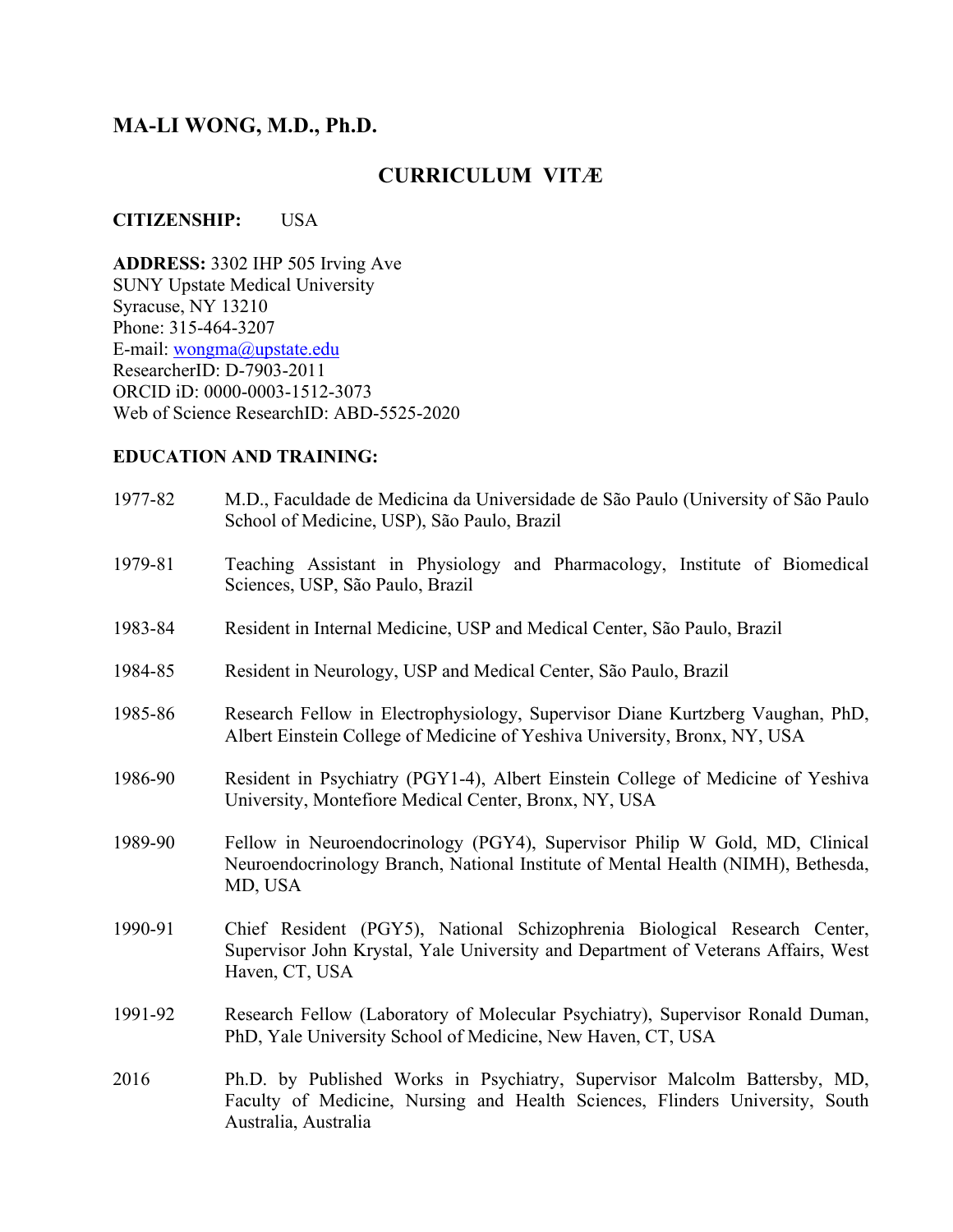#### **POSITIONS HELD:**

- 1992-93 Attending Psychiatrist and Instructor, Yale University School of Medicine, New Haven, CT, USA.
- 1993-99 Chief, Unit on Molecular Neuroendocrinology, Clinical Neuroendocrinology Branch, NIMH, Bethesda, MD, USA.
- 1993-99 Senior Attending Physician, NIH Clinical Center, Bethesda, MD,
- 1999-2006 Professor (tenured) and Senior Research Scientist, Department of Psychiatry, David Geffen School of Medicine at UCLA, Los Angeles, CA, USA.
- 1999-2006 Director, UCLA GCRC/NPI Endocrine Core Laboratory (1999-2006), UCLA GCRC Core Laboratory (3M01RR00865, 2002-2006), CA, USA.
- 2004-2006 Co-Director, Interdepartmental Center on Pharmacogenomics and Clinical Pharmacology, Neuropsychiatric Institute, UCLA, CA, USA.
- 2004 -2005 Interim Associate Program Director, UCLA GCRC (3M01RR00865), CA, USA.
- 2006-2009 Professor (tenured) and Vice Chair for Translational Research, Director, Center on Pharmacogenomics, Department of Psychiatry, University of Miami Miller School of Medicine (UM), Miami, FL, USA.
- 2006-2009 Graduate Faculty, Neuroscience Graduate Program, UM, Miami, FL, USA.
- 2008-2009 Miller Professor, UM, Miami, FL, USA.
- 2009-2014 Professor (tenured) and Pharmacogenomics Group Leader (2009-14), Visiting Professor (2013-14), Department of Translational Medicine, John Curtin School of Medical Research, The Australian National University, Canberra, ACT, Australia.
- 2013-17 Senior Principal Research Fellow and Head, Pharmacogenomics Research Program, Deputy Theme Director (2015-17), and Interim Director (2017), Mind and Brain Theme, South Australian Health and Medical Research Institute, SA, Australia.
- 2013- Strategic Professor of Psychiatry (tenured) 2013-17, Visiting Professor (2018- ) Flinders University, SA, Australia.
- 2013- Visiting Professor appointments University of Minho, Braga, Portugal (2013-17), University of Adelaide, Adelaide, SA, Australia (2013-19), University of Texas Medical School at Houston, Houston, TX, USA (2014-17), University of New Mexico School of Medicine, Albuquerque, NM, USA (2015-19), Peking University Health Science Center, Beijing, China (2018-)
- 2017- 2022 Professor (tenured), Psychiatry and Behavioral Sciences, Neurosciences and Physiology, State of New York University Upstate Medical University (SUNY UMU), Syracuse, NY, USA.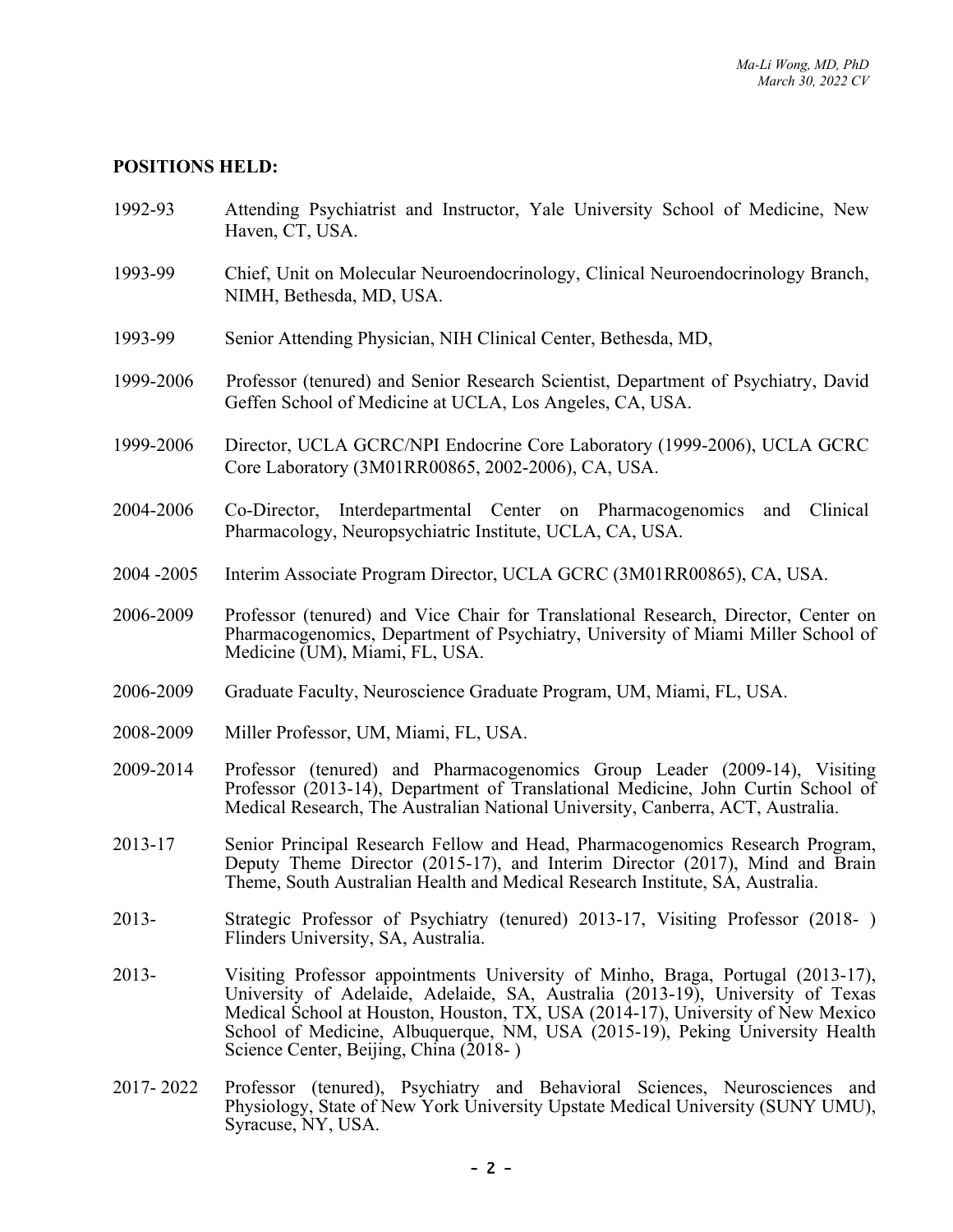2022- Distinguished Professor, Psychiatry and Behavioral Sciences, Neurosciences and Physiology, State of New York University Upstate Medical University (SUNY UMU), Syracuse, NY, USA.

#### **HONORS and AWARDS:**

- 1980 Elected Medical Student Representative, Medical Education Board of USP, Brazil.
- 1989 Milton Rosenbaum Award for Psychiatric Research, Albert Einstein College of Medicine, New York, New York, USA.
- 1989 Fogarty International Research Fellowship, U.S. Public Health Service, National Institutes of Health (NIH), Bethesda, MD, USA.
- 1990 Honorable Mention, Lilly Psychiatric Research Fellowship, awarded by the American Psychiatric Association, Office of Research, Washington, DC, USA.
- 1990 SmithKline Beecham Award, Society of Biological Psychiatry, USA.
- 1991 Young Investigator Award, granted by the International Congress on Schizophrenia Research and the Schizophrenia Branch, NIMH, USA.
- 1991 Best submissions to Annual Meeting of the American College of Neuropsychopharmacology, San Juan, Puerto Rico.
- 1993 APA/Dista Research Award, awarded by the American Psychiatric Association, USA.
- 1993 Intramural Research Training Award, NIH, USA.
- 1996 Award Winner Poster, *Science*/American Federation for Clinical Research/American Society for Clinical Investigation/American Association of Physicians Biomedicine Meeting, Washington, DC, USA.
- 1996 NIH FARE Award, USA.
- 1997 NIH FARE Award, USA.
- 1998 Henry L. Moses Award, Montefiore Medical Center, Bronx, NY, USA.
- 2010 Nominated and selected for the 2010 ANU Leadership Program, ANU, ACT, Australia.
- <sup>2022</sup> Distinguished Professor, Psychiatry and Behavioral Sciences, Neurosciences and Physiology, State of New York University Upstate Medical University (SUNY UMU), Syracuse, NY, USA.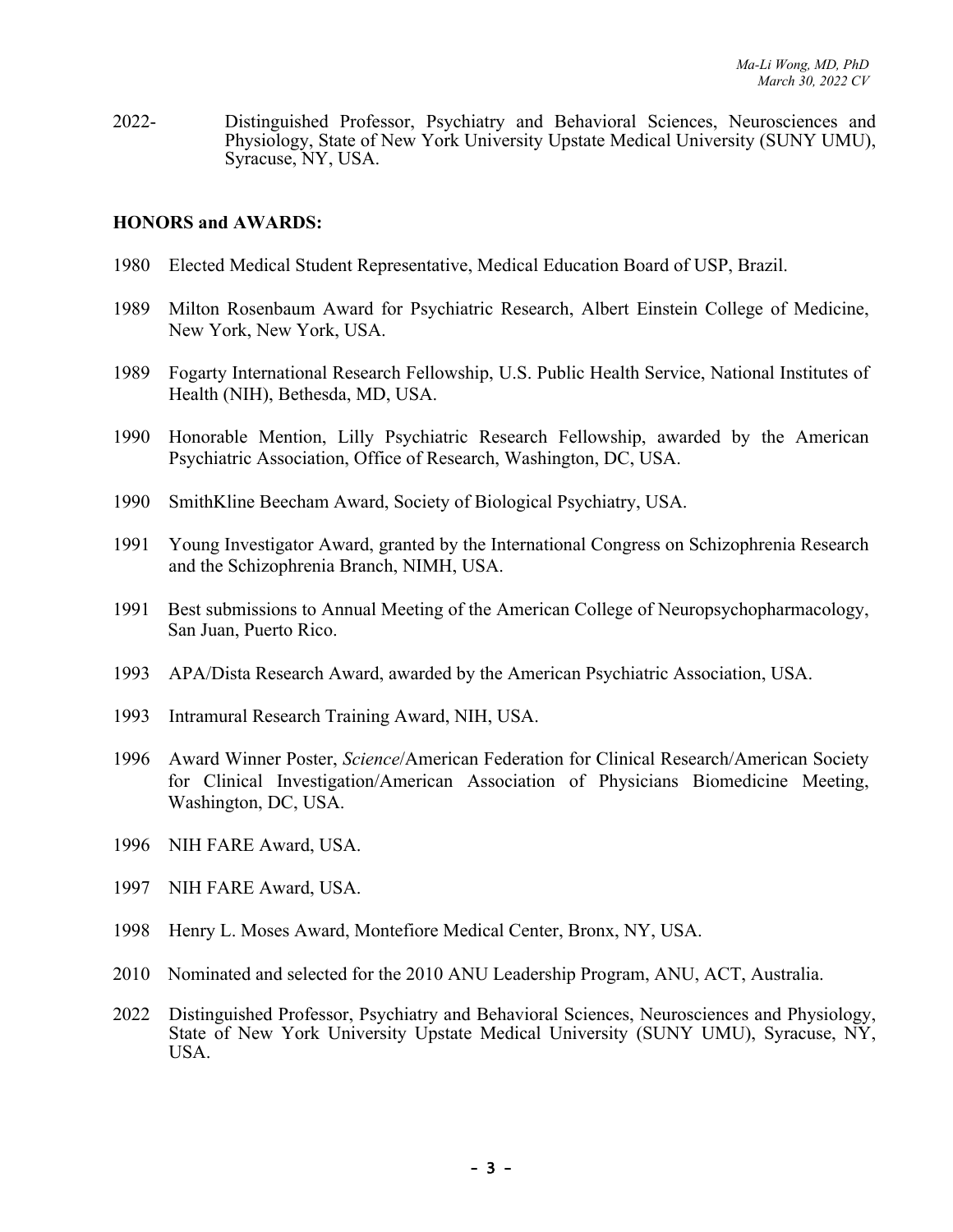### **MEDICAL LICENSES and CERTIFICATIONS:**

Permanent Pennsylvania State License # MD040715L (10/14/1987, passed FLEX) Permanent Connecticut State License # 30765 (04/05/1990-02/28/1994, inactive) Permanent Texas State Medical License #J8170 (28/06/1995-06/09/2011, inactive) Permanent California State Medical License #C51883 (02/03/2005-) Permanent Florida Medical License #ME98288 (30/03/2007-); DEA # FW6094495 New York State Medical License #290670 (08/02/2017-) Permanent ECFMG Certificate # 352-459-2, date issued: Sep 27, 1984, passed FMGEMS Permanent Medical Council of the State of São Paulo #45262, Brazil (15/03/1983 to 19/04/1994, inactive) Fellowship, The Royal Australian and New Zealand College of Psychiatrists ID 8251, Australia (18/09/12-) Australian Health Practitioner Regulation Agency, Medical Practitioner with Specialist Registration #MED0001822270 (08/05/13- ) Medical Council of Ireland registration # 409806 (18/05/2017-)

# **CLINICAL ACTIVITIES**

| 1990-91   | Chief Resident (PGY 5), National Schizophrenia Biological Research Center, Yale<br>University and Department of Veterans Affairs, West Haven, CT, USA. Duties:<br>provided clinical care and supervision to residents and multidisciplinary staff in an<br>inpatient psychiatric unit for patients with severe schizophrenia. |
|-----------|-------------------------------------------------------------------------------------------------------------------------------------------------------------------------------------------------------------------------------------------------------------------------------------------------------------------------------|
| 1992-93   | Attending Psychiatrist and Instructor, Yale University School of Medicine, New<br>Haven, CT, USA. Duties: provided clinical care in schizophrenia and mood disorder<br>clinics.                                                                                                                                               |
| 1993-99   | Senior Attending Physician, NIH Clinical Center, Bethesda, MD, USA. Duties:<br>provided clinical care to impatients and outpatients psychiatric patients.                                                                                                                                                                     |
| 1999-2006 | Professor of Psychiatry with clinical privileges at the UCLA Medical Center and<br>Neuropsychiatric Institute and Hospital, USA. Duties: provided clinical supervision<br>to clinical fellows and multidisciplinary staff in a mood disorder clinic of 300<br>patients.                                                       |
| 2006-09   | Professor of Psychiatry with clinical privileges at the UM Medical Center and<br>Jackson Memorial Hospital, USA. Duties: provided supervision to residents and<br>direct clinical supervision to three clinical research projects.                                                                                            |
| 2013-17   | Professor of Psychiatry with clinical privileges at the Flinders University Medical<br>Centre.                                                                                                                                                                                                                                |
| 2018-     | Professor of Psychiatry with clinical privil deges at SUNY UMU                                                                                                                                                                                                                                                                |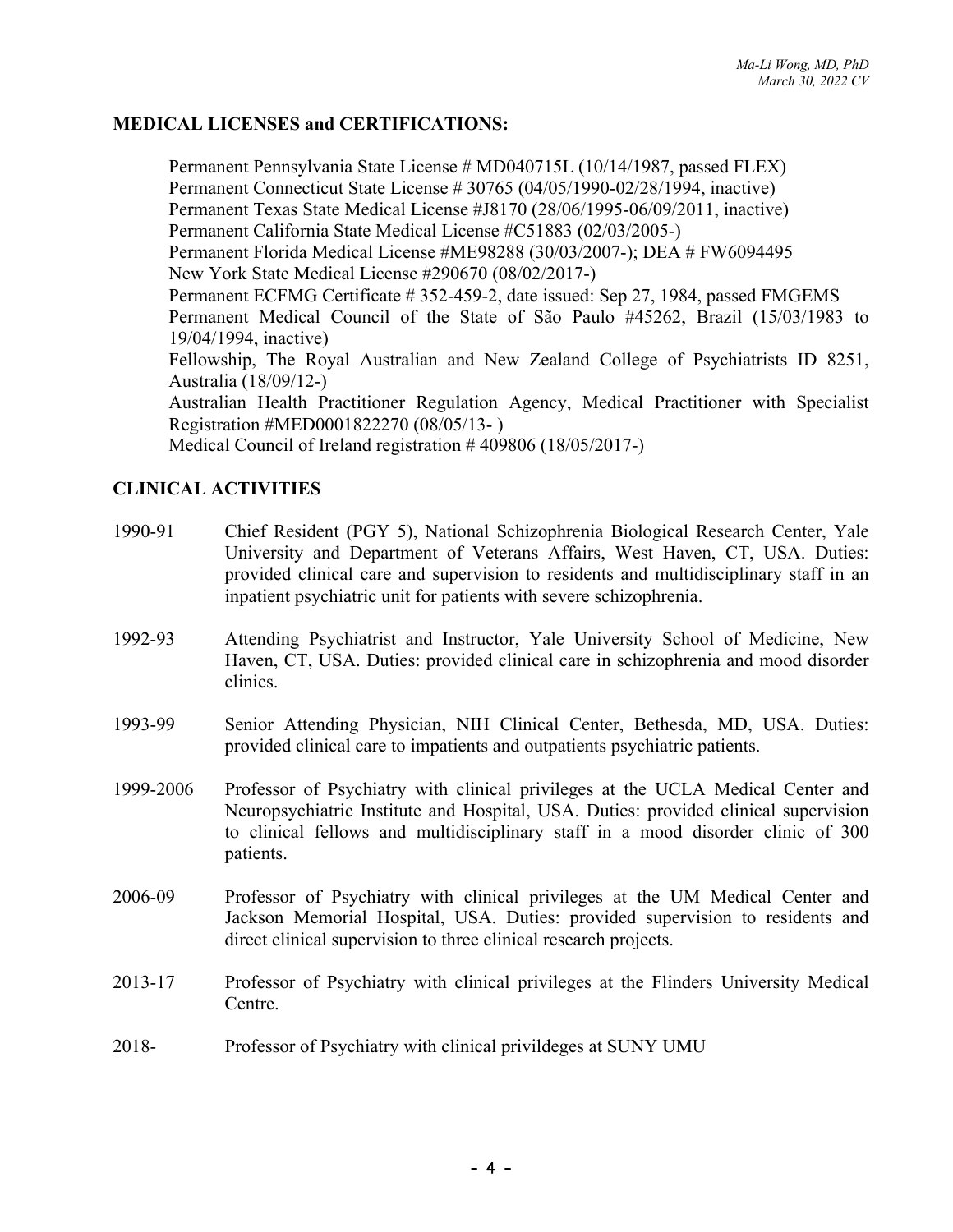# **PROFESSIONAL AND COMMUNITY ENGAGEMENT ACTIVITIES**

I participated in small focus groups and large meetings to disseminate genetics, pharmacogenetics and mental health knowledge to the general public. At the *UCLA*: 1) Developing Educational Approaches to Genomics for Mexican-Americans in East Los Angeles (2002-04). 2) Han-Chinese-American DNA Repository and Community Consultation (2001-02). 3) Developing Educational Approaches for Mexican-Americans (2002-06). At the *UM*: 4) Institute for Medical Discovery Community Consultation Process (2007-09). At the *JCSMR*: 5) Organizing committee of the Sarah Grace Sarcoma Foundation fund raising events (2010-2012). At the *SAHMRI*: 6) Organizing committee and Participant, Mind and Brain Workshop (2013), 7) Organizing committee, Mind and Brain mini symposium (2013-2017).

# **CONTRIBUTION TO SCIENCE**

My research has resulted in over 300 publications, cited over 18,000 times; h-index 63 (Google Scholar). I have contributed primarily to three lines of investigation, as follows:

1) My lab has a strong track record studying the genomics of antidepressants and major depressive disorder, which started in 2000 as part of the National Institute of General Medical Sciences, NIH Pharmacogenomics Research Network (PGRN). In that project, we studied a Mexican-American population with major depression in Los Angeles. Our group conducted the first NIH-funded studies of antidepressant pharmacogenomics in Hispanics, with findings that have been independently replicated. We have examined candidate systems and pathways, including corticotropin-releasing hormone (*CRH*) and CRH receptor 1 (*CRHR1*), brain-derived neurotrophic factor (*BDNF*) and its receptor, *NTRK2*. We re-sequenced several genes, including *BDNF*, *NTRK2*, and *CRHR1*, and discovered a substantial number of new variants. Recently, we have identified several genes that may be associated with major depression and replicated the *PHF21B* gene. These new functional genetic markers have provided the basis for a provisional patent, which we are now studying at the functional neuroscience level. Currently, we are also investigating the *CWC22* gene and its role in alternative splicing in stress, aging and Alzheimer's disease.

2) We have contributed to understanding the role of neuroendocrine/neuroimmune aspects of MDD. We have studied cytokines and immune mediators in the central nervous system, with implications for the underlying biology of major depressive disorder, and published work in this area include the localization of gene expression for interleukin 1 receptor antagonist (*Il1rn*), interleukin 1 receptor, type I (*Il1r1*), and inducible nitric oxide synthase (*Nos2*) in mammalian brain. We also showed that IL1RN is an endogenous neuroprotective agent. I was the first to suggest that the central and peripheral cytokine compartments are integrated, but differentially regulated. In collaboration with colleagues at Columbia University, we showed that inflammation-mediated upregulation of secretory sphingomyelin phosphodiesterase represents a link between inflammatory cytokines and atherogenesis. We have recently focused on the role of the inflammasome in the microbiome-gut-brain axis, shedding new light on the bi-directional pathway that links gut microbiota, the inflammasome, and depressive-like behaviors.

3) We have a line of endocrine research that has a special focus on the biology of human leptin. We discovered that despite being produced by a dispersed mass of fat cells, leptin is secreted in an organized manner with distinct pulsatility and circadian rhythm and that it appears to regulate the minute-to-minute rhythms of several endocrine axes, such as the hypothalamic-pituitary-adrenal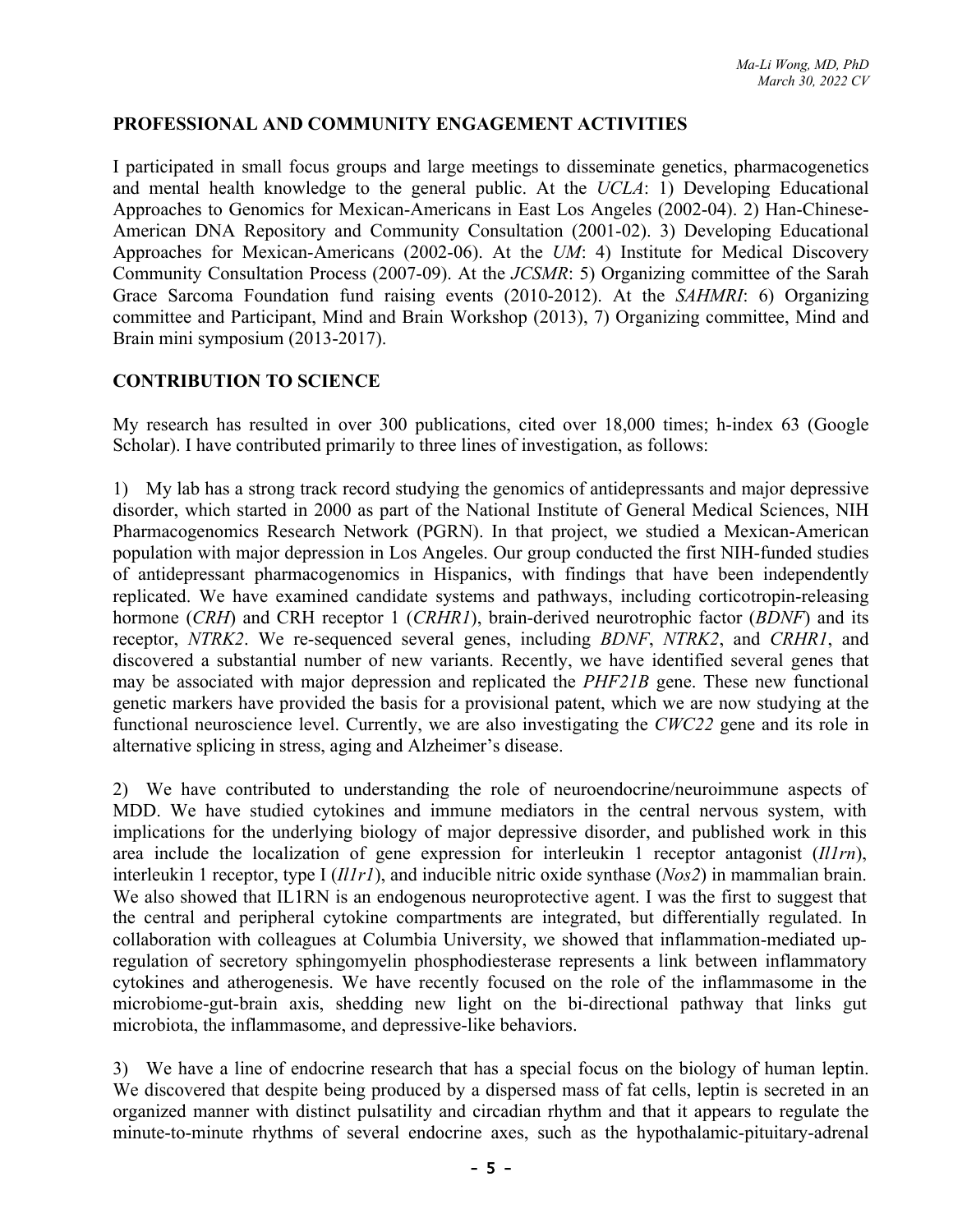axis, the hypothalamic–pituitary–thyroid axis, and the hypothalamic–pituitary–gonadal axis. We were the first to suggest that leptin may have antidepressant effects. We also advanced the concept that leptin has pro-cognitive effects in humans. More recently, we have been studying the interface between major depression and obesity by understanding of the long-term endocrine and metabolic effects of antidepressants. We developed a new animal paradigm to model short-term exposure to antidepressants in a high-fat environment, consisting of recurrent or chronic restraint stress and behaviorally effective short-term antidepressant treatment, followed by long-term, high-fat diet intake. Currently, we have been collaborating in understanding the interface of feeding and anxiety.

#### **RESEARCH GRANTS:**

#### **Pending:**

| 1) | R01MH127423-01A1                                                                                                    | 04/01/2022-03/31/2027      | 3.0 calendar |  |
|----|---------------------------------------------------------------------------------------------------------------------|----------------------------|--------------|--|
|    | Wong/Licinio, MPI                                                                                                   | total cost: \$4,037,896.00 |              |  |
|    | "Dissecting the roles of an epigenetic regulator of genes involved in synaptic plasticity and<br>social cognition." |                            |              |  |
|    | Impact Score: 27. Percentile: 3.0: Pending Council Review.                                                          |                            |              |  |

# **Current**

| 1)         | R21MH126405<br>Wong/Licinio, MPI<br>"Alternative splicing mechanism in stress."                                                                                                 | 04/01/2021-03/31/2023<br>total cost: \$445,500.00 | 3.0 calendar                           |
|------------|---------------------------------------------------------------------------------------------------------------------------------------------------------------------------------|---------------------------------------------------|----------------------------------------|
| 2)         | <b>CART</b> Grant<br>Wong/Licinio, MPI<br>"Alternative splicing mechanisms and Alzheimer's Disease."                                                                            | 07/01/2021-06/30/2023<br>total cost: \$100,000.00 | 1.2 calendar                           |
| 3)         | R21MH128726<br>Wong/Licinio, MPI<br>"Mechanisms of noncanonical caspase 1 signaling in the brain."                                                                              | 01/01/2022-12/31/2023<br>total cost: \$445,500.00 | 3.0 calendar                           |
| Past<br>1) | <b>NHMRC</b> (Australia)<br>PI/CIA: ML Wong; administrative PI M Battersby<br>"Validating novel biomarkers relevant to major depression."                                       | 01/01/18-03/31/21                                 | total cost: \$515,549.50<br>APP1145770 |
| 2)         | <b>NHMRC</b> (Australia)<br>MPI/CIA: S Grieve: CIE: ML Wong<br>"The Aftershock" – Understanding the impact of traumatic brain injury on depression and<br>emotional regulation. | $01/01/17 - 31/12/20$                             | total cost: \$678,771.20<br>APP1130609 |
| 3)         | <b>NHMRC</b> (Australia)<br>PI/CIA: ML Wong                                                                                                                                     | $01/01/14 - 31/12/17$                             | total cost: \$501,174.00<br>APP1070935 |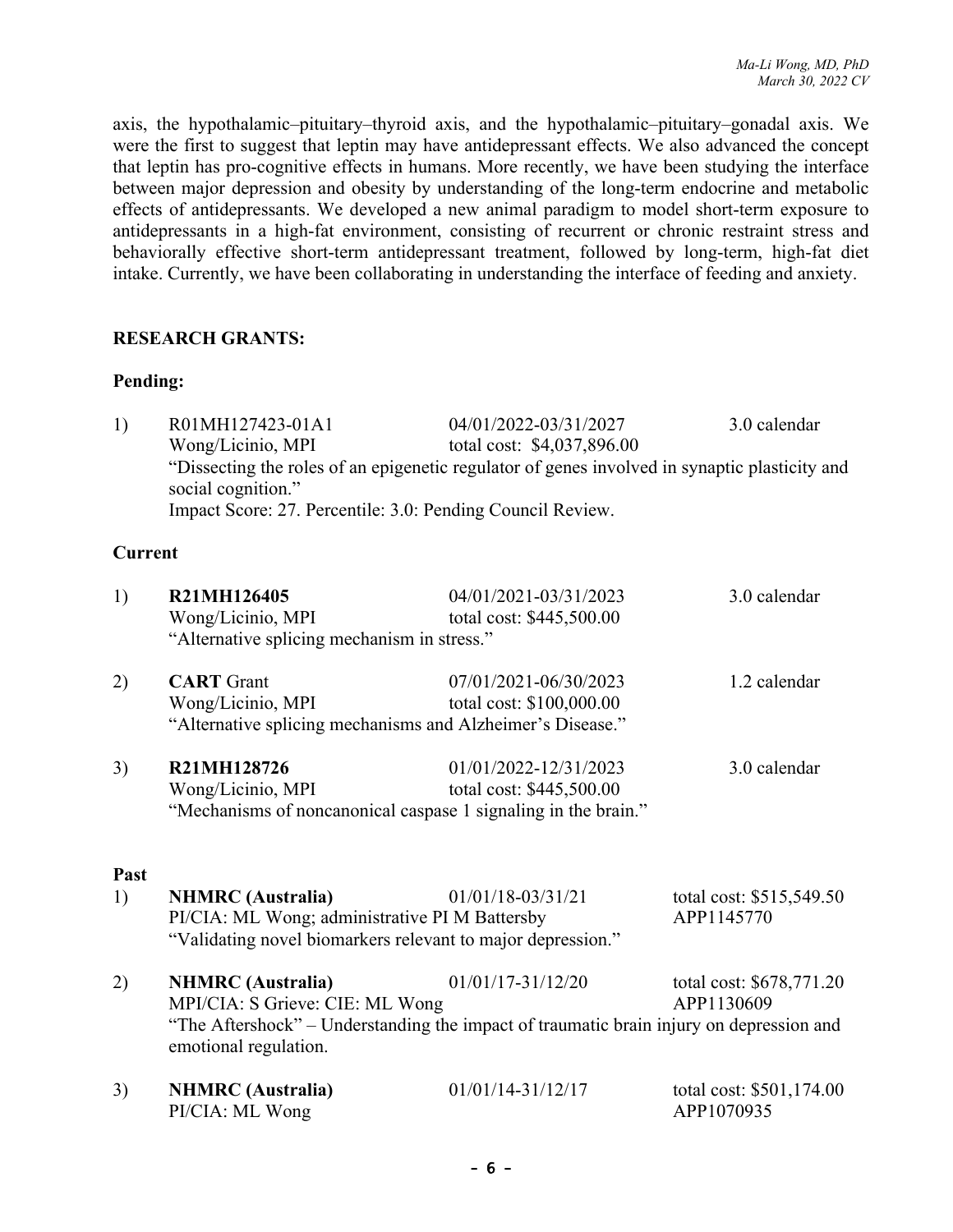"Long-term metabolic effects of stress and antidepressants: a novel translational paradigm of drug-induced obesity."

4) **NHMRC (Australia)** 01/01/13-07/31/17 total cost: \$509,779.19 PI/CIA: ML Wong APP1051931 "AusGBD-Depression: An Australian genetic database study of functional genetic variants and environmental factors in major depression." 5) **Flinders University** Faculty of Medicine, Nursing and Health Sciences Bridge funds, small grant CIB: ML Wong 11/17/15-11/16/16 total cost: \$40,000.00 "A novel pathway in the brain-response to stress." 6) **JJ Mason** and HS Williams Memorial Foundation PI/CIA: ML Wong  $27/03/2015 - 31/03/2016$  total cost: \$60,000.00 "The role of anti-inflammatory transgenic models on the progression of Alzheimer's disease." 7) **Flinders University**- UT Dresden Project, small grant (CIA J Licinio) CIC: ML Wong 01/01/2015-12/31/2016 total cost: \$15,000.00 "Phamarcogenetics of antidepressants: the role of methylation sites." 8) **Flinders University** Faculty of Medicine, Nursing and Health Sciences PI/CIA: ML Wong 04/14-04/15 total cost: \$10,000.00 "A novel treatment approach to obesity." 9) **DTF** (Discovery Translation Fund), Australian National University Connect Ventures PI: ML Wong 16/12/11-03/09/12 total cost: \$81,836 Co-PI: J Licinio "Evaluating a novel pharmacological treatment for obesity and metabolic syndrome." 10) **NCRR/NIH** 06/01/10-05/30/13 direct cost: \$856,000 PI: J Licinio K30RR030288-01 Co-PI: ML Wong, M.D. "University of Miami Graduate Training Program in Translational Investigation" This is a K30 interdepartmental career development program in translational medicine. Ma-Li Wong transferred her position as Co-P.I. to J Hare and D Armstrong as she moved to the Australian National University. 11) **OrthoMcNeil/Janssen** 01/2009-01/2011 total cost: \$823,277 PI: J Licinio 20080276 Co-Inv: ML Wong "Pharmacogenetics: Antipsychotics and Multiple Medications", investigator-initiated Pharmaceutical sponsored project" 12) **NIMH/NIH** 01/02/08-31/01/2013 total cost: \$346,500 PI: H Lavretsky R01MH077650 Consultant: ML Wong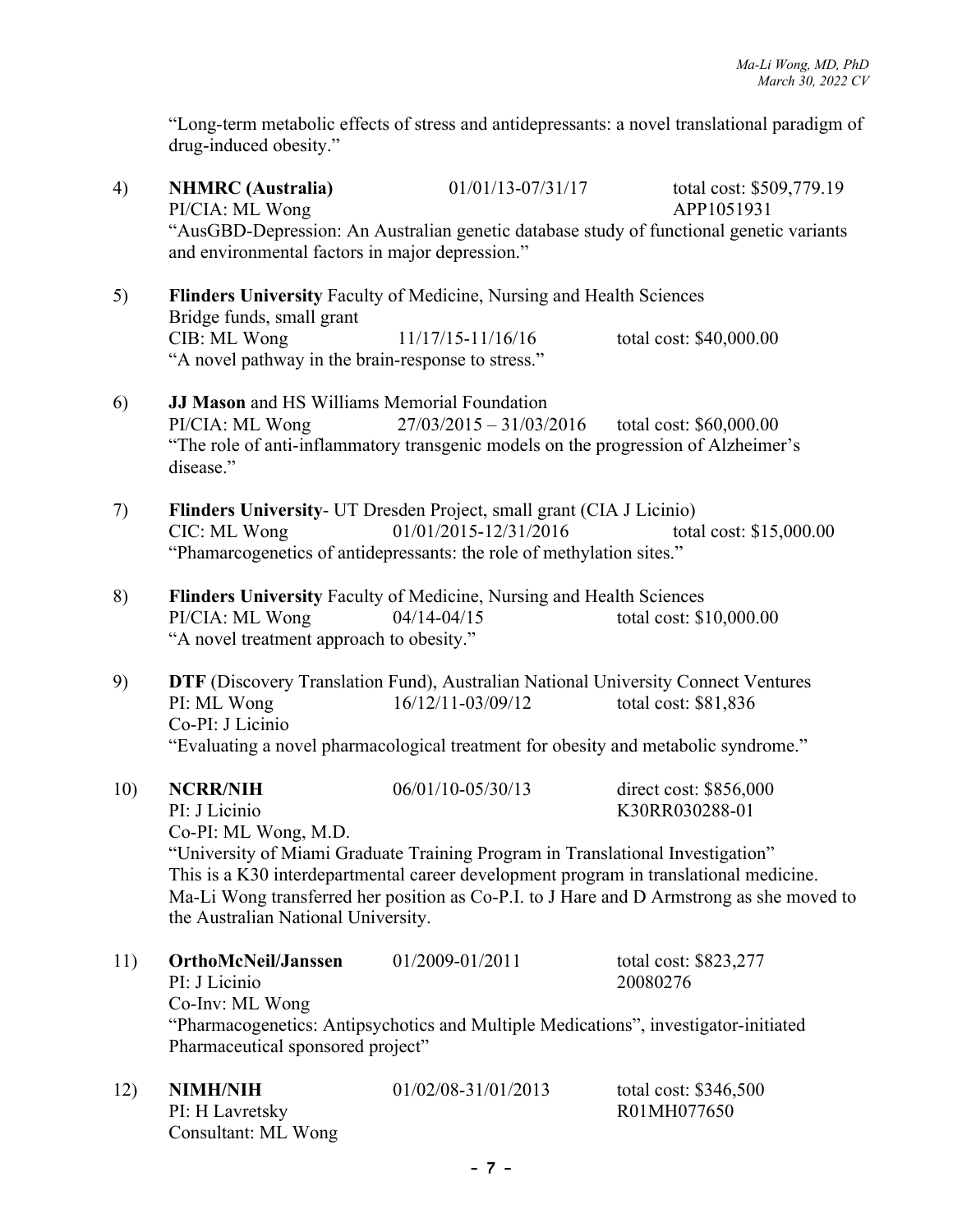"Methylphenidate Use to Improve Outcomes in Geriatric Depression"

| 13) | <b>NIDA/NIH</b><br>PI: S Izenwasser<br>Co-Inv: ML Wong                             | 10/01/07-09/30/12                                                                     | total cost: \$884,460<br>1P50DA024584                                            |  |
|-----|------------------------------------------------------------------------------------|---------------------------------------------------------------------------------------|----------------------------------------------------------------------------------|--|
|     |                                                                                    | "Sex Differences in Drug Effects: The Adolescent Trajectory"                          |                                                                                  |  |
| 14) | <b>NIAAA/NIH</b><br>PI: I Salloum<br>Co-Inv: ML Wong                               | 03/01/06-02/28/11<br>"Optimizing Pharmacotherapy for Bipolar Alcoholics"              | total cost: \$2,000,000<br>R01AA015385                                           |  |
|     |                                                                                    |                                                                                       |                                                                                  |  |
| 15) | <b>NIDA/NIH</b><br>PI: I Salloum<br>Co-Inv: ML Wong                                | 09/05/05-05/31/10                                                                     | total cost: \$2,000,000<br>R01DA019992                                           |  |
|     | "Valporate Efficacy in Cocaine-Bipolar Comorbidity"                                |                                                                                       |                                                                                  |  |
| 16) | <b>NCRR/NIH</b><br>PI: ML Wong<br>"Pharmacogenetics of Antidepressants."           | 07/01/03-05/31/09                                                                     | total cost: \$716,606<br>K24 RR017365                                            |  |
|     |                                                                                    |                                                                                       |                                                                                  |  |
| 17) | NIDDK/NIH<br>Co-PIs: ML Wong and J Licinio                                         | $9/30/02 - 8/31/09$<br>"Depression and Metabolic Syndrome in Mexican-American Women." | total cost: \$2,616,047<br>R01 DK063240                                          |  |
|     |                                                                                    |                                                                                       |                                                                                  |  |
| 18) | <b>NCRR/NIH</b><br>PI: J Licinio<br>Co-investigator: ML Wong                       | 08/01/02-7/31/07                                                                      | total cost: \$7,082,104<br>K12RR017611                                           |  |
|     |                                                                                    | "UCLA Mentored Clinical Pharmacology Research Scholar Program (K12)."                 |                                                                                  |  |
| 19) | <b>NIGMS/NIH</b><br>PI: J Licinio<br>Co-investigator: ML Wong                      | 04/01/02-03/31/06                                                                     | total costs: $$365,677$<br>R03 HG/CA02500                                        |  |
|     | Angeles."                                                                          |                                                                                       | "Developing Educational Approaches to Genomics for Mexican-Americans in East Los |  |
| 20) | <b>NIMGS/NIH</b><br>PI: J Licinio                                                  | 04/01/01-03/31/08                                                                     | total cost: \$4,904,318<br>U01 GM61394                                           |  |
|     | Co-Inv: ML Wong                                                                    | "Pharmacogenetics and Pharmacogenomics Research Group."                               |                                                                                  |  |
| 21) | <b>NCRR/NIH</b><br>PI: G S Levey                                                   | 12/01/01-05/01/06                                                                     | total cost: \$29,772,991<br>M01-RR00865                                          |  |
|     | Role: ML Wong, Director, GCRC Core Lab<br>"UCLA General Clinical Research Center." |                                                                                       |                                                                                  |  |
| 22) | <b>NIMH/NIH</b><br>PI: ML Wong                                                     | 07/01/01-06/30/04                                                                     | total costs: $$305,500$<br>R21 MH/NS62777                                        |  |
|     |                                                                                    | "CNS gene expression: study of inflammation and pain modulation."                     |                                                                                  |  |
| 23) | <b>NIGMS/NIH</b><br>PI: ML Wong                                                    | 09/01/01-08/31/02                                                                     | total cost: \$152,901<br>GM61394-01S2                                            |  |
|     |                                                                                    | $-8 -$                                                                                |                                                                                  |  |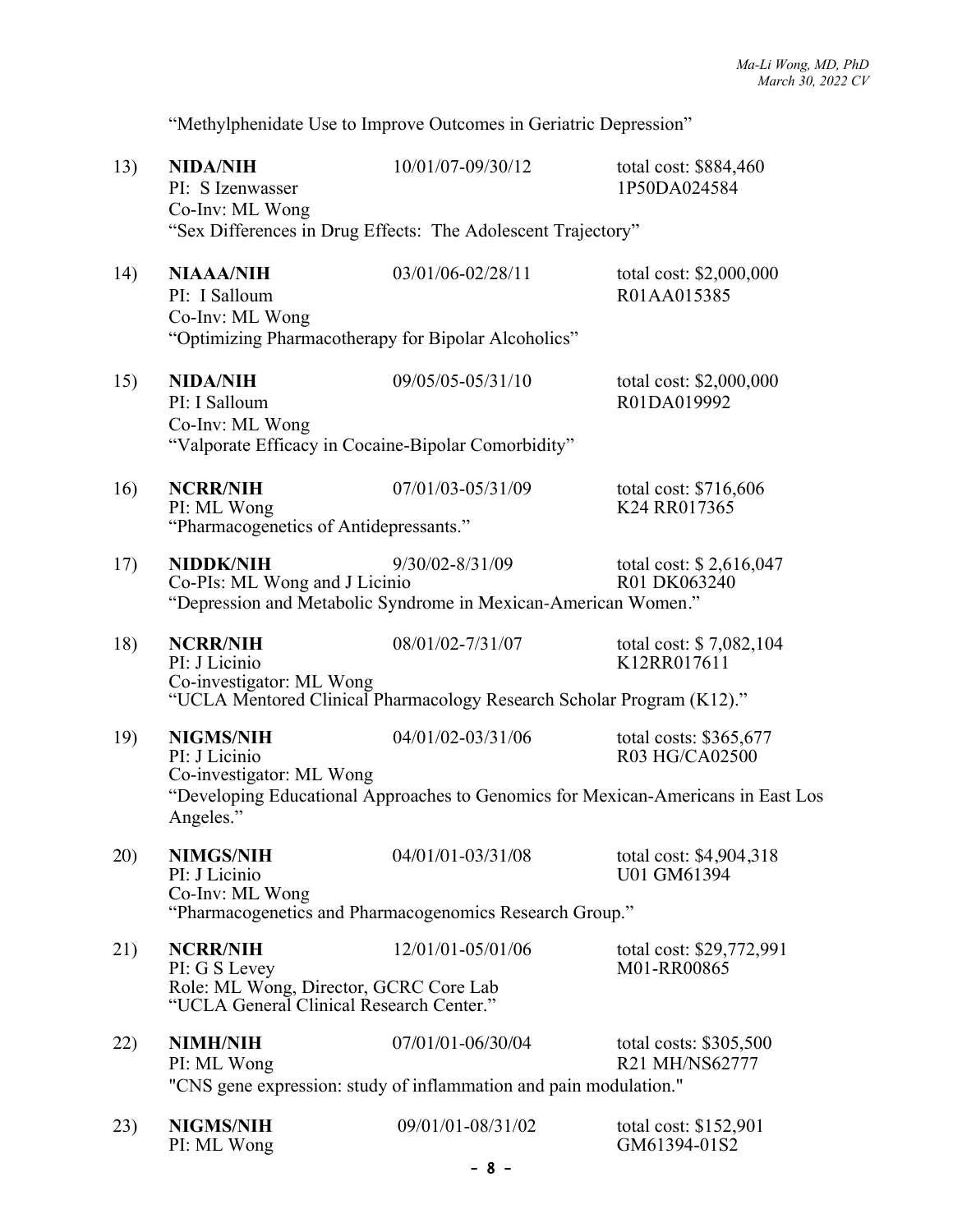Co-investigator: J Licinio "Han-Chinese-American DNA Repository and Community Consultation."

| 24) | <b>NIHLBI/NIH</b><br>PI: J Licinio<br>Co-investigator: ML Wong                                                                                                                                   | 10/01/00-08/31/10<br>"UCLA Graduate Training Program in Translational Investigation." | total cost: \$2,819,380<br>K30HL04526                                        |
|-----|--------------------------------------------------------------------------------------------------------------------------------------------------------------------------------------------------|---------------------------------------------------------------------------------------|------------------------------------------------------------------------------|
| 25) | <b>NCCAM/NIH</b><br>PI: D Heber<br>Project PI: ML Wong<br>Project: "Effects of St. John's Wort Phytochemicals."                                                                                  | 09/30/99-02/01/02<br>UCLA Center for Dietary Supplements Research: Botanicals.        | total cost: \$7,327,624<br>1P50AT00151-01<br>$(M-LW)$ total cost: \$530,211) |
| 26) | <b>NARSAD</b><br>PI: ML Wong<br>"Central Nitric Oxide Production in Major Depression."                                                                                                           | 1997-2000                                                                             | direct costs: \$59,500                                                       |
| 27) | <b>NARSAD</b><br>1995-98<br>direct costs: $$59,500$<br>PI: ML Wong<br>"Measurement of Corticotropin-releasing Hormone (CRH) Receptor mRNA Levels in<br>Depressed Patients and Control Subjects." |                                                                                       |                                                                              |
| 28) | <b>Wellcome Trust</b>                                                                                                                                                                            | 1995-97<br>International Grant, awarded to fund collaboration between                 |                                                                              |

PI: Nancy Rothwell, Ph.D. (University of Manchester, UK)

Co-PIs: J Licinio and ML Wong

# **PATENTS**

- Wong ML: Co-inventor of United States Patent 5,866,547 Methods of neuroendocrine regulation of affective disorders, held jointly by the National Institutes of Health and Beth Israel Deaconess Medical Center-Harvard Medical School, 1999 (Flier, JS; Licinio, J; Gold, PW; Wong, ML). US 6,313,098 B1, Nov 6, 2001.
- Wong ML: Co-inventor of United States Patent Application WO 2,006,017,854 Compositions and methods for determining and predicting treatment responses for depression and anxiety, held by the University of California, Los Angeles, 2006 (Licinio J, Wong, ML, Irizarry KJL, Irizarry KM).
- Wong ML: Co-inventor of United States Patent Application US2008/0118918 A1 Compositions and methods for determining and predicting treatment responses for depression and anxiety, 2008 (Licinio J, Wong ML, Irizarry KJL, Irizarry KM).
- Wong ML: Co-inventor of European Patent Application EP1784414. Compositions and methods for determining and predicting treatment responses for depression and anxiety, 2007 (Licinio J, Wong ML).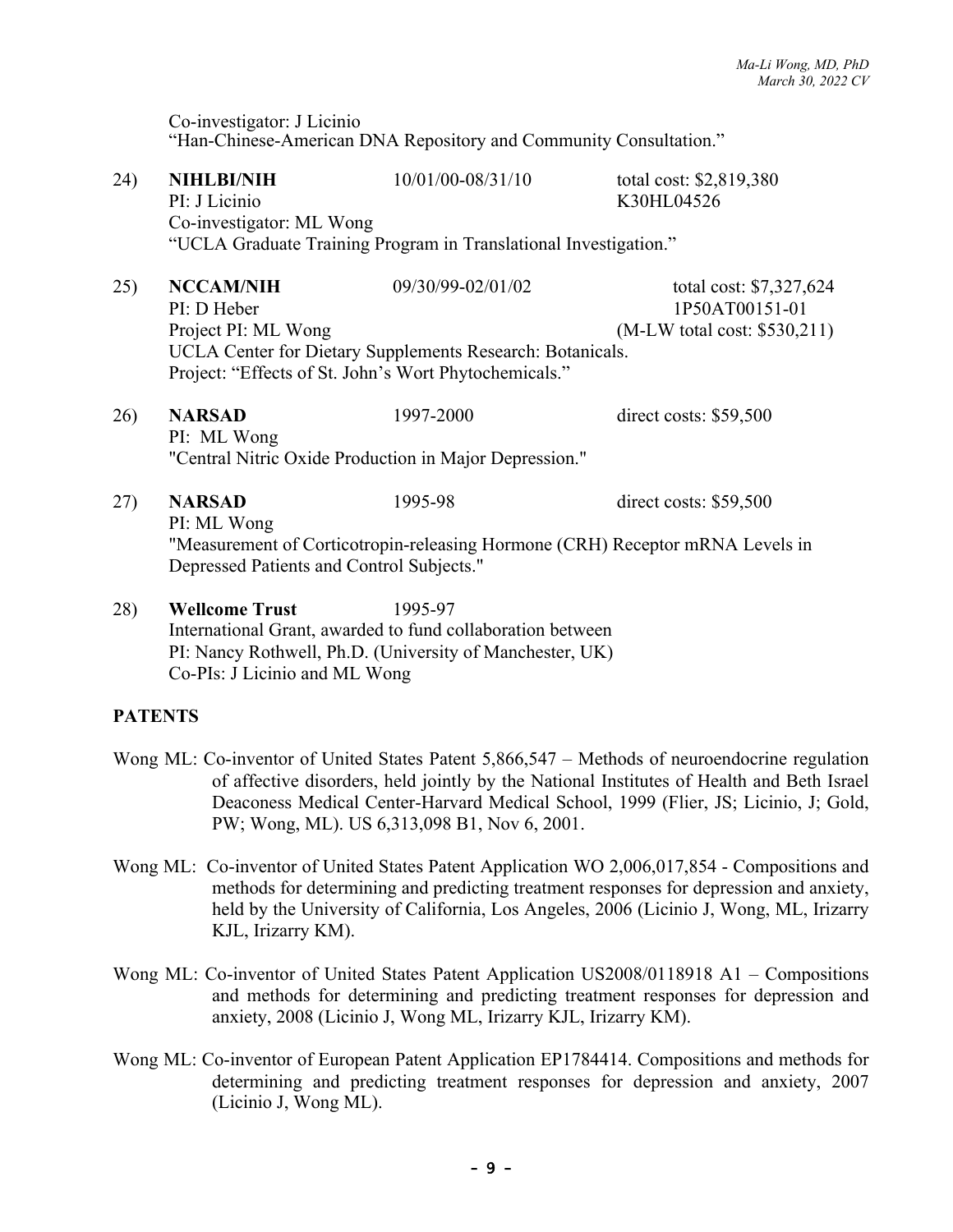- Wong ML: Co-inventor of leptin modulation (Wong ML, Licinio J). Provisional Patent Application number AU2012900702; 24/02/2012
- Wong ML: Co-inventor of Method of Treating obesity (Wong, ML; Licinio, J). SAHMRI. Provisional Patent Application number 2014900663; 28/02/2014 Provisional Patent Application number 2015900447; 12/02/2015
- Wong, ML: Co-inventor of Method for Assessing a Predisposition (Wong, ML; Licinio, J) SAHMRI. Provisional Patent Application No 2014903171; 14/08/2014 Provisional Patent Application No 2015902775; 14/07/2015 Provisional Patent Application No 2016902836; 20/07/2016

#### **COMMITTEES and ACADEMIC ACTIVITIES**

- 1993-99 Coordinator of the weekly lab meetings and journal club Clinical Neuroendocrinology Branch (CNE), Bethesda, USA.
- 1995-99 Coordinator and supervisor of exchange student program between the Unit on Molecular Neuroendocrinology, CNE and University of Manchester, U.K.
- 1996 Rapporteur and Member, Organizing Committee: World Health Organization Meeting; Dysthymia in Neurological Disorders, Geneva, Switzerland.
- 1997 Member, Organizing Committee, World Health Organization (WHO) Meeting: Classification of Dysthymia and Related Conditions in Neurological Disorders: Recommendations for the Clinical Treatment and Criteria for Research, USA.
- 1998 Member, Organizing Committee, WHO Meeting; Identification of Dysthymia in Neurological Disorders: Recommendations for Clinical Treatment, USA.
- 1999 Member, Organizing Committee, Joint AIREN (Association Internationalle pour la Recherche et l'enseignement en Neurosciences) and WHO Meeting: Dysthymia in Neurological and Related Disorders. Second Phase, USA.
- 1999-06 Member of several UCLA committees and activities: Curriculum for Interdepartmental PhD Program for Neuroscience Committee (1999); UCLA Center for Dietary Supplements: Botanicals (1999-02); UCLA Program in Psychoneuroimmunology Task Force (1999-02); UCLA Neuropsychiatric Institute Research Council (1999-04); Neuroscience Interdepartmental and Access PhD Program (1999-06); UCLA Brain Research Institute (1999-06); UCLA Medical Scientist Training Program Admissions Committee (2000-01); Interviewer, UCLA Department of Psychiatry Residency Recruitment (2001) ;Interdepartmental Undergraduate Program for Neuroscience Faculty Retreat (2002); UCLA GCRC Advisory Committee (2002-06); UCLA GCRC Summer Course (2002-06); UCLA Mentored Clinical Research Scholar Program Advisory Committee (K12 MCPRSP, 2002-06); Mentor, UCLA American Medical Association Chapter, Mentoring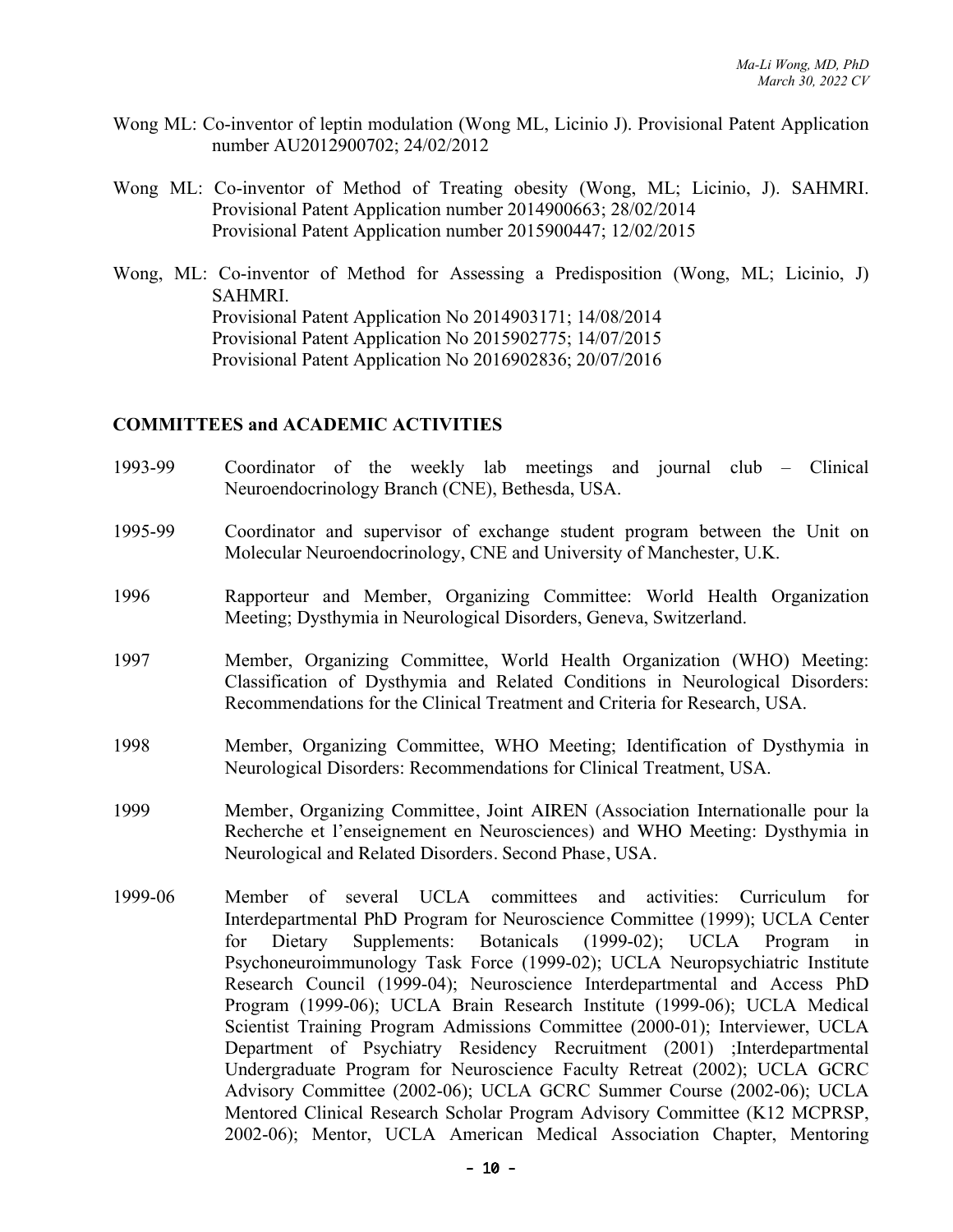Program (2003-05); UCLA Undergraduate Student Research Project Program (2004- 06); UCLA GCRC Retreat – 04/05/05

- 2001 Expert consultant to BioMedical Insights, Inc., USA
- 2000 Member, Pharmacogenetics Research Network, Scientific Vision Meeting, National Institute of General Medical Sciences, Chicago, IL, USA.
- 2002-05 Member, Pharmacogenetics Research Network, National Institute of General Medical Sciences, Bethesda, Maryland, USA.
- 2002-06 Exchange Student Program between UCLA and University of Manchester, UK.
- 2003-06 Consultant, Seryx (Signature Genetics) Inc, Montreal, Canada.
- 2006-09 Organizer, Journal Club and Seminar Series, Center on Pharmacogenomics, University of Miami (UM) Dept. of Psychiatry and Behavioral Sciences.
- 2006-09 Member of several UM committes and activities: Neuroscience Program Full Faculty; University of Miami (UM) MD/PhD Program; UM GCRC Advisory Committee; Executive Committees, UM Dept. of Psychiatry; Research Steering Committees, UM Dept. of Psychiatry; UM CTSA – Miami Institute for Medical Discovery; Research Review Committee, UM Dept. of Psychiatry; Academic Personnel Board's Subcommittee on Clinical Practice; Judge, Inaugural UM "Women's Health Research Day" (2008); Chair, Scientific Advisory Board, UM, Specialized Center of Research (SCOR) on Addiction and Health in Women, Children and Adolescents (2008).
- 2009 Mentor, Early career minority investigators, American College of Psychopharmacology (ACNP) Annual meeting, USA.
- 2010-13 Participant: JCSMR Retreat, 10-11/05/10, 06-08/04/2011. John Curtin School of Medical Research (JCSMR) Open Day (13/08/10; 27/08/11; 13/09/12). Small student group, BIOL3190 course (14/10/10; 18/08/11; 14/08/12).
- 2009-13 Member of several JCSMR/ANU committees and activities: Group leade (2009-13); High Throughput Sequencing Steering Committee; ANU Biology Curriculum Review, 10/26-16/11/10; PhD Scholarship Committee, JCSMR, 25/10/10 (twice a year); Education Committee, JCSMR, 25/10/10 (quarterly); Postdoc selection committee, JCSMR Department of Genome Biology, RNA Biology Group, 06/07/11- 23/09/11; Computational Genomics Group, 06/09/11-16/03/12; Animal Services Review Committee, 14/11/11 – 30/03/12; Zinkernagel/Doherty Fellowship Selection Committee, JCSMR 2/11/11 – 03/02/12; Curriculum Planning Day; Academic Unit of Psychiatry & Addiction Medicine, ANU Medical School (19/01/12); Internal Grant Review Committee, JCSMR, ANU, ACT, Australia. Recruitment Task Force, JCSMR, ANU, ACT, Australia; Examiner 4<sup>th</sup> Year Medical Student Final Clinical Exams in Psychiatry (OSCE), ANU Medical School (2010).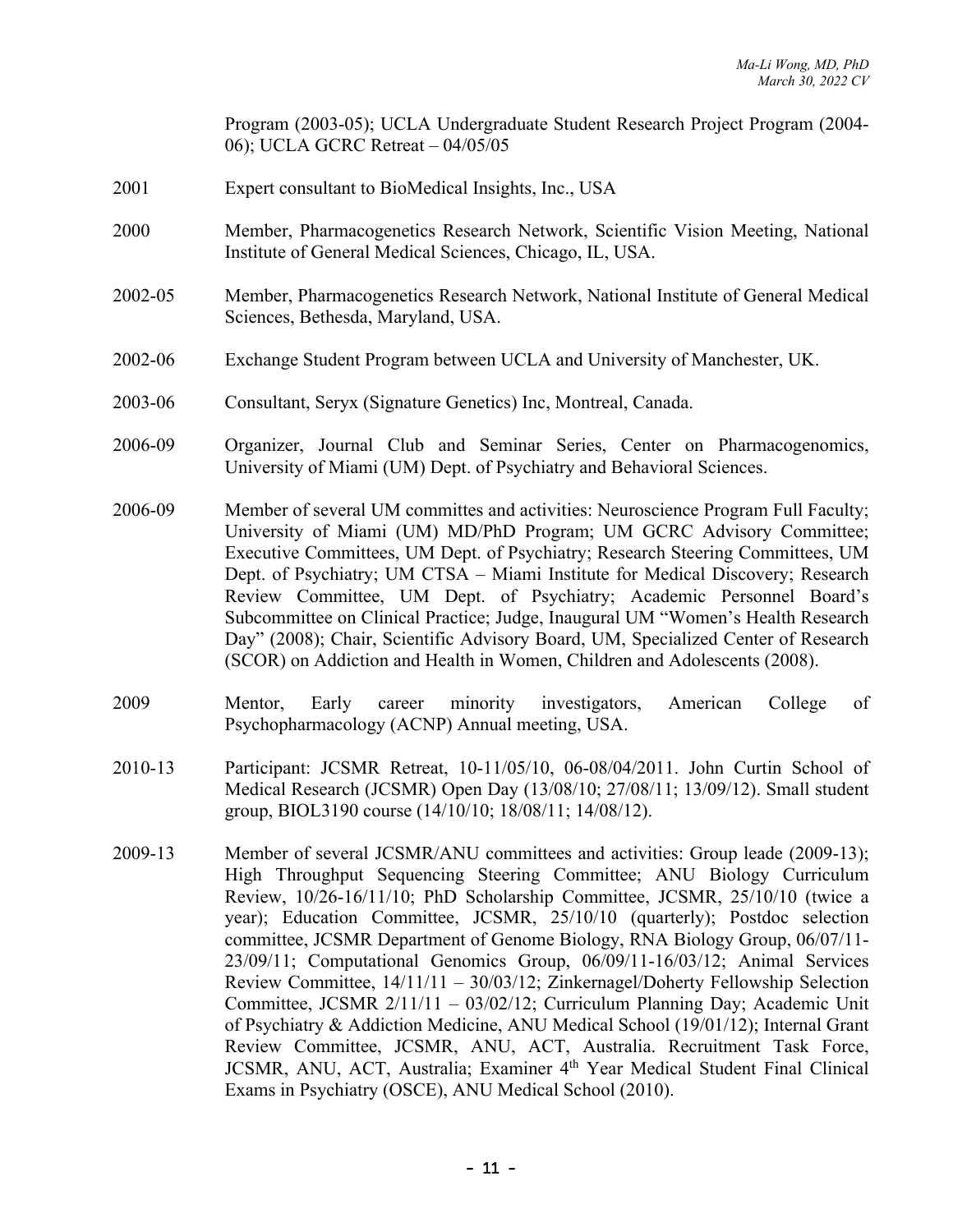- 2013 -17 Member, Medical Services Advisory Committee, Evaluation Subcommittee, Department of Health and Ageing, Australian Government, 04/2013-
- 2013 -17 Member of several SAHMRI commmittees and activities: Clinical Pillar Group. Chemical Management Group SAHMRI. SAHMRI Flagship Focus Workshop, RIAus, Mind and Brain Workshop for SA Stakeholders, Mind & Brain Mini Simposium, SAHMRI; Australian Society for Psychiatric Research (ASPR) 2014 Conference local organizing committee (LOC), Adelaide, SA, Australia.
- 2013-17 MDD-PGC (Major Depressive Disorder Psychiatric GWAS Consortium) Australian Chapter.
- 2014-2019 Mentor, Early career woman investigators; Member, Membership Committee, American College of Neuropsychopharmacology (ACNP) Annual meeting, USA.
- 2019- Member of several State University of New York Upstate Medical University (SUNY UMU) committes and activites, Neuroscience and Physiology Chair Search Committee, (01-09, 2019); NRB Shared Equipment Oversight Committee (2019- ); College of Graduate Studies recruitment program (2019); Invited participant, American Medical Women's Association (04/2019); Psychiatry Diversity Committee (06/2019- ); Psychiatry Faculty Appointments and Promotions Committee (09/2019); Chair, Psychiatry Faculty Appointments and Promotions Committee (10/2020 to 10/2021)

#### **SUPERVISION AND MENTORING**

- 1993-1999 Co-supervisior, Postdoctoral fellows A. Alshekhlee, MD; A. Dib, PhD; K. Habib, PhD; N. Kahn, PhD; R. Kumar, MD; A. Negrao, MD; P. Negro, MD; A. Negrao, MD; P. Prolo, MD; and C.S. Park, MD
- 1993-1999 Co-supervisior, undergraduate students: E. Bak, A. Mulla, P. Khatri, R. Lisman, C.J. Parkin, Z Qaddri, D. Williams, J. Vianello, H. Spokes, and P. Phu.
- 1999-2006 Co-supervisor and mentor, Postdoctoral fellows P. Prolo, MD; F. J. Iribarren, SW; D. Flores, MD; I. Alvarado, MD; S. Caglayan, MD; P. Frost PhD; J Haanestad, MD, PhD; G. Marquez, PsyD; John H Wu, MD; Kwok Wu, PhD; Camilo de la Fuente-Sandoval, MD; J. Oliveira, MD; G. Rinetti, MD; A. Sharma, MD; J.V. Busnello, MD; L. Ribeiro, MD, PhD; T. Delibasi, MD; S.W. Hahn, MD; P. Reyes, SW, M. Milane, MD; R.H. Kang, MD; K. Irizarry, PhD, S. Xu, PhD, F. Gu, PhD; Y. Ma. PhD.; B. Yildiz, MD; O. Yildiz, MD, UCLA, USA
- 1999-2006 Supervisior, undergraduate students S. Arthur, S. Alves, F. Robles, S. Akhave, H.E. Parker, and A. Ciobotaru, UCLA. USA
- 2000-2006 Dissertation Committee Member, PhD students X. Qi (2002-03) and M. Oh (2000-05) UCLA Biostatistics; PhD student J. Cordero (2005-06), UCLA Neuroscience Program, USA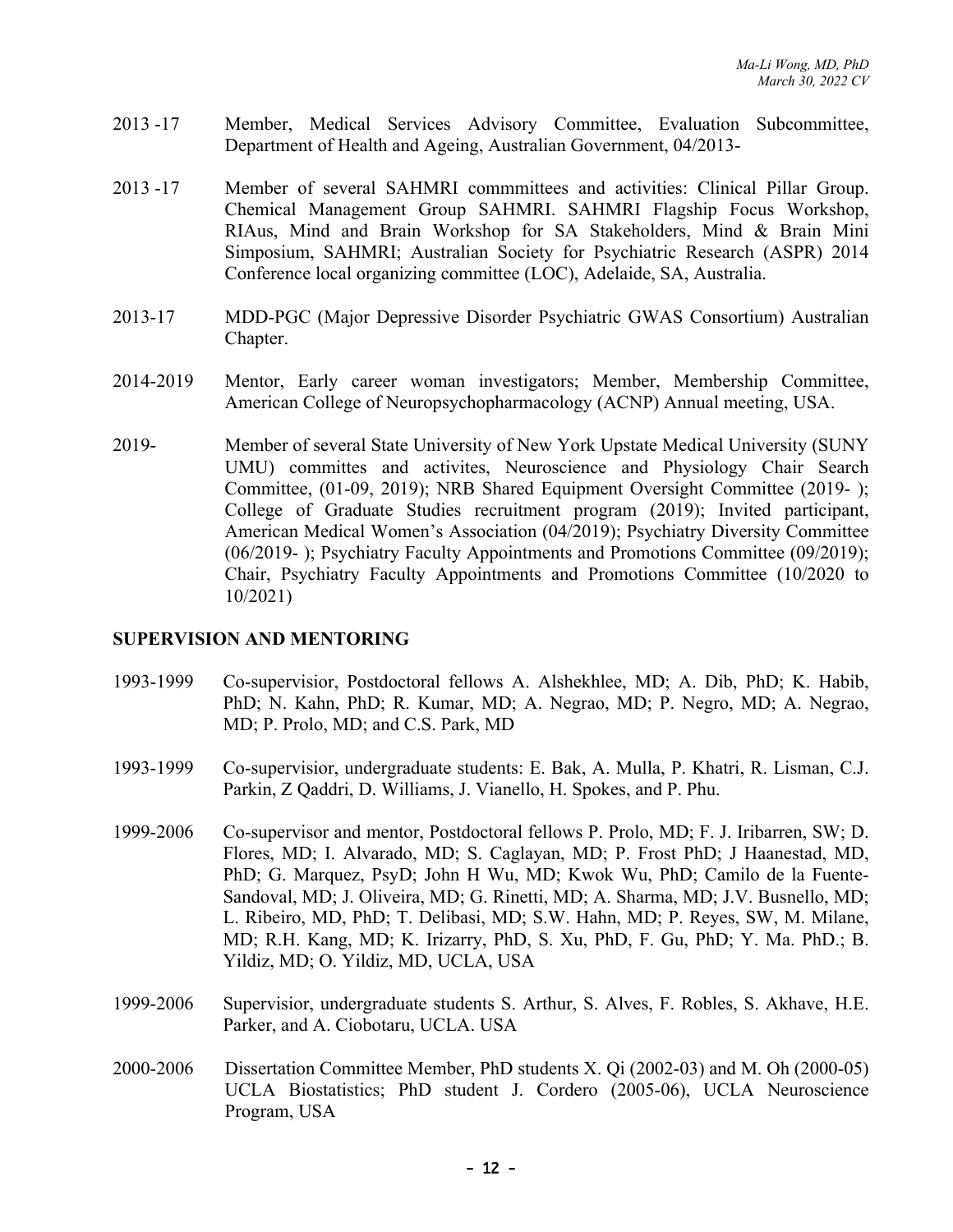- 2006-2009 Co-supervisior and mentor, Postdoctoral fellows J.V. Busnello, MD (2006-09); G. Paz-Filho, MD (2006-09); L. Ribeiro, MD (2006-09); K. Erol, MD (2007-09); H. Luo, PhD (2008-09); G. Wu, PhD (2008-09) M.E. Ozcan, MD (2008), UM, USA
- 2006-2009 Supervisior and mentor, Junior faculty C. Mastronardi PhD, J. Maestre MD, PhD, K. Esposito MD, PhD, C. Dong PhD, V.P. Andreev PhD, UM, USA
- 2006-2009 Advisor and Dissertation Committee Member, UM MD/PhD student G. W. Reierson, USA. Thesis: "Role of the phosphodiestarase (PDE) system in mediating the effects of chronic antidepressant treatment in rat brain", graduated in January 2010
- 2007-2009 Dissertation Committee Member, Master student S. Gerzenstein, Molecular Cell, UM, USA. Thesis: "The tissue response to stress and aqueous outflow deficiency", graduated in April 2009, UM, USA
- 2008 Mentor, ACNP Travel Award, 12/2008, USA
- 2009 Advisor, PhD student M. Zanoni, University of Verona, Italy, Translational Biomedicine (January to June). Thesis: "Towards new insights in psychiatric disorders: expression profiles of inflammation-related genes in murine models of sickness behavior", graduated in May 2010
- 2009-13 Supervisior and mentor, Junior faculty C. Mastronardi PhD, G. Paz-Filho MD, Australian National University (ANU)
- 2009-13 Dissertation Committee Member and Mentor, PhD students X (Susan) Tan, Graduate Program in Medical Sciences, JCSMR, ANU (Oct 2009-March 2013); A. K. Mishra and A. Stojakovic, (July 2010-Feb 2013), and Master student A. Khan, Graduate Program in Medical Sciences, JCSMR, ANU
- 2010-14 Dissertation Committee Member and Supervisor, PhD students S. Lee (July 2010-Feb 2014) and S. Guo (Jan-Dec 2011), and Master student S. Choi (Aug 2012-Aug 2013) Graduate Program in Medical Sciences, JCSMR, ANU
- 2010-11 Supervisor, work experience volunteer students D. C. Ponce de Leon (former ANU undergraduate); E. Lyn (Sarah and Nadine Pole Scholarship, Trinity College undergraduate, Oxford, UK, 01/07 to 25/08); J. Y. Shin (former ANU undergraduate Bachelor of Medical Science, 16/08/10 to 16/01/11); P. Sehgal (4-8/07, 2011), ANU
- 2010-13 Co-supervisor, JCSMR Summer Scholars L. Voon (University of Otago, 2010), K. Wang (Monash University, 2010), K. Zhang (University of Auckland, 2010), K. Wang (Monash University, 2011), ANU
- 2011 Examiner, P. Grace PhD Thesis. "Two methods of biomarker discovery: applications in neuropathic pain and pharmacotherapy", University of Adelaide, SA, Australia  $(27/01/11)$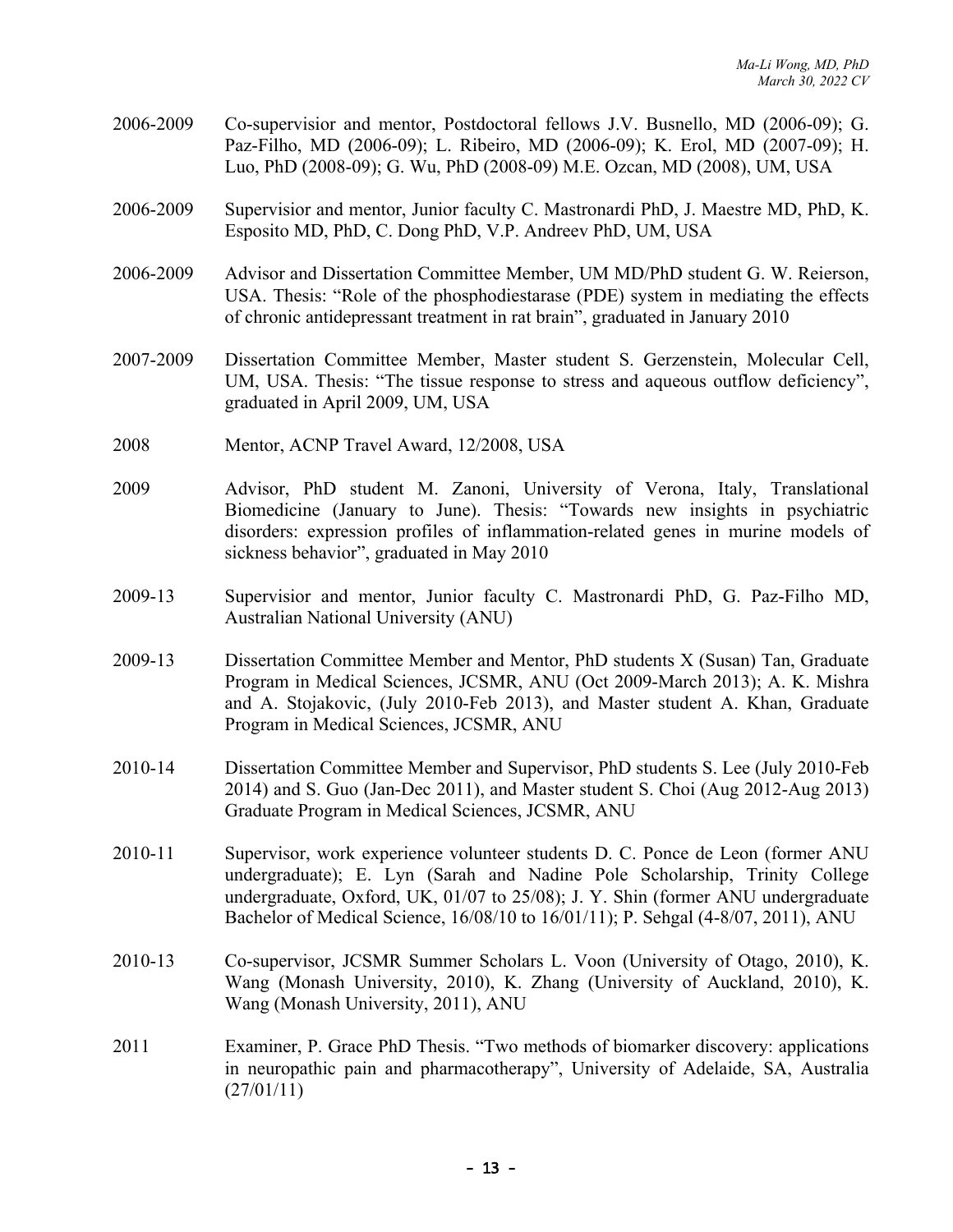- 2010-2012 Supervisor, Research Proposal (BIOL 8703), Master Student G. Mehta (07 to 11, 2010), Visiting Fellow H. Luo (22/5 to 22/6, 2011), Visiting Scholar, C. Wu (12/2011 to 03/2012), Medical Student Placement, L. Ma (March 1-30, 2012), Research Proposal (BIOL 3208), Bachelor Student L. McPherson (01/03-31/05, 2012), Research Proposal (BIOL 8703), Bachelor Student A. Aldayel (07/11-11/10, 2011), Research Proposal (MEDN8006), Master Student Z. Li (07 to 08, 2102), ANU
- 2013-2021 Supervisor, Postdoctoral Researcher M. Lewis, SAHMRI and Flinders University
- 2014-2021 Co-supervisor, Senior Research Fellow M. Musker, SAHMRI and Adelaide University
- 2014-2017 Co-supervisor, PhD students A. Inserra (Jan 2014 –2017) and Sha Liu (Jan 2014 2017), Graduate Program, Flinders University; Ethan G. Dutcher, Medical Student Honours Program, University of Adelaide (Feb-Nov 2015); lab volunteers: Matthew Iasiello (March-Aug 2015); C. U. Elekwachi (Jan-Dec 2016);  $4<sup>th</sup>$  year Medical Student Research Elective Rotation, University of Adelaide: S. Rositano (March-April 2016) and E. G. Dutcher (Feb-March 2016); Honours students E. Sampson (Jan-Oct 2016); F. Lee (Jan-Oct 2016); A. Tenakoon (c/o IJ Johnson, Jan-Oct 2016); S. Deery (c/o IJ Johnson, Jan-Oct 2016); N. Borg (Jan 2017-Oct 2018), University of Adelaide
- 2016 Supervisor, SAHMRI Summer Student Scholarship Program: C. U. Elekwachi (Jan-Feb 2016) and Thomas Beltrame (Jan-Feb 2016)
- 2017 Supervisor, PhD students C. U. Elekwachi and E. Sampson, Graduate Program, University of Adelaide (Jan-Dec 2017), Visiting Scholar W. Zhu (Mar 2017-Feb 2018), SAHMRI
- 2017- Supervisor and Dissertation Advisor, PhD students K. O'Hara (Dec 2017-June 2018); Y. Huang (04/24 to 8/10/2020; 9/01/2021- 11/28/2021), C. Chin (06/01/2021- ), State University of New York Upstate Medical Univerisyt (SUNY UMU) Graduate Program, USA
- 2018 Supervisor Rotation PhD students, A. Grageda (12/2018); Y. Huang (01/06-03/13 and 09/25-12/21/2019); C. Chin (09/22-12/21)
- 2018- Member, Advisory and Thesis Defense Committee, PhD students R. Sager (05/06/2020 - 2021), Y. Zhu PhD student (02/12/2019 Qualifying exam)
- 2018- Supervisor, Postdoctoral researcher S. Marwari (Sep 2018-Aug 2020); Research Assistant Professor H. Ruan (1/2019-); Postdoctoral researcher E. Chin (5/2019- 24/021); Visiting Scholar P. Zheng (2019-20); Posdoctoral researcher Q. Ma (1/2020- ), SUNY UMU
- 2019- Supervisor, Summer students, J Rogner (Medical student (MS)1/PhD student, Summer Research Fellowship Program 2019), A. Somasudaram (MS1 Work Study Program 2020), A. Ahmed (MS1, Summer Research Fellowship Program 2021), A.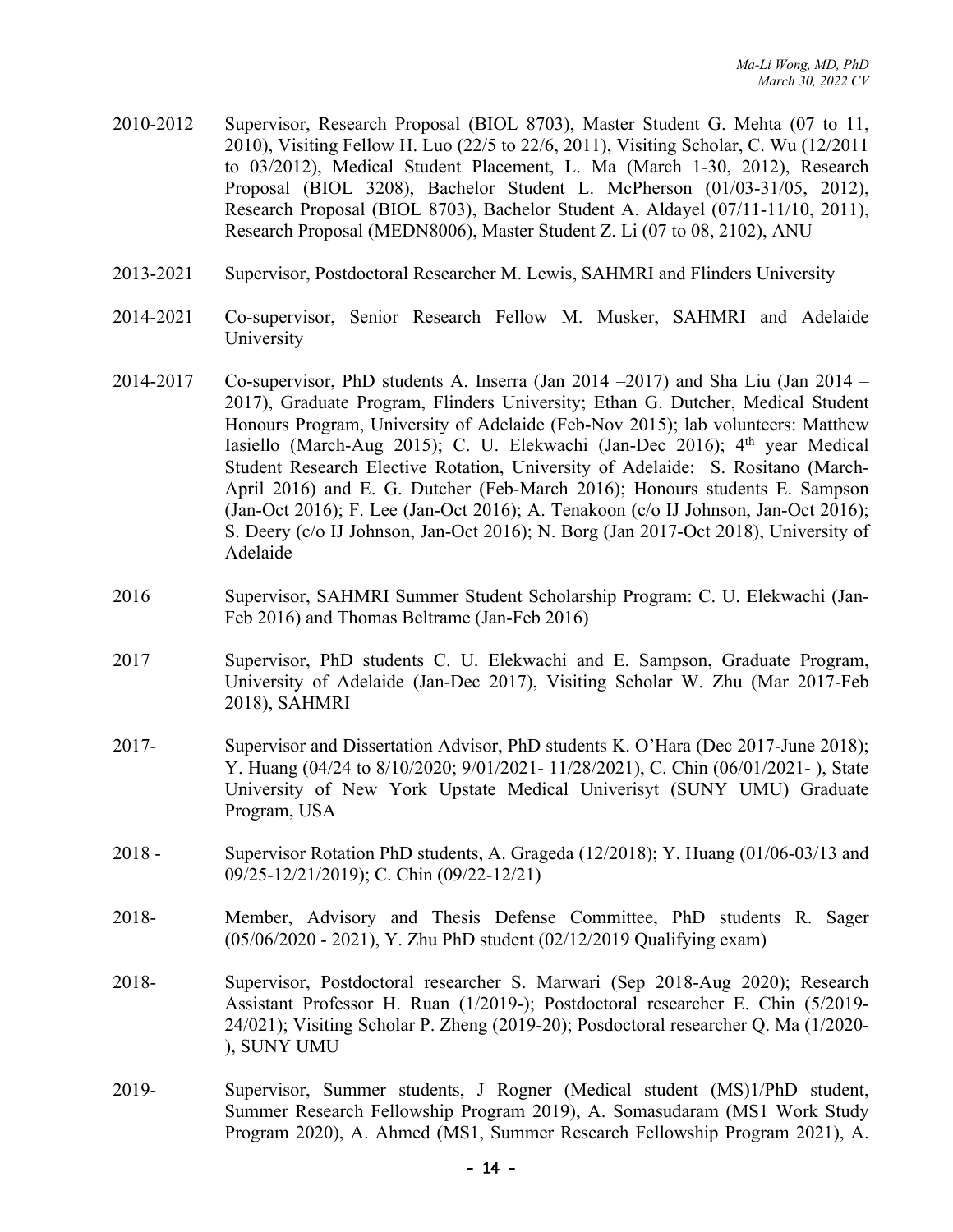Ekekwe (Summer Undergraduate Research Program 2021), A. Luo (MS1, Summer Research Fellowship Program 2022), SUNY UMU

- 2020 Chair, Thesis Defense Committee, PhD Student T. Winans (08/21), SUNY UMU
- 2021- Supervisor, MS electives, N Siriwatanakul (MS1, Summer 2021), Allen Luo (MS1, Winter 2022), SUNY UMU

#### **GRANT REVIEWS AND ADVISORY COMMITTEES**

- 09/2000 Reviewer, Special Emphasis Panel (SEP), Institute National Advisory Child Health and Human Development Council (NICHD), NIH, USA.
- 09/2000 Reviewer, Department Review Panel, Department of Veteran Affairs, USA.
- 11/2001 Reviewer, SPE, NICHD, NIH, USA.
- 06/2002 Reviewer, Minority Training in Genetics, Neuroendocrinology, and Psychopathology, NIMH, NIH, USA.
- 10/2002 Chairperson, NIMH SEP, Minority Development Awards, NIH, USA.
- 10/2004 Reviewer, NIMH Gene-environment Effects and Epigenesis, NIH, USA.
- 11/2004 Reviewer, NIMH Cooperative Drug Development Group Program, NIH, USA.
- 1/2005 Independent Expert Evaluator: European Commission Sixth Framework Programme of the European Community for Research, Technological Developmental and Demonstration, Specific Targeted Projects, European Union.
- 01/2006 Reviewer, Stein Oppenheimer Endowment Award, UCLA, USA.
- 05/2006-08 Reviewer, Loan Repayment Program, NIH, USA.
- 10/2006 Chairperson and reviewer, NIMH CIDAR Centers, NIH, USA.
- 01/2007 Reviewer, Ontario Mental Health Foundation, Canada.
- 01/2007 Reviewer, Program for Frontier and Innovative Research of NTU, Taiwan.
- 2007-08 Reviewer, UM, Developmental Research Grant Award Review Committee for the Institute for Women's Health Developmental Research Grant Program.
- 02/2008 Reviewer, National Center for Research Resources (NCRR), NIH Clinical and Translational Science Awards (CTSA) SEP, NIH, USA.
- 02/2009 Reviewer, NCRR, NIH CTSA SEP, NIH, USA.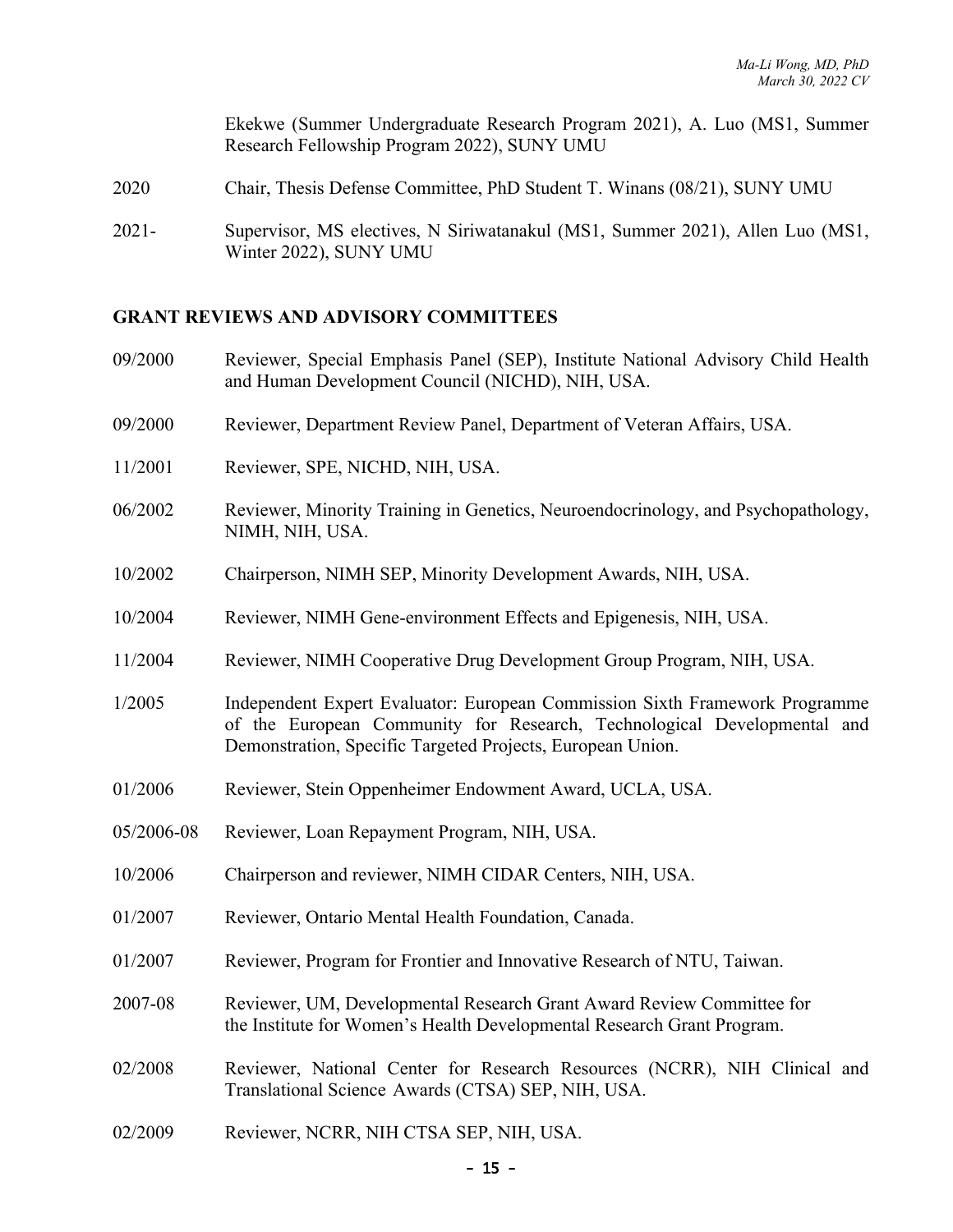- 02/2009 Reviewer, SEP for applications in conflict with the Interventions Committee for Adult Mood and Anxiety Disorders Conflicts Panel, NIMH, NIH, USA.
- 06/2009 Reviewer, Foundation for Polish Science (FNP) Welcome Programme.
- 12/2009 Reviewer, Pharmacogenomics SEP, Pharmacogenomics Research Network, National Institute of General Medial Sciences (NIGMS/NIH), Web-based review, USA.
- 2010-13 Reviewer, ANU College of Medicine, Biology & Environment (CMBE) NHMRC Small Equipment Grant Review Committee, Australia (01/04/2010; 22/02/2011; 23/02/2012; 14/12/2012).
- 19/05/2010 Reviewer, Medical Research Council, Council's Triage Molecular and Cellular Medicine Board, web-based Electronic Application and Assessment System, UK.

2010-18 External Assessor, National Health and Medical Research Council Project Grants, Australia [2010 (1); 2011 (1); 2012 (1); 2013 (2); 2014 (1), 2015 (2); 2016 (2), 2017 (2), 2018 (1)].

- 12/03/2010 Reviewer, Large-Scale Collaborative Project Awards (U54, "Glue Grants") NIGMS, NIH, USA.
- 11/2011 Reviewer, STaR Investigatorship Award, National Medical Research Council, Ministry of Health, Singapore.
- 11-12/2011 Reviewer, Medical Research Council, United Kingdom.
- 16/10/12 Reviewer, Melbourne Health, Royal Melbourne Hospital, VIC, Australia.
- 2/2013-17 Member, Medical Service Advisory Committee, Evaluation Subcommittee Meeting, Department of Health, Canberra, ACT, Australia.
- 08/05/2013 Reviewer, King Abdulaziz University Deanship of Scientific Research grant, Saudi Arabia.
- 14/01/2015 Reviewer, National Medical Research Council, Ministry of Health, Singapore.
- 05/2016 Assessor, Discovery Projects 2017 (DP17), Australian Research Council (ARC) 1 proposal.
- 09/2016 Assistant Chair, Grant Review Panel (GRP) 6C (Clinical Trials), National Health and Medical Research Council (NHMRC), Canberra, ACT, Australia (05-09/09/2016).
- 03/2019 Reviewer, Preludium funding scheme grant, National Science Center, Panel NZ2, Poland.
- 04/2019 Reviewer, French National Agency (ANR), AAPG 2019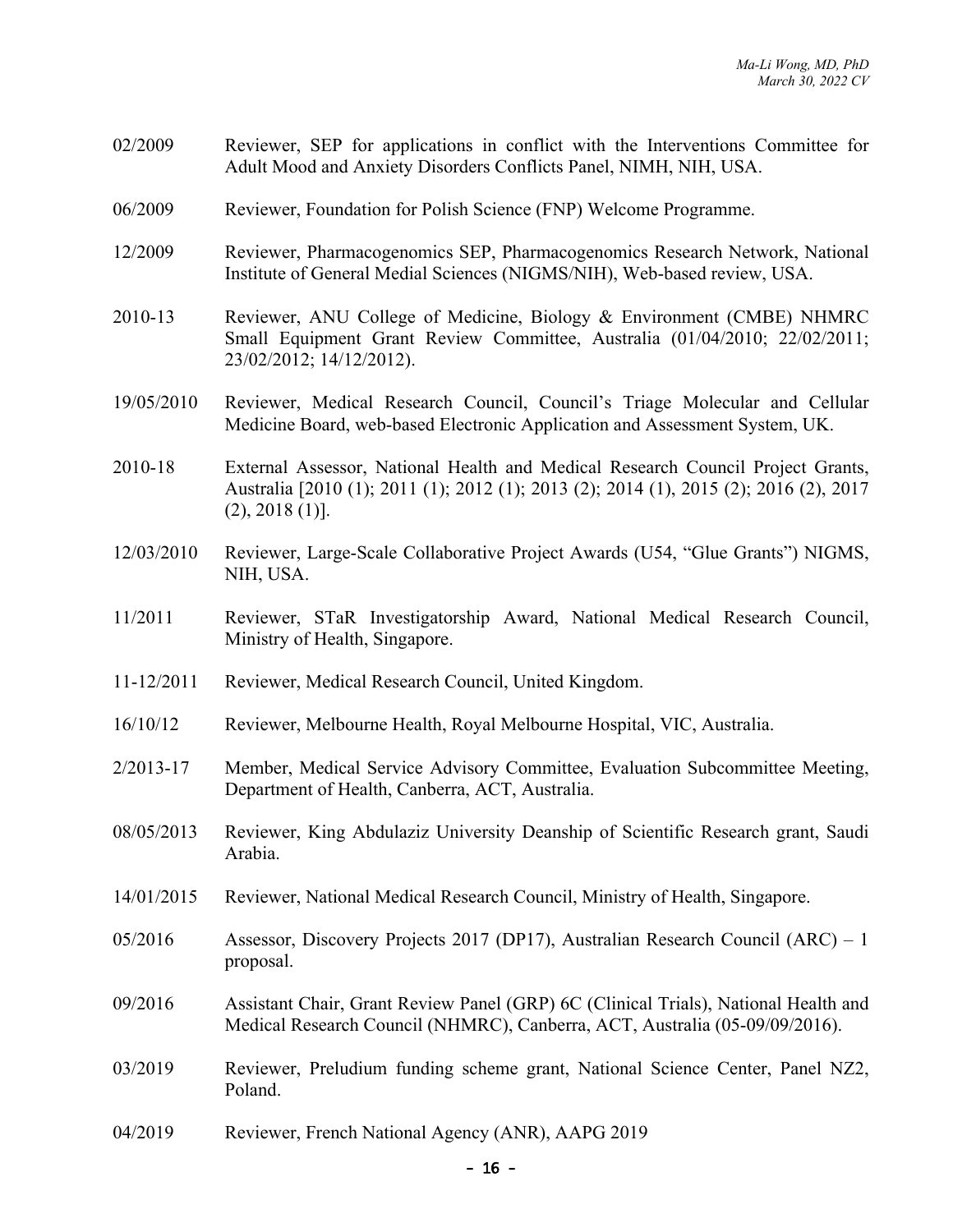- 01/2021 Mail reviewer, NIH Transformative Research Award Program
- 03/2022 Reviewer, HRB Emergin Investigator Awards for Health (EIA 2022). Health Research Board, Ireland.

#### **EDITORIAL ACTIVITIES:**

- 1995- Associate Editor: *Molecular Psychiatry*, http://www.nature.com/mp/ 2019 Impact Factor: 12.384
- 2001-15 Member, Editorial Board: *The Pharmacogenomics Journal* http://www.nature.com/tpj
- 2001 *Psychiatric Times*, expert consultant for Special Report in Genetics. August 2005, Vol XXII, No. 9, CMP Publication.
- 2015-2020 Section Editor for the area of Psychiatry, *The Pharmacogenomics Journal* http://www.nature.com/tpj
- 2/3/2021- Editorial Board Member, *Brazilian Journal of Psychiatry* http://www.bjp.org.br
- 3/24/2021- Senior Editor, *eLife* https://elifesciences.org/
- 7/5/2021- Editorial Board Member, *Discover Mental Health* https://www.springer.com/journal/44192/

#### **Ad hoc peer-reviewer for the following journals:**

*Acta Pharmacologica Sinica, American Journal of Medical Genetics Part B- Neuropsychiatric Genetics, American Journal of Physiology: Heart and Circulatory; Australian New Zealand Journal of Psychiatry; Biomarkers in Medicine; BioMed Central Psychiatry; Biological Psychiatry; Bipolar Disorders - An International Journal of Psychiatry and Neurosciences; Brain, Behavior, and Immunity; Circulation; Current Medicinal Chemistry; Current Psychiatry; Drugs in R&D; Emerging Therapeutic Targets; Endocrine Society; Expert Review of Neurotherapeutics; Intensive Care Medicine; International Journal of Neuropsychopharmacology; International Journal of Behavioral Medicine; Journal of Clinical Endocrinology & Metabolism; Journal of Current Medicinal Chemistry; Journal of Neuroimmunology; Journal of Pharmacology and Experimental Therapeutics; Journal of Psychiatry and Neuroscience; Medicinal Chemistry; Molecular Psychiatry (~7/year); Nature Reviews Drug Discovery; Nature Reviews Neuroscience; Neuroimmunomodulation; Neuromolecular Medicine; Neuropeptides; Neuropsychiatric Disease and Treatment; Neuropsychopharmacology; NeuroMolecular Medicine; NeuroSignals; The Pharmacogenomics Journal; Pharmacogenomics; Proceedings of the National Academy of Sciences USA; Progress in Neuro-Psychopharmacology & Biological Psychiatry; Psychiatric Genetics; Psychiatric investigation; Psychiatry Research; Psychiatric Times; Respiratory Research; The International Journal of Neuropsychopharmacology; The Pharmacogenomics Journal;*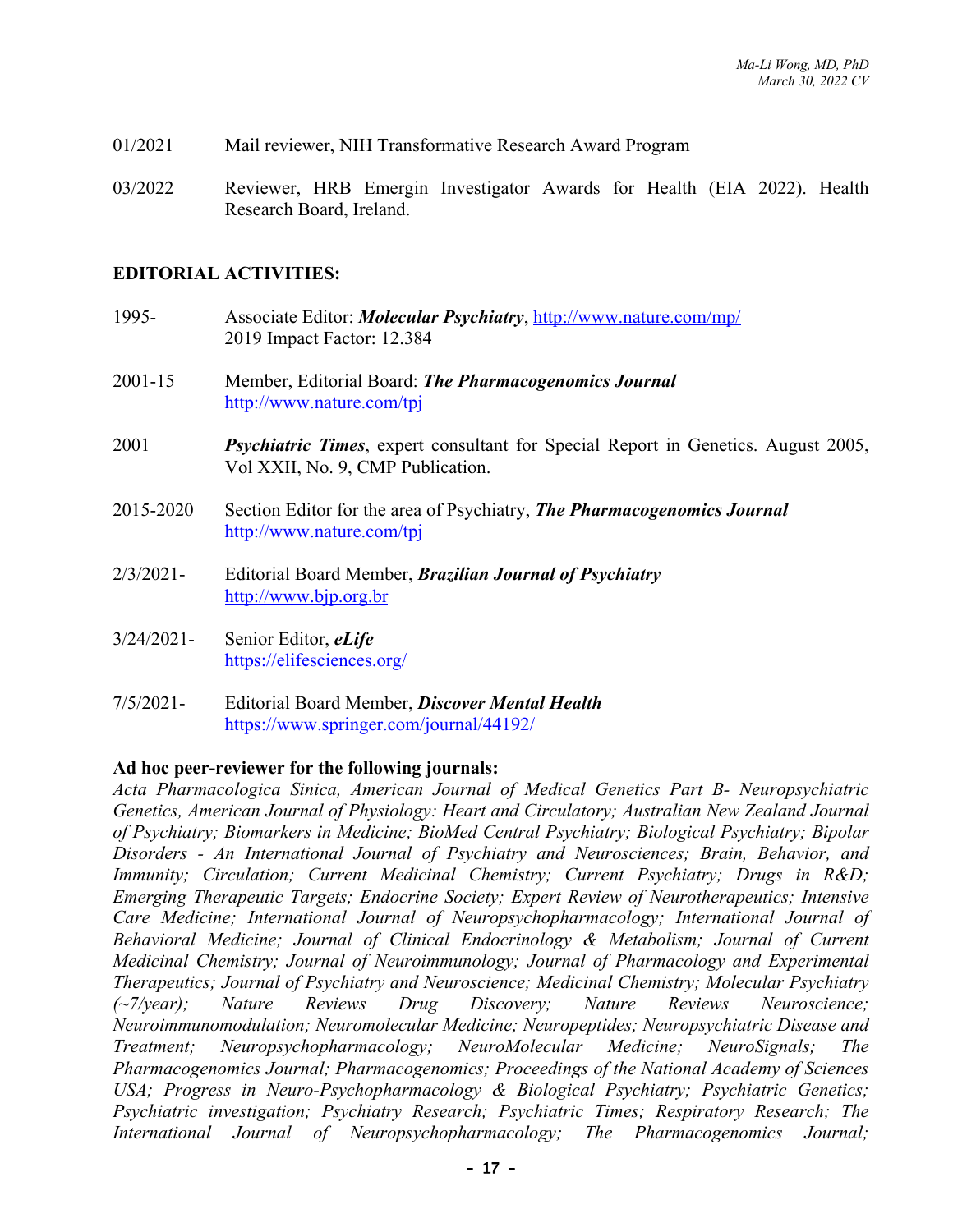*Translational Psychiatry (~3/year); Current Medicinal Chemistry; Current Pharmacogenomics; Journal of Affective Disorder; Brain, Behavior, and Immunity; AIMS Molecular Science; Psychoneuroendocrinology; Neuroscience & Biobehavioral Reviews.*

# **PROFESSIONAL SOCIETIES:**

American Association for Advancement of Science American College of Neuropsychopharmacology (2008-) American Psychiatric Association International Society for Pharmacogenomics The Endocrine Society (1997- 2017) Society for Neuroscience The Australian Society for Psychiatric Research (2010-2017) The International College of Neuropsychopharmacology (2012) Australasian Neuroscience Society Inc (21/03/14-2017) International Network for the History of Neuropsychopharmacology (07/2016-) Biological Psychiatry Australia (10/2016-2017) Society of Biological Psychiatry (2018-)

# **LECTURES, PLENARY TALKS and SYMPOSIA:**

- 1) "Guidelines for the resident interested in research". Oral presentation, American Psychiatric Association Annual Meeting, New York, NY, 05/1990.
- 2) "Downregulation of glutamate mRNA in kindling". Oral presentation, Society of Biological Psychiatry Annual Meeting, New Orleans, LA, 05/10/1991.
- 3) "Inducible Nitric Oxide Synthase expression in the brain after peripheral LPS injection". Oral presentation at the NIH-wide Cytokine Interest Group Meeting Cytokine in the Brain. Natcher Conference Center, NIH, Bethesda, MD 09/18/97.
- 4) "The role of immune mediators and nitric oxide in aging". Oral presentation at the 13th International Conference on Comparative Physiology - Aging in Animals and Humans: from cell to organism. Troina (Sicily), Italy, 09/13/1998.
- 5) "Role of immune mediators in the CNS", Neural Immune Interactions in Health and Disease course. Foundation for Advanced Education in the Health Sciences at the National Institutes of Health, 1999.
- 6) "Neuroimmunomodulators, nitric oxide, psychiatric disorders and neurodegeneration. Oral presentation at the Symposium of Neuroimmune-endocrine Interactions in Psychiatric and Neurodegenerative Disorders in the Elderly. International Psychogeriatric Association, Beijing Joint Meeting, Beijing, China, 04/12/1999.
- 7) "Cytokines in the Brain", UCLA Program in Psychoneuroimmunology Research Seminar, 16- 23/02/2000.
- 8) "Hypothalamic transcript regulation by St. John's Wort", Office of Dietary Supplements, NIH, 20/4/2000.
- 9) "Hypothalamic transcript regulation by St. John's Wort: updates", UCLA Center of Dietary Supplements: Botanicals, 27/07/2000.
- 10) Neuroanatomy Series One-hour weekly Seminar for post-doctoral fellows and students of the UCLA PNI Center, 04-07/2000.
- 11) "Pharmacogenomic approach to the study of prototypical and herbal antidepressants", UCLA Center for Human Nutrition Seminar, 23/02/2001.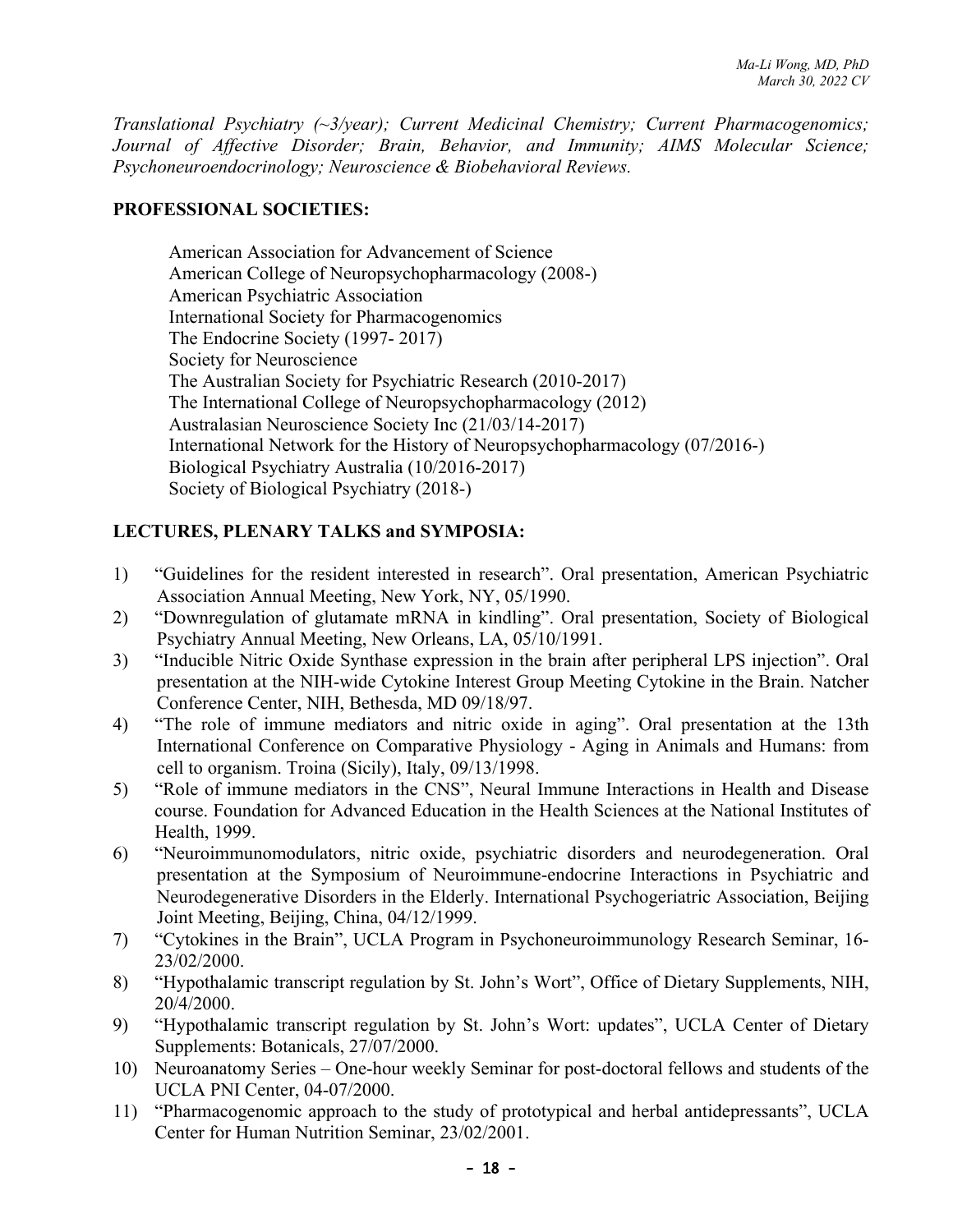- 12) Molecular Biology Techniques One-hour weekly Seminar for post-doctoral fellows and students of the Laboratory of Pharmacogenomics, 02- 08/2001.
- 13) "Major Depression, the neuroendocrine frontier and beyond", UCLA Endocrinology Grand Rounds, 06/06/2001.
- 14) "Hypothalamic transcript regulation by St. John's Wort: updates", UCLA Center of Dietary Supplements: Botanicals, 28/06/2001.
- 15) Small Group Moderator Primary Care College Foundation Week, Clinical Pharmacology Session required for third year medical students, UCLA School of Medicine, 03/08/2001.
- 16) "Use of Pharmacogenomics tools to Understand Neuroimmune Interactions", Specialty Laboratories, Santa Monica, CA, September 12/09/2001.
- 17) "Depression, inflammation and stress: clinical and molecular studies", Department of Psychiatry Grand Rounds, University of Alabama School of Medicine, 08/11/2001.
- 18) "Analysis of gene transcription in chronic treatment of prototypic antidepressants and St. John's Wort", Novartis Pharmaceuticals Corporation, Gaithersburg, MD, 19/11/2001.
- 19) "The role of inflammatory mediators, stress responsive neuroendocrine systems in depression", Department of Psychiatry Grand Rounds, University of California Irvine. 05/12/2001.
- 20) "Meet the Professors" series, UCLA Interdepartmental Neuroscience Ph.D. Program. 22/10/2003.
- 21) "Pharmacogenomic Approaches to Inflammation and Depression in Hispanics", Department of Psychiatry Grand Rounds, University of Texas Health Sciences Center, San Antonio, 27/04/2004.
- 22) Small Group Leader, the 11<sup>th</sup> Annual Course: The Essentials of Clinical Investigation: Developing a Research Proposal, UCLA General Clinical Research Center, 19-30/07/2004.
- 23) "Writing and Publishing Research", UCLA Louis Stokes Alliance for Minority Participation (LSAMP), and the Alliance for Graduate Education and the Professoriate's (AGEP) Summer Transition Program Workshop, 25/08/2004.
- 24) "Diversifying your portfolio: Non-Governmental sources of funding". UCLA K30 Program Module 1: NIH Grant Preparation, 24/09/2004.
- 25) "Pharmacogenomics of Antidepressant Response in Mexican-Americans", UCLA Auxiliary Fall Meeting, 3/11/2004.
- 26) Small Group Leader, the 12<sup>th</sup> Annual Course: The Essentials of Clinical Investigation: Developing a Research Proposal, UCLA GCRC, 11-22/07/ 2005.
- 27) "The Academic Career", the 12<sup>th</sup> Annual Course: The Essentials of Clinical Investigation: Developing a Research Proposal, UCLA General Clinical Research Center, 14/07/2005.
- 28) "How to Write a Scientific Paper", The 12th Annual Course: The Essentials of Clinical Investigation: Developing a Research Proposal, UCLA GCRC, 15/07/2005.
- 29) "Endotoxin-Induced Myocarditis: A Newly Discovered, Inflammation-induced heart disease. Pathology, Histology, *In Situ* Hybridization and Gene Expression Profiling by DNA Chips". Neuroendocrine Network and Body Homeostasis Meeting, Ribeirao Preto School of Medicine, Ribeirao Preto, Brazil, 23/08/2005.
- 30) "Immune Mediators, Depression, and HeartDisease", Special Lecture, Department of Medicine, University of Dresden, Dresden, Germany, 06/09/2005.
- 31) "Gene Expression as a Probe to Discover New Mechanisms of Antidepressant Action". Special Lecture at the 20th Korean Society of Biological Psychiatry Annual Meeting, Seoul, South Korea, 29/09/2005.
- 32) "Diversifying Your Portfolio: Non-Government Sources of Funding", K30 Module 1: NIH Grant Preparation, 02/11/2005.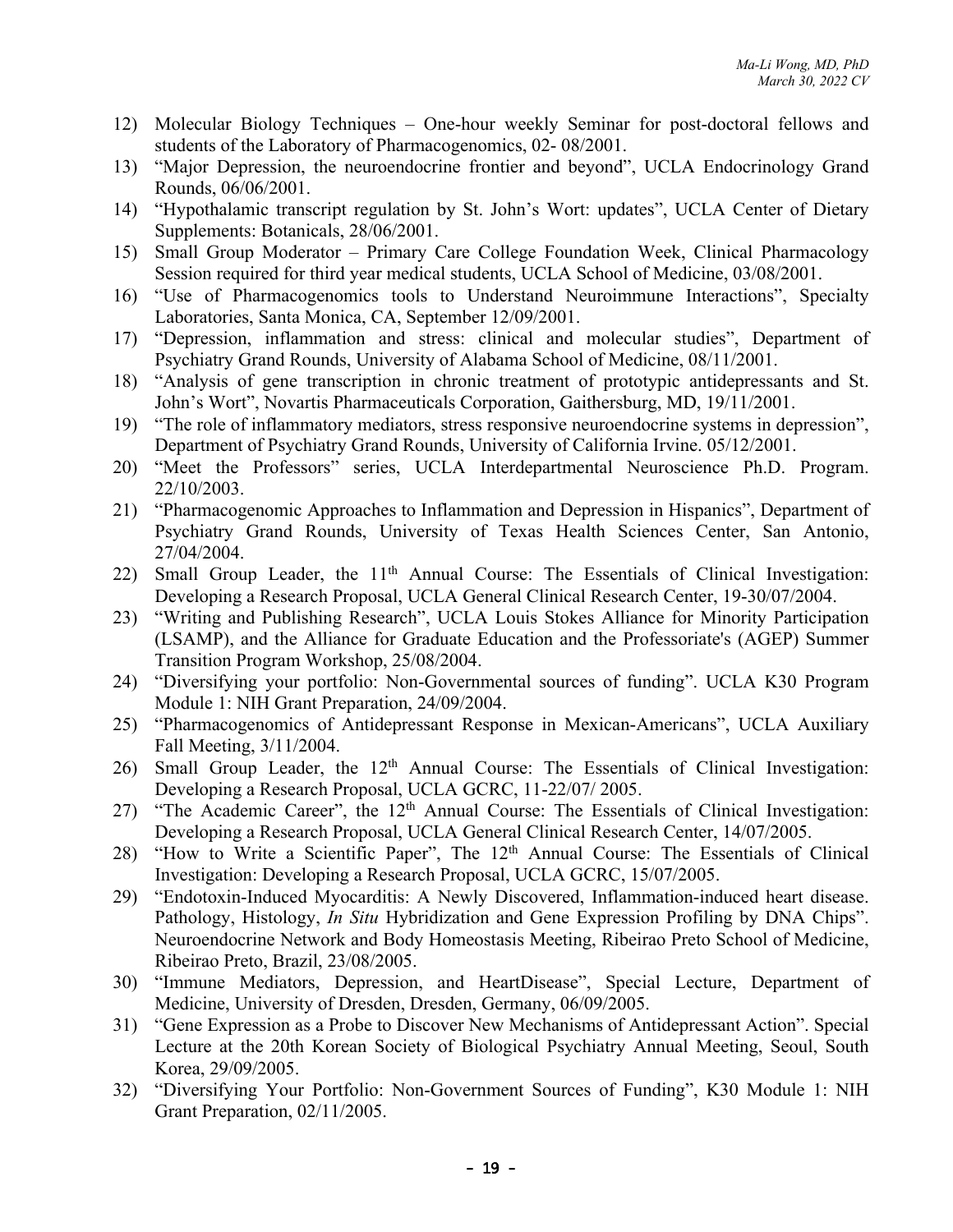- 33) "Updates on Pharmacogenomics of Antidepressants". X National Congress of Psychiatry, Seville, Spain, 19/10/2006.
- 34) "Pharmacogenomics of Antidepressants", UM Neuroscience Program Faculty Candidate Seminar, 30/10/2006.
- 35) "Immune Mediators, Depression and Heart Disease: a Mechanistic Link", XXII Ibero-American Congress of Physiological Sciences, Buenos Aires, Argentina, 05/11/2006.
- 36) "Pharmacogenomics of Antidepressants", XXII Ibero-American Congress of Physiological Sciences, Buenos Aires, Argentina, 05/11/2006.
- 37) "Phosphodiesterase Genes and Susceptibility to Depression", UM Psychiatry Grand Rounds, 21/03/2007.
- 38) Co-Chair Symposium: "Recent Update in Pharmacogenetic Studies"; 2nd International Congress on Biological Psychiatry, World Federation of Societies of Biological Psychiatry, Santiago, Chile, 18/04/2007.
- 39) Co-Chair Symposium: "Whole Genome Association (WGA) Studies in Psychiatry: Opportunities and Pitfalls", American College of Neuropsychopharmacology Annual Meeting, Boca Raton, FL, USA, 13/12/2007.
- 40) Research in the Dept of Psychiatry, UM. Lecture to the residents, 03/2008.
- 41) "Translational Research and Center on Pharmacogenomics", Presentation to the UM Dean's Advisory Committee for Psychiatry, UM Medical School, 30/10/2008
- 42) Research in the Dept of Psychiatry, UM. Lecture to the residents, 03/2009.
- 43) "Role of Inflammation in Major Depressive Disorder: Clinical and Genetic Evidence. Neurobiology of Stress and Emotion Regulation, ASPR Workshop, JCSMR, Canberra, ACT, Australia, 01/12/2009.
- 44) "Depression: a common complex disorder", invited lecture to ANU medical students at the Bruce Hall High Table Synopsis, Bruce Hall, Acton, ACT, Australia, 12/05/2010.
- 45) "Major Depression", invited lecture to the Smart Talk Seminar Series, Australian Institute of Sport, Australian Sports Commission, ACT, Australia, 26/07/2010.
- 46) "Facilitating Cross-College Collaborations at ANU: Harnessing the ANU X-Disciplinary Potential", 2010 ANU Leadership Program Academic Participants, Project Presentation, ANU, ACT, Australia, 04/08/2010.
- 47) Session Chair, Bootes Course on Translational Medicine: The Pathway from Discovery to Healthcare, JCSMR, ANU, ACT, Australia, 17/08/2010.
- 48) Session Chair, Translational Research on the Brain: Accelerating the Pathway from Discovery to Healthcare. First Annual National Conference, JSCMR, ANU, ACT, Australia, 30/08/2010.
- 49) "Recent Advances in Major Depression Research", 20<sup>th</sup> Annual TheMHS Conference, Sydney, NSW, Australia, 16/09/2010.
- 50) "Biological basis of schizophrenia", Lecture in Block 6 Year 2 Medical Students, ANU Medical School, CMBE, ACT, Australia, 08/10/2010.
- 51) Session Chair, First International Conference in Translational Medicine, JSCMR, ANU, ACT, Australia, 02/11/2010.
- 52) "The role of cGMP in depression: Therapeutical implications", International Symposium on Nitric Oxide-Cyclic GMP Signal Transduction in Brain, Valencia, Spain, 11/05/2010.
- 53) "Effects of leptin on energy metabolism and glucose homeostasis", DGPPN Congress 2010 (German Association for Psychiatry and Psychotherapy), Berlin, Germany, 11/25/2010.
- 54) "Interactions between stress, antidepressants and diet." Keynote speaker, ACT Branch of the RANZCP Annual Branch Scientific Meeting, Corrigan's Cove, NSW, 19 March 2011.
- 55) "Biological basis of schizophrenia", Lecture in Block 6 Year 2 Medical Students, ANU Medical School, CMBE, ACT, Australia, 07/10/2011.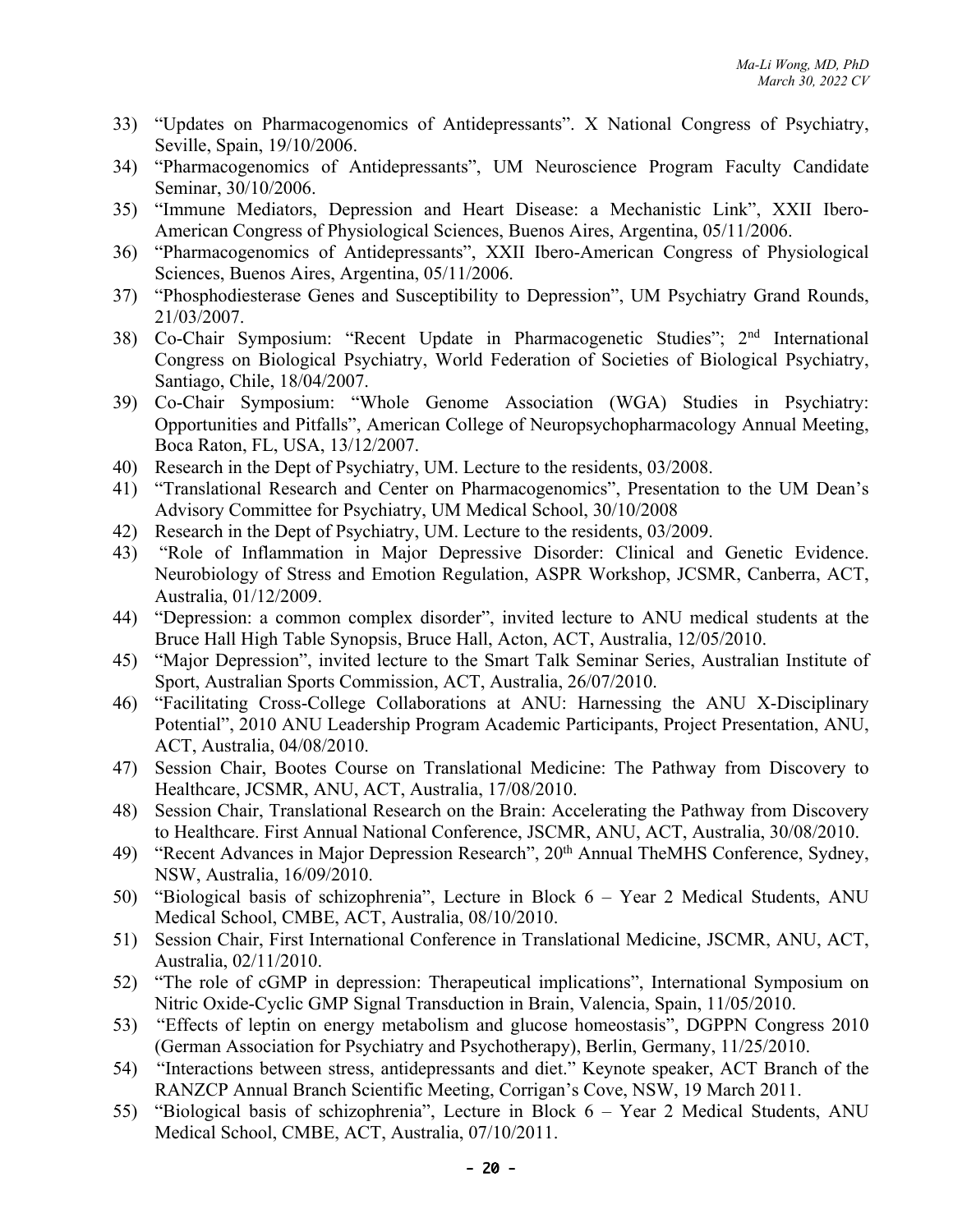- 56) "Re-conceptualizing depression", Invited Lecture, Brain & Mind Research Institute, University of Sydney, NSW, Australia, 11/25/2011.
- 57) "Pharmacogenomics", Clinical Pharmacological Tutorial, Master of Translational Medicine Coursework Program, JCSMR, 31/01/2012.
- 58) "Major Depression: A Common Complex Disorder", Lecture, Academic Unit of Psychiatry & Addiction Medicine, ANU Medical School, 23/03/2012.
- 59) "Overview of Translation and Introduction to Course", Third Boots Course on Translational Medicine: The Pathway from Discovery to Healthcare, JSCMR, ANU, ACT, Australia, 07/03/12.
- 60) "The role of leptin in the pharmacogenomics of obesity", lecture in the symposium entitled "Pharmacogenomics and personalized medicine in psychiatry: Prospects for clinical implementation", The International College of Neuropsychopharmacology (CINP) World Congress, Stockholm, Sweden, 05/06/12.
- 61) Session Chair, Session 1, Basic Discovery: The Foundation of Translational Medicine and Co-Chair, Discussion Panel. The third Boots Course on Translational Medicine: The Pathway from Discovery to Healthcare, JSCMR, ANU, ACT, Australia, 07/03/12.
- 62) Session Chair, Session 2, From Clinical Research to Clinical Care: Outcomes of Translational Research on healthcare practice, guidelines and policy. The third Boots Course on Translational Medicine: The Pathway from Discovery to Healthcare, JSCMR, ANU, ACT, Australia, 07/04/12.
- 63) "Pharmacogenomics of depression: Pathways and mechanisms", Lecture, Queensland Institute of Medical Research, Brisbane, QLD, 12/06/12.
- 64) "Unraveling the biology and medical complications of depression: From endocrine and metabolic effects to genomic science", Research Meeting at Department of Psychological Medicine, National University of Singapore, Singapore, 18/07/12.
- 65) "Translational Research: Obesity, depression and their interface as case examples", Medicine Rounds, National University of Singapore, Singapore, 19/07/12.
- 66) "Biological basis of schizophrenia", Lecture in Block 6 Year 2 Medical Students, ANU Medical School, CMBE, ACT, Australia, 05/10/2012.
- 67) "Pharmacogenomics", Clinical Pharmacological Tutorial, Master of Translational Medicine Coursework Program, JCSMR, 16/10/2012.
- 68) "The role of immunomediators in depression", University of New South Wales Academic Forum, Sydney, NSW, Australia, 21/11/2012.
- 69) "Pharmacogenomics of antidepressants", Discipline of Clinical Pharmacology, School of Medical Sciences, University of Adelaide, SA, Australia, 06/17/2013.
- 70) "Pharmacogenomics of antidepressants", Taishan Academic Forum on Mental Disorders 2013, Yantai, China, 30/06/2013.
- 71) Organizer Committee, Second National Symposium on Translational Psychiatry, South Australian Health and Medical Research Institute and Flinders University, Adelaide, South Australia, 08/08/2013
- 72) "Pharmacogenomics of antidepressants", Second National Symposium on Translational Psychiatry, South Australian Health and Medical Research Institute and Flinders University, Adelaide, South Australia, 08/08/2013.
- 73) Section Chair, Second National Symposium on Translational Psychiatry, South Australian Health and Medical Research Institute and Flinders University, Adelaide, South Australia, 08/09/2013.
- 74) "Genetic and Pharmacogenetics of Major Depressive Disorder", Lecture, Dept of Psychiatry Continuing Professional Development meeting, Flinders University, Adelaide, 18/11/2013.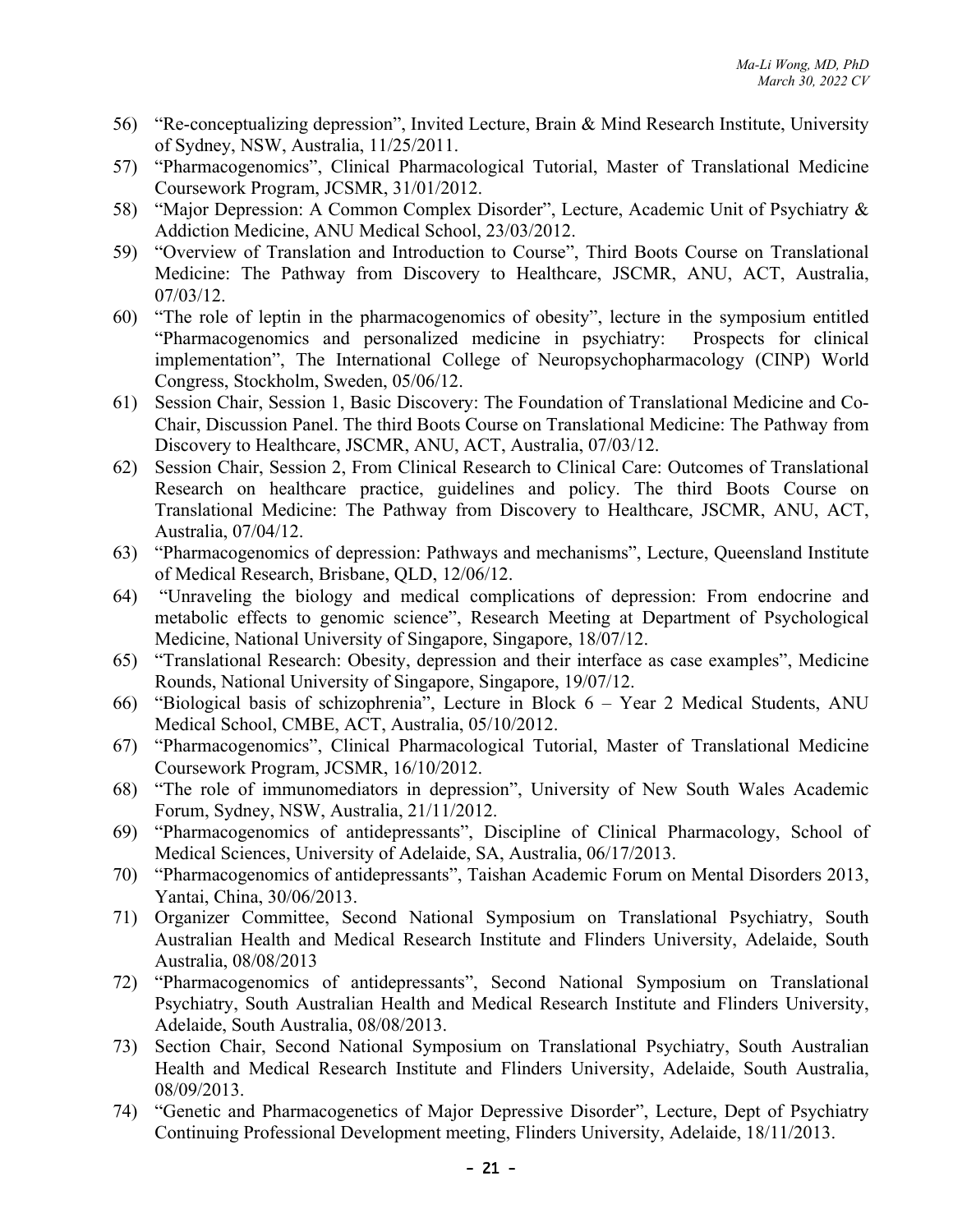- 75) Section Chair, 34th Annual Meeting of the Australasian Neurosciences Society Symposium 8, Translational Research in Depression: Stem Cells, Genes, Behaviour & Drug Response, Adelaide, 30/01/2014.
- 76) Section Chair, Psychoneuroimmune modulation in the phases of life. Brain, Body & Mind workshop, SAHMRI, Adelaide, South Australia, 1/02/2014.
- 77) "Depression and Obesity", Continuing Medical Education Presentation, The Adelaide Clinic, Adelaide, SA, Australia, 1/05/2014.
- 78) SAHMRI Institute-wide Scientific Launch and the International Translational Medicine Conference, Adelaide, SA, Australia, 23-27/06/2014.
- 79) "Beyond Traditional Genetics Studies, Fundamentals in Biological Psychiatry undergraduate course elective, Adelaide University, Adelaide, SA, Australia, 18/09/2014.
- 80) Speaker, "Mind and Brain Research", CNS Collaborators Day, Flinders University's Centre for Neuroscience, Adelaide, SA, Australia, 26/09/2014.
- 81) Invited discussant, European College of Neuropsychopharmacology (ECNP) Target Network Meeting on "Opportunities and challenges for research in suicidal behavior", Berlin, Germany, 22/10/2014.
- 82) Section Chair, Free Communication 3C, Australasian Society for Psychiatric Research (ASPR) 2014 Conference, Adelaide, SA, Australia, 03/12/2014.
- 83) Section Chair, Plenary Section 4, Australasian Society for Psychiatric Research (ASPR) 2014 Conference, Adelaide, SA, Australia, 04/12/2014.
- 84) Keynote speaker, "Genetics of Depression", Australasian Society for Psychiatric Research (ASPR) 2014 Conference, Adelaide, SA, Australia, 05/12/2014.
- 85) Judge, Oral Presentations, Australasian Society for Psychiatric Research (ASPR) 2014 Conference, Adelaide, SA, Australia, 05/12/2014.
- 86) "Pharmacogenomics of Depression", Lecture at the University of New Mexico Cancer Center, Albuquerquer, NM, USA, 12/12/2014.
- 87) Chair, SAHMRI Mind&Brain Mini Symposium, South Australian Health and Medical Research Institute, Adelaide, SA, Australia, 22/04/2015.
- 88) Invited discusssant, Molecular Psychiatry, Forum "A preview of Breaking New Research on Adolescence Drinking, Schizophrenia and Suicide" from the American Journal of Psychiatry and Molecular Psychiatry, American Psychiatric Association Meeting, May 18, 2015, Toronto, Ontario, Canada.
- 89) Licinio J, Wong ML. The stress-antidepressant-diet (SAD) paradigm: a new animal model to study the long-term metabolic effects of antidepressant exposure. Oral presentation at the Molecular Psychiatry Meeting, San Francisco, California, 10/31/2015.
- 90) "Pharmacogenomics of antidepressants in Mexican-Americans", lecture at the University of New Mexico Mind Research Network, Alburquerque, NW, USA, 11/06/2015.
- 91) "Unravelling the biology of clinical depression: How this may lead to new treatment", talk at the Donor Day, Flinders Medical Centre Foundation, Adelaide, SA, Australia 04/04/2016.
- 92) "Pharmacogenomics Approaches to personalized antidepressant treatment", talk at the PCS Mental Health forum in Budapest, Hungary, 04/16/2016.
- 93) "Pharmacogenomic approches to antidepressant treatment", MBBS Year 6 Psychiatry selective tutorial, University of Adelaide, Adelaide, SA, Australia, 07/20/2016.
- 94) "Pharmacogenomic of antidepressants update", Tackling Depression Research Seminar, Freemasons Foundation Centre for Men's Health, SAHMRI, Adelaide, 07/27/2016.
- 95) "Inflammasome signaling, gut microbiome composition and rodent behavior", Speaker in the Symposium: We are what we eat: Regulation of brain function and behaviour by nutrition and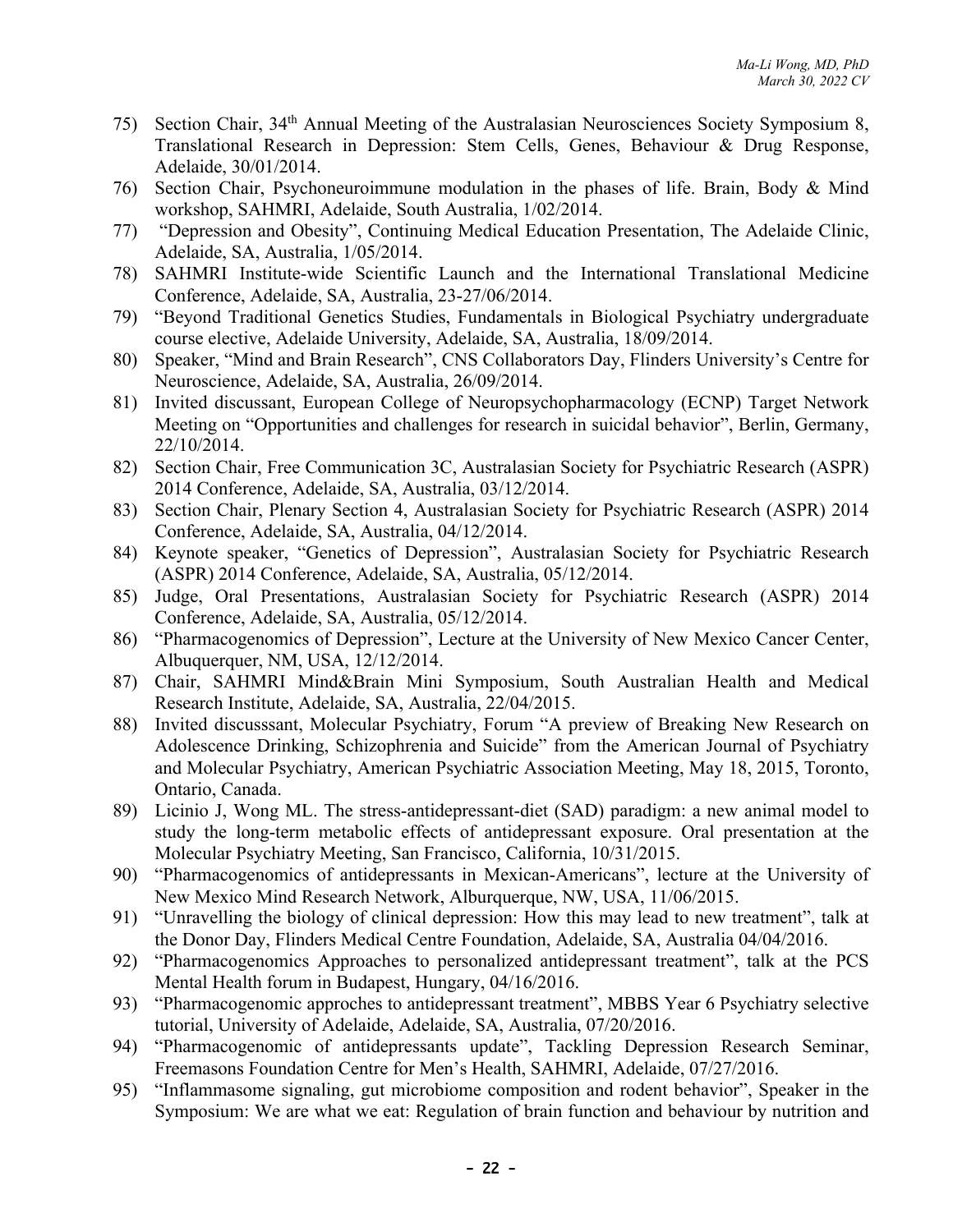the gut microbiome, Biological Psychiatry Australia 6<sup>th</sup> Annual Scientific Meeting, Newcastle, NSW, 10/13/2016.

- 96) "Pharmacogenomic approaches to depression", Seminar, State University of New York, Upstate Medical University, 01/10/2017.
- 97) "Genomic and Pharmacogenomic approaches to depression", Speaker in the 2017 International Conference of Progress in Psychiatry, Beijing, China, 09/23/2017.
- 98) "Pharmacogenomic approaches to depression, Seminar, State University of New York, Upstate Medical University, 10/01/2018.
- 99) "Inflammasome signaling and gut microbiome in chronic stress", Grand Rounds, Dept Psychiatry, State University of New York, Upstate Medical University, 03/01/2018.
- 100) "The inflammasome and the Microbiota-Gut-Brain Axis", Speaker at the 14th Psychoimmunology Expert Meeting, Gunzburg, Germany, 03/23/2018.
- 101) "The microbionme, stress and immune mediators, Speaker at the 15<sup>th</sup> National Conference on Drug Dependence and International Symposium on Psychiatric Diseases, Kunming, China, 11/30/2018
- 102) "*Casp1*, *Ifngr* and *Nos2* genes KO modulate depression and anxiety, and gut micriobiome composition", Speaker at the 6<sup>th</sup> China Sleep and Psychosomatic Medicine Conference, Beijing, China 06/22/2019
- 103) Lecturer/Courses, SUNY Neurosciences and Physiology, N619 Neurobiology of Disease, Fall 2019 (Sept 19, 2019); N631 - Topics in Neuroscience, Fall 2019 (Nov 5, 2019).
- 104) Lecturer, SUNY, N601, Neuroanatomy
- 105) Lecturer, SUNY, Gs604, Graduate Student Research Opportunities; Lab visits (03/23/2020)
- 106) "Brief update of gut microbiome findings in psychiatric disorders", Speaker, Psychoimmunology Virtual Meeting 03/26/2020.
- 107) Lecturer, SUNY, Neuroscience 1st year presentations (08/03/2020)
- 108) "Alternative splicing mechanisms and Alzheimer's Disease", Speaker, CART (Coins for Alzheimer's Research Trust) Research Grant Award Winners Virtual Meeting (05/03/2021).

#### **PUBLICATION METRICS:**

|  | <b>Google Scholar Citation Report (March 2022)</b> |  |  |
|--|----------------------------------------------------|--|--|
|  |                                                    |  |  |

| Indexed:                 | 344    |
|--------------------------|--------|
| <b>Sum of citations:</b> | 19,007 |
| h-index:                 | 64     |
| i10-index:               | 175    |

#### **ORIGINAL PEER- REVIEWED RESEARCH ARTICLES**

- 1. Nussenzveig IZ, Sircar R, **Wong ML**, Frusciante MJ, Javitt DC, Zukin SR: Polyamine effects upon N-methyl-D-aspartate receptor functioning: differential alteration by glycine and glycine sites antagonists. *Brain Research* 1991;561:285-291. PMID:1686987
- 2. Licinio J, **Wong ML**, Gold PW: Localization of interleukin-1 receptor antagonist mRNA in rat brain. *Endocrinology* 1991;129:562-564. PMID:1829036.
- 3. Licinio J, **Wong ML**, Gold PW: In situ hybridization histochemistry: A simple and rapid method for the study of peptide gene expression in circulating white blood cells. *International Journal of Methods in Psychiatric Research* 1991;1:101-104.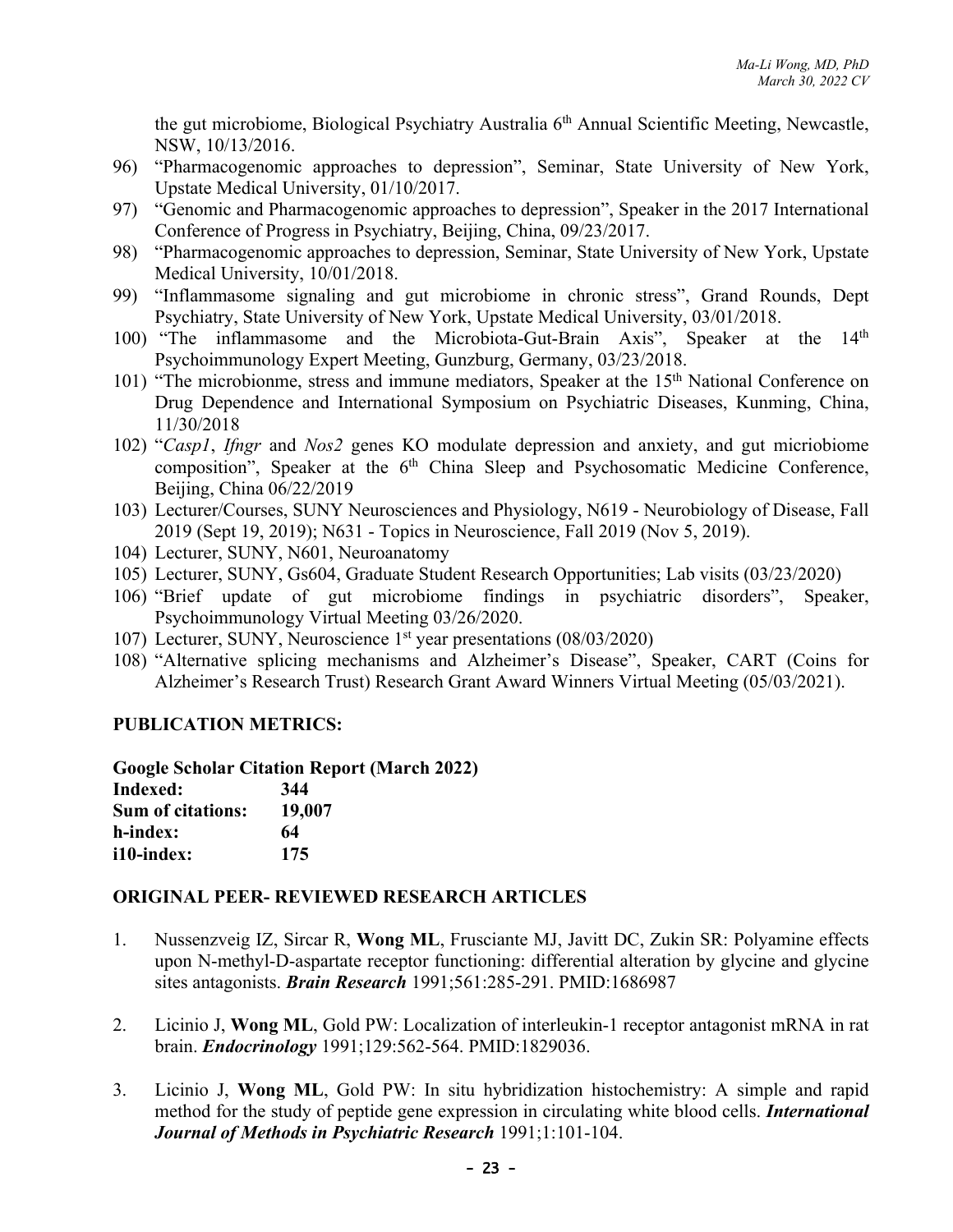- 4. **Wong ML**, Weiss SRB, Gold PW, Doi SQ, Banerjee S, Licinio J, Lad R, Post RM, Smith MA: Induction of constitutive heat shock protein 73 mRNA in the dentate gyrus by seizures. *Molecular Brain Research* 1992;13:19-25. PMID:1315915.
- 5. Paciotti GF, Baron D, Licinio J, Tamarkin L, **Wong ML**, Altemus ME, Rubinow D: Novel enzyme immunoassays for the detection of the cytokines interleukin 1a and interleukin-2 in the circulation of normal subjects: 24-hour profiles. *Progress in NeuroEndocrImmunology* 1992;5:21-30.
- 6. Licinio J, **Wong ML**, Gold PW: Neutrophil-Activating Peptide-1/Interleukin-8 mRNA is localized in rat hypothalamus and hippocampus. *NeuroReport* 1992;3:753-756. PMID:1421131.
- 7. Xin W, Terwigler RZ, **Wong ML**, Rimland J, Nestler EJ, Duman R: Characterization and functional expression of a somatostatin receptor coupled with adenylylcyclase. *Molecular and Cellular Neurosciences* 1993;4:259-266. PMID:19912931.
- 8. **Wong ML**, Licinio J, Gold PW, Glowa J: Activity-induced anorexia does not affect the expression of hypothalamic neuropeptide mRNAs. *International Journal of Eating Disorders* 1993;13:399-405. PMID:8387855.
- 9. **Wong ML**, Smith MA, Licinio J, Doi SQ, Weiss SRB, Post RM, Gold PW: Differential effects of kindled and electrically induced seizures on a glutamate receptor (GluR1) gene expression. *Epilepsy Research* 1993;14:221-227. PMID:8504792.
- 10. Licinio J, **Wong ML**, Altemus M, Bongiorno PB, Bernat A, Tamarkin L, Gold PW: Twentyfour hour concentrations of circulating interleukin-2 in healthy women exhibit episodic fluctuations: analysis of integrated basal levels and discrete pulse properties. *Endocrine* 1993;1:120-128.
- 11. **Wong ML**, Licinio J: Localization of interleukin-1 type I receptor mRNA in rat brain. *Neuroimmunomodulation* 1994;1:110-115. PMID:7489320.
- 12. **Wong ML**, Licinio J: Localization of stem cell factor mRNA in adult rat hippocampus. *Neuroimmunomodulation* 1994;1:181-187. PMID:7489332.
- 13. Licinio J, **Wong ML**, Altemus M, Bongiorno PB, Bernat A, Gold PW: Pulsatility of 24-hour concentrations of circulating interleukin- $1\alpha$  in healthy women: Analysis of integrated basal levels, discrete pulse properties, and correlation with simultaneous interleukin-2 concentrations. *Neuroimmunomodulation* 1994;1:242-250. PMID:7489339.
- 14. **Wong ML**, Licinio L, Pasternak KI, Gold PW: Localization of corticotropin-releasing hormone receptor mRNA in adult rat brain by in situ hybridization histochemistry. *Endocrinology* 1994;135:2274-2277. PMID:7956950.
- 15. Licinio J, Gold PW, **Wong ML**: A molecular mechanism for stress-induced alterations in susceptibility to disease. *Lancet* 1995;346:104-106. PMID:7626147.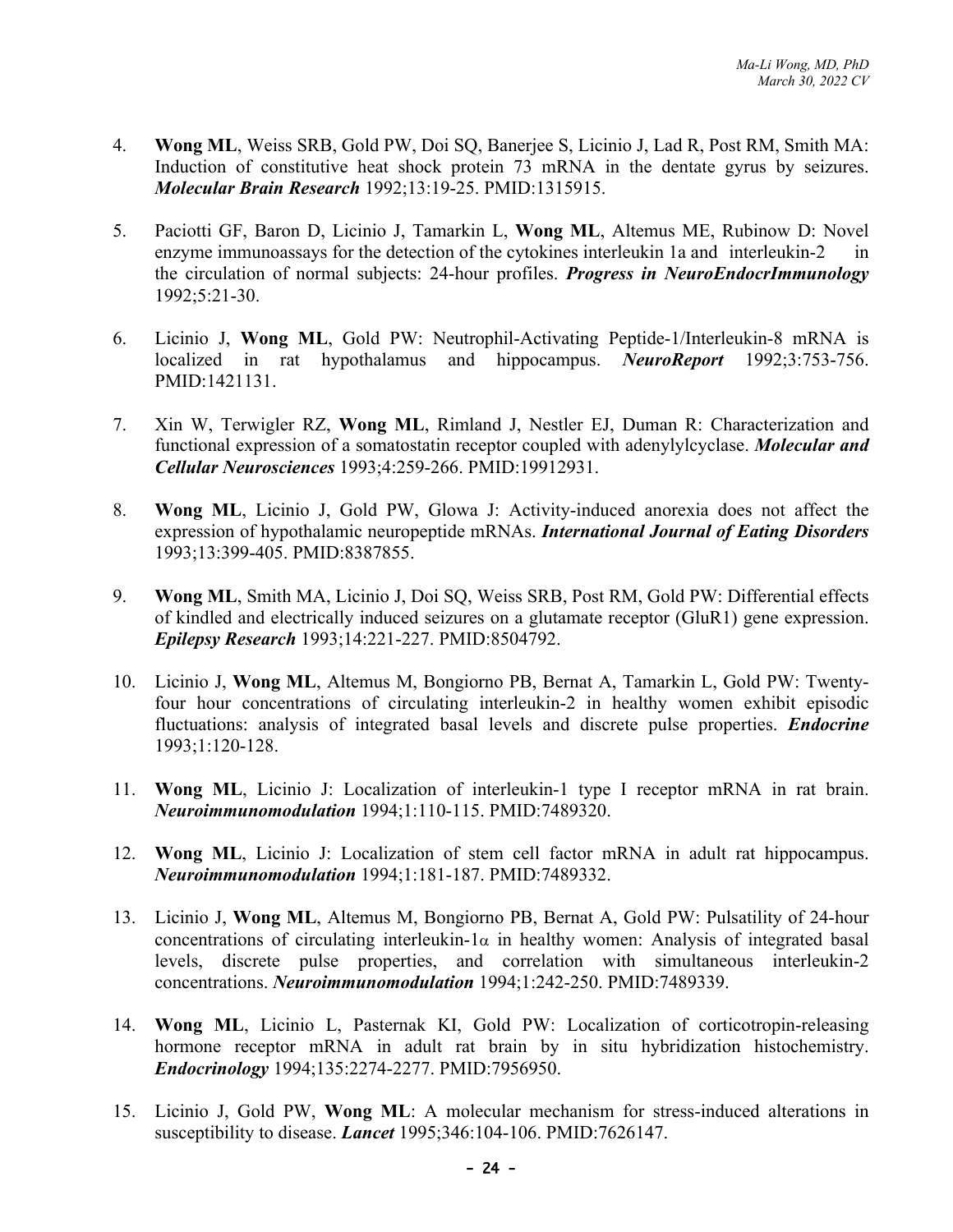- 16. **Wong ML**, Loddick SA, Bongiorno PB, Gold PW, Rothwell NJ, Licinio J: Focal cerebral ischemia induces CRH mRNA in rat cerebral cortex and amygdala. *NeuroReport* 1995; 6:1785-1788. PMID:8541482.
- 17. Licinio J, Bongiorno P, Gold PW, **Wong ML**: The Gene Encoding for the Novel Transacting Factor Proopiomelanocortin Corticotropin-Releasing Hormone Responsive Element Binding Protein 1 (PCRH-REB-1) is Constitutively Expressed in Rat Pituitary and in Discrete Brain Regions Containing CRH or CRH Receptors: Pathophysiological Implications. *Endocrinology* 1995;136:4709-4712. PMID:7664694.
- 18. **Wong ML**, Bongiorno P, Gold PW, Licinio J: Localization of interleukin 1ß (IL-1ß) converting enzyme mRNA in rat brain vasculature: evidence that the genes encoding the IL-1 system are constitutively expressed in brain blood vessels. pathophysiological implications. *Neuroimmunomodulation* 1995;2:141-148. PMID:8646563.
- 19. **Wong ML**, Xin WW, Duman RS: Rat LCR1: Cloning and cellular localization of a chemokine receptor in brain. *Molecular Psychiatry* 1996;1:133-140. PMID:9118323.
- 20. **Wong ML**, Al-Shekhlee A, Bongiorno PB, Esposito A, Khatri P, Sternberg ES, Gold PW, Licinio J: Localization of urocortin messenger RNA in rat brain and pituitary. *Molecular Psychiatry* 1996;1:307-312. PMID:9118356.
- 21. **Wong ML**, Rettori V, Al-Shekhlee A, Bongiorno PB, Canteros G, McCann SM, Gold PW, Licinio J: Inducible nitric oxide synthase gene expression in the brain during systemic inflammation. *Nature Medicine* 1996;2:581-584. PMID:8616720.
- *22.* **Wong ML**, Bongiorno PB, Al-Shekhlee A, Esposito A, Khatri P, Gold PW, Licinio J: IL-1ß, IL-1 receptor type I, and iNOS gene expression in rat brain vasculature and perivascular areas. *NeuroReport* 1996;7:2445-2448. PMID:8981400.
- 23. **Wong ML**, Khatri P, Licinio J, Esposito A, Gold PW: Identification of hypothalamic transcripts upregulated by antidepressants. *Biochemical and Biophysical Research Communications* 1996;229:275-279. PMID:8954118.
- 24. **Wong ML**, Bongiorno PB, Rettori V, McCann SM, Licinio J: Interleukin (IL) 1ß, IL-1 receptor antagonist, IL-10, and IL-13 gene expression in the central nervous system and anterior pituitary during systemic inflammation: Pathophysiological implications. *Proc Natl Acad Sci USA* 1997;94:227-232. PMID:8990190.
- 25. Licinio J, **Wong ML**: Interleukin 1 receptor antagonist gene expression in rat pituitary in the systemic inflammatory response syndrome: Pathophysiological implications. *Molecular Psychiatry* 1997;2:99-103. PMID:9106226.
- 26. Loddick SA, **Wong ML**, Bongiorno PB, Gold PW, Licinio J, Rothwell NJ: Endogenous interleukin-1 receptor antagonist is neuroprotective. *Biochemical and Biophysical Research Communications* 1997;234:211-215. PMID:9168991.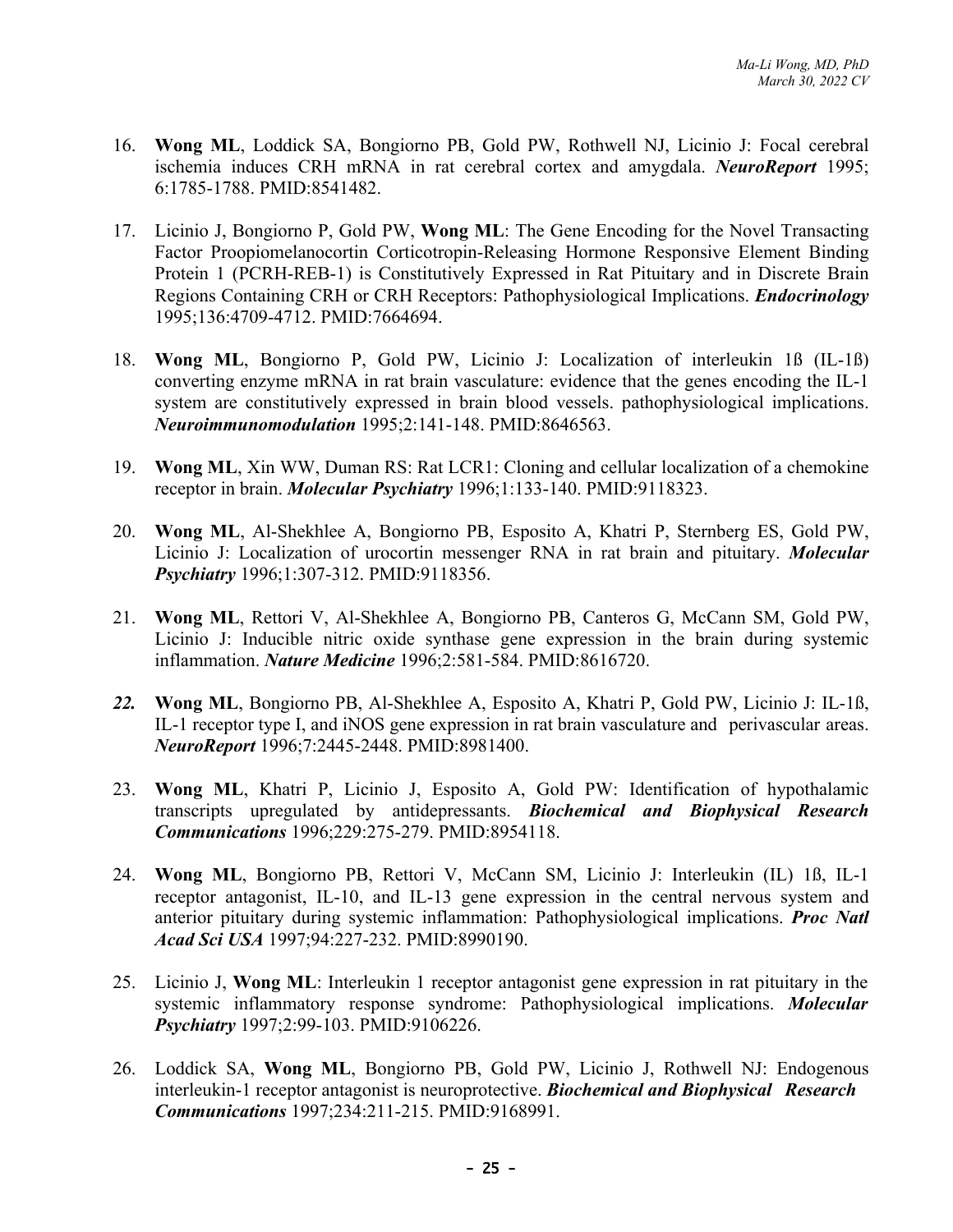- 27. Licinio J, Mantzoros C, Negrão AB, Cizza G, **Wong ML**, Bongiorno PB, Chrousos GP, Karp B, Ellen C, Flier JS, Gold PW: Human leptin are pulsatile and inversely related to pituitaryadreanl function. *Nature Medicine* 1997;3:575-579. PMID:9142131.
- 28. Licinio J, Negrão AB, Christos Mantzoros, C, Kaklamani V, **Wong ML**, Bongiorno PB, Mulla A, Veldhuis JD, Flier JS, McCann SM, Gold PW: Synchronicity of frequently-sampled 24 hour concentrations of circulating leptin, luteinizing hormone, and estradiol in healthy women. *Proceedings of the National Academy of Sciences USA* 1998;95:2541-2546. PMID:9482922.
- 29. Licinio J, Negrão AB, Mantzoros C, Kaklamani V, **Wong ML**, Bongiorno PB, Negro PP, Mulla A, Cearnal L, Veldhuis JD, Flier JS, McCann SM, Gold PW: Sex differences in circulating human leptin pulse amplitude: Clinical implications. *Journal of Clinical Endocrinology & Metabolism* 1998;83:4140-4147. PMID:9814504.
- 30. Pasternak KI, Timo-Iaria C, Rodrigues CJ, Maria DA, Duarte AJS, Paiva L, Pozzi DH, de Mendonça BB, **Wong ML**, Licinio J: Circumscribed lesion of the medial forebrain bundle area causes structural impairment of lymphoid organs and severe depression of immune function in rats. *Molecular Psychiatry* 1998;3:397-404. PMID:9774772.
- 31. Deak T, Maier SF, Nguyen KT, Ehrlich AL, Watkins LR, Licinio J, **Wong ML**, Rice K, Lewis D, Webster E, Chrousos GP, Gold PW: The impact of the nonpeptide corticotropin- releasing hormone antagonist antalarmin on behavioral and endocrine responses to stress. *Endocrinology* 1999;140:79-86. PMID:9886810.
- 32. **Wong ML**, Webster EL, Spokes H, Phu P, Ehrhart-Bornstein M, Park C-S, Rice KC, Chrousos GP, Licinio J, Gold PW: Chronic administration of the non-peptide CRH type 1 receptor antagonist antalarmin does not blunt hypothalamic-pituitary-adrenal axis responses to acute immobilization stress. *Life Sciences* 1999;65:53-58. PMID:10421433.
- 33. Vgontzas AN, Papanicolau DA, Bixler EO, Lotsikas A, Zachman K, Kales A., Prolo P, **Wong ML**, Licinio J, Gold PW, Hermida RC, Mastorakos G, Chrousos GP: Circadian interleukin-6 secretion and quantity and depth of sleep. *Journal of Clinical Endocrinology & Metabolism* 1999;84:2603-2607. PMID:10443646.
- 34. **Wong ML,** Kling MA, Munson PJ, Listwak S, Licinio J, Prolo P, Karp B, McCutcheon IE, Geracioti Jr TD, DeBellis MD, Rice KC, Goldstein DS, Veldhuis JD, Chrousos GP, Oldfield EH, McCann SM, Gold PW: Pronounced and Sustained Central Hypernoradrenergic Function in Major Depression with Melancholic Features: Relation to Hypercortisolism and Corticotropin Releasing Hormone. *Proceedings of the National Academy of Sciences USA* 2000;97:325-330. PMID:10618417.
- 35. **Wong ML**, Xie B, Beatini N, Phu P, Marathe S, Johns A, Gold PW, Hirsch E, Williams KJ, Licinio J, Tabas I: Acute systemic inflammation up-regulates secretory sphingomyelinase in vivo: A possible new link between inflammatory cytokines and atherogenesis. *Proceedings of the National Academy of Sciences USA* 2000;97:8681-8686. PMID:10890909.
- 36. Mantzoros CS, Ozata M, Negrao AB, Ziotopoulou M, Caglayan S, Suchard M, Cogswell RJ, Negro P, Elashoff RM, Liberty V, **Wong ML**, Veldhuis JD, Ozdemir IC, Gold PW, Flier JS,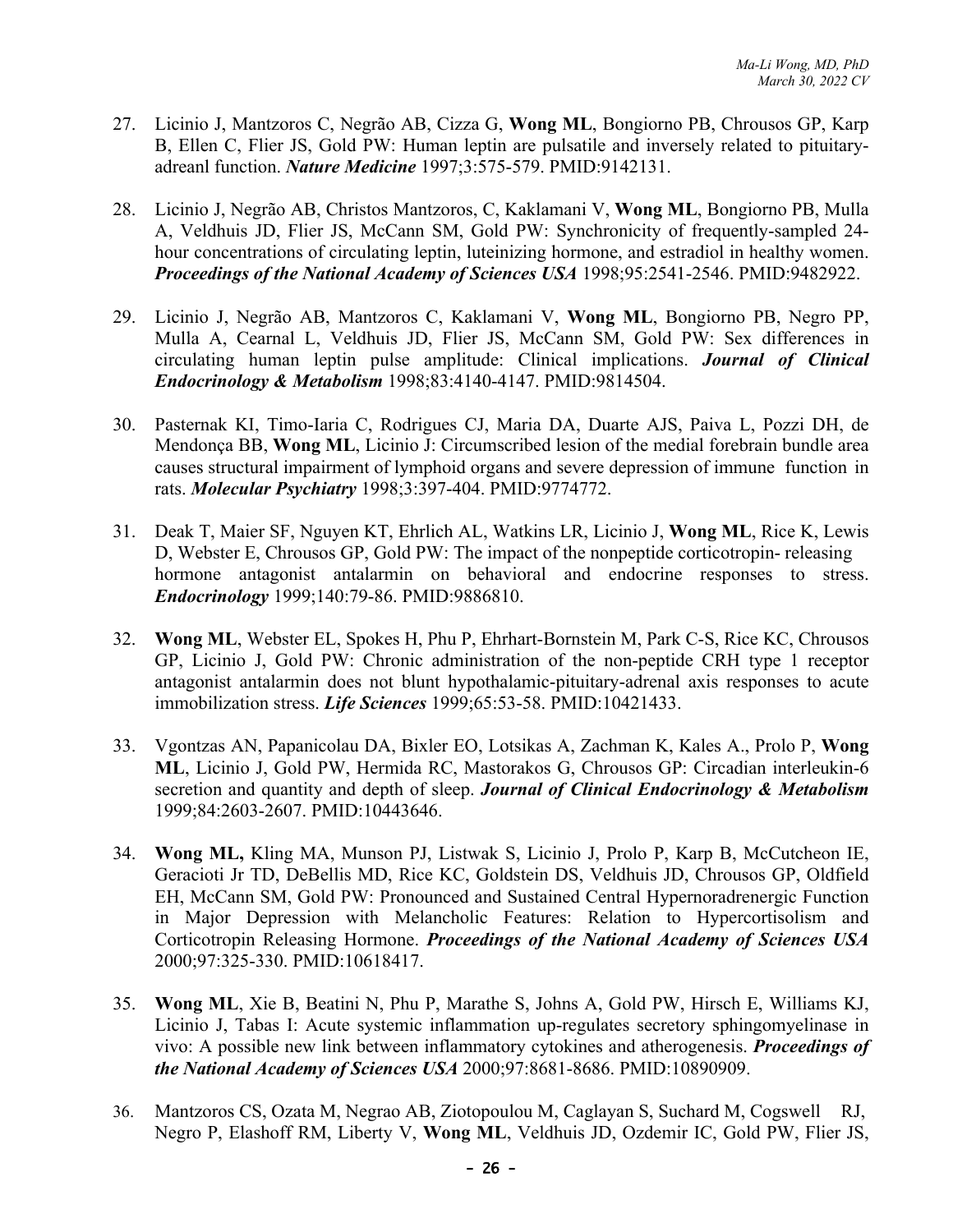Licinio J. Synchronicity of frequently sampled TSH and leptin concentrations in healthy adults and leptin deficient subjects: evidence for possible partial TSH regulation by leptin in humans. *Journal of Clinical Endocrinology & Metabolism* 2001;86:3284-3291. PMID:11443202.

- 37. Hiroi, N, **Wong ML**, Licinio J, Parks C, Young M, Gold PW, Chrousos GP, Bornstein SR. Expression of corticotropin releasing hormone receptors type I and type II mRNA in normal individuals and suicide victims. *Molecular Psychiatry* 2001;6:540-546. PMID:11526468.
- 38. Irizarry K, **Wong ML**, Licinio J, Lee CJ: Single nucleotide polymorphism identification in candidate gene systems of obesity. *The Pharmacogenomics Journal* 2001;1:193-203. PMID:11908756.
- 39. Frost P, Barrientos R, Makino S, **Wong ML**, Sternberg EM: IL-1 receptor type 1 gene expression in the amygdala of inflammatory susceptible Lewis and Fischer rats. *J Neuroimmunology* 2001;121:32-39. PMID:11730937.
- 40. Abi-Saab W, Seibyl JP, D'Souza DC, Karper LP, Gueorgueva R, Abi-Dargham A, **Wong ML**, Rajhans S, Erdos JP, Heninger GR, Charney DS, Krystal JH. Ritanserin antagonism of mchlorophenylpiperazine effects in neuroleptic-free schizophrenics patients: support for serotonin-2 receptor modulation of schizophrenia symptoms. *Psychopharmacology* 2002;162:55-62. PMID:12107618.
- 41. Frost P, Bornstein S, Ehrhart-Bornstein M, O'Kirwan F, Hutson C, Go V, Licinio J, and **Wong ML**. The prototypic antidepressant drug, imipramine, but not *Hypericum perforatum* (St John's Wort), reduces HPA-axis function in the rat. *Hormone and Metabolic Research* 2003;35:602- 606. PMID:14605995.
- 42. **Wong ML**, O'Kirwan F, Khan N, Hannestad J, Wu K, Elashoff D, Lawson G, Gold PW, McCann SM, Licinio J. Identification, Characterization, and Gene Expression Profiling of Endotoxin-induced Myocarditis. *Proceedings of the National Academy of Sciences USA* 2003;100:14241-14246. PMID:14623955.
- 43. **Wong ML**, Yildiz BO, Mantzoros CS, Prolo P, Kling M, Flier JS, Gold PW, Licinio J. Simultaneous and Continuous Twenty-four Hour Plasma and Cerebrospinal Fluid Leptin Measurements: Dissociation of Concentrations in Central and Peripheral Compartments *Journal of Clinical Endocrinology & Metabolism* 2004;89:258-265. PMID:14715859.
- 44. **Wong ML**, O'Kirwan F, Hannestad JP, Irizarry K, Elashoff D, Licinio J. St John's wort and imipramine-induced gene expression profiles identify cellular functions relevant to antidepressant action and novel pharmacogenetic candidates for the phenotype of antidepressant treatment response. *Molecular Psychiatry* 2004;3:235-251. PMID:14743185.
- 45. Licinio J, Caglayan S, Ozata M, Yildiz BO, de Miranda PB, O'Kirwan F, Whitby R, Liang L, Cohen P, Bhasin S, Krauss RM, Veldhuis JD, Wagner AJ, DePaoli A, McCann SM, **Wong ML**. Phenotypic effects of leptin replacement on behavior, morbid obesity, diabetes mellitus, and hypogonadism in leptin-deficient adults. *Proceedings of the National Academy of Sciences USA* 2004;101:4531-4536. PMID:15070752.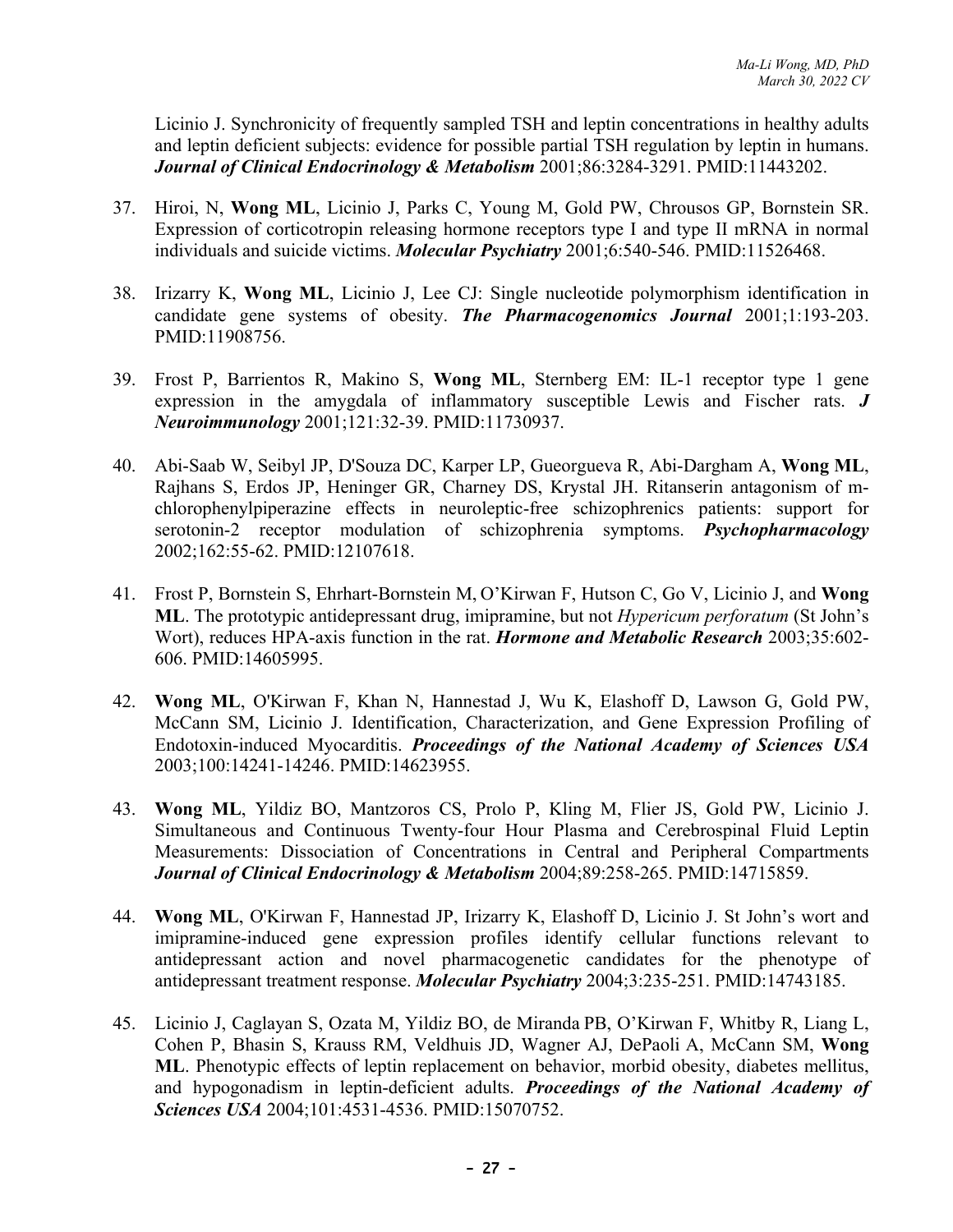- 46. Yildiz BO, Suchard MA, **Wong ML**, McCann SM, Licinio J. Alterations in dynamics of circulating ghrelin, adiponectin, and leptin in human obesity. *Proceedings of the National Academy of Sciences USA* 2004;101:10434-10439. PMID:15231997.
- 47. LLerena A, Dorado P, O'Kirwan F, Jepson R, Licinio J, **Wong ML**. Lower frequency of CYP2C9\*2 in Mexican-Americans compared to Spaniards. *The Pharmacogenomics Journal* 2004;4:403-406. PMID:15452553.
- 48. Licinio J, O'Kirwan F, Irizarry K, Merriman B, Thakur S, Jepson R, Lake S, Tantisira KG, Weiss ST, **Wong ML**. Association of a corticotropin-releasing hormone receptor 1 haplotype and antidepressant treatment response in Mexican-Americans. *Molecular Psychiatry* 2004;9:1075-1082. PMID:15365580.
- 49. Flores DL, Alvarado I, **Wong ML**, Licinio J, Flockhart D. Clinical implications of genetic polymorphisms of CYP2D6 in Mexican Americans. *Annals of Internal Medicine* 2004;140:W71. PMID:15172931.
- 50. Matochik JA, London ED, Yildiz BO, Ozata M, Caglayan S, Depaoli AM, **Wong ML**, Licinio J. Effect of leptin replacement on brain structure in genetically leptin-deficient adults. *Journal of Clinical Endocrinology and Metabolism* 2005;90:2851-2854. PMID:15713712.
- 51. Gold PW, **Wong ML**, Goldstein D, Gold HK, Ronsaville D, Esler M, Alesci S, Masood A, Licinio J, Geracioti T, Perini G, Debellis M, Vgontzes A, Charney D, Chrousos GP, McCann SM, Kling M. Cardiac implications of increased arterial entry and reversible 24-h central and peripheral norephinephrine levels in melancholia. *Proceedings of the National Academy of Sciences USA* 2005;102:8303-8306*.* PMID:15919819.
- 52. Williamson DA, Ravussin E, **Wong ML**, Wagner A, Dipaoli A, Caglayan S, Ozata M, Martin C, Walden H, Arnett C, Licinio J. Microanalysis of eating behavior of three leptin deficient adults treated with leptin therapy. *Appetite* 2005;45:75-80. PMID:15949871.
- 53. Dorado P, Caceres MC, Pozo-Guisado E, **Wong ML**, Licinio J, Llerena A. Development of a PCR-based strategy for CYP2D6 genotyping including gene multiplication of worldwide potential use. *Biotechniques* 2005;39:571-574. PMID:18957039. PMID:16235570.
- 54. Milane MS, Suchard MA, **Wong ML**, Licinio J. Modeling of the temporal patterns of fluoxetine prescriptions and suicide rates in the United States*. PLoS Med* 2006;3:e190. PMID:16768544.
- 55. **Wong ML**, Whelan F, Deloukas P, Whittaker P, Delgado M, Cantor RM, McCann SM, Licinio J. Phosphodiesterase genes are associated with susceptibility to major depression and antidepressant treatment response. *Proceedings of the National Academy of Sciences USA* 2006;103:5124-5129. PMID:17008408.
- 56. Rasgon NL, Kenna HA, **Wong ML,** Whybrow PC, Bauer M. Hypothalamic-Pituitary-End Organ Function in Women with Bipolar Depression. *Psychoneuroendocrinology* 2007;32:279-286. PMID:17317022.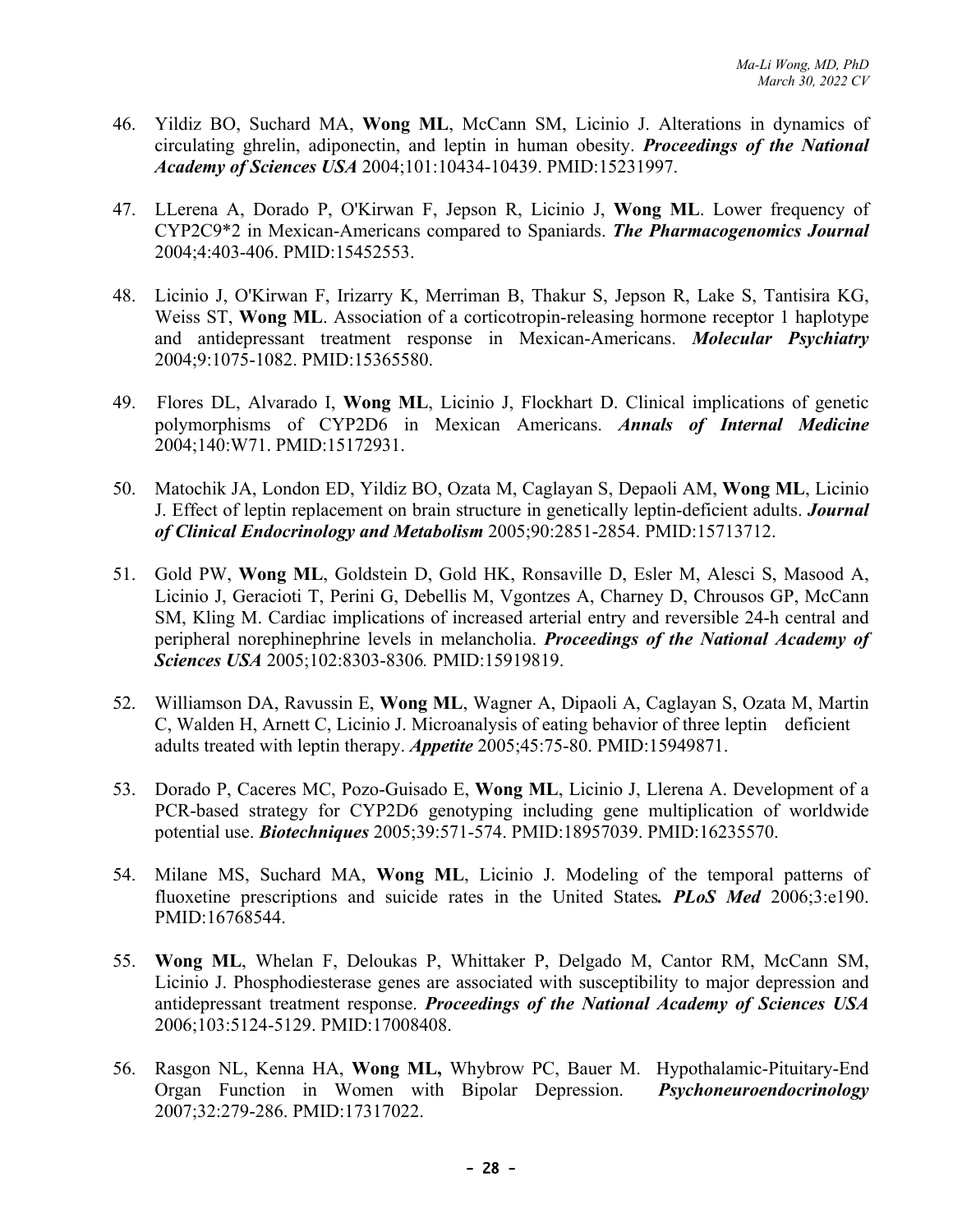- 57. Mastronardi C, Whelan, Yildiz OA, Hannestad J, Elashoff D, McCann SM, Licinio J, **Wong ML**. Caspase-1 deficiency reduces inflammation-induced brain transcription. *Proceedings of the National Academy of Sciences USA* 2007;104:7205-7210. PMID:17517446.
- 58. Kang RH, **Wong ML**, Choi MJ, Paik JW, Lee MS. Association study of the serotonin transporter promoter polymorphism and mirtazapine antidepressant response in major depressive disorder. *Progress in Neuropsychopharmacology & Biological Psychiatry* 2007;15:1317-1321. PMID:17618721.
- 59. Baicy K, London ED, Monterosso J, **Wong ML**, Delibasi T, Sharma A, Licinio J. Leptin replacement alters brain response to food cues in genetically leptin-deficient adults. *Proceedings of the National Academy of Sciences USA* 2007;104:18276-18279. PMID:17986612.
- 60. Ribeiro L, Busnello JV, Cantor RM, Whelan F, Whittaker P, Deloukas P, **Wong ML**, Licinio J. The brain-derived neurotrophic factor rs6265 (Val66Met) polymorphism and depression in Mexican-Americans. *Neuroreport* 2007;18:1291-1293. PMID:17632285.
- 61. Licinio J, Milane M, Thakur S, Whelan F, Yildiz BO, Delibasi T, de Miranda PB, Ozata M, Bolu E, Depaoli A, **Wong ML**. Effects of leptin on intake of specific micro- and macronutrients in a woman with leptin gene deficiency studied off and on leptin at stable body weight. *Appetite* 2007; 49:594-599. PMID:17517446.
- 62. Sharma A, Busnello JV, Ribeiro L, Thakur S, Whelan F, M Elashoff R, **Wong ML,** Licinio J. Suicidality scores during double-blind fluoxetine and desipramine treatment in Mexican Americans. *Journal of Clinical Psychopharmacology* 2007;27: 99-102. PMID:17224728.
- 63. Licinio J, Ribeiro L, Busnello JV, Delibasi T, Thakur S, Elashoff RM, Sharma A, Jardack PM, Depaoli AM, **Wong ML**. Effects of leptin replacement on macro- and micronutrient preferences. *International Journal of Obesity (Lond)* 2007;31:1859-1863. PMID:17684509.
- 64. **Wong ML**, Dong C, Maestre-Mesa J, Licinio J. Polymorphisms in inflammation-related genes are associated with susceptibility to major depression and treatment response. *Molecular Psychiatry* 2008;13:800-812. PMID:18504423.
- 65. **Wong ML**, Dong C, Esposito K, Thakur S, Liu W, Elashoff RM, Licinio J. Elevated Stress-Hemoconcentration in Major Depression Is Normalized by Antidepressant Treatment: Secondary Analysis from a Randomized, Double-Blind Clinical Trial and Relevance to Cardiovascular Disease Risk. *PLoS ONE* 2008;3:e2350. PMID:18985146.
- 66. Paz-Filho GJ, Ayala A, Esposito K, Erol HK, Delibasi T, Barry EH, **Wong ML**, Licinio J. Effects of leptin on lipid metabolism. *Hormone and Metabolic Research* 2008;40:572-574. PMID:18622890.
- 67. Paz-Filho GJ, Babikian T, Asarnow R, Delibasi T, Esposito K, Erol HK, **Wong ML**, Licinio J. Leptin replacement improves cognitive development. *PLoS ONE* 2008;3:e3098. PMID:18769731.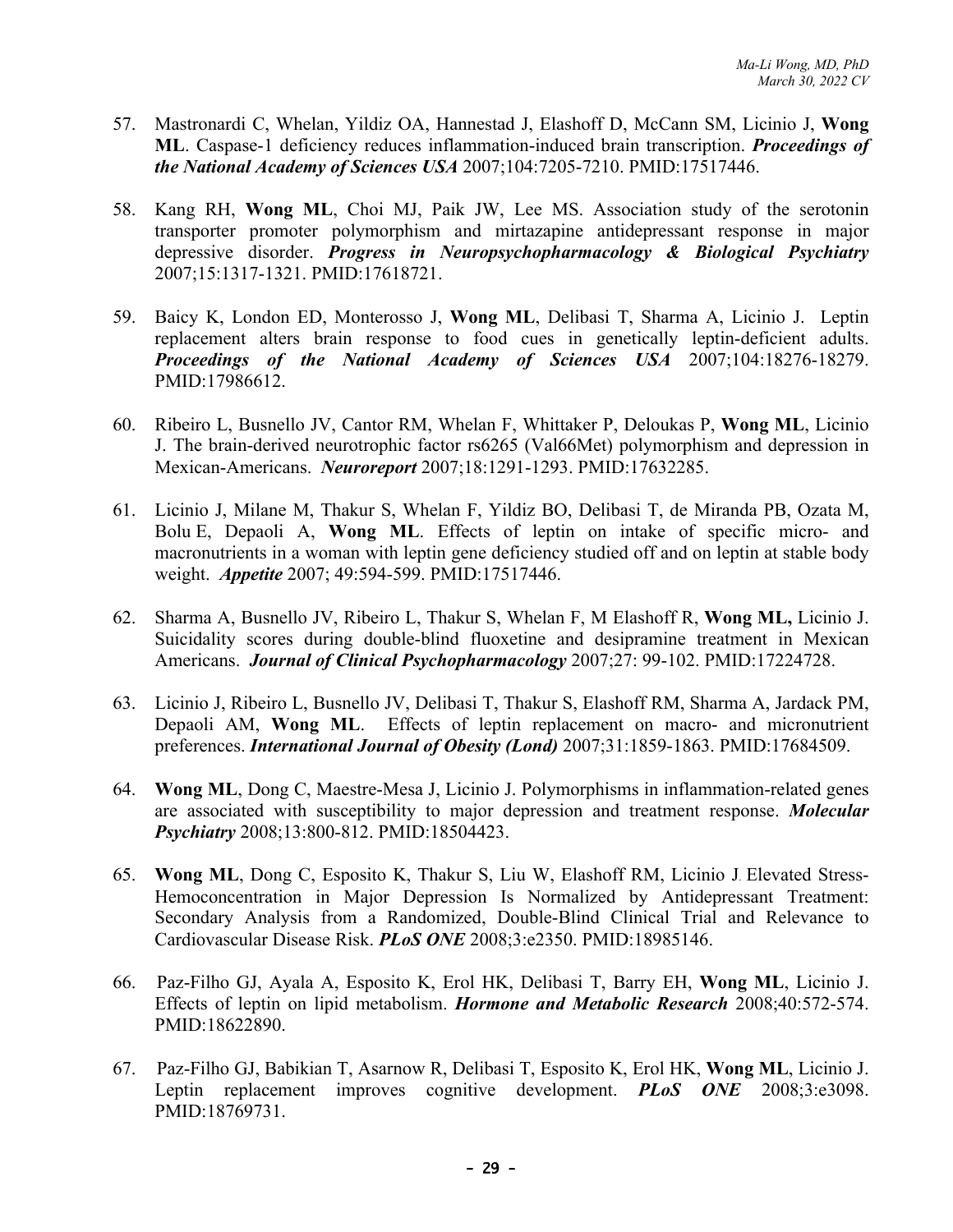- 68. Paz-Filho GJ, Esposito K, Hurwitz BE, Sharma A, Dong C, Andreev VP, Delibasi T, Erol H, Ayala A, **Wong ML**, Licinio J. Changes in insulin sensitivity during leptin replacement therapy in leptin-deficient patients. *American Journal of Physiology Endocrinology and Metabolism* 2008;295:E1401-1408. PMID:18854428.
- 69. Schwarz PE, Towers GW, van der Merwe A, Perez-Perez L, Rheeder P, Schulze J, Bornstein SR, Licinio J, **Wong ML**, Schutte AE, Olckers A. Global meta-analysis of the C-11377G alteration in the ADIPOQ gene indicates the presence of population-specific effects: challenge for global health initiatives. *The Pharmacogenomics Journal* 2009;9:42-48. PMID:18319712.
- 70. Paz-Filho GJ, Andrews D, Esposito K, Erol HK, Delibasi T, **Wong ML**, Licinio J. Effects of leptin replacement on risk factors for cardiovascular disease in genetically leptin-deficient subjects. *Hormone and Metabolic Research* 2009;41:142-151. PMID:18726825.
- 71. Andreev VP, Paz-Filho GJ, **Wong ML**, Licinio J. Deconvolution of insulin secretion, insulin hepatic extraction, post-hepatic delivery rates and sensitivity during 24-hour standardized meals: time course of glucose homeostasis in leptin replacement treatment. *Hormone and Metabolic Research* 2009;41:142-151. PMID:18726828.
- 72. Luo HR, Wu GS, Dong C, Arcos-Burgos M, Ribeiro L, Licinio J, **Wong ML**. Association of PDE11A global haplotype with major depression and antidepressant drug response. *Neuropsychiatric Disease and Treatment* 2009;5:163-170. PMID:19557111.
- 73. Licinio J, Dong C, **Wong ML**. Novel sequence variations in the Brain-Derived Neurotrophic Factor gene and association with major depression and antidepressant treatment response. *Archives of General Psychiatry* 2009;66:488-497. PMID:19414708.
- 74. Reierson GW, Mastronardi C, Licinio J, **Wong ML**. Chronic imipramine downregulates cyclic AMP signaling in rat hippocampus. *NeuroReport* 2009;20:307-311*.* PMID:19444954.
- 75. Reierson GW, Mastronardi C, Licinio J, **Wong ML**. Chronic fluoxetine treatment increases daytime melatonin synthesis in the rodent. *Clinical Pharmacology, Advances and Applications* 2009;1:1-6. PMID:22291481.
- 76. Reierson GW, Mastronardi CA, Licinio J, **Wong ML**. Repeated antidepressant therapy increases cyclic GMP signaling in rat hippocampus. *Neuroscience Letters* 2009;466:149-153. PMID:19788915.
- 77. Dong C, **Wong ML**, Licinio J. Sequence variations of ABCB1, SLC6A2, SLC6A3, SLC6A4, CREB1, CRHR1, and NTRK2: association with major depression and antidepressant response in Mexican-Americans. *Molecular Psychiatry* 2009;14:1105-1118. PMD:19844206.
- 78. Paz-Filho G, Delibasi T, Kutlu HE, **Wong ML**, Licinio J. Congenital leptin deficiency and thyroid function. *Thyroid Research* 2009;2:11. PMID:19889232.
- 79. Paz-Filho GJ, Delibasi T, Erol HK, **Wong ML**, Licinio J. Cellular immunity before and after leptin replacement therapy. *Journal of Pediatric Endocrinology and Metabolism* 2009;2:1069-74. PMID:20101893.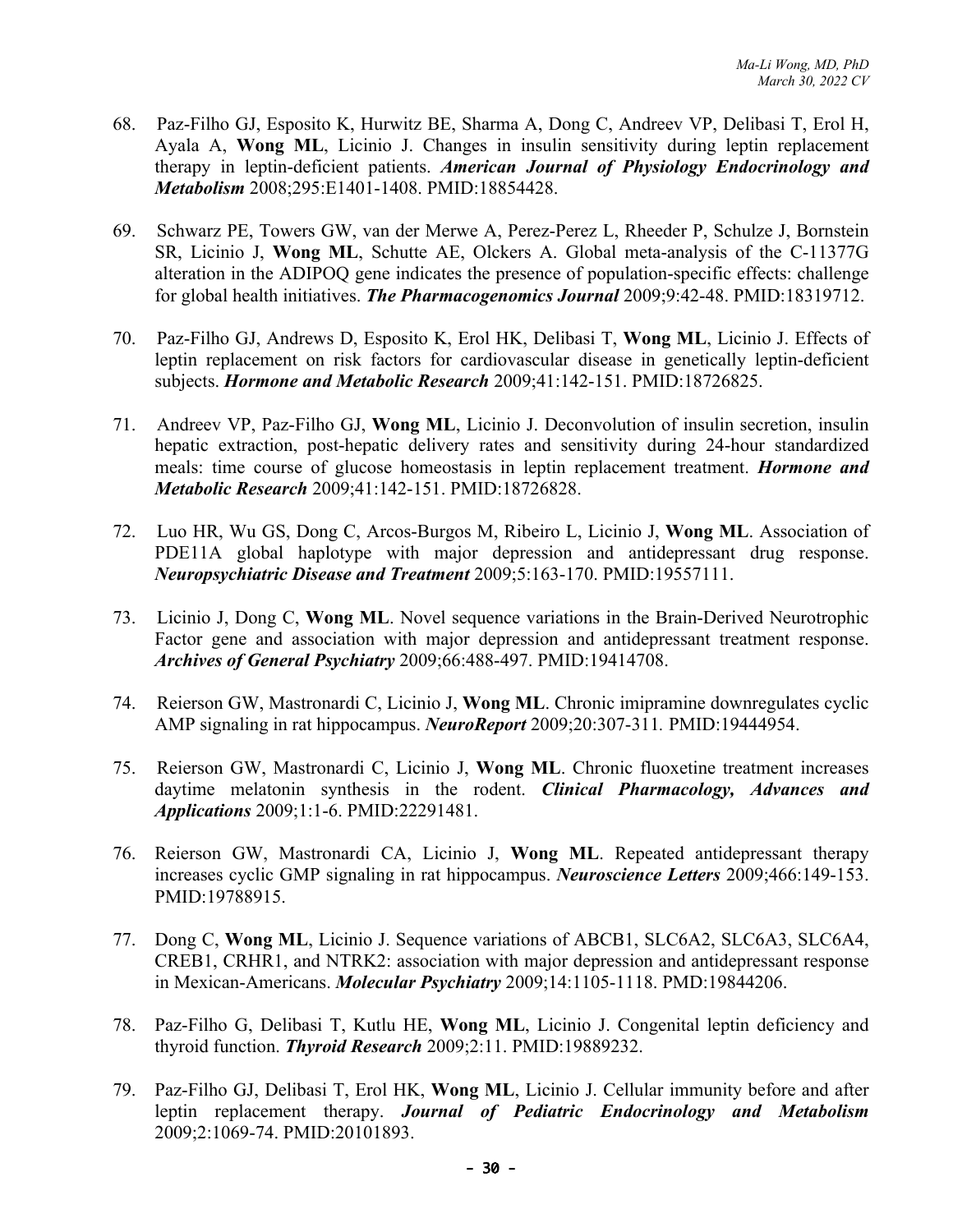- 80. Galgani JE, Greenway FL, Caglayan S, **Wong ML,** Licinio J, Ravussin E. Leptin Replacement Prevents Weight Loss-Induced Metabolic Adaptation in Congenital Leptin-Deficient Patients. *Journal of Clinical Endocrinology and Metabolism.* 2010;95:851-855. PMID:20061423.
- 81. Mastronardi C, Licinio J, **Wong ML**. Candidate Biomarkers for Systemic Inflammation Response Syndrome and Inflammation: A Pathway for Novel Translational Therapeutics. *Neuroimmunomodulation* 2010;17:359-368. PMID:20516717.
- 82. Kang RH, Chang HS, **Wong M**, Choi MJ, Park JY, Lee HY, Jung IK, Joe SH, Kim L, Kim SH, Kim YK, Han CS, Ham BJ, Lee HJ, Ko YH, Lee MS, Lee MS. Brain-derived neurotrophic factor gene polymorphisms and mirtazapine responses in Koreans with major depression. *Journal of Psychopharmacology* 2010;24:1755-1763. PMID:19493959.
- 83. Andreev VP, Dwivedi RC, Paz-Filho G, Krokhin OV, **Wong ML,** Wilkins JA, Licinio J. Dynamics of plasma proteome during leptin-replament therapy in genetically based leptin deficiency. *The Pharmacogenomics Journal* 2011;11:147-190. PMID:204583242.
- 84. Dorado P, Sosa-Macias MG, Peñas-Lledó EM, Alanis-Bañuelos RE, **Wong ML**, Licinio J, Lares-Asseff I, Llerena A. CYP2C9 allele frequency differences between populations of Mexican-Mestizo, Mexican-Tepehuano, and Spaniards. *The Pharmacogenomics Journal* 2011;11:108-112. PMID: 20458343.
- 85. Wu GS, Luo HR, Mastronardi C, Licinio J, **Wong ML**. Sequence Polymorphisms of the MC1R Gene and their Association Analysis with Depression and Antidepressant Response. *Psychiatric Genetics* 2011;21:14-18. PMID:21052032.
- 86. Mastronardi C, Paz-Filho G, Valdez E, Maestre-Mesa G, Licinio J, **Wong ML**. Long-term body weight outcomes of antidepressant-environment interactions. *Molecular Psychiatry* 2011;16:265-272. PMID:21135853.
- 87. Zorick T, Mandelkern MA, Lee B, **Wong ML**, Miotto K, Shabazian J, London ED. Elevated plasma prolactin in abstinent methamphetamine-dependent subjects. *American Journal of Drug and Alcohol Abuse* 2011;37:62-67. PMID:21142706.
- 88. London ED, Berman SM, Chakrapani S, Delibasi T, Monterosso J, Erol HK, Paz-Filho G, **Wong ML**, Licinio J. Short-term plasticity of gray matter associated with leptin deficiency and replacement. *Journal Clinical Endocrinology and Metabolism* 2011;96:E1212-20. PMID:21613360.
- 89. **Wong ML**, Dong C, Andreev V, Arcos-Burgos M, Licinio J. Prediction of susceptibility to major depression by a model of interactions of multiple functional genetic variants and environmental factors. *Molecular Psychiatry* 2012;17:624-633. PMID:22449891.
- 90. Berman SM, Paz-Filho G, **Wong ML**, Kohno M, Licinio J, London ED. Effects of leptin deficiency and replacement on cerebellar response to food-related cues. *Cerebellum* 2013; 12:59-67. PMID: 22576622.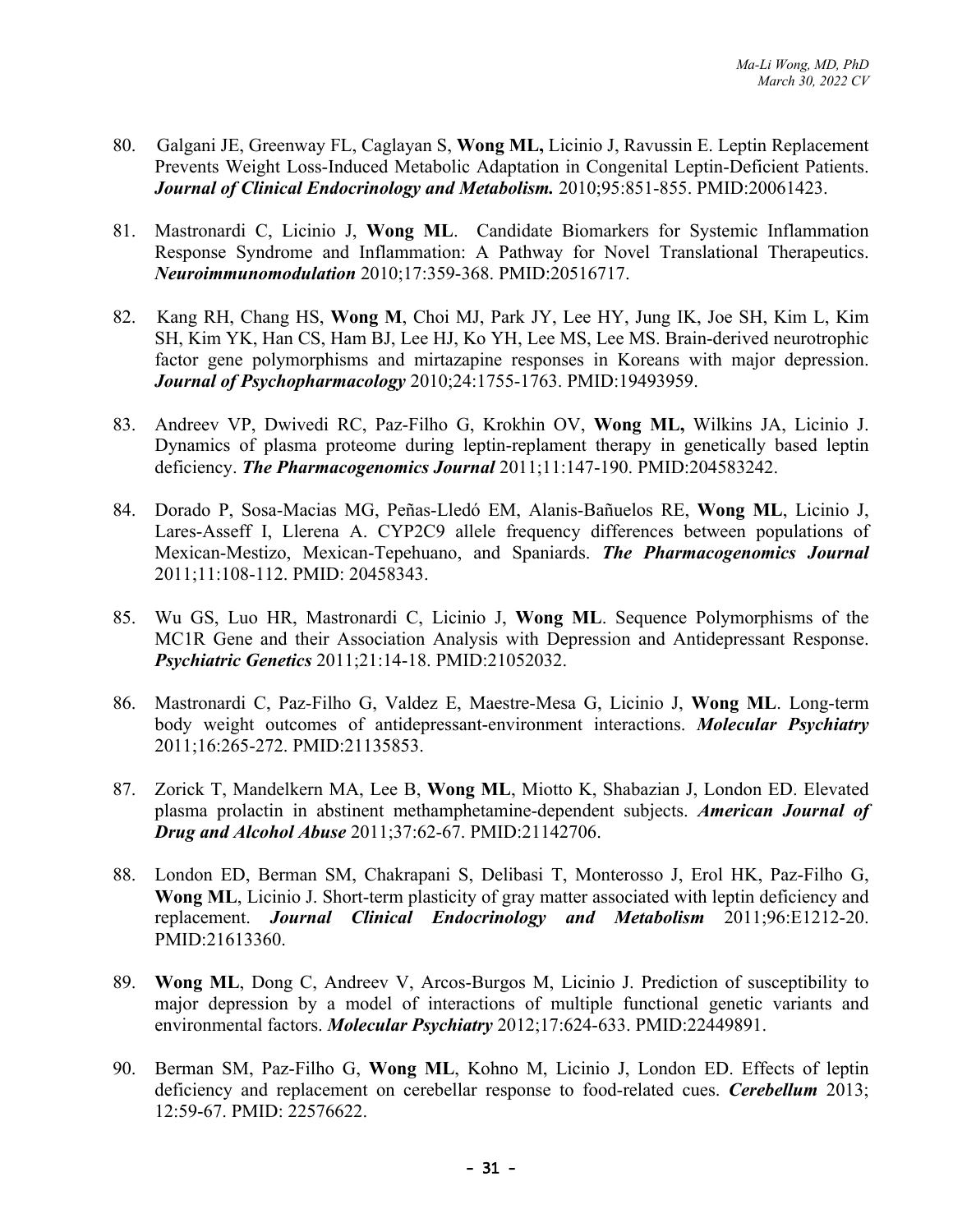- 91. Graessler J, Qin Y, Zhong H, Zhang J, Licinio J, **Wong ML**, Xu A, Chavakis T, Bornstein AB, Ehrhart-Bornstein M, Lamounier-Zepter V, Lohmann T, Wolf T, Bornstein SR. Metagenomic sequencing of the human gut microbiome before and after bariatric surgery in obese patients with type 2 diabetes: correlation with inflammatory and metabolic parameters. *Pharmacogenomics Journal* 2013;13:514-522. PMID:23032991.
- 92. Sosa-Macías M, Lazalde-Ramos BP, Galaviz-Hernández C, Rangel-Villalobos H, Salazar-Flores J, Martínez-Sevilla VM, Martínez-Fierro ML, Dorado P, **Wong ML**, Licinio J, Llerena A. Influence of admixture components on CYP2C9\*2 allele frequency in eight indigenous populations from Northwest Mexico. *Pharmacogenomics Journal* 2013;13:567-572. PMID: 23358499.
- 93. Paz-Filho G, Mastronardi CA, Parker BJ, Khan A, Inserra A, Matthaei KI, Ehrhart-Bornstein M, Bornstein S, **Wong ML**, Licinio J. Molecular pathways involved in the improvement of non-alcoholic fatty liver disease. *Journal of Molecular Endocrinology* 2013;51:167-79. PMID: 23718963.
- 94. Graessler J, Bornstein T, Goel D, Bhalla VP, Lohmann T, Wolf T, Koch M, Qin Y, Licinio J, **Wong M-L**, Chavakis T, Xu A, Shevchenko A, Schuhmann K, Schwarz PEH, Schulte K-M, Patel A, Bornstein SR. Lipidomic profiling before and after Roux-en-Y gastric bypass (RYGB) in obese patients with diabetes. *The Pharmacogenomics Journal* 2014;14:201-207. PMID: 24365785.
- 95. Hoang D, Broer N, Roman SA, Yao X, Abitbol N, Li F, Sosa JA, Sue GR, Dewan AT, **Wong ML**, Licinio J, Simpson C, Li AY, Pizzoferrato N, Narayan D. Leptin Signaling and Hyperparathyroidism: Clinical and Genetic Associations. *Journal of the American College of Surgeons* 2014;218:1239-1250. PMID: 24468228.
- 96. Paz-Filho G, Boguszewski MCS, Mastronardi CA, Patel HR, Johar AS, Chuah A, Huttley GA, Boguszewski CL, **Wong ML**, Arcos-Burgos, Licinio J. Whole exome sequencing of extreme morbid obesity patients: Translational implications of obesity and related disorders. *Genes* 2014;5:709-725. PMID: 25158045.
- 97. **Wong ML**, Dong C, Flores DL, Ehrhart-Bornstein M, Bornstein S, Arcos-Burgos M, and Licinio J. Clinical Outcomes and Genome-Wide Association for a Brain Methylation Site in an Antidepressant Pharmacogenetics Study in Mexican Americans. *American Journal of Psychiatry* 2014;171:1297-1309. PMID: 25220861
- 98. Licinio J, Negrao AB, **Wong ML**. Plasma leptin concentrations are highly correlated to emotional states throughout the day. *Translation Psychiatry* 2014; 4:e475; PMID: 25350298.
- 99. Mastronardi C, Paz-Filho G, Zanoni M, Molano-Gonzalez N, Arcos-Burgos M, Licinio J, **Wong ML**. Temporal Gene Expression in the Hippocampus and Peripheral Organs to Endotoxin-Induced Systemic Inflammatory Response in Caspase-1-Deficient Mice. *NeuroImmunoModulation* 2015;22:263-273; PMID:25633245.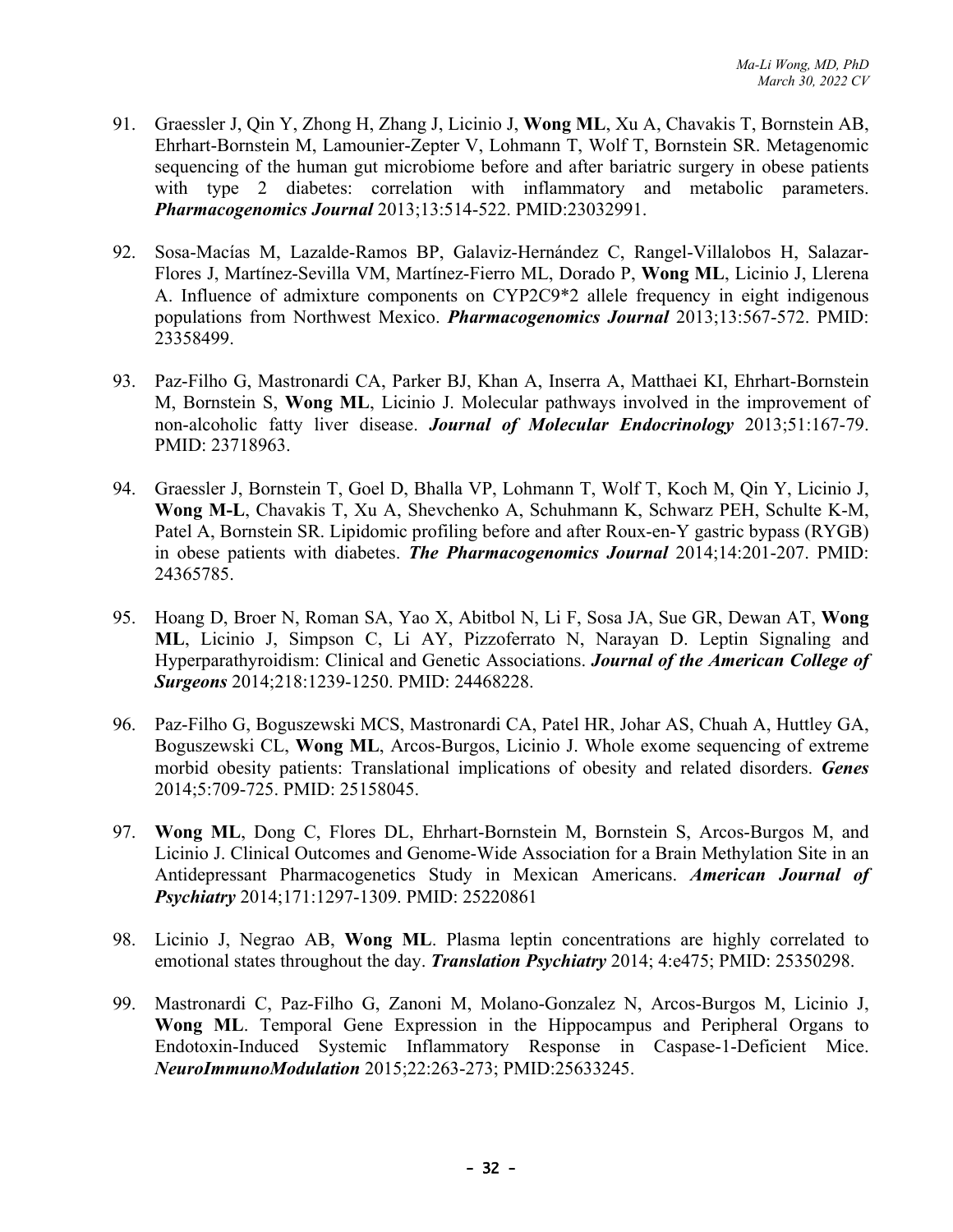- 100. Vukicevic V, Qin N, Balyura M, Eisenhofer G, **Wong ML**, Licinio J, Bornstein SR, Ehrhart-Bornstein M. Valproic Acid enhances neuronal differentiation of sympathoadrenal progenitor cells. *Molecular Psychiatry* 2015; 20:941-50; PMID: 25707399.
- 101. Gold PW, Pavlatou MG, Michelson D, Mouro CM, Kling MA, **Wong ML**, Licinio J, Goldstein SA. Chronic administration of anticonvulsants but not antidepressants impairs bone strength: clinical implications. *Translation Psychiatry* 2015;5:e576; PMID: 26035060.
- 102. Vélez JI, Lopera F, Sepulveda-Falla D, Paterl HR, Johar AS, Chuah A, Tobón C, Rivera D, Villegas A, Cai Y, Peng K, Arkell R, Castellanos FX, Andrews SJ, Silva Lara MF, Creagh PK, Easteal S, de Leon J, **Wong ML**, Licinio J, Mastronardi CA, Arcos-Burgos M. APOE\*E2 allele delays age on onset in PSEN1 E280A Alzheimer's disease. *Molecular Psychiatry* 2016; 21:916-924; PMID: 26619808.
- 103. **Wong ML**, Inserra A, Lewis MD, Mastronardi CA, Leong L, Choo J, Kentish S, Xie P, Morrison M, Wesselingh SL, Rogers GB, Licinio J. Inflammasome signaling affects anxietyand depressive-like behavior and gut microbiome composition. *Molecular Psychiatry* 2016; 21:797-805. PMID: 27090302.
- 104. Stojakovic A, Paz-Filho G, Arcos-Burgos M, Licinio J, **Wong ML**, Mastronardi CA. Role of the IL-1 pathway in dopaminergic Neurodegeneration and decreased voluntary movement. *Molecular Neurobiology* 2017;54:4486-4495. PMID: 27356916.
- 105. **Wong ML**, Arcos-Burgos M, Liu S, Velez JI, Yu C, Baune BT, Jawahar MC, Arolt V, Dannlowski U, Chuah A, Huttley GA, Fogarty R, Lewis M, Bornstein SR, Licinio J. The PHF21B gene is associated with major depression and modulates the stress response*. Molecular Psychiatry* 2017;22:1015-1025. PMID:27777418.
- 106. Yu C, Baune BT, Licinio J, **Wong ML**. Single nucleotide variant proportion in genes: a new concept to explore major depression based on DNA sequencing data. *Journal of Human Genetics* 2017;62:577-580. PMID: 28148926.
- 107. Yu C, Baune BT, Licinio J, **Wong ML**. Whole-genome single nucleotide variant distribution on genomic regions and its relationship to major depression. *Psychiatry Research* 2017; 252:75-79. PMID: 28258043.
- 108. Yu C, Baune BT, Licinio J, **Wong ML**. A novel strategy for clustering major depression individuals using whole-genome sequencing variant data. *Scientific Reports* 2017;7:44389. PMID: 28287625.
- 109. Yu C, Baune BT, **Wong ML,** Licinio J. Investigation of copy number variation in subjects with major depression based on whole-genome sequencing data. *Journal of Affective Disoders* 2017;220:38-42. PMID: 28578134.
- 110. Yu C, Arcos-Burgos M, Licinio J, **Wong ML**. A latent genetic subtype of major depression identified by whole-exome genotyping data in a Mexican-American cohort. *Translational Psychiatry* 2017;7:e1134. PMID: 288509902.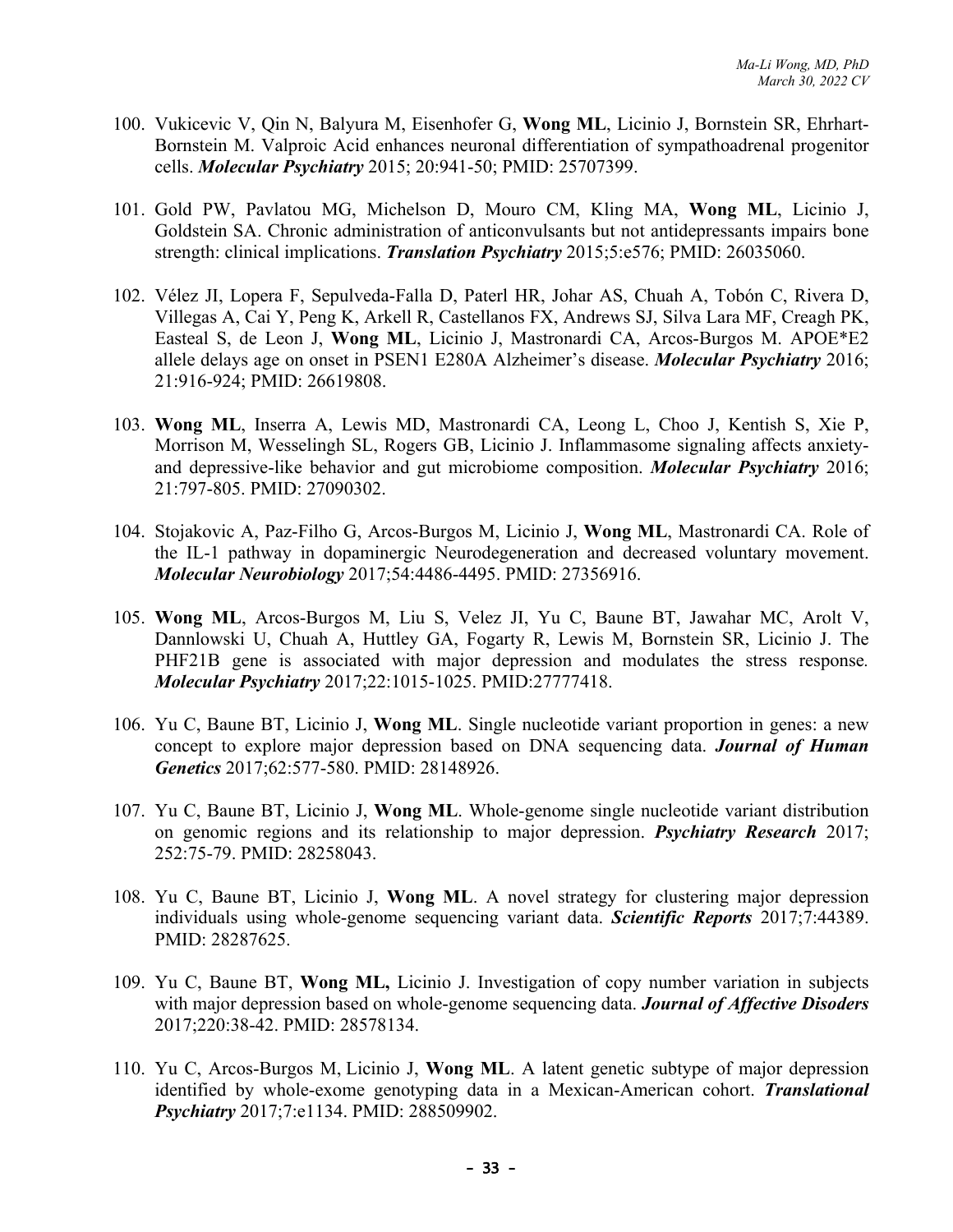- 111. Mishra AK, Parish CR, **Wong ML**, Licinio J, Blackburn AC. Leptin signals via TGFB1 to promote metastatic potential and stemness in breast cancer. *PLoS One* 2017;12:e0178454. PMID: 28542577.
- 112. Shi Z, Atlantis E, Taylor AW, Gill TK, Price K, Appleton S, **Wong ML**, Licinio J. SSRI antidepressant use potentiates weight gain in the context of unhealthy lifestyles: results from a 4-year Australian follow-up study. *BMJ Open* 2017;7:e016224. PMID: 28801419.
- 113. Yu C, Baune BT, Fu KA, **Wong ML,** Licinio J. Genetic clustering of depressed patients and normal controls based on single-nucleotide variant proportion. *Journal of Affective Disorder* 2017;227:450-454. PMID:29154167.
- 114. Graessler J, Mehnert CS, Schulte KM, Bergmann S, Strauss S, Bornstein TD, Licinio J, **Wong ML**, Birkenfeld AL, Bornstein SR. Urinary Lipidomics: evidence for multiple sources and sexual dimorphism in healthy individuals. *Pharmacogenomics Journal* 2018;18:331-339. PMID: 28607507.
- 115. Yu C, Arcos-Burgos M, Baun BT, Arolt V, Dannlowski U, **Wong ML**, Licinio J. Lowfrequency and rare variants may contribute to elucidate the genetics of major depressive disorder. *Translational Psychiatry* 2018;8:70. PMID: 29581422.
- 116. Yu C, Baune BT, **Wong ML,** Licinio J. Investigation of short tandem repeats in major depression using whole-genome sequencing data. *Journal of Affective Disorder* 2018;232:305-309. PMID: 29501989.
- 117. González-Chica DA, Licinio J, Musker M, **Wong M**, Bowden J, Hay P, Chittleborough C, Stocks N. Bullyin and sexual abuse and their association with harmful behaviours, antidepressant use and health-related quality of life in adulthood: a population-based study in South Australia. *BMC Public Health* 2019;19:26. PMID: 30616538.
- 118. Lee SH, Mastronardi CA, Li RW, Paz-Filho G, Dutcher EG, Lewis MD, Vincent AD, Smith PN, Bornstein SR, Licinio J, **Wong ML**. Short-term antidepressant treatment has long-lasting effects, and reverses stress-induced decreases in bone features in rats. *Translational Psychiatry*  2019;9:10. PMID:30664741.
- 119. Zheng P, Zeng B, Liu M, Chen J, Pan J, Han Y, Liu Y, Cheng K, Zhou C, Wang H, Zhou X, Gui S, Perry SW, **Wong ML**, Licinio J, Wei H, Xie P. The gut microbiome from patients with schizophrenia modulates the glutamate-glutamine-GABA cycle and schizophrenia-relevant behaviors in mice. *Science Advances* 2019;5:eaau8317. PMID:30775438.
- 120. Li C, Hou Y, Zhang J, Sui G, Du X, Licinio J, **Wong ML**, Yang Y. AGRP neurons modulate fasting-induced anxiolytic effects. *Translational Psychiatry* 2019;9:111. PMID:30850579.
- 121. Ulmmann E, Perry S, Licinio J, **Wong ML**, Dremencov E, Zavjalov E, Shevelev O, Khotskin N, Koncevaya G, Khotshkina A, Moshkin MP, Lapshin M, Komelkova M, Feklicheva I, Tseilikman O, Cherkasova O, Bhui K, Jones E, Kirschbaum C, Bornstein SR, Tseilikman V. From Allostatic Load to Allostatic State - An Endogenous Sympathetic Strategy to deal with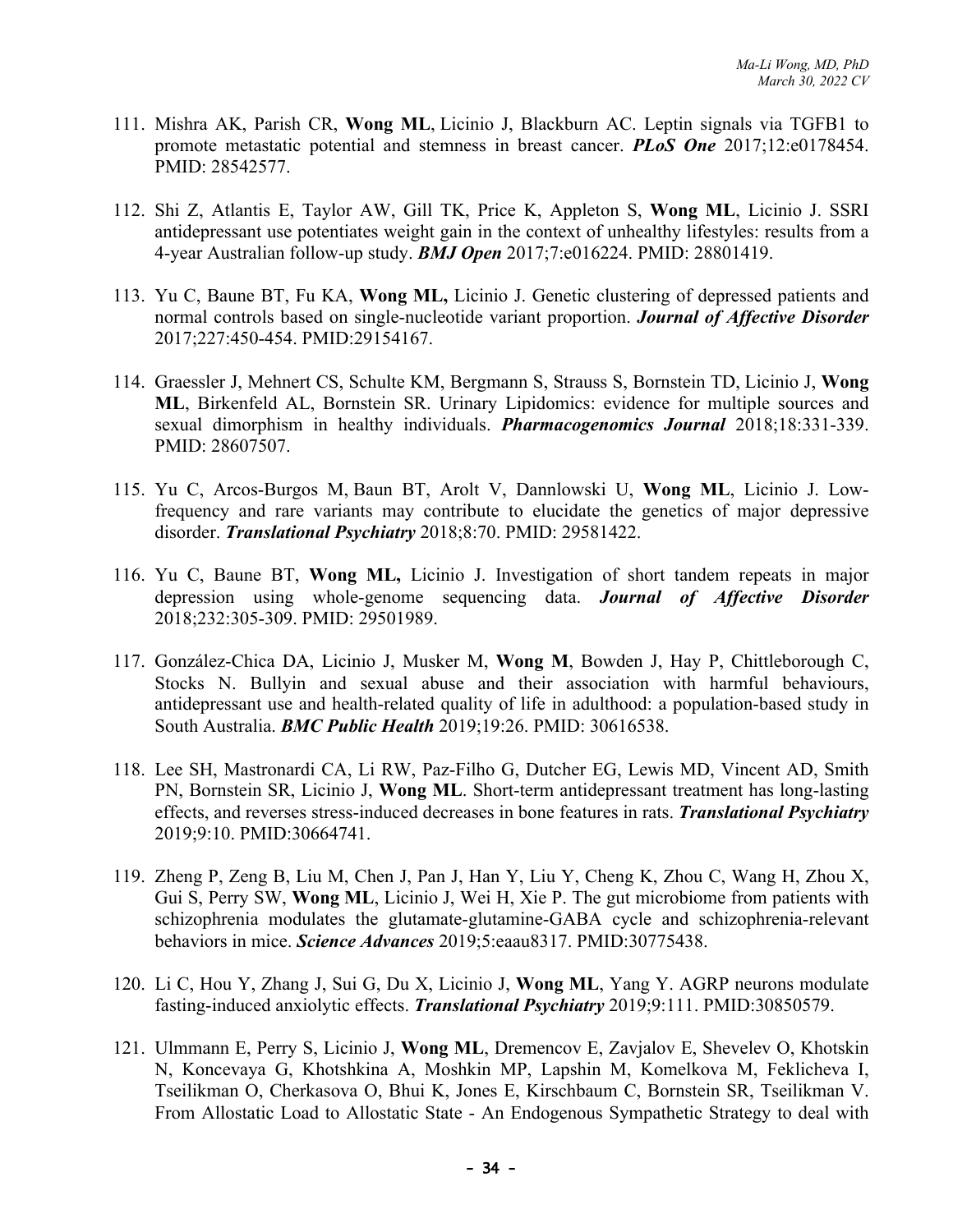Chronic Anxiety and Stress? *Frontiers in Behavioral Neuroscicence* 2019;13:47. PMID: 30967764.

- 122. Inserra A, Choo J, Lewis MD, Rogers GB, **Wong ML**, Licinio J. Mice lacking *Casp1*, *Ifngr* and *Nos2* genes exhibit altered depressive- and anxiety-like behavior, and gut microbiome composition. *Science Reports* 2019;9:6456. PMID: 31015500.
- 123. Li H, Buisman-Pijlman FT, Nunez-Salces M, Christie S, Frisby CL, Inserra A, Hatzinikolas G, Lewis MD, Kritas S, **Wong ML**, Page AJ. Chronic stress induces hypersensitivity of murine gastric vagal afferents. *Neurogastroenterology & Motility* 2019;00:e13669. PMID:31241809.
- 124. Pisanello MS, Asahina AT, Bacchi S, Wagner M, Perry SA, **Wong ML**. Licinio J. Effect of medical student debt on mental health, academic performance and specialty choice a systematic review. *BMJ Open* 2019;9:e029980. PMID:3127023.
- 125. Zheng P, Li Y, Wu, J, Zhang H, Haung U\Y, Tan X, Pan J, Duan J, Liang W, Yin B, Deng F, Perry SW, **Wong ML**, Licinio J, Wei H, Yu G, Xie P. Perturbed microbial ecology in myasthenia gravis: evidence from the gut microbiome and fecal metabolome. *Sciences Advances* 2019;6:1901441. PMID:31559142.
- 126. Tseilikman V, Dremencov E, Maslennikova E, Ishmatova A, Manukhina E, Downey HF, Klebanov I, Tseilikman O, Komelkova M, Lapshin MS, Vasilyeva MV, Bornstein SR, Perry SW, **Wong ML**, Licinio J, Yehuda R, Ullmann E. Post-Traumatic Stress Disorder Chronification via Monoaminooxidase and Cortisol Metabolism. *Hormone and Metabolic Research* 2019;51:618-622. PMID:31505706.
- 127. Musker M, Short C, Licinio J, **Wong ML**, Bidargaddi N. Using behavior change theory to inform an innovative digital recruitment strategy in a mental health research setting. *Journal of Psychiatric Research* 2020;120:1-13. PMID:31610405.
- 128. Zheng P, Yang J, Li Y, Wu J, Liang W, Yin B, Tan X, Huang Y, Chai T, Zhang H, Duan J, Zhou J, Sun Z, Chen X, Marwari S, Lai J, Huang T, Du Y, Zhang P, Perry SW, **Wong ML**, Licinio J, Hu S, Xie P, Wang G. Gut Microbial Signatures Can Discriminate Unipolar From Bipolar Depression. *Advances Science* 2020;7:1902862. PMID:32274300.
- 129. Lores T, Musker M, Collins K, Burke A, Perry SW, **Wong ML**, Licinio J. Pilot trial of a group cognitive behavioural therapy program for comorbid depression and obesity. *BMC Psychology* 2020;8:34. PMID:323033260.
- 130. Zheng P, Wu J, Zhang H, Perry SW, Yin B, Tan X, Chai T, Liang W, Huang Y, Li Y, Duan J, **Wong ML**, Licinio J, Xie P. The gut microbiome modulates gut-brain axis glycerophopholid metabolism in a region-specific mannaer in a nonhuman primate model of depression. *Molecular Psychiatry* 2020 doi: 10.1038/s41380-020-0744-2. Online ahead of print. PMID: 32376998.
- 131. Bacchi S, Asahina A, Wang D, Wagner M, Pisaniello M, French J, Tan Y, Perry SW, Symonds I, Anakin M, Wilkinson T, Gallagher SJ, **Wong ML**, McGorry P, Licinio J. The associations among medical student debt, distress and resilience in the early years of medical school: an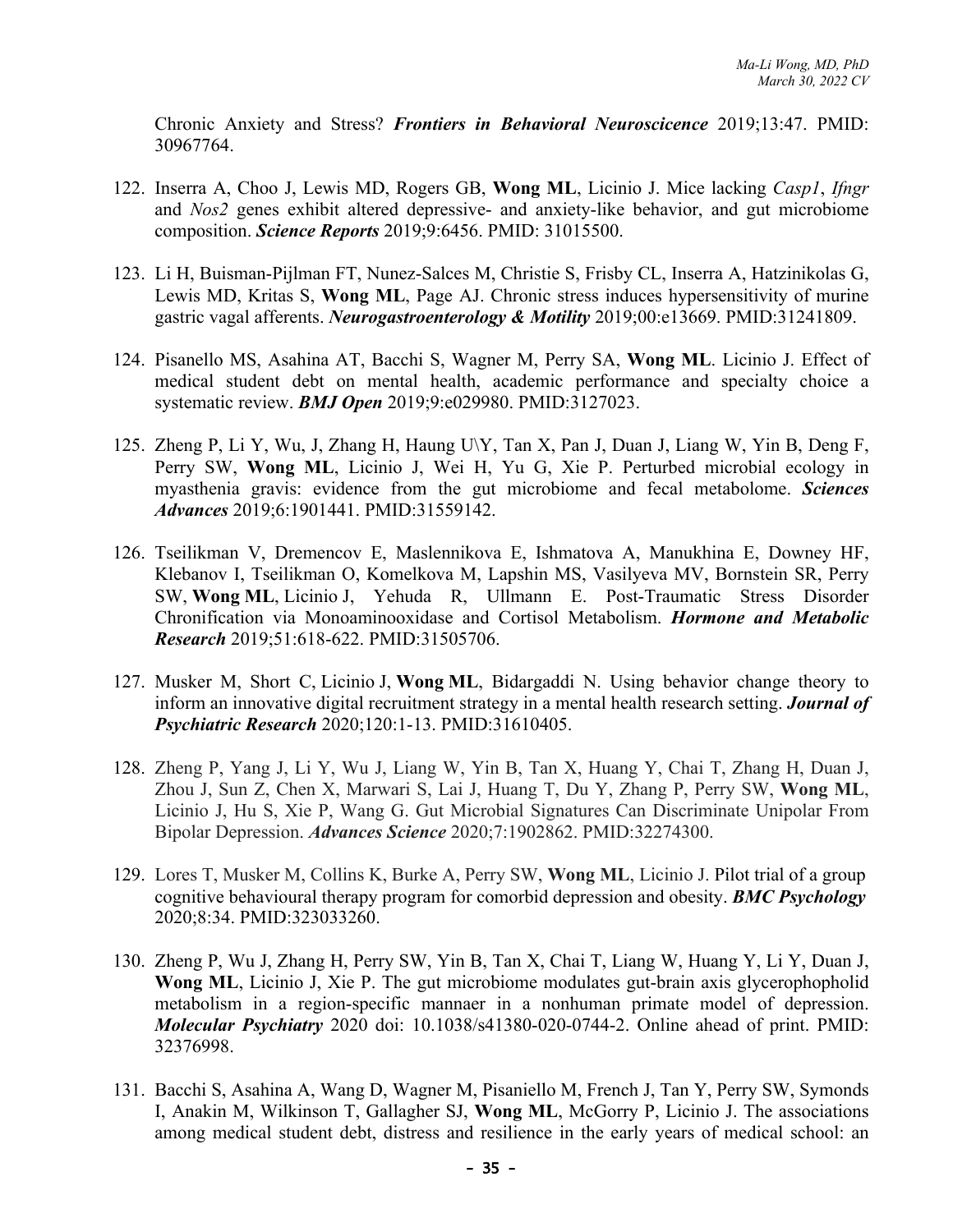international cross-sectional study. *Australasia Psychiatry* 2020;28:468-469. PMID: 32378415.

- 132. Steenblock C, Todorov V, Kanczkowski W, Eisenhofer G, Schedl A, **Wong ML**, Licinio J, Bauer M, Young AH, Gainetdinov RR, Bornstein SR. Severe acute respiratory syndrome coronavirus 2 (SARS-CoV-2) and the neuroendocrine stress axis. *Molecular Psychiatry* 2020;25:1611-1617. PMID: 32382135.
- 133. Ullmann E, Chrousos G, Perry SW, **Wong ML**, Licinio J, Bornstein SR, Tseilikman O, Komelkova M, Lapshin MS, Vasilyeva M, Zavjalov E, Shevelev O, Khotskin N, Koncevaya G, Khotskina AS, Moshkin M, Cherkasova O, Sarapultsev A, Ibragimov R, Kritsky I, Fegert JM, Tseilikman V, Yehuda R. Offensive Behavior, Striatal Glutamate Metabolites, and Limbic-Hypothalamic-Pituitary-Adrenal Responses to Stress in Chronic Anxiety. *International Journal of Molecular Sciences* 2020;7440. PMID: 33050201.
- 134. Zhang J, Hou Y, Du XL, Chen D, Sui G, Qi Y, Licinio J, **Wong ML**, Yang Y. ADORA 1 driven brain-sympathetic neuro-adipose connections control body weight and adipose lipid metabolism. *Molecular Psychiatry* 2020 Oct 16. doi: 10.1038/s41380-020-00908-y. Online ahead of print. PMID: 33067580.
- 135. Yang J, Zheng P, Li Y, Wu J, Tan X, Zhou J, Sun Z, Chen X, Zhang G, Zhang H, Haung Y, Chai T, Duan J, Liang W, Yin B, Lai J, Huan T, Du Y, Zhang P, Jiang J, Xi C, Wu L, Mou T, Xu Y, Perry SW, **Wong ML**, Licinio J, Hu S, Wang G, Xie P. Landscapes of bacterial and metabolic signatures and their interaction in major depressive disorders. *Science Advances* 2020;6:eaba8555. PMID: 33268363.
- 136. **Wong ML**, Arcos-Burgos M, Liu S, Licinio AW, Yu C, Chin EWM, Yao WD, Lu XY, Bornstein SR, Licinio J. Rare Functional Variants Associated with Antidepressant Remission in Mexican-Americans. *Journal of Affective Disorders* 2021;279:491-500. PMID: 33128939.
- 137. Ding C, Zhang C, Kopp R, Kuney L, Meng Q, Wang L, Xia Y, Jiang Y, Dai R, Min S, Yao WD, **Wong ML**, Ruan H, Liu C, Chen C. Transcription factor POU3F2 regulates TRIM8 expression contributing to cellular functions implicated in schizophrenia. *Molecular Psychiatry* 2021 Jul; 26:3444-3460. doi: 10.1038/s41380-020-00877-2. Epub 2020 Sep 14. PMID:3292913.
- 138. Peng SY, Shi Z, Zhou DS, Wang XY, Li XX, Liu XL, Wang WD, Lin GN, Pan BX, Voon V, Grace AA, Heilig M, Wong ML, Yuan TF. Reduced motor cortex GABA<sub>B</sub>R function following alcohol exposure. *Molecular Psychiatry* 2021; 26:383-395. PMID:33432190.
- 139. Huang T, Guan F, Licinio J, Wong ML, Yang Y. Activation of septal OXTr neurons induces anxiety- but not depressive-like behaviors. *Molecular Psychiatry* 2021. Sep6. Doi: 10.1038/s41380-021-01283-y. Online ahead of print. PMID: 34489531.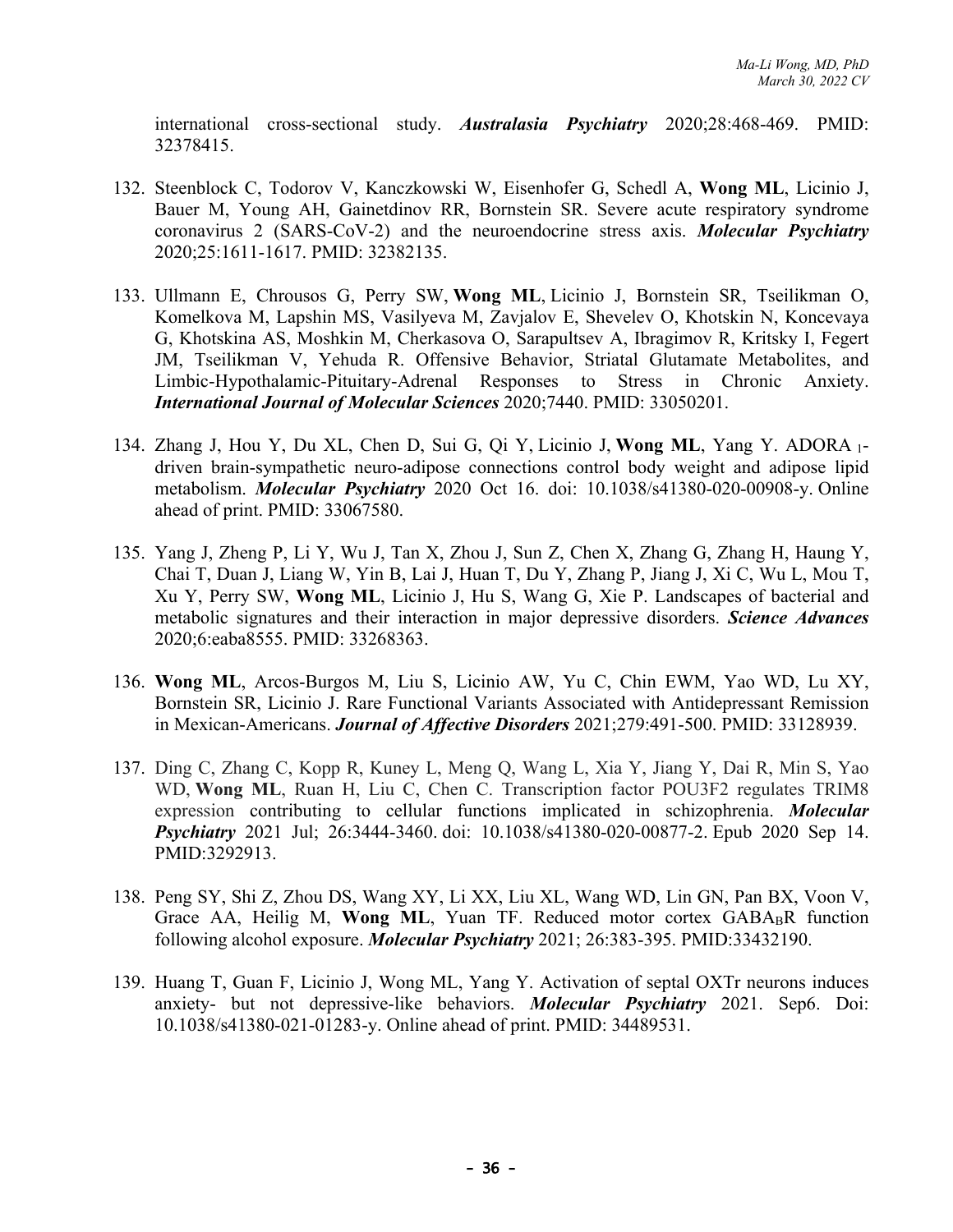#### **REVIEW AND PERSPECTIVE ARTICLES**

- 140. Lipton RB, **Wong ML**: Eye tracking disturbance and EEG: A comparison of physiologic markers for schizophrenia and epilepsy. *Neuropsychiatry, Neuropsychology, and Behavioral Neurology* 1989;2:61-66.
- 141. **Wong ML**, Gold PW, Licinio J: In situ hybridization techniques for the localization of interleukin-1 and interleukin-1 receptor antagonist mRNA in brain. *Methods in Neurosciences* 1993;16:81-99.
- 142. Licinio J, **Wong ML**, Gold PW: The hypothalamic-pituitary-adrenal axis in anorexia nervosa. *Psychiatry Research* 1996;62:75-83. PMID:8739117.
- 143. Licinio J, **Wong ML**: Interleukin 1ß and fever. *Nature Medicine* 1996;2:1314-1315. PMID:8946828.
- 144. Akiskal HS, Bolis CL, Cazzulo C, Costa e Silva JA, Gentil V, Lecrubier Y, Licinio J, Linden M, Lopez-Ibor JJ, Ndiaye IP, Pani L, Prilipko L, Robertson MM, Robinson RG, S Starkstein SE, Thomas P, Wang Y, **Wong ML**: Dysthymia in neurological disorders. *Molecular Psychiatry* 1996;1:478-491. PMID:9154250.
- 145. Licinio J, **Wong ML**. Pathways and mechanisms for cytokine signalling of the central nervous system. *Journal of Clinical Investigation* 1997;100:2941-2947. PMID:9399938.
- 146. Licinio J, **Wong ML**: Interleukin 1 receptor antagonist gene expression in rat pituitary in the systemic inflammatory response syndrome: Pathophysiological implications. *Molecular Psychiatry* 1997:99-103.
- 147. McCann SM, Licinio J, **Wong ML**, Yu W.H., Karanth S. and Rettori V. The nitric oxide hypothesis of aging. *Experimental Gerontology* 1998;33:813-826. PMID:9951625.
- 148. Prolo P, **Wong ML**, Licinio J. Leptin. *International Journal of Biochemistry and Cell Biology* 1998;30:1285-1290. PMID:9924798.
- 149. Negrão AB, Licinio J, Mantzoros C, **Wong ML**, Negro PP, Cearnal L, Gold PW. Diferenças na Secreção diária de leptina em homens e mulheres: possíveis implicações na neuroendocrinologia dos transtornos alimentarers. Revista de Psiquitria Clínica (São Paulo) 1998;25:184-190.
- 150. Licinio J, Prolo P, McCann SM, **Wong ML**. Brain iNOS current understanding and clinical implications. *Molecular Medicine Today* 1999;5:225-232. PMID: 10322315.
- 151. Licinio J, **Wong ML**. The role of inflammatory mediators in the biology of major depression: central nervous system cytokines modulate the biological substrate of depressive symptoms, regulate stress-responsive systems, and contribute to neurotoxicity and neuroprotection. *Molecular Psychiatry* 1999;4:317-327. PMID:10483047.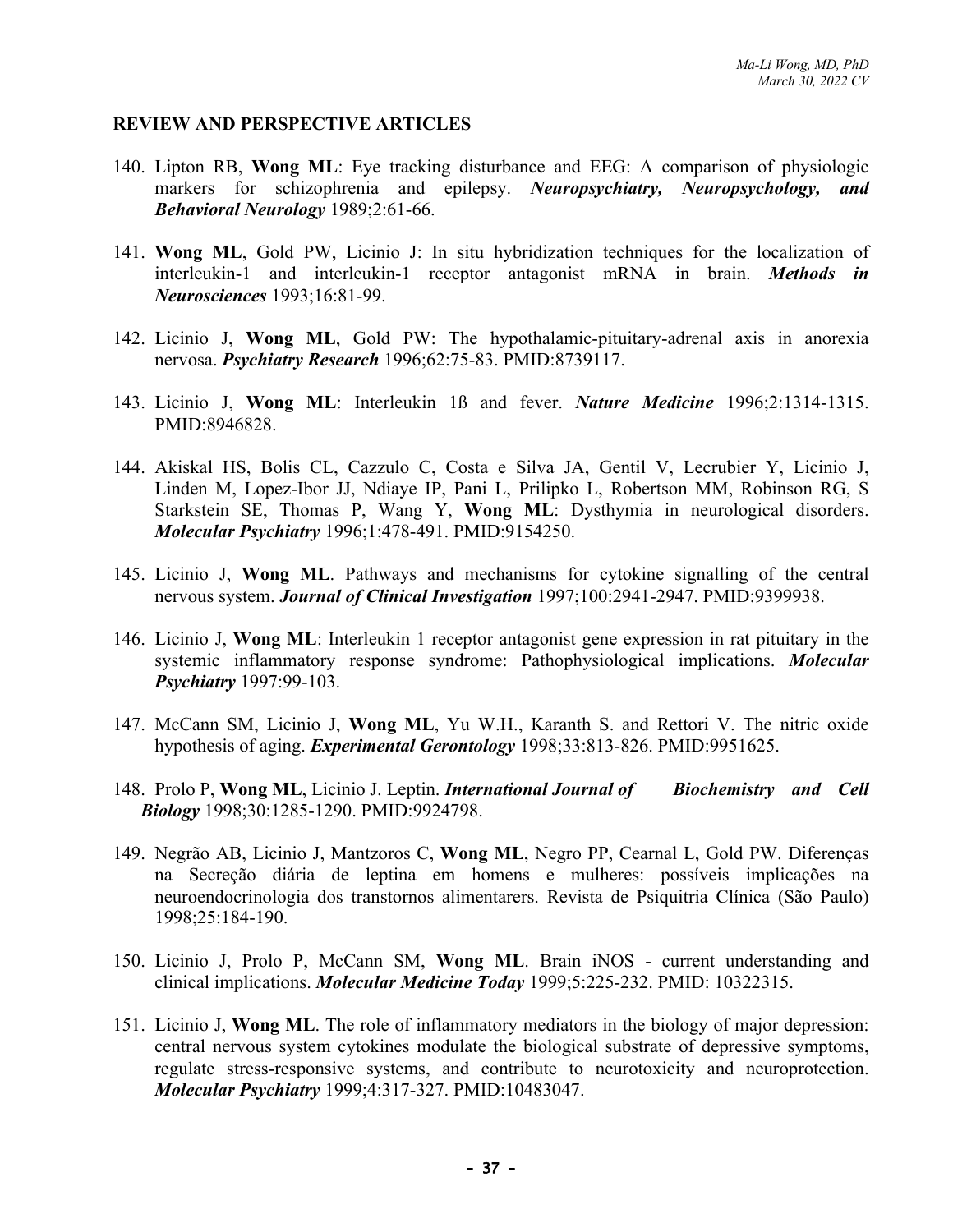- 152. **Wong ML**, Sternberg ES. Immunological assays for understanding Neuroimmune interactions. *Archives of Neurology* 2000;57: 948-952. PMID:10891976.
- 153. **Wong ML**, Licinio J. Research and treatment approaches to depression. *Nature Reviews Neurosciences* 2001;2:342-351*.* PMID:11331918.
- 154. **Wong ML**. The C/At is out of the bag: a gene for mental illness. *The Pharmacogenomics Journal* 2001;1:13-14. PMID:11913720.
- 155. Licinio J and **Wong ML**. The pharmacogenomics of depression. *The Pharmacogenomics Journal* 2001;1:175-177. PMID:11908753.
- 156. Licinio J, Hannestad J, **Wong ML**. Pharmacogenomics of antidepressants: drug discovery, treatment and ethical considerations. *The Economics of Neuroscience, Integrated Health in CNS Medicine* 2002;4:32-36.
- 157. **Wong ML**, Licinio J. From monoamines to genomics targets: A paradigm shift for drug discovery in depression. *Nature Reviews Drug Discovery* 2004;3:136-151. PMID:15040578.
- 158. Kirchheiner J, Nickchen K, Bauer M, **Wong ML**, Licinio J, Roots I, Brockmöller J. Pharmacogenetics of antidepressants and antipsychotics: The contribution of allelic variations to the phenotype of drug response. *Molecular Psychiatry* 2004;9:442-473. PMID:15037866.
- 159. Licinio J and **Wong ML**. Depression, antidepressants and suicidality: a critical appraisal. *Nature Reviews Drug Discovery* 2005;4:165-171. PMID:15688079.
- 160. Irizarry KJ, Merriman B, Bahamonde ME, **Wong ML**, Licinio J. The evolution of signaling complexity suggests a mechanism for reducing the genomic search space in human association studies. *Molecular Psychiatry* 2005;10:14-26. PMID:15618953.
- 161. Bornstein SR, Schuppenies A, **Wong ML**, Licinio J. Approaching the shared biology of obesity and depression: the stress axis as the locus of gene-environment interactions. *Molecular Psychiatry* 2006;11:892-902. PMID:16880826.
- 162. Bornstein SR, **Wong ML,** Licinio J. 150 years of Sigmund Freud: What would Freud have said about the obesity epidemic? *Molecular Psychiatry* 2006;11:1070-1072. PMID:17130885.
- 163. Licinio J, Mastronardi C, **Wong ML**. Pharmacogenomics of neuroimmune interactions in human psychiatric disorders*. Experimental Physiology* 2007;92:807-811. PMID:17675415.
- 164. Schwarz PE, Reimann M, Li J, Bergmann A, Licinio J, **Wong ML**, Bornstein SR. The Metabolic Syndrome – a global challenge for prevention. *Hormone and Metabolic Research*  2007;39:777-780. PMID:17992630.
- 165. **Wong ML**, Arcos-Burgos M, Licinio J. Frontiers in Genomic Research: What the clinician needs to know. *Psychiatric Times* 2008;25:1-2.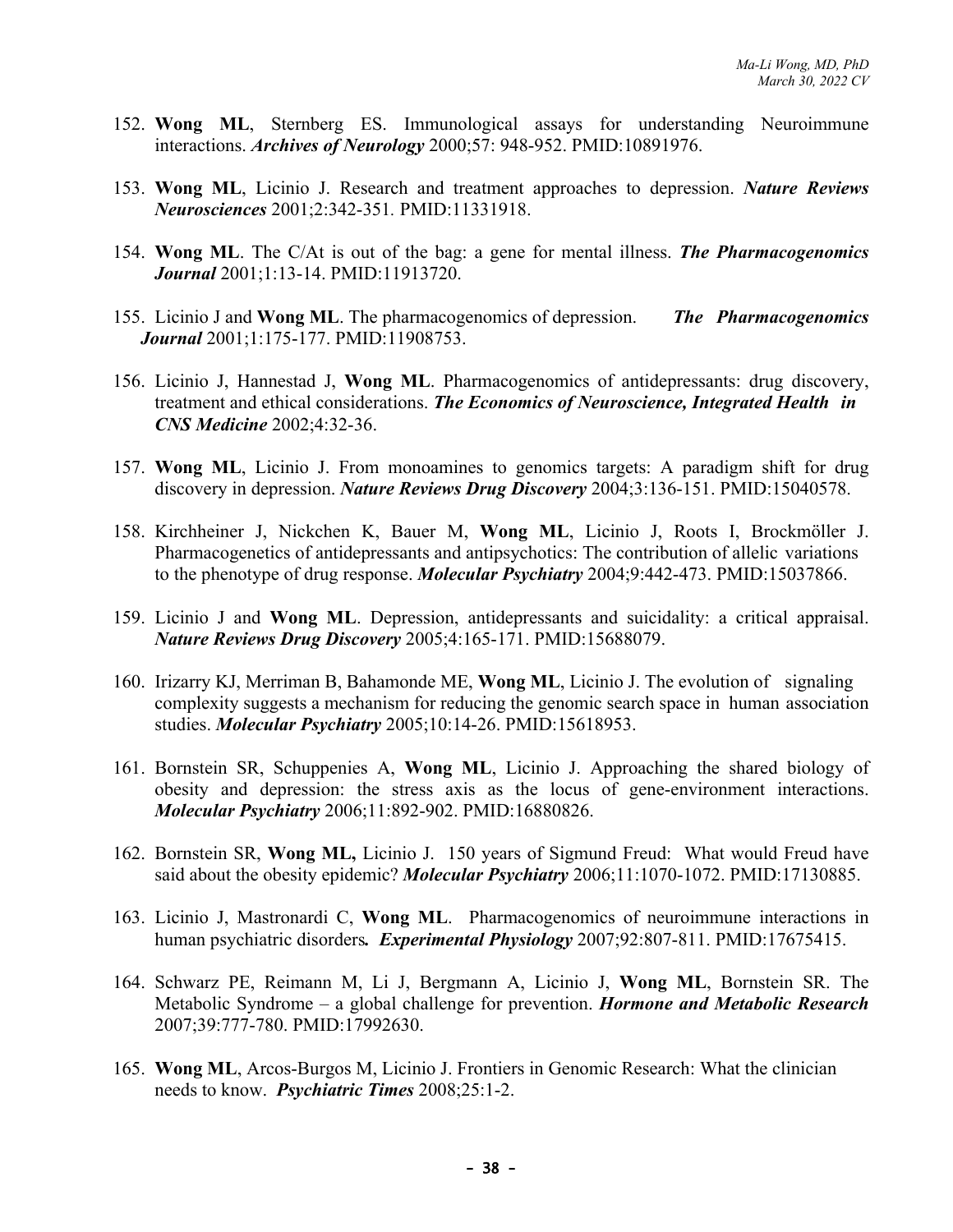- 166. Bornstein SR, M. Ehrhart-Bornstein M, **Wong ML**, Licinio J. Is the Worldwide epidemic of obesity a communicable feature of globalization? *Experimental and Clinical Endocrinology and Diabetes* 2008;116 (Suppl.1):S30–S32. PMID:18777450.
- 167. Esposito K, Reierson GW, Luo HR, Wu GS, Licinio J, **Wong ML**. Phosphodiesterase Genes and Antidepressant Treatment Response: A Review. *Annals of Medicine* 2009;41:177-185. PMID:18932104.
- 168. Mastronardi C, Licinio J, **Wong ML**. A Tribute to Dr. Samuel Mc Donald McCann's life as a Scientist, Mentor and Friend. *Physiological Mini-Reviews* 2009; 4: 49-55.
- 169. Paz-Filho G, Licinio J, **Wong ML**. Pathophysiological basis of cardiovascular disease and depression: a chicken-and-egg dilemma. *Revista Brasileira de Psiquiatria* 2010;32:181-191. PMID:20658057.
- 170. Paz-Filho G, **Wong ML**, Licinio J. The precognitive effects of leptin in the brain and their clinical implications. *Int J Clin Pract* 2010;64:1808-1812. PMID:21070531.
- 171. Paz-Filho G, Mastronardi C, Delibasi T, **Wong ML,** Licinio J. Congenital leptin deficiency: diagnosis and effects of leptin replacement therapy. *Arquivos Brasileiros de Endocrinologia e Metabolismo* 2010;54:690-697. PMID:21340154.
- 172. Paz-Filho G, Lim EL, Wong ML, Licinio J. Associations between adipokines and obesityrelated cancer. *Frontier in Biosciences* 2011;16:1634-1650. PMID:21196253.
- 173. Paz-Filho G, **Wong ML**, Licinio J. Ten years of leptin replacement therapy. *Obesity Reviews* 2011:12;e315-332. PMID:21410864.
- 174. Licinio J, **Wong ML**. Pharmacogenomics of antidepressant treatment effects. *Dialogues Clinical Neuroscience* 2011;13:63-71. PMID:2185747.
- 175. Reierson GW, Guo S, Mastronardi C, Licinio J, **Wong ML**. cGMP Signaling, Phosphodiesterases and Major Depressive Disorder. *Current Pharmacology* 2011;9:715-727. PMID:226544729.
- 176. Bornstein SR, Ehrhart-Bornstein M, Androutsellis-Theotokis A, Eisenhofer G, Vukicevic V, Licinio J, **Wong ML**, Calissano P, Nistico G, Preziosi P, Levi-Montalcini R. Chromaffin cells: the peripheral brain. *Molecular Psychiatry* 2012;17:354-8. PMID:22249377.
- 177. Paz-Filho G, Mastronardi C, Franco CB, Wang KB, **Wong ML**, Licinio J. Leptin: molecular mechanisms, systemic pro-inflammatory effects, and clinical implications. *Arquivos Brasileiros de Endocrinologia e Metabolismo* 2012;56:597-607. PMID:23329181.
- 178. Paz-Filho G, Mastronardi C, **Wong ML**, Licinio J. Leptin therapy, insulin sensitivity, and glucose homeostasis. *Indian Journal of Endocrinology & Metabolism* 2012;Suppl 3:S549-55. PMID:2365489.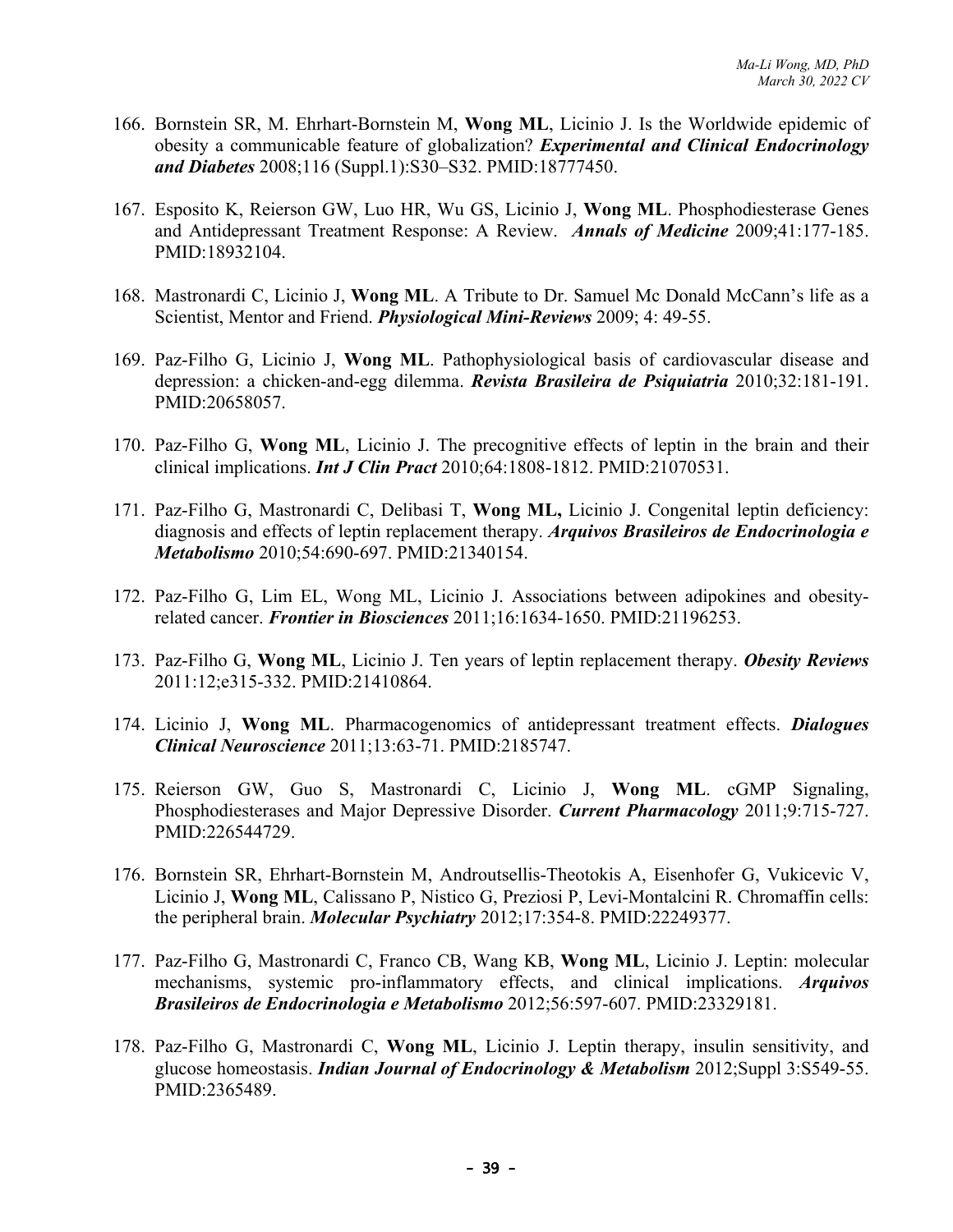- 179. Lee SH, Paz-Filho G, Mastronardi C, Licinio J, **Wong ML**. Is increased antidepressant exposure a contributory factor to the obesity pandemic? *Translation Psychiatry* 2016;6:e759. PMID: 26978741.
- 180. de Celis MF, Bornstein SR, Androutsellis-Theotokis A, Andoniadou CL, Licinio J, **Wong ML**, Ehrhart-Bornstein M. The effects of stress on brain and adrenal stem cells. *Molecular Psychiatry* 2016;21:590-593. PMID: 26927926.
- 181. Rogers GB, Keating D, Young R, **Wong ML**, Wesselingh S, Licinio J. From gut dysbiosis to altered brain function and mental illness: mechanisms and pathways. *Molecular Psychiatry* 2016;21:738-748. PMID: 27090302.
- 182. Inserra A, Rogers GB, Licinio J, **Wong ML.** The Microbiota-Inflammasome Hypothesis of Major Depression. *Bioessays* 2018:40:e1800027. PMID: 30004130.
- 183. Inserra A, Mastronardi CA, Rogers GB, Licinio J, **Wong ML.** Neuroimmunomodulation in Major Depressive Disorder: Focus on Caspase 1, Inducible Nitric Oxide Synthase, and Interferon-Gamma. *Molecular Neurobiology* 2019;56:4288-4305. PMID: 30306457.
- 184. Bornstein SR, Steenblock C, Chrousos GP, Schally AV, Beuschlein F, Kline G, Krone NP, Licinio J, **Wong ML**, Ullman E, Ruiz-Babot G, Boehm BO, Behrens A, Behrens A, Brennand A, Santambrogio A, Berger I, Werdermann M, Sanch R, Linkermann A, Lenders JW, Eisenhofer G, Andoniadou CL. Stress-inducible-stem cells: a new view on endocrine, metabolic and mental disease? *Molecular Psychiatry* 2019; 24:2-9. PMID:30234380.
- 185. Bornstein SR, Voit-Bak K, Rosenthal P, Tselmin S, Julius U, Schatz U, Boehm BO, Thuret S, Kempermann G, Reichmann H, Chrousos GP, Licinio J, **Wong ML**, Schally AV, Straube R. Extracorporeal apheresis therapy for Alzheimer disease-targeting lipids, stress, and inflammation. *Molecular Psychiatry* 2020;25:275-282. PMID:31595035.
- 186. Pisaniello MS, Asahina AT, Bacchi S, Wagner M, Perry SW, **Wong ML**, Licinio J. Effect of medical student debt on mental health, academic performance and specialty choice: a systematic review. *BMJ Open* 2020; Jul 2;9:e09980. PMID:31270123.
- 187. Musker M, McArthur A, Munn Z, **Wong ML**. Circulating leptin levels in patients with myalgic encephalomyelitis, chronic fatigue syndrome or fibromyalgia: a systematic review protocol. *JBI Evidence Synthesis* 2021;19:695-701. PMID: 33136710.
- 188. Gold PW, **Wong ML**. Re-assessing the catecholamine hypothesis of depression: the case of melancholic depression. *Molecular Psychiatry* 2021;26:6121-6124. PMID:33981005.
- 189. Shoubridge AP, Choo JM, Martin AM, Keating DJ, **Wong ML**, Licinio J, Rogers GB. The gut microbiome and mental health: advances in research and emerging priorities. *Molecular Psychiatry* 2022 March 2 2022 online ahead of print. PMID:3523657.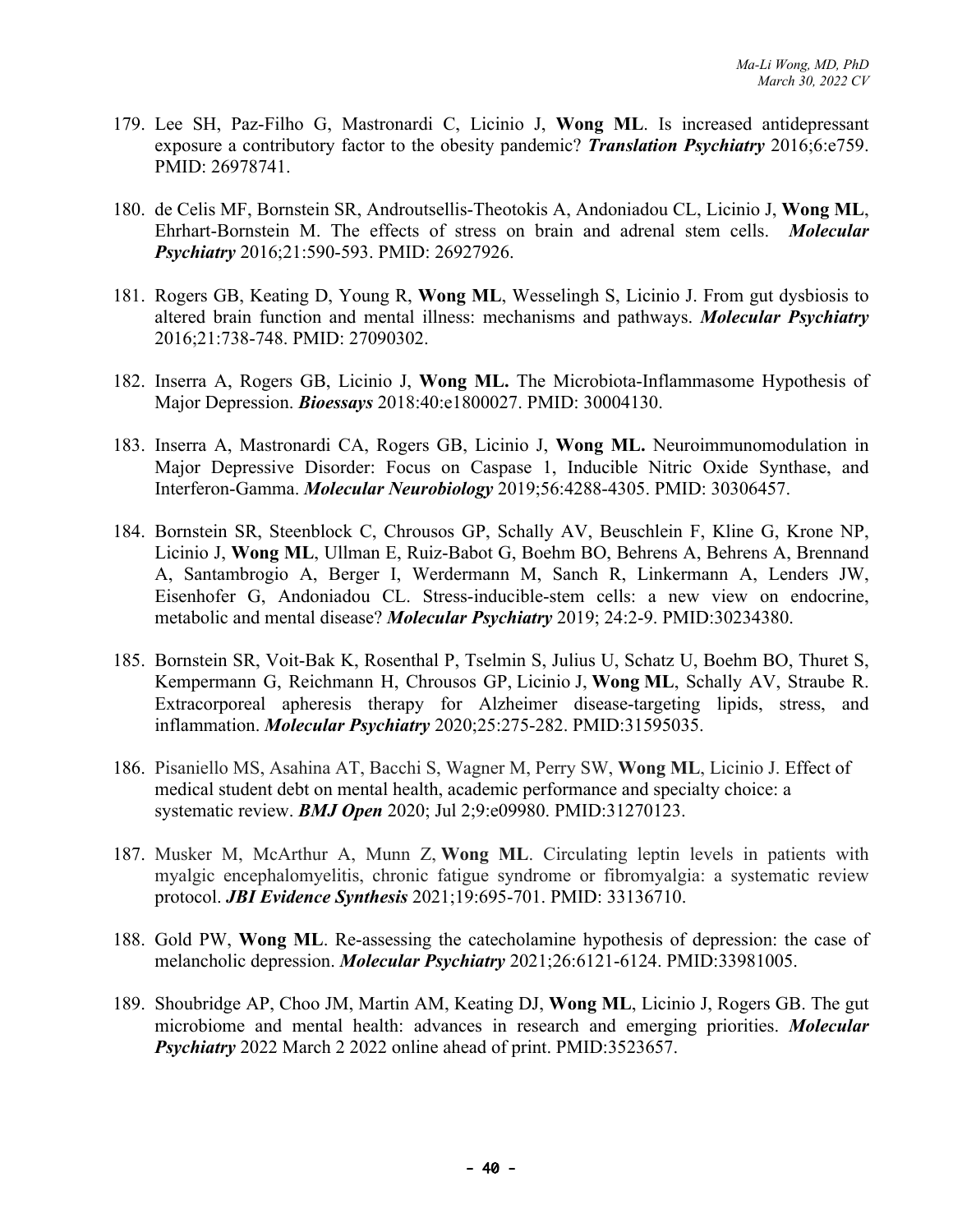#### **BOOKS AND CHAPTERS**

- 190. Licinio J, **Wong ML**, Gold PW: Interactions between thyroid hormones and other endocrine systems. In Joffe RT, Levitt AJ, eds. *The Thyroid Axis and Psychiatric Illness*, American Psychiatric Press: Washington, D.C., 1993, pp 133-146.
- 191. Gold PW, Licinio J, **Wong ML**, Chrousos GP: Corticotropin releasing hormone in the pathophysiology of melancholic and atypical depression and in the mechanism of action of antidepressant drugs. *Annals of the New York Academy of Sciences* 1995;771:716-729. PMID:859744.
- 192. **Wong ML**, Al-Shekhlee A, Gold PW, Licinio J: Cytokines in the brain. In Rothwell NJ, ed. *Cytokines in the Nervous System*, Landers Bioscience Publishers, Georgetown, Texas, 1996, pp 3-20.
- 193. **Wong ML**, Gold PW: Molecular mechanisms of the stress response and their role in the pathophysiology of dysthymia. In Licinio J, Prilipko L, Bolis CL, eds*. Dysthymia in Neurological Disorders*. World Health Organization, Geneva, 1997 pp 47-53.
- 194. **Wong ML**, Gold PW: New developments in molecular neurobiology: implications for dysthymia. In Licinio J, Bolis CL, Gold PW, eds. *Dysthymia: From Clinical Neuroscience to Treatment.* World Health Organization, Geneva, 1997, pp 45-53.
- 195. **Wong ML**: Recent progress in neuro-immune interactions. In The Advisory Committee on Health Research, ed. *Neurology, Neuroscience, and Health.* World Health Organization, Geneva, 1997, pp 81-104.
- 196. **Wong ML**: Cytokines in the brain Molecular responses to systemic illness and impact on sickness behaviour. In The Advisory Committee on Health Research, ed. *Genes, Behaviour and Health.* World Health Organization, Geneva, 1999, pp 61-73.
- 197. **Wong ML**, Prolo P: A Role for Neuroimmunomodulators and Nitric Oxide in Aging. In Bolis CL, ed. *Aging in Animals and Humans: from cell to organism*. Academic Press, 2001.
- 198. Licinio J, **Wong, ML**: Cytokines in the brain: From localization and function to clinical implications. In Berczi I, Gorczynski RM, eds. *New Foundation of Biology: Volume I. Neuroimmune Biology*. Elsevier, Amsterdam, The Netherlands, 2001, pp 365-371.
- 199. **Wong ML**, Frost PJ, Hannestad PJ, Licinio J. Mechanisms of brain-body communication: how the brain regulates disease susceptibility and feeling ill? *Biotechnology International III*. Universal Medical Press, San Francisco, CA, 2001, pp 173-180.
- 200. Rinetti G, **Wong ML**. Major Depression and the Autonomic Nervous System. In Bolis L and Licinio J, eds. *Handbook of Autonomic Nervous System in Health and Disease*. Marcel Dekker, New York, NY, 2002, pp655-668.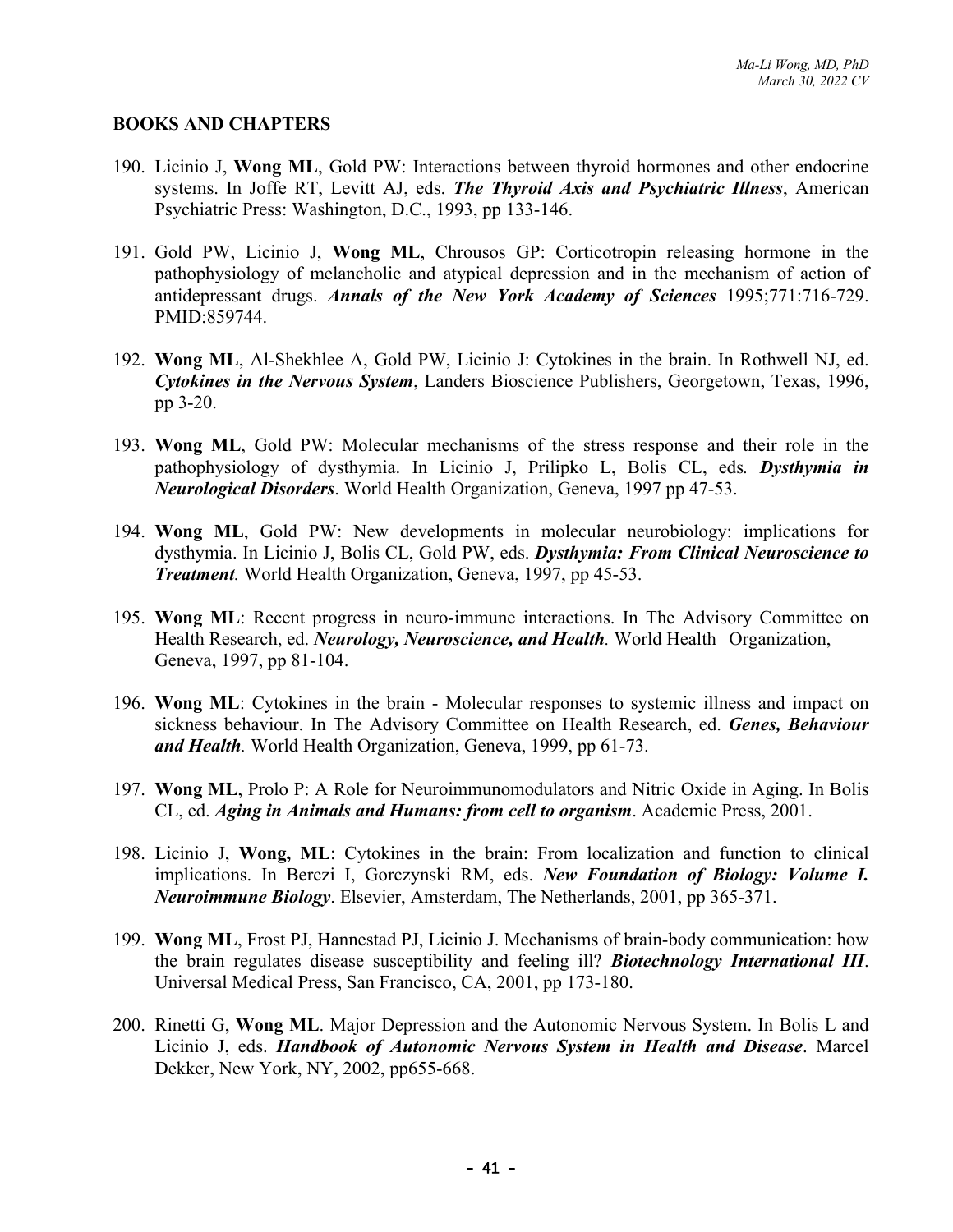- 201. Yildiz B, Ozata M, **Wong ML**, Licinio J. Autonomic Nervous System-Leptin Interactions: Impact on metabolic rate and body weight regulation. In Bolis CL, Licinio J, Govoni S (eds). Handbook of Autonomic Nervous System, 2002, pp224-244.
- 202. Licinio J, **Wong ML,** eds. *Pharmacogenomics: The Search for Individualized Therapeutics*. Wiley-VCH, Weinheim, Germany, 2002.
- 203. **Wong ML**, Alvarado I, Licinio J. Pharmacogenomics of Major Depression and Antidepressant Treatment. In Licinio J and Wong M-L, eds. *Pharmacogenomics: The Search for Individualized Therapeutics*. Wiley-VCH, Weinheim, Germany, 2002, pp 379- 396.
- 204. Licinio J, **Wong ML**. Cytokine pathways in the brain. In Kronfol Z, ed. *Cytokines and Mental Health*. Kluwer Academic Publishers, Dordrecht, The Netherlands and New York, USA, 2003, pp 39-54.
- 205. Licinio J, **Wong ML**. Pharmacogenomic approaches to common and complex disorders: The paradigm of psychopharmacology. In *McGraw-Hill Yearbook of Science & Technology.* McGraw-Hill, New York, 2003, pp 325-329.
- 206. Licinio J, **Wong ML,** eds: *Biology of Depression: From Novel Insights to Therapeutic Strategies*. Wiley-VCH, Weinheim, Germany, 2005, ISBN:3-527-30785-0, 1092 pages.
- 207. **Wong ML**: History and Epidemiology of Depression. In Licinio J and Wong M-L, eds. *Biology of Depression: From Novel Insights to Therapeutic Strategies*. Wiley-VCH, Weinheim, Germany, 2005, pp 653-663.
- 208. **Wong ML**: Major Depression and Animal Models. In Licinio J and Wong M-L, eds. *Biology of Depression: From Novel Insights to Therapeutic Strategies*. Wiley-VCH, Weinheim, Germany, 2005, pp 669-675.
- 209. **Wong ML**. Pharmacogenetics and Pharmacogenomics of Antidepressant Drug Action. In Licinio J and Wong M-L, eds. *Biology of Depression: From Novel Insights to Therapeutic Strategies*. Wiley-VCH, Weinheim, Germany, 2005, pp 855-870.
- 210. Licinio J, **Wong ML**. Emerging treatments for depression: Beyond the monoamine hypothesis. In Licinio J, Wong M-L, eds. *Biology of Depression: From Novel Insights to Therapeutic Strategies***.** Wiley-VCH, Weinheim, Germany, 2005, pp 943-962.
- 211. Licinio J, **Wong ML**. Antidepressants and suicide: Clinical considerations. In Licinio J, Wong M-L, eds. *Biology of Depression: From Novel Insights to Therapeutic Strategies***.** Wiley-VCH, Weinheim, Germany, 2005, pp 963-976.
- 212. Blauner S, Bond C, Burguieres PJ, **Wong ML**, Licinio J and Flores D. The Experience of Depression. In Licinio J, Wong M-L, eds. *Biology of Depression: From Novel Insights to Therapeutic Strategies*. Wiley-VCH, Weinheim, Germany, 2005, pp 1023-1032.
- 213. Licinio J, **Wong ML**, eds. *Biologia da depressão*. Artmed, Porto Alegre, Brazil, 2007.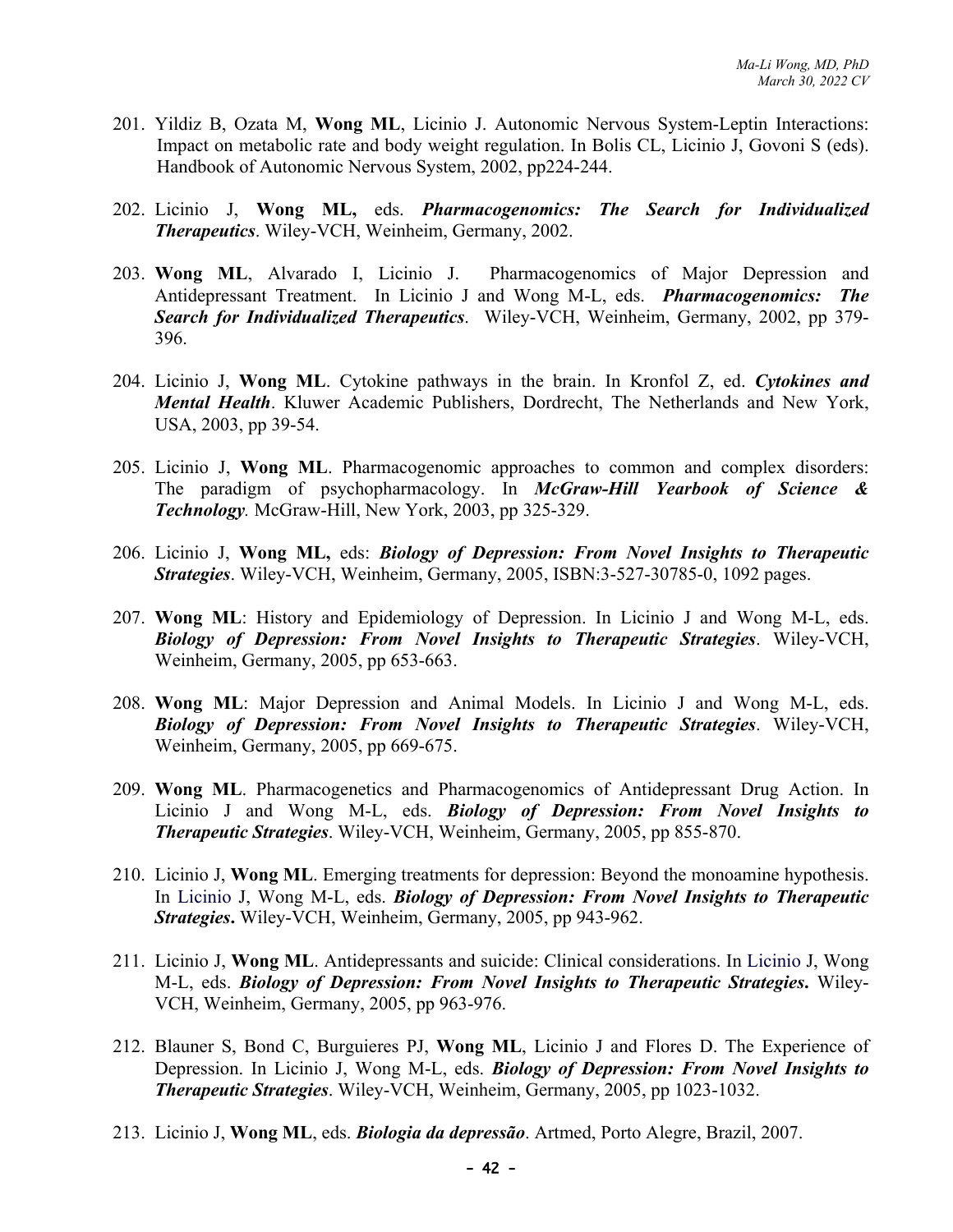- 214. **Wong ML**. História e epidemiologia da depressão. Licinio J, Wong ML, eds. *Biologia da depressão.* Artmed, Porto Alegre, Brazil, 2007, pp 15-25.
- 215. Paz-Filho G, **Wong ML**, Licinio J. Circadian Rhythms of the HPA Axis and Stress. In Chrousos G, ed. *Adrenal Physiology and Diseases.* Endotext.com, 2009, Chapter 27. (http://www.endotext.org/adrenal/index.htm)
- 216. **Wong ML**, Licinio J. Endotoxin-Induced Myocarditis. In Arap W, Pasqualini R, eds. *Protein Discovery Technologies*. CRC Press, 2009, Chapter 12, pp157-170.
- 217. Kahl KG, Reimann M, Bauer M, Bornstein SR, Wong ML, Licinio J. Stress Axis as the Locus of Gene-Environment Interactions in Major Depressive Disorder. In Nriagu JO (ed), Encyclopedia of Environment Health, Elseveri 2011, pp 264-267.
- 218. **Wong ML**, Lewis M, Licinio J. Translational Research in Endocrinology and Neuroimmunology Applied to Depression. In Vale N, ed. *Biomedical Chemistry: Current Trends and Developments.* De Gruyter Open Ltd, Warsaw/Berlin 2015, pp119-131. (http://www.degruyter.com/viewbooktoc/product/469016)
- 219. Musker M, Licinio J, **Wong ML**. Inflammation Genetics of Depression. In Baune B, ed. *Inflammation and Immunity in Depression*. Academic Press, an imprint of Elsevier Inc. 2018, Chapter 23, pp411-425.
- 220. Kan C, **Wong ML**. Genetics. In Ismail J, Barthel A, Bornstein SR, Licinio J, eds. *Depression and Type 2 Diabetes*. Oxford University Press, Oxford, UK 2018, Chapter 4.
- 221. Musker M, Wong ML. Treating Depression in the Era of Precision Medicine: Challenges and Perspectives. In Quevedo J, Carvalho AF, Zarate CA, ed. *Neurobiology of Depression: Road to Novel Therapeutics*. Academic Press, Elsevier, 2019, pp265-275.
- 222. Perry S W, Licinio J, **Wong ML**. Psychiatric Disorders and Bone Emphasizing Mechanistic Trends, 2020. In: Zaidi, M, ed. *Encyclopedia of Bone Biology*, vol.3, pp. 33-42. Oxford: Academic Press.
- 223. Perry S W, Licinio J, **Wong ML**. Personalized Pharmacotherapy: a historical perspective on the pharmacogenomics of depression. In Nicholls M, Boobalan R, ed. *Comprehensive Pharmacology*, chapter 00320. Elsevier Ltd (in press).

#### **LETTERS**

- 224. **Wong ML**. Prefrontal-type cognitive deficits and chronic psychiatric conditions. *Archives of General Psychiatry* 1988;45:1054. PMID:3178413.
- 225. Licinio J, **Wong ML**. Depression and obesity treatments are life saving. *Nature Medicine* 2002;8:4-5. PMID:1245157.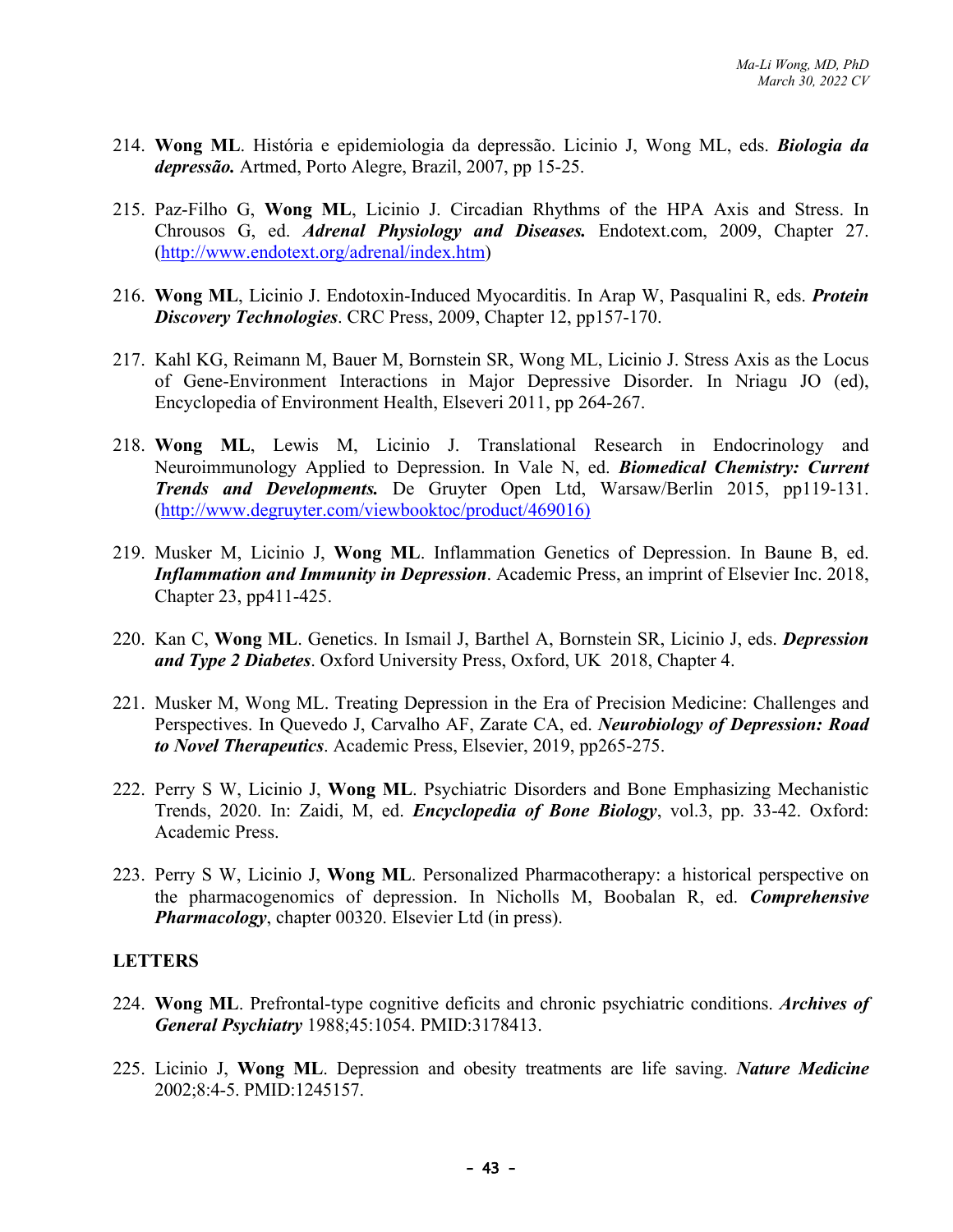- 226. Reichel A, Schwarz J, Schulze J, Licinio J, **Wong ML**, Bornstein SR. Depression and anxiety symptoms in diabetic patients on continuous subcutaneous insulin infusion (CSII). *Molecular Psychiatry* 2005;10:975-976. PMID:16077680.
- 227. Korenblum W, Barthel A, Licinio J, **Wong ML**, Wolf OT, Kirschbaum C, Bornstein SR. Elevated cortisol levels and increased rates of diabetes and mood symptoms in Soviet Unionborn Jewish immigrants to Germany. *Molecular Psychiatry* 2005;10:974-975. PMID:16077682.
- 228. Paz-Filho GJ, Esposito K, Hurwitz BE, Sharma A, Dong C, Andreev VP, Delibasi T, Erol H, Ayala A, **Wong ML**, Licinio J. Changes in insulin sensitivity during leptin replacement therapy in leptin-deficient patients. *American Journal of Physiology Endocrinology and Metabolism* 2008;E-90939. PMID:18854428.
- 229. Paz-Filho GJ. Babikian T, Asarnow R, Delibasi T, Esposito K, Erol HK, **Wong ML**, Licinio J. Leptin Replacement Improves Cognitive Development (correction). *PLOS ONE* 2008;3 (10). PMID:18769731.
- 230. Paz-Filho G, **Wong ML,** Licinio J. Leptin Levels and Alzheimer Disease. *Journal of the American Medical Association* 2010;303:1478. PMID:20407052.
- 231. Licinio J, Easteal S, **Wong ML**. Concrete helix recalls smallpox win. *Nature* 2010;468:173. PMID:21068812.
- 232. Ishibashi K, Berman SM, Paz-Filho G, Lee B, Robertson C, Mandelkern MA, **Wong ML**, Licinio J, London ED. Dopamine D(2)/D(3) receptor availability in genetically leptindeificient patients after long-term leptin replacement. *Molecular Psychiatry* 2012;17:352-353. PMID:22105625.
- 233. Licinio J, **Wong ML**. Research infrastructure: US shutdown should spur other nations. *Nature* 2013;503:198. PMID: 24226877.
- 234. **Wong ML**, Dong C, Flores DL, Ehrhart-Bornstein M, Bornstein S, Arcos-Burgos M, Licinio J. Association of a Brain Methylation Site with Clinical Outcomes in Depression Does Not Replicate Across Populations, Response to Uher et al. *American Journal of Psychiatry* 2015;172:396-398. PMID:25827040*.*
- 235. De Celis MF, Bornstein SR, Androutsellis-Theotokis A, Andoniadou CL, Licinio J, **Wong ML**, Ehrhart-Bornstein M. *Molecular Psychiatry* 2016;21:722. PMID:26927926.
- 236. Bastiampillai TJ, Allision S, Harford P, Perry SW, **Wong ML**. Has the UK Improving Access to Psychological Therapies programme and rising antidepressant use had a public health impact? *Lancet Psychiatry* 2019;6:e8-e9. PMID:30798899.
- 237. Zheng P, Zeng B, Liu M, Chen J, Pan J, Han Y, Liu Y, Cheng K, Zhou C, Wang H, Zhou X, Gui S, Perry SW, **Wong ML**, Licinio J, Wei H, Xie P. Correction for the Research Article: "The gut microbiome from patients with schizophrenia modulates the glutamate-glutamine-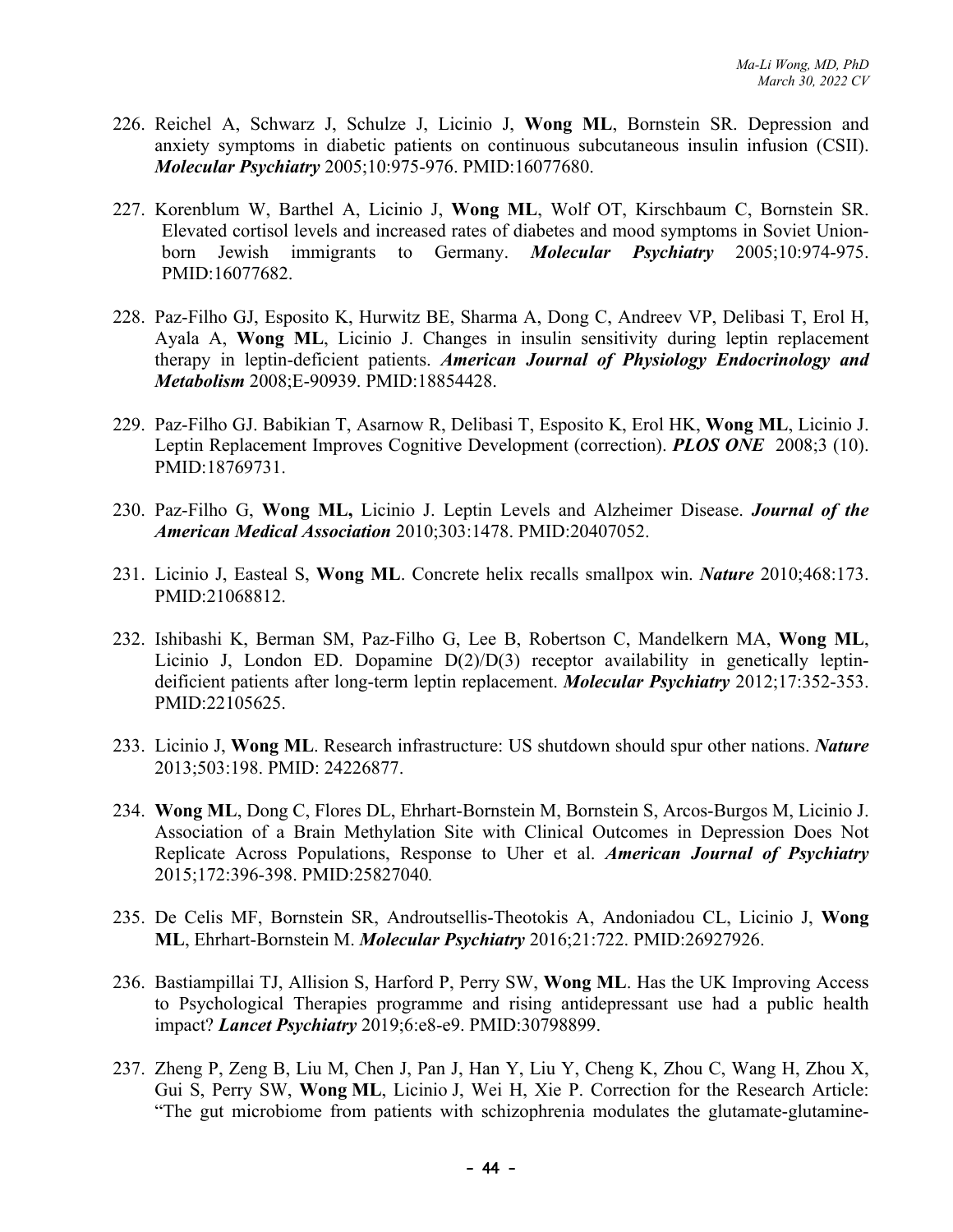GABA cycle and schizophrenia-relevant behaviors in mice". *Science Advances* 2019;5:eaay2759. PMID:31245543.

238. Zheng P, Li Y, Wu J, Zhang H, Huang Y, Tan X, Pan J, Duan J, Liang W, Yin B, Deng F, Perry SW, **Wong ML**, Licinio J, Wei H, Yu G, Xie P. Erratum: Perturbed Microbial Ecology in Myastenia Gravis: Evidence from the Gut Microbiome and Fecal Metabolome. *Sciences Advances* (Weinh) 2020; 7:2001296. PMID:32440491.

#### **EDITORIALS**

- 239. Gold PW, **Wong ML**, Chrousos GP, Licinio J: Stress system abnormalities in melancholic and atypical depression: molecular, pathophysiological, and therapeutic implications. *Molecular Psychiatry* 1996;1:257-264. PMID:9118349.
- 240. Licinio J, **Wong ML**. Pharmacogenomics of depression. *The Pharmacogenomics Journal* 2001;1:175-177. PMID:11908756.
- 241. Licinio J, Alvarado I, **Wong M**L. Autoimmunity in autism. *Molecular Psychiatry* 2002;7:338. PMID:11986972.
- 242. Licinio J, Alvarado I, **Wong ML**. Will pharmacogenomics guide clinical practice? *The Pharmacogenomics Journal* 2002;2:71. PMID:12049176.
- 243. Licinio J, Alvarado I, **Wong ML**. Patient-oriented investigation in pharmacogenomics. *The Pharmacogenomics Journal* 2002;2:137. PMID:12082580.
- 244. Licinio J, Alvarado I, **Wong ML**. Conceptualizing depression. *Molecular Psychiatry* 2002;7:429. PMID:12082554.
- 245. Licinio J, **Wong ML**. Brain-derived neurotrophic factor (BDNF) in stress and affective disorders. *Molecular Psychiatry* 2002;7:519. PMID:12140770.
- 246. Licinio J, **Wong ML**. Complexity and pharmacogenomics. *The Pharmacogenomics Journal*  2002;2:203. PMID:12196906.
- 247. Alvarado I, **Wong ML**, Licinio J. Advances in the pharmacogenomics of adverse drug reactions. *The Pharmacogenomics Journal* 2002;2:273. PMID:12439730.
- 248. Licinio J, Yildiz B and **Wong ML**. Depression and cardiovascular disease: co-occurrence or shared genetic substrates? *Molecular Psychiatry* 2002;7:1131-1132. PMID:12476313.
- 249. Licinio J, **Wong ML**. Informed consent in pharmacogenomics. *The Pharmacogenomics Journal* 2002;2:343-344. PMID:12629498.
- 250. Licinio J, **Wong ML**. Sequence and function in pharmacogenomics. *The Pharmacogenomics Journal* 2003;3:123. PMID:12815360.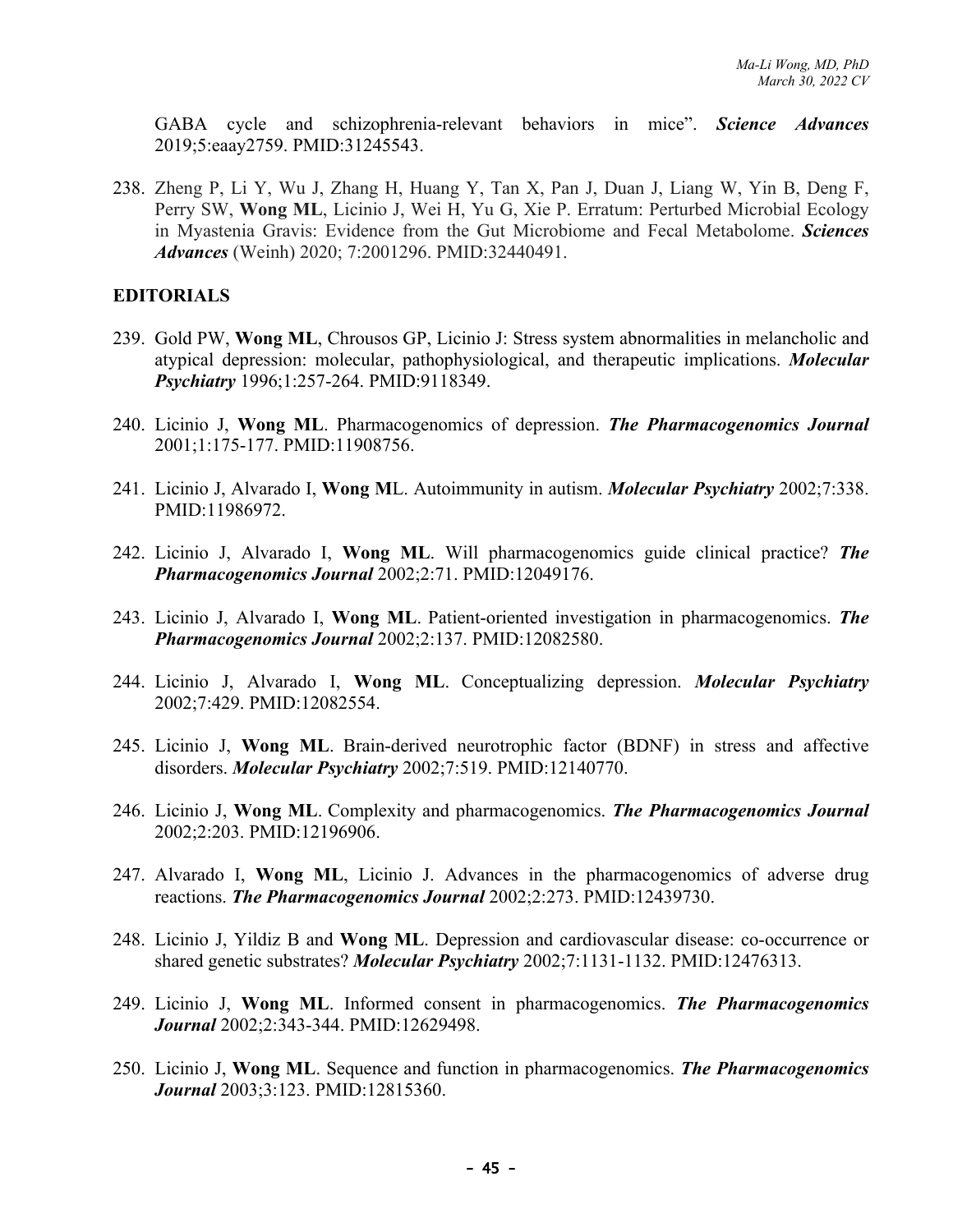- 251. Licinio J, **Wong ML**. Approaches to dissecting mechanisms of adverse drug reactions in psychiatry: clozapine-binding sites in the bone marrow. *The Pharmacogenomics Journal* 2003;3:189. PMID:12931130.
- 252. Licinio J, **Wong ML**. Data from the Northern Finland 1966 Birth Cohort support an association between depression and immune function. *Molecular Psychiatry* 2003;8:711-712. PMID:12888795.
- 253. Licinio J, **Wong ML**. The interface of obesity and depression: risk factors for the metabolic syndrome. *Revista Brasileira de Psiquiatria* 2003; 25:196-197. PMID:15328542.
- 254. Licinio J, **Wong ML**. Translational research in psychiatry: Pitfalls and opportunities for career development. *Molecular Psychiatry* 2004;9:110. PMID:14966470.
- 255. Licinio J, **Wong ML**. Back to where it all started: monoamines and behavior from drug responses to genes. *Molecular Psychiatry* 2004;9:427. PMID:15118733.
- 256. **Wong ML**, Licinio J. Peripheral is central to the question. *Molecular Psychiatry* 2005;10:421- 422. PMID:15902202.
- 257. Licinio J, **Wong ML**. Pharmacogenomics in psychiatry: clinical issues to be considered. *Molecular Psychiatry* 2005;10:615. PMID:15976808.
- 258. Licinio J, **Wong ML**. Pharmacogenomics in psychiatry: genomic considerations. *Molecular Psychiatry* 2005;10:713. PMID:16044177.
- 259. **Wong ML**. Research at the Crossroads of Genetics and Psychiatry. *Psychiatric Times*, Special Report Genetics. August 2005;XXII:17.
- 260. Licinio J and **Wong ML**. Brain-derived neutrophic factor in depression: a male problem? *Molecular Psychiatry* 2010;15:227. PMID:20168321.
- 261. Licinio J and **Wong ML**. Pharmacogenomics of antidepressants: what is next? *Molecular Psychiatry* 2010;15: 445. PMID:20424621.
- 262. Licinio J and **Wong ML**. Advances in depression research: 2011. *Molecular Psychiatry* 2011;16:686-687. PMID:21697854.
- 263. Licinio J and **Wong ML**. Why does the United States need a national center for new cures? *Molecular Psychiatry* 2011;16:882-884. PMID:21866106.
- 264. Licinio J and **Wong ML**. A novel conceptual framework for psychiatry: vertically and horizontally integrated approaches to redundancy and pleiotropism that co-exist with a classification of symptom clusters based on DSM-5. *Molecular Psychiatry* 2013;18:846-848. PMID: 23896674.
- 265. Licinio J, **Wong ML**. Launching the "War on Mental Illness." *Molecular Psychiatry* 2014;19:1-5. PMID: 24362539.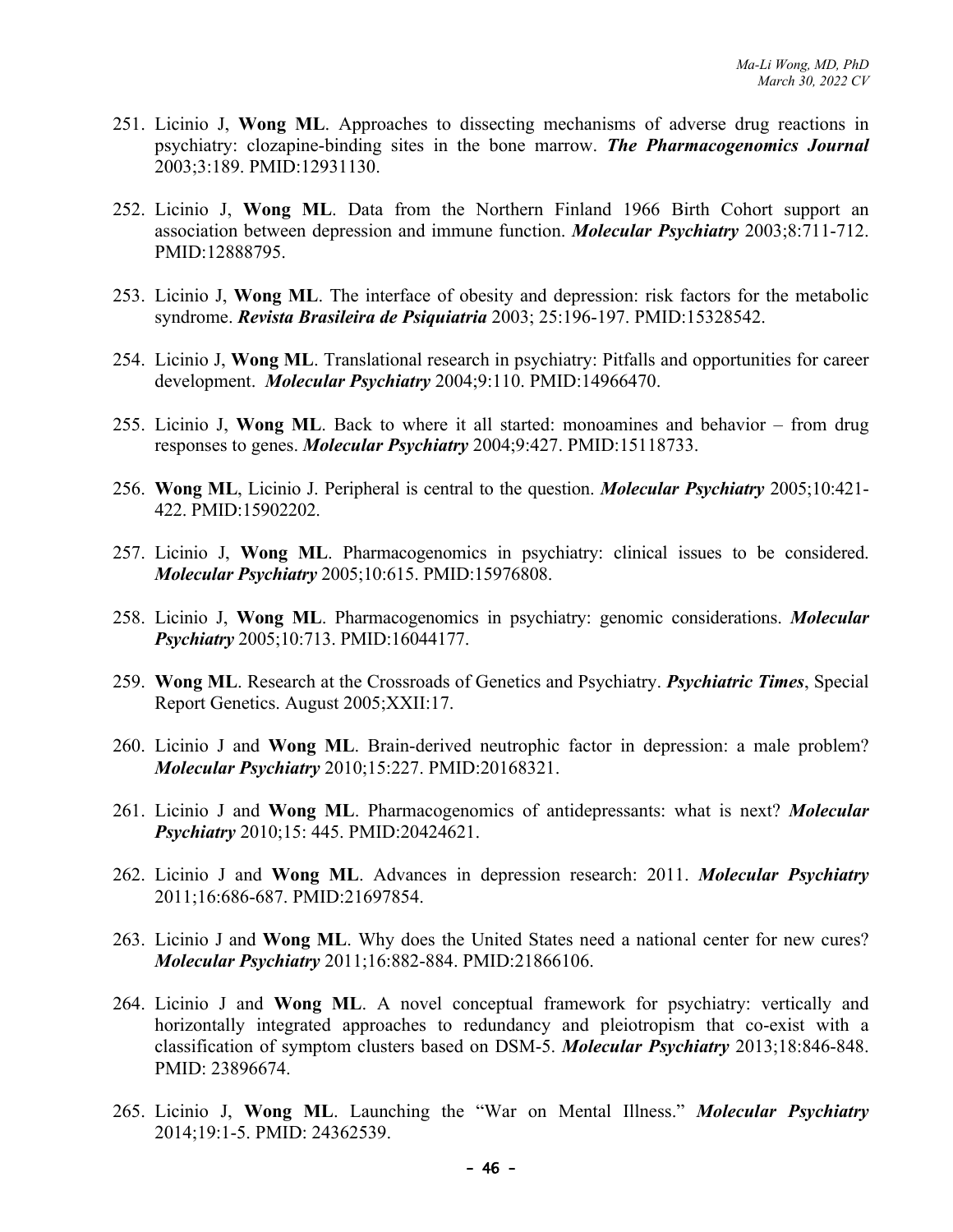- 266. Licinio J, **Wong ML**. Molecular Psychiatry: 20 years. *Molecular Psychiatry* 2015;20:545-547. PMID: 25778473.
- 267. Licinio J, **Wong ML**. Molecular Psychiatry: Twenty years of progress from bench to clinic. *Molecular Psychiatry* 2015;20:657. PMID:25993552.
- 268. Licinio J, **Wong ML**. Serotonergic neurons derived from induced pluripotent stem cells (iPSCs): A new pathway for research on the biology and pharmacology of major depression. *Molecular Psychiatry* 2016;21:1-2. PMID:26678307.
- 269. Licinio J, **Wong ML**. Monika Ehrhart-Bornstein, 1959-2015. *Molecular Psychiatry*  2016;21:588-589. PMID: 27090445.
- 270. Licinio AW, **Wong ML** and Licinio J. Biological and behavioural antidepressant treatment responses with the selective serotonin reuptake inhibitor fluoxetine can be determined by the environment. *Molecular Psychiatry* 2017;22:484. PMID: 28331212.
- 271. Bornstein SR, Steenblock C, Chrousos GP, Schally AV, Beuschlein F, Kline G, Krone NP, Licinio J, **Wong ML**, Ullmann E, Ruiz-Babot G, Boehm BO, Behrens A, Brennand A, Santambrogio A, Berger I, Wedermann A, Sancho R, Linkermann A, Lenders JW, Eisenhofer G, Andoniadou CL. Stress-inducible-stem cells: a new view on endocrine, metabolic and mental disease? *Molecular Psychiatry* 2019;24:2-9. PMID: 30242231.
- 272. Licinio J, **Wong ML**. Advances in depression research: special issue, 2020, with three research articles by Paul Greengard. *Molecular Psychiatry* 2020;25:1156-1158. PMID:32555341.
- 273. Licinio J, **Wong ML**. Advances in depression research: second special issue, 2020, with highlights on biological mechanisms, clinical features, co-morbidity, genetics, imaging and treatment. *Molecular Psychiatry* 2020;25:1356-1360. PMID:32555341.
- 274. Licinio J, **Wong ML**. Molecular Psychiatry, August 2020: new impact factor, and highlights of recent advances in psychiatry, including an overview of the brain's response to stress during infction with the severe acute respiratory syndrome coronavirus 2 (SARS-CoV-2). *Molecular Psychiatry* 2020;25:1606-1610. PMID: 32724165.
- 275. Steenblock C, Todorov V, Kanczkowski W, Eisenhofer G, Schedl A, **Wong ML**, Licinio J, Bauer M, Young AH, Gainetdinov G, Bornstein SR. Severe acute respiratory syndrome coronavirus 2 (SARS-CoV-2) and the neuroendocrine stress axis. *Molecular Psychiatry* 2020;25:1611-1617. PMID: 32382135.
- 276. Licinio J, **Wong ML**. Advances in schizophrenia research: glycobiology, white matter abnormalities, and their interactions. *Molecular Psychiatry* 2020;25:3116-3118. PMID: 33273719.
- 277. Bastiampillai T, Allison S, Looi JCL, Licinio J, **Wong ML**, Perry SA. The COVID-19 pandemic and epidemiologic insights from recession-related suicide mortality. *Molecular Psychiatry* 2020;25:3445-3447. PMID: 32873897.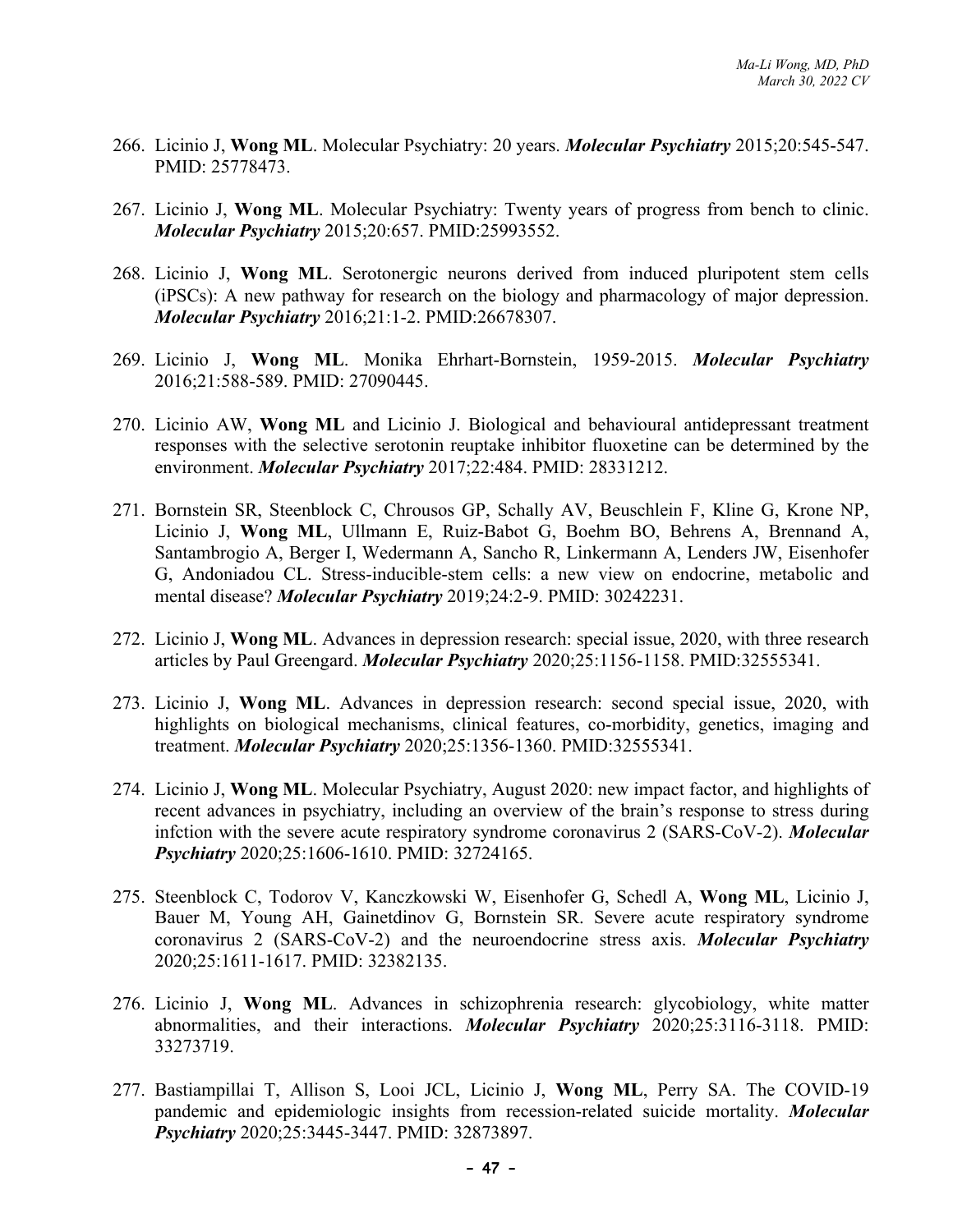- 278. Licnio J, **Wong ML**. Advances in autism research, 2021: continuing to decipher the secrets of autism. *Molecular Psychiatry* 2021;26:1426-1428. PMID:34045682.
- 279. Licinio J, **Wong ML**. Climate change and Mental Health. Discover Mental Health 2021. (https://www.springernature.com/gp/researchers/sdg-programme/sdg13/discover-mental-health)
- 280. Licinio J, Wong ML. Molecular Psychiatry special issue: advances in Alzheimer's disease. *Molecular Psychiatry* 2021;26:5467-5470.

#### **Published Abstracts**

- 1. Paciotti GF, Baron DA, Licinio J, Altemus M, **Wong ML**, Tamarkin L. Determination of the 24-hour profiles of circulating IL-1 alpha and IL-2 levels in normals. Lymphokine Research 9 (4), 595-595, 1990.
- 2. Licinio J, Altemus M, **Wong ML**, Demitrack M, Tamarkin L. Interleukin-1 alpha and interleukin-2 in bulimia nervosa and anorexia nervosa. Clinical Research 38 (2), A530-A530, 1990.
- 3. Licinio J, **Wong ML**, Altemus ME, Bernat A, Demitrack M, Gold PW. Interleukin-1 alpha localization in brain and assessment of central and peripheral levels in bulimia nervosa. Clinical Research 39 (2), A290-A290, 1991.
- 4. Licinio J, Altemus ME, **Wong ML**, Gold PW. Circulating levels of interleukin-2 in patients with anorexia nervosa. Biol Psychiatry 29 (Suppl 9A), 56A, 1991.
- 5. Licinio J, **Wong ML**. Localization of interleukin 1 type I receptor mRNA in rat brain. Biological Psychiatry 35 (9), 732, 1994.
- 6. **Wong ML**, Licinio J. Distribution of stem cell factor mRNA in adult rat brain. Biological Psychiatry 35 (9), 732, 1994.
- 7. Licinio J, **Wong ML**, Altemus M, Bongiorno P, Bernat A, Gold PW. 24-hour concentrations of circulation interleukin-1 alpha in health women exhibit pulsatile patterns. Clinical Research 41 (2), A156-A156, 1993.
- 8. Licinio J, **Wong ML**, Altemus M, Bongiorno P, Bernat A, Gold PW. 24-hour concentrations of circulation interleukin-1 alpha in health women exhibit pulsatile patterns. Clinical Research 41 (2), A156-A156, 1993.
- 9. **Wong ML**, Bongiorno PB, Gold PW, Licinio J. The gene encoding for the novel transacting factor proopiomelanocortin corticotropin-releasing hormone responsive element binding protein a (PCRH-REB-1) is constitutively expressed in rat pituitary and in discrete brain regions containing CRH or CRH receptors. Pathophysiological implications. Journal of Investigative Medicine 44 (3), A260-A260, 1996.
- 10. **Wong ML**, Bongiorno PB, Rettori V, McCann SM, Licinio J. Interleukin-1, interleukin-1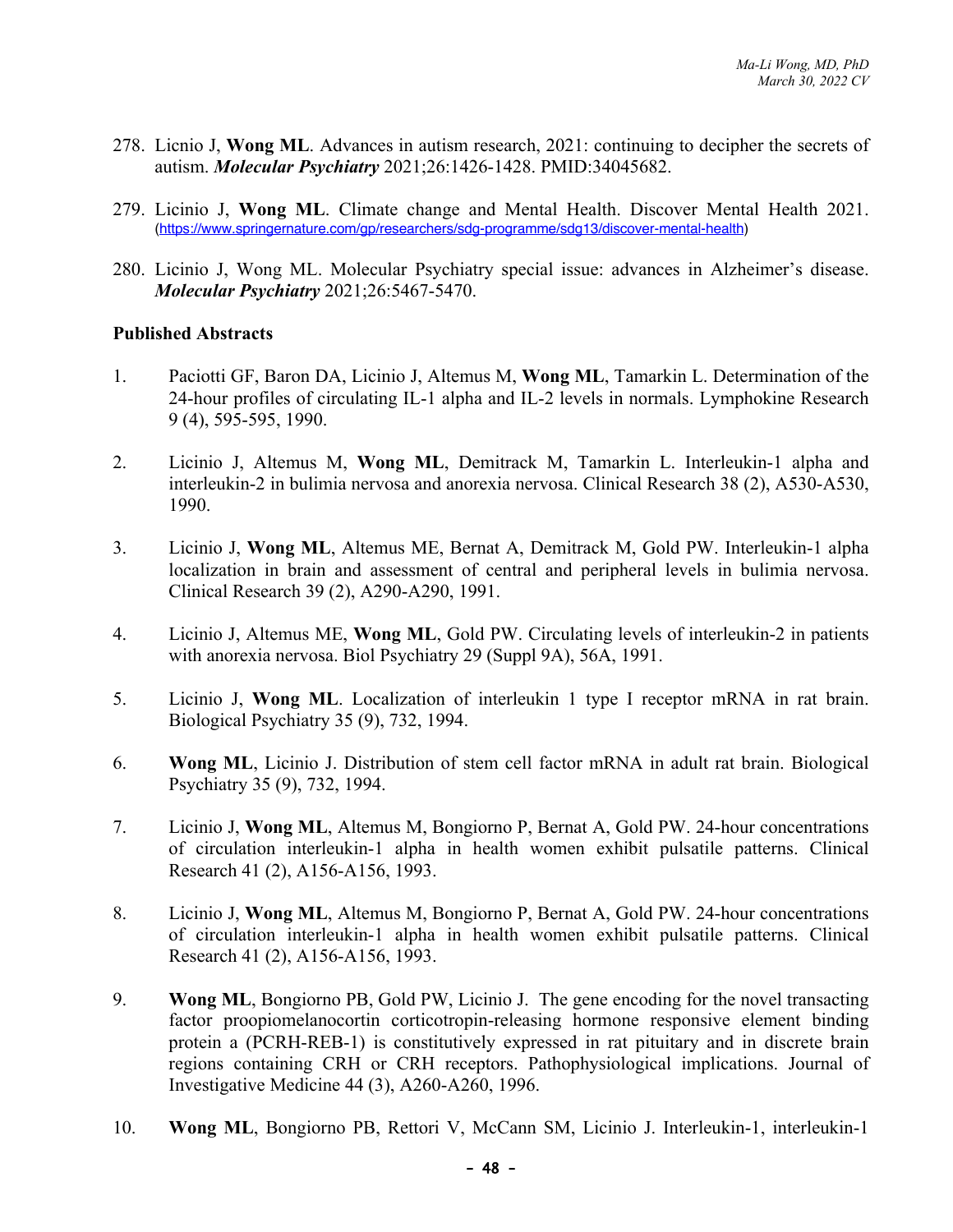receptor antagonist, interleukin-10, and interleukin-13 gene expression in the central nervous system and anterior pituitary during systemic inflammation: Pathophysiological implications. Journal of Investigative Medicine 45, 238A-238A, 1997.

- 11. Licinio J, Negrao AB, Mantzoros C, Kaklamani V, **Wong ML**, Bongiorno PB, Mulla A, Cearnal L, Veldhuis JD, Flier JS, McCann SM, Gold PW. Synchronicity of frequentlysampled 24-hour concentrations of circulating leptin, luteinizing hormone, and estradiol in health women. *Journal of Investigative Medicine* 46 (3), 220A-220A, 1998.
- 12. Smith EA, Michelson D, Gold PW, **Wong ML**, Mouro CM, Goldstein SA. Mechanical consequences of chronic antidepressant and anticonvulsant drug therapies on bone. Transactions of the Annual Meeting - *Orthopaedic Research Society*, 87-87, 1998.
- 13. **Wong ML**, Xie B, Beatini N, Marathe S, Johns A, Hirsch E, Williams KJ, Licinio J, Tabas I. Secretory sphingomyelinase (S-SMase), an atherogenic enzyme, is stimulated by IL-1 beta and TNF alpha in vivo. *Circulation* 100 (18) 695-695, 1999.
- 14. Huerta S, Sebastian J, Heber D, Licinio J, **Wong ML**, Hannestad J, Livingston EH. Downregulation of homeobox genes HOX1, HOX2 and HOX7 in metastastic colon cancer. *Gastroenterology* 120 (5), A297, 2001.
- 15. Huerta S, Heber D, Licinio J, **Wong ML**, Hannestad J. Downstream apoptosis effectors APAF-1 and CLARP are markedly reduced in colon cancer. *Gastroenterology* 120 (5), A63, 2001.
- 16. **Wong ML**, Hannestad J, Dib A, Khatri P, Licinio J. Pharmacogenomics of antidepressant treatment. *Clinical Pharmacology & Therapeutics* 69 (2), P79-P79, 2001.
- 17. Huerta S, Heber D, Licinio J, **Wong ML**, Hannestad J, Livingston EH. Large scale expression array analysis of a colon cancer progression model reveals regulation of 1251 genes including the down regulation of transglutaminase. *Gastroenterology* 120 (5), A170, 2001.
- 18. Licinio J, Caglayan S, Alvarado I, Jepson RC, Wagner AJ, DePaoli A, **Wong ML**, Ozata M. *Biological Psychiatry* 51 (8), 12S-12S, 2002.
- 19. Licinio J, Caglayan S, Ozata M, Yildiz B, Miranda P, O'Kirwan F, Bhasinm S, Krauss RM, Veldhuis J, Wagner A, **Wong ML**. An experimental therapeutic approach to geneticallybased obesity. *Clinical Pharmacology & Therapeutics* 75 (2), P11-P11, 2004.
- 20. Llerena A, Dorado P, Caeceres MC, **Wong ML**, Licinio J. CYP2C9 and clinical response to antidepressant drugs in Mexican-Americans. *Clinical Pharmacology & Therapeutics* 77 (2), P24-P24, 2005.
- 21. Gold PW, Wong ML, Goldstein D, Esler M, Charney DS, Perini J, Vgontzes A, DeBellis M, Geracioti T, Ronsaville DS, Kling MA. Increased total body norepinephrine spillover and ECT-reversible, around-the-clock indices of central noradrenergic, sympathomedullary, and adrenocortical hyperactivity in major depression: Potential mechanisms for increased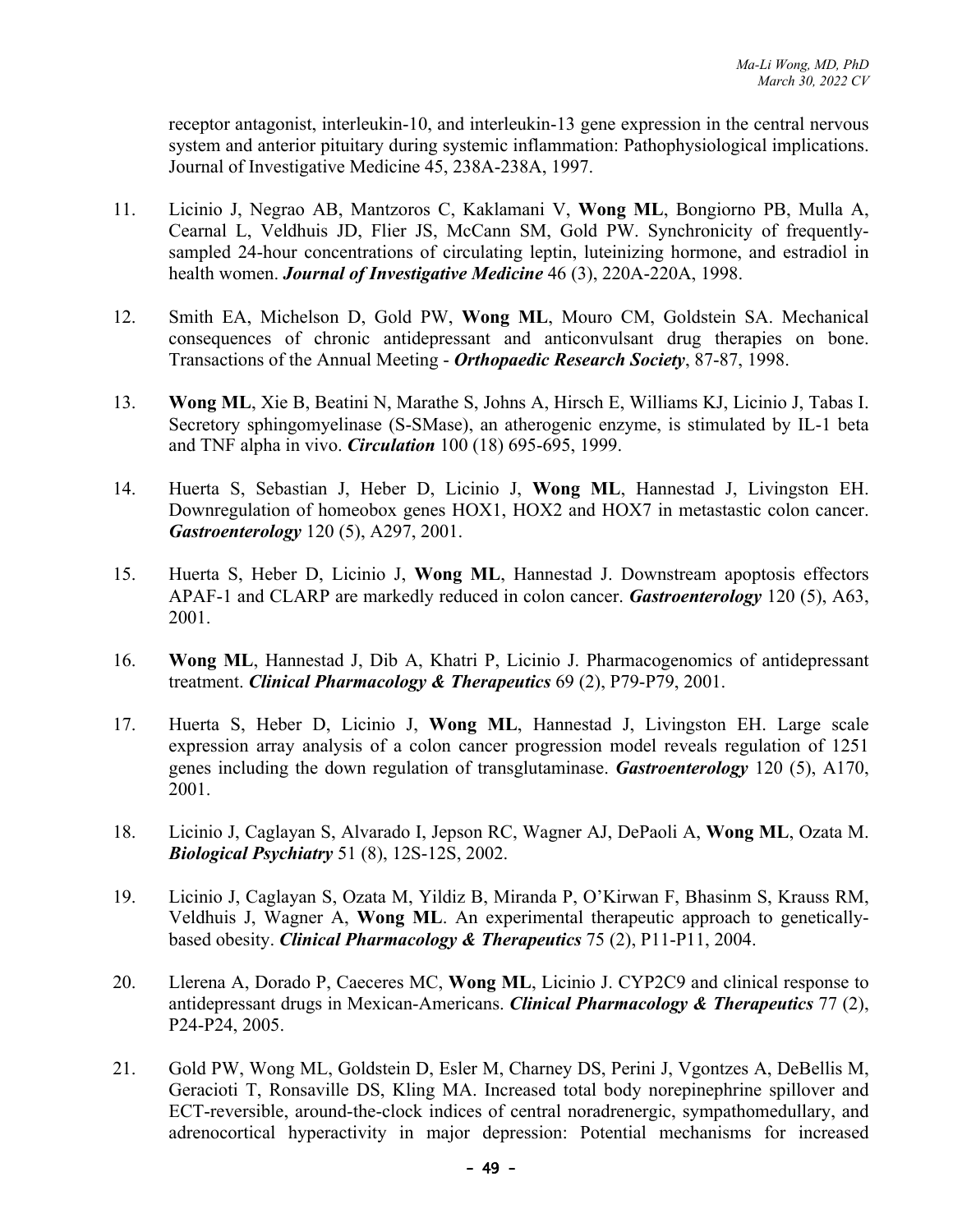mortality in patients with chronic heart failure complicated by depression. *Biological Psychiatry* 57(8), 61S-61S, 2005. PMID:15919819.

- 22. Kenna HA, Rasgon NL, **Wong ML**, Bauer M. Hypothalamic-pituitary-adrenal and hypothalamic-pituitary-gonadal interaction in women with bipolar depression. *Biological Psychiatry* 59 (8), 157S-157S, 2006.
- 23. Lavrestsky H, Reynolds C, **Wong ML**. Dopamine transporter genetic polymorphism was associated with preferential treatment response to methylphenidate combined with citalopram in geriatric depression. *International Journal of Neuropsychopharmacology* 9:S230-S230, 2006.
- 24. Kenna HA, Rasgon NL, **Wong ML**, Bauer M. Hypothalamic-pituitary-adrenal and hypothalamic-pituitary-gonadal interaction in women with bipolar depression. *Biological Psychiatry* 59 (8):157S-157S, 2006.
- 25. Dong C, **Wong ML**, Licinio J. Association of variation in inflammation-related genes with susceptibility to major depression and antidepressant effect of desipramine and fluoxetine. *Genetic Epidemiology* 32 (7), 686-686, 2008.
- 26. Paz-Filho G, **Wong ML**, Licinio J. Systems biology studies of the effects of leptin replacement on human glucose homeostasis. The Sixt International Conference on Bioinformatics of Genome Regulation and Structure page 6, 2008.
- 27. Paz-Filho G, Ayala A, Esposito K, Erol HK, Delibasi T, Hurwitz BE, **Wong ML**, Licinio J. Effects of leptin on lipid metabolism. *Hormone and Metabolic Research* 40 (8), 580-580, 2008.
- 28. Galgani J, Greenway F, **Wong M**L, Licinio J, Ravussin E. Leptin replacement enhances energy and fat metabolism in leptin-deficient humans. *Obesity* 17, S51-S51, 2009.
- 29. Dong C, **Wong ML**, Licinio J. Genome-wide association analysis reveals that PTPRD (Protein tyrosine phosphatase receptor type delta) is associated with smoking in non-drinkers. *Genetic Epidemiology* 33 (8), 792, 2009.
- 30. Paz-Filho G, Andreev V, **Wong ML**, Dwivedi RC, Krokhin OV, Wilkins JA, Licinio J. Dynamics of plasma proteome of genetically leptin-deficient patients during leptin replacement therapy. *Endocrine Journal* 57, S327, 2010.
- 31. Paz-Filho G, Andreev V, **Wong ML**, Dwivedi RC, Krokhin OV, Wilkins JA, Licinio J. Dynamics of plasma proteome of genetically leptin-deficient patients during leptin replacement therapy. *Posters IX*, P3-439, Endocrine Society, 2010.
- 32. Mastronardi C, Paz-Filho G, Licinio J, **Wong ML**. The combination of stress, antidepressant use, and high-fat diet is a risk factor for chronic obesity. *Basic/Translational-diet, Nutrients & Obesity: Impact on Inflammation & Adipose Tissue*. P3-370, Endocrine Society, 2011/6.
- 33. London ED, Berman SM, Chakrapani S, Delibasi T, Monterosso J, H Kutlu Erol, Paz-Filho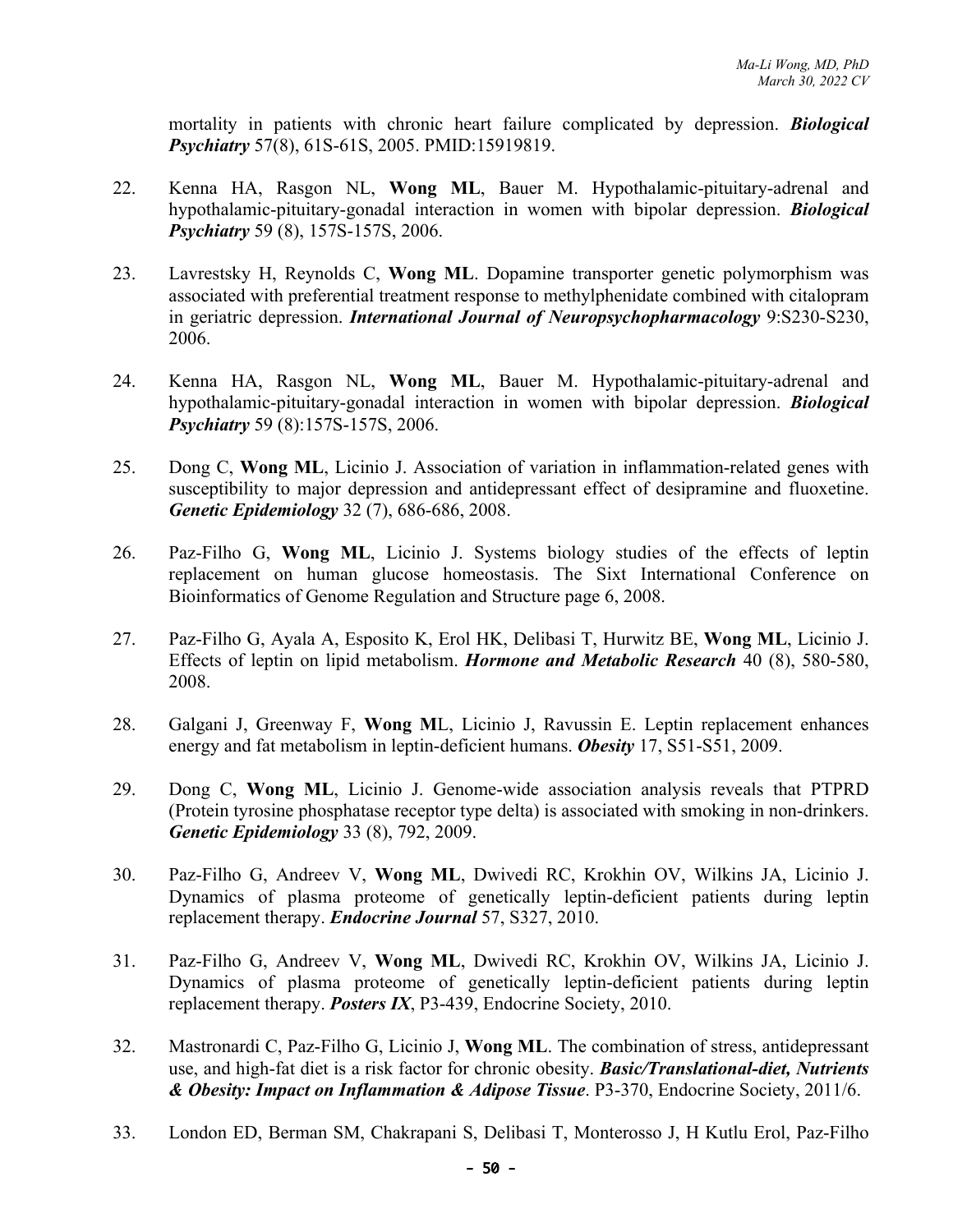G, **Wong ML**, Licinio J. Short-term plasticity of gray matter associated with leptin deficiency and replacement. *Journal of Clinical Endocrinology & Metabolism* 96 (11), 3576, 2011.

- 34. London ED, Berman SM, Chakrapani S, Delibasi T, Monterosso J, H Kutlu Erol, Paz-Filho G, **Wong ML**, Licinio J. Short-term plasticity of gray matter associated with leptin deficiency and replacement. *Journal of Clinical Endocrinology & Metabolism* 96 (8), E1212, 2011.
- 35. Wong ML. The role of leptin in the pharmacogenomics of obesity. *International Journal of Neuropsychopharmacology* 15:19-19, 2012.
- 36. Grassler J, Win Y, Zhong H, Zhang J, Licinio J, **Wong ML**, Xu A, Chavakis T, Bornstein A, Ehrhart-Bornstein M, Lamounier-Zepter, Lohmann T, Wolf T, Bornstein S. Metagenomics sequencing of the human intestinal micro biome before and after bariatric surgery in patients with type 2 diabetes mellitus: Correlation with inflammatory and metabolic parameters. *Internist* 54: 15-15, 2013.
- 37. Gräßler J, Qin Y, Zhong H, Zhang J, Licinio J, **Wong ML**, Xu A, Chavakis T, Ehrhart-Bornstein M, Lohmann T, Wolf T, Bornstein SR. Einfluss eines Roux-en-Y-Magenbypass bei morbid-adipösen Patienten mit Typ-2 Diabetes mellitus auf Darmmikrobiom und metabolische Parameter. *Diabetologie und Stoffwechsel* 2013; 8: P267a. Congress Abstract.
- 38. Misrha A, Balckburn AC, Parish CR, **Wong ML**, Licinio J. Leptin increases the metastatic potential of breast cancer cells (Abstract). Proceedings of the AACR Conference on Tumor Invasion and Metastasis; Jan 20-23, 2013; San Diego, CA. Cancer Res 2013; 73 (3 Suppl): Abstract C64.
- 39. Lee S, Mastronardi CA, Li R, Paz-Filho G, Smith P, Licinio J, **Wong ML**. Understanding the long-term effect of weight gain induced by short-term exposure of antidepressants. *Obesity*  **Physiology & Epidemiology, SAT-677, June 15, 2013 (Endocrine Society's 95<sup>th</sup> Annual** Meeting and Expo, June 15-18, 2013, San Francisco.
- 40. Inserra A, Mastronardi C, Wong ML, Licinio J. P.2.a. 027 Decreased anxiety and increased locomotor activity in caspase 1 knockout mice: evidence of antidepressant and anxiolytic effects. *European Neuropyschopharmacology* 24: S377, 2014.
- 41. Kamvissi V, Qin Y, Zhong H, Licinio J, **Wong ML**, Xu A, Chavakis T, Bornstein TD, Ehrhart-Bornstein M, Lamounier-Zepter V, Lohmann T, Wolf T, Bornstein SR, Graessler J. Metagenomic Analysis of the Human Gut Microbiome Pre- and Post-surgical Bariatric Intervention in Type 2 Diabetics with Morbid Obesity: Significant Postoperative Microbiome Modification and Correlation with Inflammatory and Metabolic Parameters. *Diabetes* 63:A512, 2014.
- 42. Wong ML, Dong C, Flores D, Ehrhart-Bornstein M, Bornstein, Arcos-Burgos M, Licinio J. Clinical and Pharmacogenetic Outocmes of a Double-blind Antidepressant Treatment Study. *Neuropsychopharmacology* 39: S395-S396, 2014.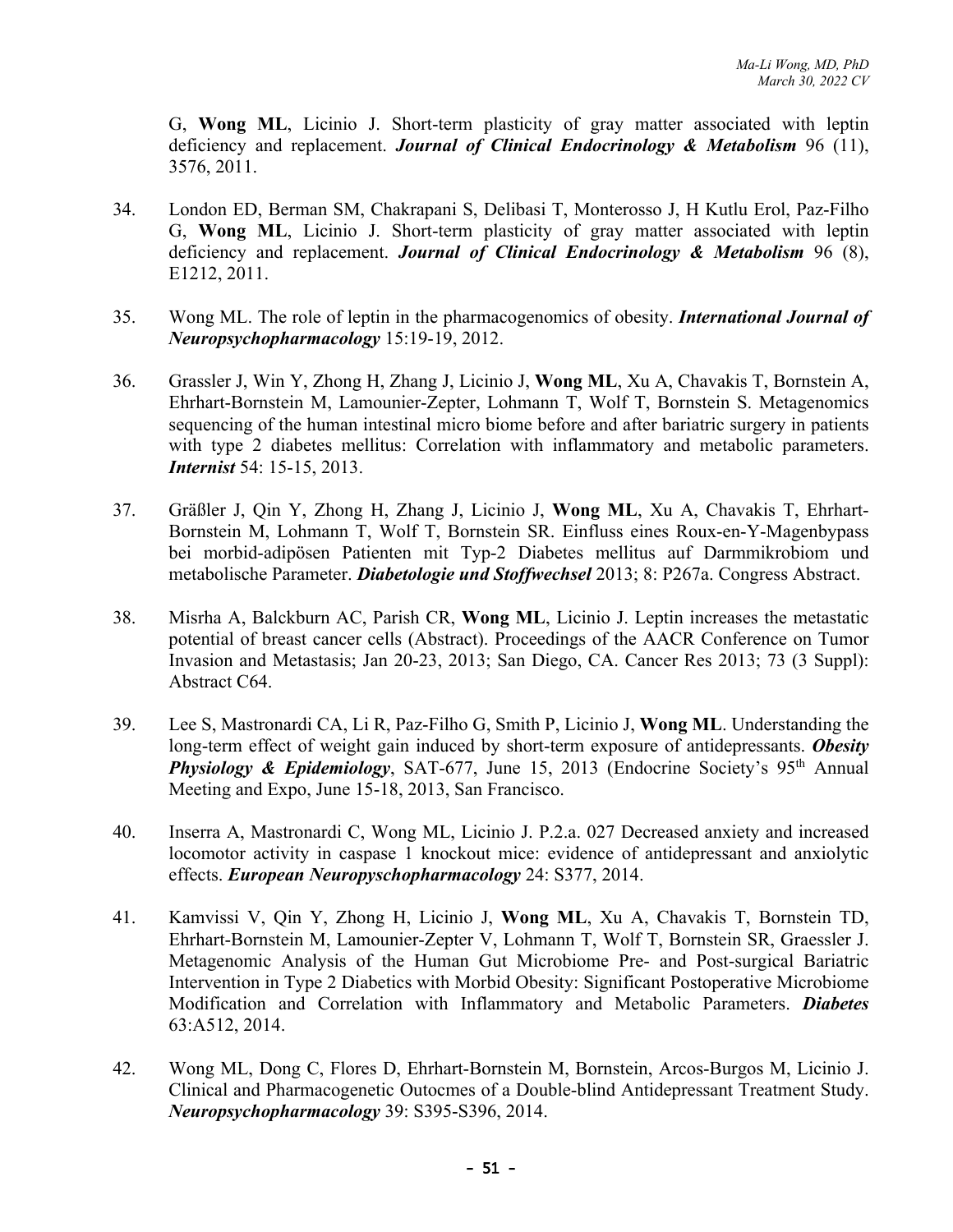- 43. Lee S, Lewis M, Mastronardi CA, Li R, Smith P, Licinio J, **Wong ML**. The Stress-Antidepressant-diet (SAD) Paradigm and Weigh Gain. *Neuropsychopharmacology* 40: S308, 2015.
- 44. Inserra A, Lewis M, Mastronardi CA, Rogers G, Leong L, Choo J, **Wong ML**, Licnio J. Inflammasome Signaling Affects Anxiety- and Depressive-like Behaviors and Gut Microbiome Composition. *Neuropsychopharmacology* 40:S311-312, 2015.
- 45. **Wong ML**. Updates on immune dysregulation in major depressive disorder. *Neurology, Psychiatry and Brain Research* 22;1:25, 2016.

# **MEETING ABSTRACTS**

- 46. **Wong ML**, Shroeder M, Lipton RB, Ritter W, Vaughan H Jr: Event-related potentials in elderly patients. American Psychiatric Association Annual Meeting, San Francisco, CA, May 1989.
- 47. **Wong ML**, Frusciante MJ, Javitt DC, Zukin SR: Polyamine stimulation of [3H]MK-801 binding: implications for the NMDA receptor functioning. Society for Neuroscience Annual Meeting, Phoenix, Arizona, October 1989.
- 48. Licinio J, **Wong ML**, Franco H, Schlefer EK, Feltman D: Conducting Research During Clinical Training: Advantages and limitations. Workshop presentation, American Psychiatric Association Annual Meeting, New York, NY, May 1990.
- 49. **Wong ML**, Licinio J: Guidelines for the resident interested in research. Oral presentation, American Psychiatric Association Annual Meeting, New York, NY, May 1990.
- 50. Licinio J, Listwak S, Altemus M, **Wong ML**, Demitrack M, Tamarkin L, Kling M, Gold P: Serum and CSF interleukin-1 in bulimia nervosa. Oral presentation, Society of Biological Psychiatry Annual Meeting, New York, NY, May 1990.
- 51. **Wong ML**: Cachectin in Eating Disorders. Third Annual Meeting of the Society for the Study of Ingestive Behavior, Philadelphia, PA, April 30, 1990.
- 52. **Wong ML**, Shroeder M, Lipton RB, Ritter W, Vaughan H Jr: ERP negative component in elderly patients. American Psychiatric Association Annual Meeting, New York, NY, May 1990.
- 53. Licinio J, **Wong ML**, Listwak S, Altemus M, Demitrack M, Gold PW: CSF and plasma cachectin in Eating Disorders. Presented at the New Research Poster Session, 143rd Annual Meeting of the American Psychiatric Association, New York, NY, 05.90.
- 54. Paciotti GF, Baron DA, Licinio J, Altemus M, **Wong ML**, Tamarkin L: Determination of the 24-hour profile of circulating IL-1 $\alpha$  and IL-2 levels in normals. Endocrine Society Annual Meeting, Atlanta, GA, June 1990.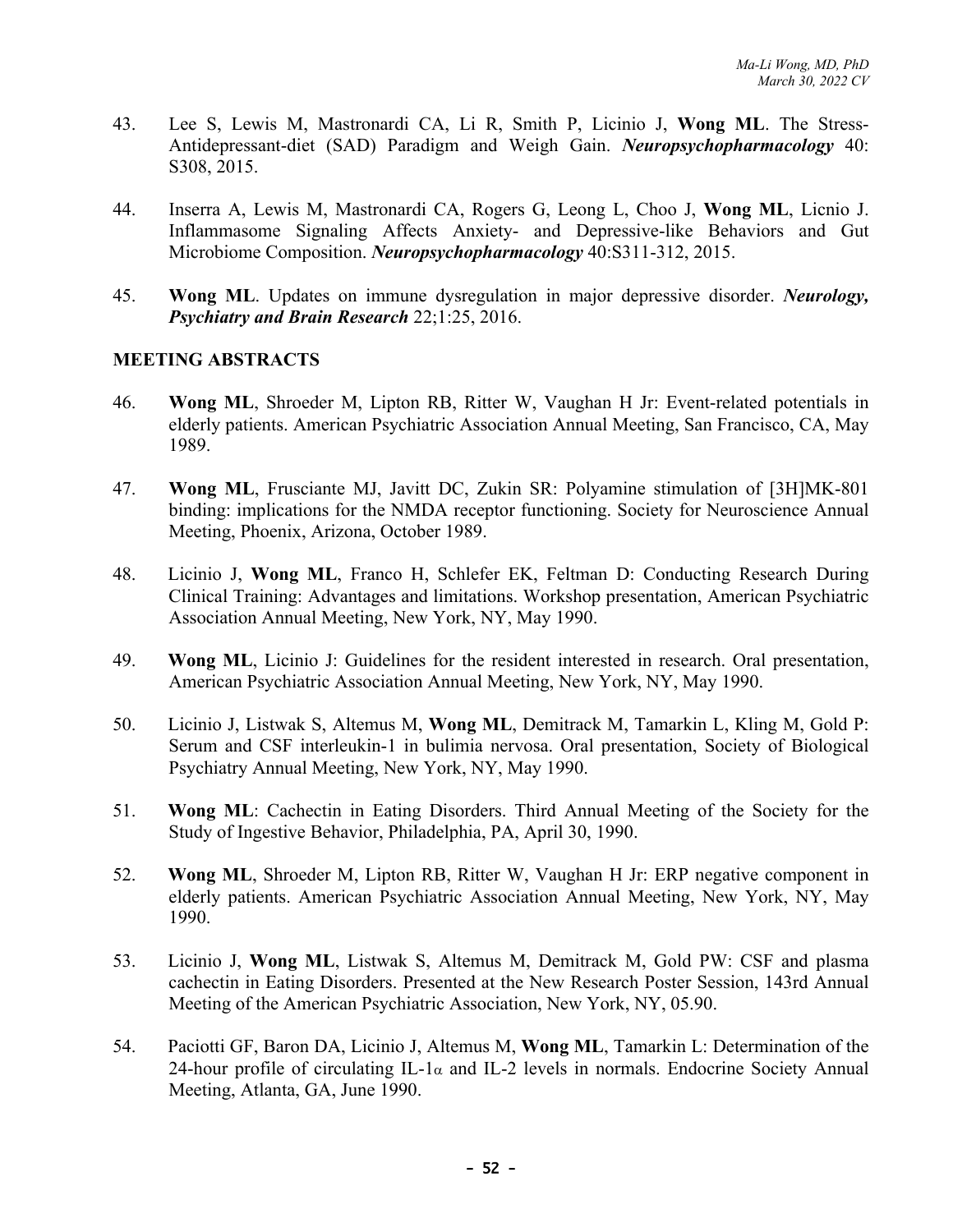- 55. **Wong ML**, Smith MA, Weiss SRB, Post RM, Gold PW: Induction of heat shock protein genes in kindled brains. Society for Neuroscience Annual Meeting, Saint Louis, MO, October 1990.
- 56. **Wong ML**, Smith MA, Weiss SRB, Post RM, Gold PW: The expression of a glutamate receptor in kindling and ECS. American College of Neuropsycopharmacology Annual Meeting, San Juan, Puerto Rico, December, 1990.
- 57. Licinio J, **Wong ML**, Smith MA, Gold PW: Localization of interleukin-1 mRNA in rat brain. Society for Neuroscience Annual Meeting, Saint Louis, MO, October 1990
- 58. Licinio J, **Wong ML**, Altemus M, Bernat A, Demitrack M, Gold PW: Interleukin 1a: Localization in brain and assessment of central and peripheral levels in bulimia nervosa. Presented at the Featured Research Symposium: Interleukins and their Receptors, American Federation for Clinical Research Annual Meeting, Seattle, WA, May 05, 1991.
- 59. **Wong ML**, Licinio J, Weiss SRB, Smith M, Post RM, Gold PW: Glutamate receptor gene expression in kindling. American Psychiatric Association Annual Meeting, New Orleans, LA, May 13, 1991.
- 60. Licinio J, Altemus ME, **Wong, ML**, Gold PW: Circulating levels of interleukin-2 in patients with anorexia nervosa. Oral presentation, Society of Biological Psychiatry Annual meeting, New Orleans, LA, May 09,1991.
- 61. **Wong ML**, Smith MA, Licinio J, Weiss SRB, Post RM, Gold PW: Downregulation of glutamate mRNA in kindling. Oral presentation, Society of Biological Psychiatry Annual Meeting, New Orleans, LA, May 10, 1991.
- 62. Licinio J, **Wong ML**, Gold PW, Glowa J: Activity-induced anorexia does not affect the expression of hypothalamic neuropeptide mRNAs. Society for Neuroscience Annual Meeting, New Orleans, LA, October 1991.
- 63. Xin WW, **Wong ML**, Rimland, JM, Nestler, EJ, Duman, RS: Isolation of novel neuropeptide receptor cDNAs from locus coeruleus. Society for Neuroscience Annual, New Orleans, LA, October 1991.
- 64. **Wong ML**, Licinio J, Gold PW, Glowa J: Activity-induced anorexia does not affect the expression of genes encoding hypothalamic neuropeptides. Presented at the 1991 Annual Meeting of the American College of Neuropsychopharmacology, San Juan, Puerto Rico, December 11, 1991.
- 65. Licinio J, **Wong ML**, Gold PW: Localization of interleukin-1 receptor antagonist mRNA in rat brain. Annual Meeting of the American College of Neuropsychopharmacology, San Juan, Puerto Rico. This work was chosen by the ACNP Scientific Program Committee as one of the best 10 submissions (one of the best 5 pre-clinical submissions) to the Annual Meeting and was presented in a special New Research Session on December 11, 1991.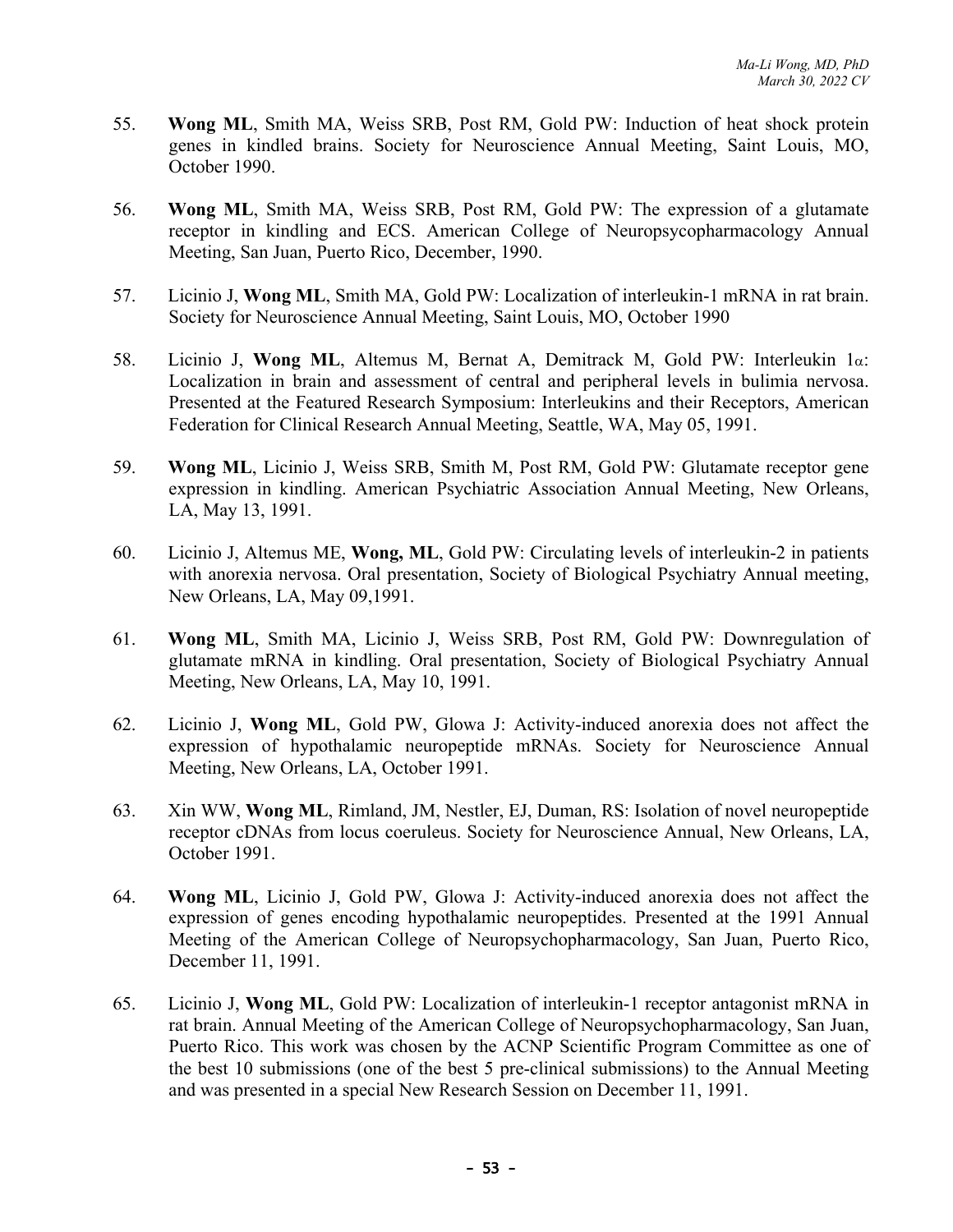- 66. **Wong ML**, Xin WW, Nestler EJ, Duman R: Sequence and localization of a rat homologue of a NPY receptor. Society for Neuroscience, Anaheim, CA, October 1992.
- 67. Xin WW, **Wong ML**, Rimland J, Nestler EJ, Duman R: Characterization of a cDNA encoding a bovine somatostatin receptor and regional distribution in brain. Society for Neuroscience Annual Meeting, Anaheim, CA, October 1992.
- 68. **Wong ML**, Licinio J, Gold PW: Neutrophil-Activating Peptide-1/Interleukin-8 mRNA is localized in rat hypothalamus and hippocampus. Annual Meeting of the American College of Neuropsychopharmacology, San Juan, Puerto Rico, December 1991.
- 69. Licinio J, **Wong ML**, Altemus M, Tamarkin L, Gold PW: 24-hour circadian rhythms of the cytokine interleukin-1 $\alpha$  in healthy female volunteers. Annual Meeting of the American College of Neuropsychopharmacology, San Juan, Puerto Rico, December 1991.
- 70. Licinio J, **Wong ML**, Altemus M, Tamarkin L, Gold PW: Twenty-four hour concentrations of circulating interleukin- $1\alpha$  in healthy women exhibit pulsatile patterns: analysis of integrated basal levels and discrete pulse properties. Annual Meeting of the American Federation for Clinical Research, Washington, DC, 1993.
- 71. Licinio J, **Wong ML**, Altemus M, Bongiorno PB, Bernat AS, Gold PW: Abnormal pulsatility of interleukin-2 in bulimia nervosa. Annual Meeting of the American Psychiatric Association, San Francisco, CA, May 1993.
- 72. Miller HL, Delgado PL, Salomon RM, Licinio J, **Wong ML**, Heninger GR, Charney DS: AMPT in drug-free depressed patients. Annual Meeting of the American Psychiatric Association, San Francisco, CA, May 1993.
- 73. **Wong ML**, Xin W, Nestler EJ, Duman RS: Cloning and localization of a neuropeptide Y receptor. Annual Meeting of the American Psychiatric Association, San Francisco, CA, May 1993.
- 74. **Wong ML**, Licinio J: Localization of stem cell factor mRNA in adult rat brain. XIX Collegium Internationale Neuro-Psychopharmacologicum Congress, Washington, D.C., June 28, 1994.
- 75. Licinio J, **Wong ML**: Distribution of interleukin-1 type I receptor mRNA in adult rat brain. XIX Collegium Internationale Neuro-Psychopharmacologicum (C.I.N.P.) Congress, Washington, D.C., June 29, 1994.
- 76. Licinio J, **Wong ML**: Localization of IL-1 and IL-1 receptor antagonist mRNA in brain: Pathophysiological implications. "Neurobiology of interleukin-1 Symposium", XIX Collegium Internationale Neuro-Psychopharmacologicum Congress, Washington, D.C., July 01, 1994.
- 77. **Wong ML**, Licinio J, Gold PW: Localization of corticotropin releasing hormone receptor mRNA in adult rat brain. First World Congress on Stress, Bethesda, MD, 1994.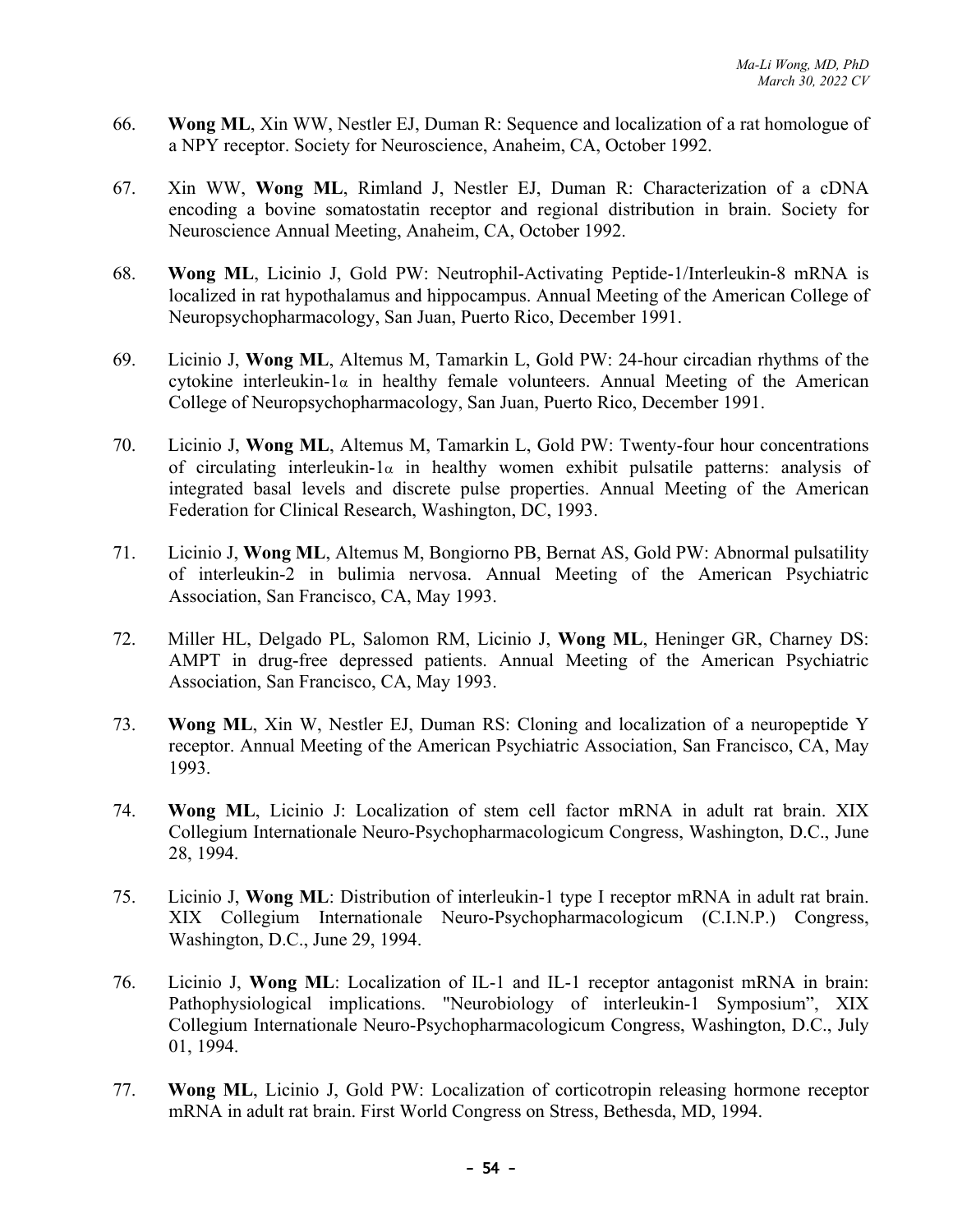- 78. Licinio J, **Wong ML**: Localization of corticotropin releasing hormone receptor mRNA in adult rat brain. Annual Meeting of the American College of Neuropsychopharmacology, San Juan, Puerto Rico, December 1994.
- 79. Licinio J, **Wong ML**: The neurobiology of interleukin 1 receptor antagonist: molecular biology, gene expression, and pathophysiology. Annual Meeting of the American College of Neuropsychopharmacology, San Juan, Puerto Rico, December 1994.
- 80. Licinio J, Gold PW, **Wong ML**: Inducible nitric oxide synthase mRNA levels in rat brain are upregulated by peripheral lipopolysaccharide administration. Endocrine Society Annual Meeting, Washington, DC, June 1995.
- 81. **Wong ML**, Gold PW, Licinio J: Localization of Interleukin 1ß (IL-1ß) Converting Enzyme mRNA in Rat Brain Vasculature: Evidence that the Genes Encoding the IL-1 System are Constitutively Expressed in Brain Blood Vessels. Pathophysiological Implications. Endocrine Society Annual Meeting, Washington, DC, June 1995.
- 82. **Wong ML**, Bongiorno PB, Gold PW, Licinio J: The Gene Encoding for the Novel Transacting Factor Proopiomelanocortin Corticotropin-Releasing Hormone Responsive Element Binding Protein 1 (PCRH-REB-1) is Constitutively Expressed in Rat Pituitary and in Discrete Brain Regions Containing CRH or CRH Receptors: Pathophysiological Implications. Annual Meeting of the American College of Neuropsychopharmacology, San Juan, Puerto Rico, December 1994.
- 83. **Wong ML**, Bongiorno PB, Gold PW, Licinio J: The Gene Encoding for The Novel Transacting Factor Proopiomelanocortin Corticotropin-Releasing Hormone-Responsive Element-Binding Protein-1 (PCRH-REB-1) is Constitutively Expressed in Rat Pituitary and in Discrete Brain-Regions Containing CRH or CRH Receptors - Pathophysiological Implications. *Journal of Investigative Medicine* 1996;44:A260. Award Winner Poster, *Science*/American Federation for Clinical Research/American Society for Clinical Investigation/American Association of Physicians Biomedicine Meeting, Washington, DC, May 04, 1996.
- 84. Licinio J, **Wong ML**, Bongiorno PB, Gold PW: Localization of Interleukin 1-Beta (IL-1ß) Converting-Enzyme Messenger-RNA in Rat Brain Vasculature - Evidence that the Genes Encoding the IL-1 System are Constitutively Expressed in Brain Blood-Vessels - Pathophysiological Implications. *Journal of Investigative Medicine* 1996;44:A277. Award Winner Poster, *Science*/American Federation for Clinical Research/American Society for Clinical Investigation/American Association of Physicians Biomedicine Meeting, Washington, DC, May 05, 1996.
- 85. Licinio J, Mantzoros C, Negrão AB, Cizza G, **Wong ML**, Bongiorno PB, Chrousos GP, Karp B, Ellen C, Flier JS, Gold PW: Human leptin is secreted in a pulsatile fashion. NIH Clinical Research Day, February 10, 1997.
- 86. **Wong ML**. Inducible Nitric Oxide Synthase expression in the brain after peripheral LPS injection. Oral presentation at the NIH-wide Cytokine Interest Group Meeting " Cytokine in the Brain. " Natcher Conference Center, NIH, Bethesda, MD, September 18, 1997.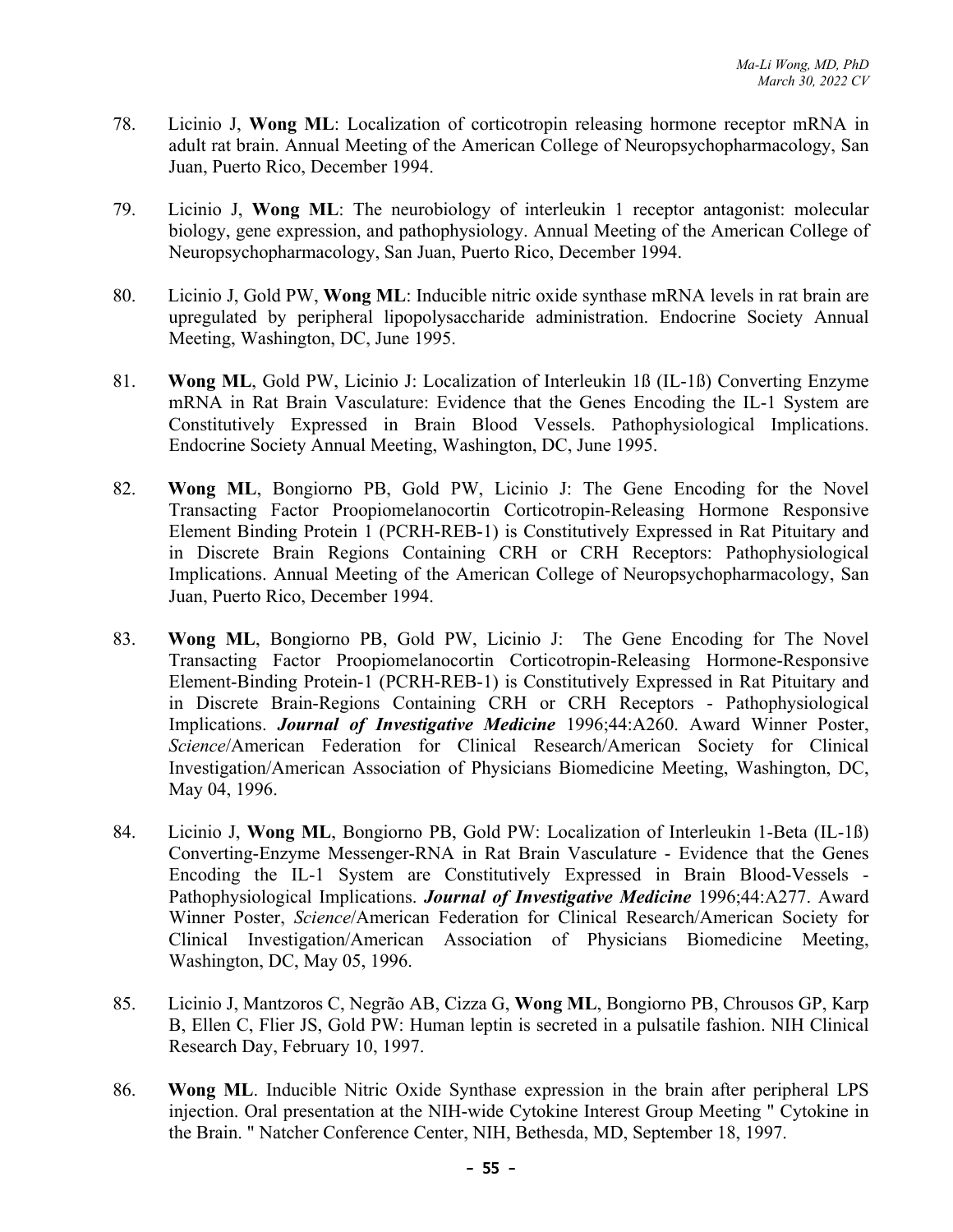- 87. Deak T, Nguyen KT, Ehrlich AL, Watkins LR, Licinio J, Gold PW, **Wong ML**, Webster E, Chrousos GP, Maier SF. The impact of the nonpeptide CRH antagonist antalarmin on behavioral and endocrine responses to stress. Society for Neuroscience Annual Meeting, New Orleans, LA, October 26, 1997.
- 88. Licinio J, Negrão AB, Mantzoros C, Cizza G, **Wong ML**, Bongiorno PB, Chrousos GP, Karp B, Allen C, Flier J, Gold PW. Human leptin levels are pulsatile and inversely related to pituitary-adrenal function.  $36<sup>th</sup>$  Annual Meeting of the American College of Neuropsychopharmacology, Kamuela, Hawaii, December 10, 1997.
- 89. **Wong ML**, Rettori V, Al-Shekhlee A, Bongiorno PB, Canteros G, McCann SM, Gold PW, Licinio J: Inducible Nitric Oxide Synthase Gene Expression in the Brain During Systemic Inflammation: Pathophysiologic, Diagnostic, and Therapeutic Implications. 36<sup>th</sup> Annual Meeting of the American College of Neuropsycho-pharmacology, Kamuela, Hawaii, December 10, 1997.
- 90. Licinio J, Negrão AB, Mantzoros C, Kaklamani V, **Wong ML**, Bongiorno PB, Mulla A, Cearnal L, Veldhuis JD, Flier JS, McCann SM, Gold PW. Synchronicity of frequentlysampled 24-hour concentrations of circulating leptin, luteinizing hormone, and estradiol in healthy women. American Federation for Clinical Research/American Society for Clinical Investigation/American Association of Physicians Biomedicine Meeting, Washington, DC, May 02, 1998.
- 91. Licinio J, Negrão AB, Mantzoros C, Kaklamani V, **Wong ML**, Bongiorno PB, Mulla A, Cearnal L, Veldhuis JD, Flier JS, McCann SM, Gold PW. Syncronicity of frequentlysampled 24-hour concentrations of circulating leptin, luteinizing hormone, and estradiol in healthy women. Oral presentation (Travel Award), Endocrine Society Meeting, New Orleans, Louisiana, June 20, 1998.
- 92. Licinio J, Negrão AB, Mantzoros C, Kaklamani V, **Wong ML**, Bongiorno PB, Negro PP, Mulla A, Cearnal L, Veldhuis JD, Flier JS, McCann SM, Gold PW. Sex differences in circulating human leptin pulse amplitude: Clinical implications. Endocrine Society Meeting, New Orleans, Louisiana, June 20, 1998.
- 93. **Wong ML**: The role of immune mediators and nitric oxide in aging. Oral presentation at the 13th International Conference on Comparative Physiology - Aging in Animals and Humans: from cell to organism. Troina (Sicily), Italy September 13, 1998.
- 94. Licinio J, Negrao AB, Mantzoros C, Kaklamani V, **Wong ML**, Bongiorno PB, Mulla A, Cearnal L, Veldhuis JD, Flier JS, McCann SM, Gold PW. Synchronicity of frequentlysampled 24-hour concentrations of circulating leptin, luteinizing hormone, and estradiol in healthy women. 37<sup>th</sup> Annual Meeting of the American College of Neuropsychopharmacology, Las Coabras, Puerto Rico, December 14, 1998.
- 95. Smith EA, Michelson D, Gold PW, **Wong ML**, Mouro CM, Goldstein SA. Mechanical Consequences of Chronic Antidepressant and Anticonvulsant Drug Therapies on Bone. *Transactions of the Annual Meeting-Orthopaedic Research Society 1998:*87.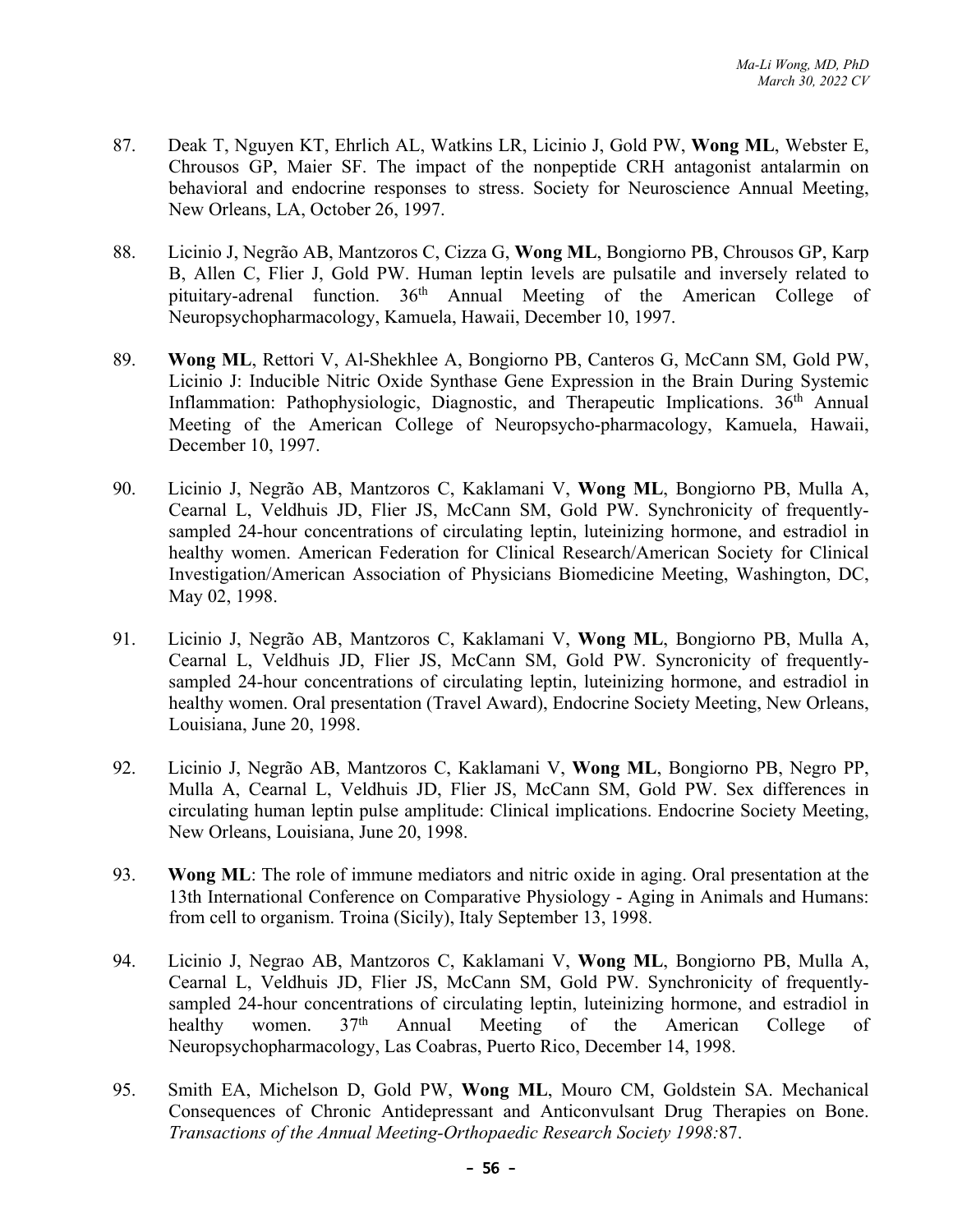- 96. **Wong ML**: Neuroimmunomodulators, **nitric** oxide, psychiatric disorders and neurodegeneration. Symposium: Neuroimmune-endocrine Interactions in Psychiatric and Neurodegenerative Disorders in the Elderly. International Psychogeriatric Association, Beijing Joint Meeting, Beijing, China, April 12, 1999.
- 97. Licinio J, Hannestad J, O'Kirwan F, Elashoff D, **Wong ML**: Microarray expression analysis in psychiatry: Use of pharmacological, phytochemical and post-mortem approaches. Annual Meeting of the American College of Neuropsychopharmacology, San Juan, Puerto Rico, December 11, 2000.
- 98. **Wong ML**, Flockhart DA, Prolo P, Jepson R, and Licinio J: Pharmacogenetics and Pharmacogenomics Research Group: Pilot results in a Mexican-American Population. Annual Meeting of the American College of Neuropsychopharmacology, San Juan, Puerto Rico, December 13, 2000.
- 99. **Wong ML**, Hannestad J, Dib A, Khatri P, Licinio J. Pharmacogenomics of antidepressant treatment. *Clinical Pharmacology & Therapeutics* 2001;69:P79.
- 100. Licinio J, **Wong ML**: Pharmacogenomics of antidepressant treatment. American Society for Clinical Pharmacology and Therapeutics, Lake Buena Vista, Florida, March 04, 2001.
- 101. Frost P, Licinio J, **Wong ML**: Expression of Inducible Nitric Oxide Synthase in Post-Mortem Brains of Patients with Major Psychiatric Disorders. Psychoneuroimmunology Research Society Meeting, Utrecht, Netherlands, 05.18.01.
- 102. Rinetti G, Park CS, Licinio J, **Wong ML**: CRHR1 Gene Expression after Chronic Antidepressant Treatment. Psychoneuroimmunology Research Society Meeting, Utrecht, Netherlands, May 18, 2001.
- 103. Hannestad J, Elashoff D, O'Kirwan F, **Wong ML**, Licinio J: Microarray applications in psychoneuroimmunology. Psychoneuroimmunology Research Society Meeting, Utrecht, Netherlands, May 19, 2001.
- 104. Rinetti G, Park CS, Oliveira JR, Caglayan S, Licinio J, **Wong ML**: CRHR1 in situ hybridization after chronic antidepressant treatment. Society for Neuroscience Annual Meeting, San Diego, CA, November 12, 2001.
- 105. Licinio J, Caglayan S, Alvarado I, Jepson RC, Wagner AJ, DePaoli A, **Wong ML**, Ozata M. Leptin in Body Weight Regulation. *Biological Psychiatry* 2002;51:12S. Oral presentation at the 2002 Annual Meeting of the Society of Biological Psychiatry, Philadelphia, PA, May 16, 2002.
- 106. Licinio J, **Wong ML**. Pharmacogenomics of Major Depression and Antidepressant Treatment. Plenary Lecture at the Institut Pasteur Euroconference co-sponsored by the *New England Journal of Medicine* "Pharmacogenomics: The Promise and Reality of Individualized Treatment," Paris, France, October 17, 2002.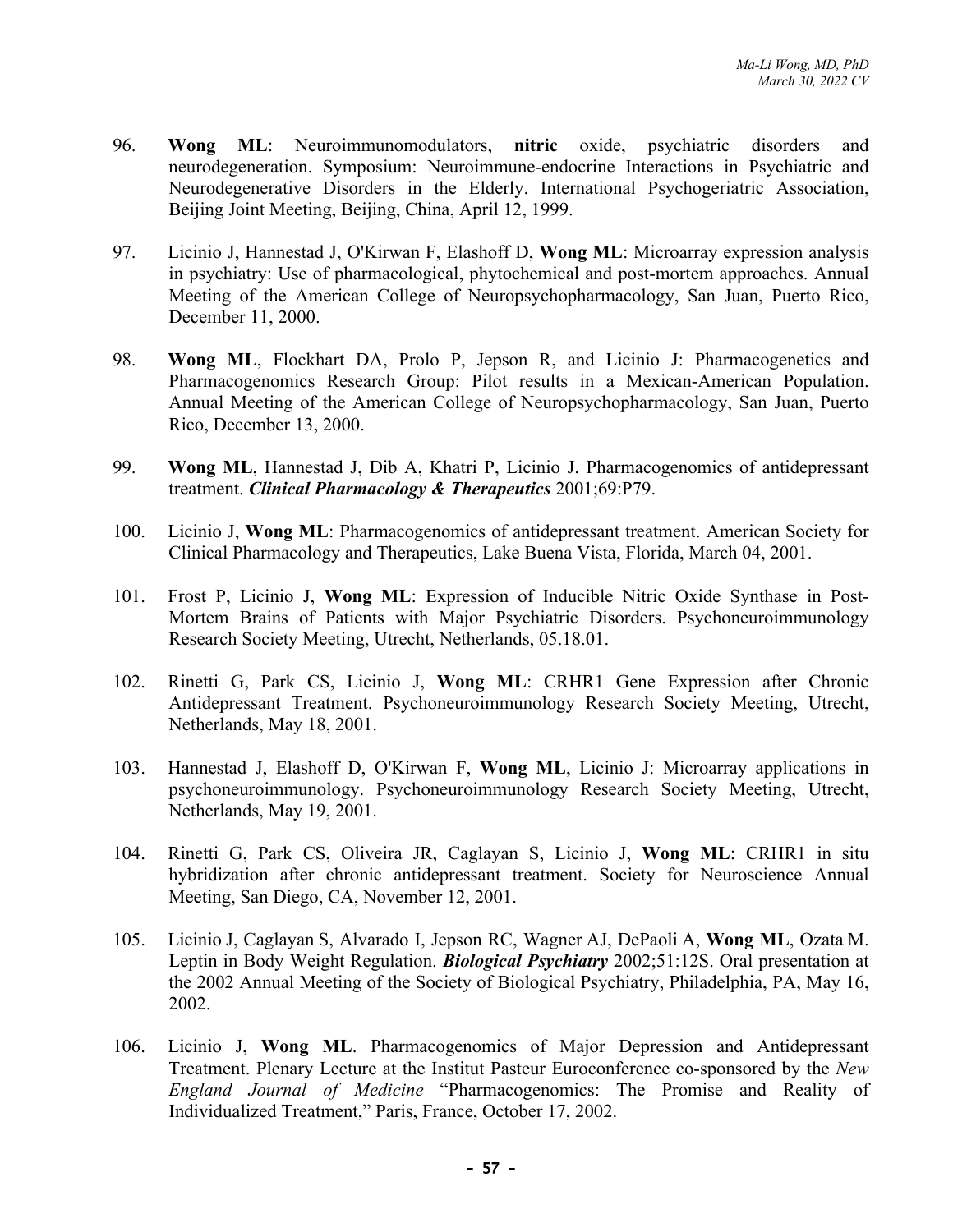- 107. Licinio J, **Wong ML**. Pharmacogenomic Approaches in Psychiatry. Plenary Lecture at the 2002 Annual Meeting of the Italian Society for Biological Psychiatry. Naples, Italy, October 26, 2002.
- 108. Licinio J, Caglayan S, Ozata O, Yildiz BO, Wagner AJ, DePaoli A, **Wong ML**. Effects of Recombinant Leptin Therapy in Leptin Deficient Adults. Travel Award, Endocrine Society Meeting, "Hot Topics in Endocrinology: The Molecular Basis of Metabolic Regulation." New Orleans, LA, November 17, 2002.
- 109. **Wong ML,** Hannestad J, O'Kirwan F, Elashoff D, Licinio J. Society for Neuroscience Annual Meeting, November 04, 2002.
- 110. Licinio J, **Wong ML**. Pharmacogenomics and Pharmacogenetic Approaches to Psychiatry. Plenary Lecture at the Annual Meeting of the Japanese Society for Clinical Pharmacology and Therapeutics, Osaka, Japan, December 11, 2002.
- 111. **Wong ML**, Licinio J, Yildiz BO, Mantzoros C, Prolo P, Kling M, Glier JS, Gold PW. Simultaneous and Continuous Plasma and Cerebrospinal Fluid Leptin Concentrations. Endocrine Society Meeting, Philadelphia, PA, June 21, 2003.
- 112. Irizarry K, Day A, Irizarry KM, **Wong ML,** Licinio J, Lee CJ. Identification and integration of diverse genomic signals: building neuroinformatics tools for pharmacogenomics applications. 2nd Annual Meeting of the International Society of Pharmacogenomics (ISP), Los Angeles, CA, November 03-04, 2003.
- 113. Licinio J, Caglayan S, Ozata M, Yildiz B, de Miranda P, O'Kirwan F, Bhasin S, Krauss R, Veldhuis J, Wagner A, DePaoli A, **Wong ML**. An experimental therapeutic approach to genetically-based obesity: leptin replacement therapy resolves morbid obesity, hypogonadism and diabetes mellitus in leptin-deficient adults. 2nd Annual Meeting of the International Society of Pharmacogenomics (ISP), Los Angeles, CA, November 03-04, 2003.
- 114. Licinio J, Wong ML. Pharmacogenomics of depression: search for new targets. 2<sup>nd</sup> Annual Meeting of the International Society of Pharmacogenomics (ISP), Los Angeles, CA, November 03-04, 2003.
- 115. Licinio J, **Wong ML**. Pharmacogenomics of Depression. Search for New Targets. Oral Presentation at the NIDA/NIH Symposium "Genomics in Drug Abuse Research," Bethesda, Maryland, October 30, 2003.
- 116. Licinio J, **Wong ML**. Pharmacogenomics of Depression: Search for New Targets. Plenary Lecture at "Hot Topics in Pharmacogenomics," the joint meeting of the International Society of Pharmacogenomics and the Pacific Rim College of Clinical Pharmacogenetics, Los Angeles, CA, November 4, 2003.
- 117. **Wong ML**, Yildiz O, O'Kirwan F, Hannestad JP, Irizarry KJL, Elashoff D, Licinio J. St John's wort and imipramine-induced gene expression profiles reveal novel pharmacogenetic candidates for antidepressant treatment. Pharmacogenetics Research Network Fourth Scientific Meeting, Los Angeles, CA, March 08, 2004.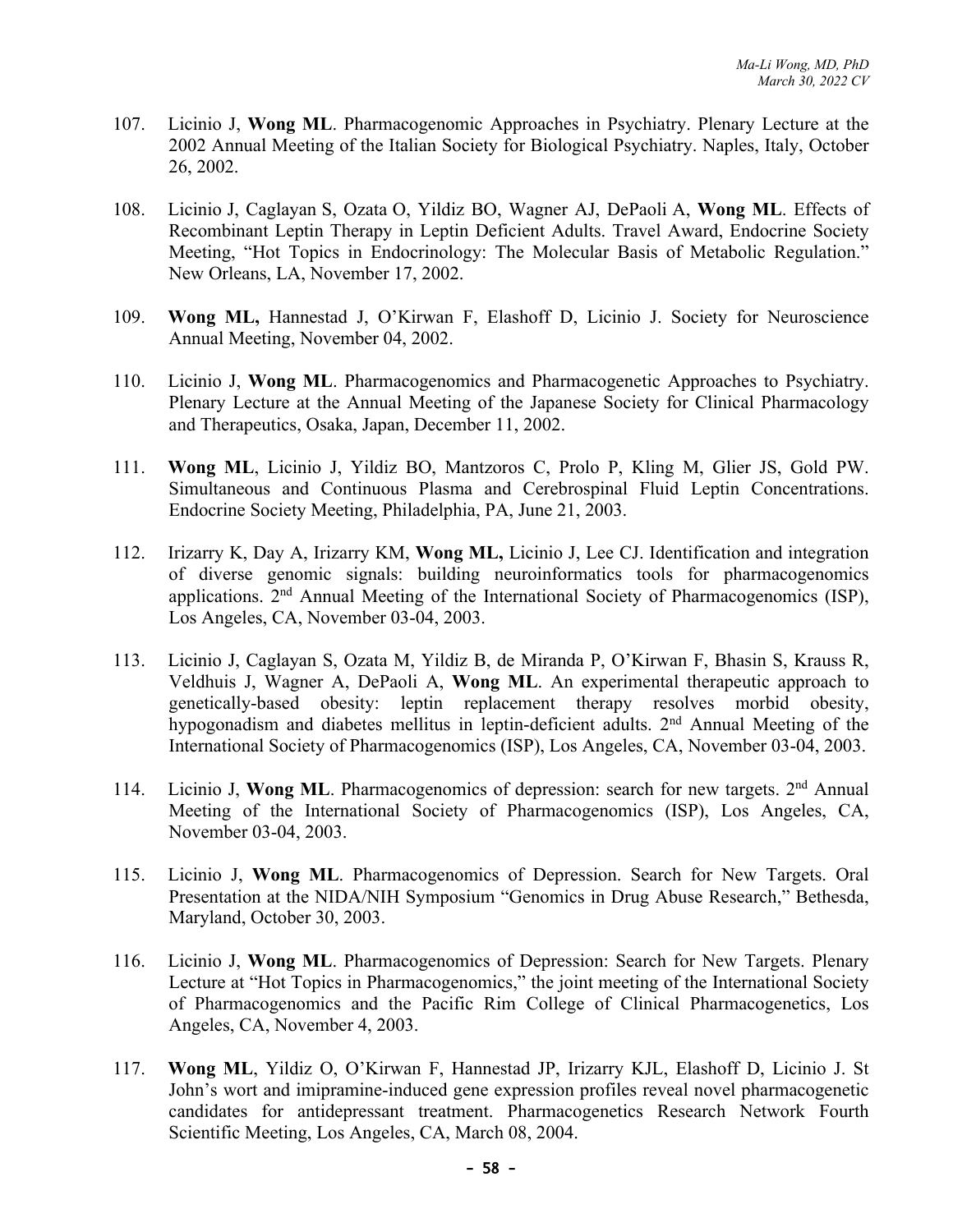- 118. Irizarry K, Day A, **Wong ML**, Lee C, Licinio J. Identification of functional cSNPs in pharmacogenetic pathways underlying antidepressant treatment response. Pharmacogenetics Research Network Fourth Scientific Meeting, Los Angeles, CA, May 08, 2004.
- 119. Licinio J, Caglayan S, Ozata M, Yildiz BO, de Miranda P, O'Kirwan F, Cohen P, Bhasin S, Krauss RM, Veldhuis J, Wagner A, DePaoli A, McCann SM, **Wong ML**. An experimental therapeutic approach to genetically-based obesity: Leptin replacement therapy resolves morbid obesity, hypogonadism, and diabetes mellitus in leptin-deficient adults. Pharmacogenetics Research Network Fourth Scientific Meeting, Los Angeles, CA, March 08, 2004.
- 120. Licinio J, Yildiz B, Caglayan S, DePaoli A, Ozata M, **Wong ML**. Effects of leptin replacement therapy in humans. Oral presentation at the 2004 Neuroendocrine Workshop: Neuroendocrinology of Energy Balance. Sponsored by the American Neuroendocrine Society. New Orleans, Louisiana, USA, June 15, 2004.
- 121. Licinio J, **Wong ML**. Pharmacogenomics of depression. Is there room for further candidate approaches? Oral plenary presentation at the III Annual Meeting of the International Society of Pharmacogenomics. Santorini, Greece, October 04, 2004.
- 122. Licinio J, **Wong ML**. Pharmacogenetic approaches to antidepressant treatment. Oral plenary presentation at the XXII Brazilian Congress of Psychiatry. Salvador, Bahia, Brazil, October 15, 2004.
- 123. Yildiz O, Hannestad J, O'Kirwan F, J. Licinio, **Wong ML**. Patterns of Gene Expression in the CNS During Systemic Inflammation. Society for Neuroscience Annual Meeting, San Diego, CA, October 25, 2004.
- 124. Dunham A, Earthrowl M, Hunt S, Niblett D, Leonard S, Burton J, Coffey A, Davies R, Bonfield J, **Wong ML**, Licinio J, Rogers J, Bentley D. Exon Sequencing To Identify Variation In Human Genes. The International Sanger Institute-Cold Spring Harbor Laboratory Meeting "Pharmacogenomics." Cold Spring Harbor, New York, November 25, 2004.
- 125. Licinio J, O'Kirwan F, Irizarry K, Merriman B, Thakur S, Jepson R, Lake S, Tantisira KG, Weiss ST, **Wong ML**. Association of a corticotropin-releasing hormone receptor 1 haplotype and antidepressant treatment response in Mexican-Americans: Preliminary Results. Oral Plenary presentation at the International Sanger Institute-Cold Spring Harbor Laboratory Meeting "Pharmacogenomics." Cold Spring Harbor, New York, November 27, 2004.
- 126. Llerena A, Dorado P, Caceres C, **Wong ML**, Licinio J. CYP2C9 and clinical response to antidepressant drugs in Mexican-Americans. 2005 Annual Meeting of the American Society for Clinical Pharmacology and Therapeutics. Orlando, Florida, March 04, 2005.
- 127. Licinio J, **Wong ML**. Pharmacogenetics: New horizons in the treatment of mood disorders. Oral plenary presentation at the Bipolar Disorder Conference, Porto Alegre, Rio Grande do Sul, Brazil, March 05, 2005.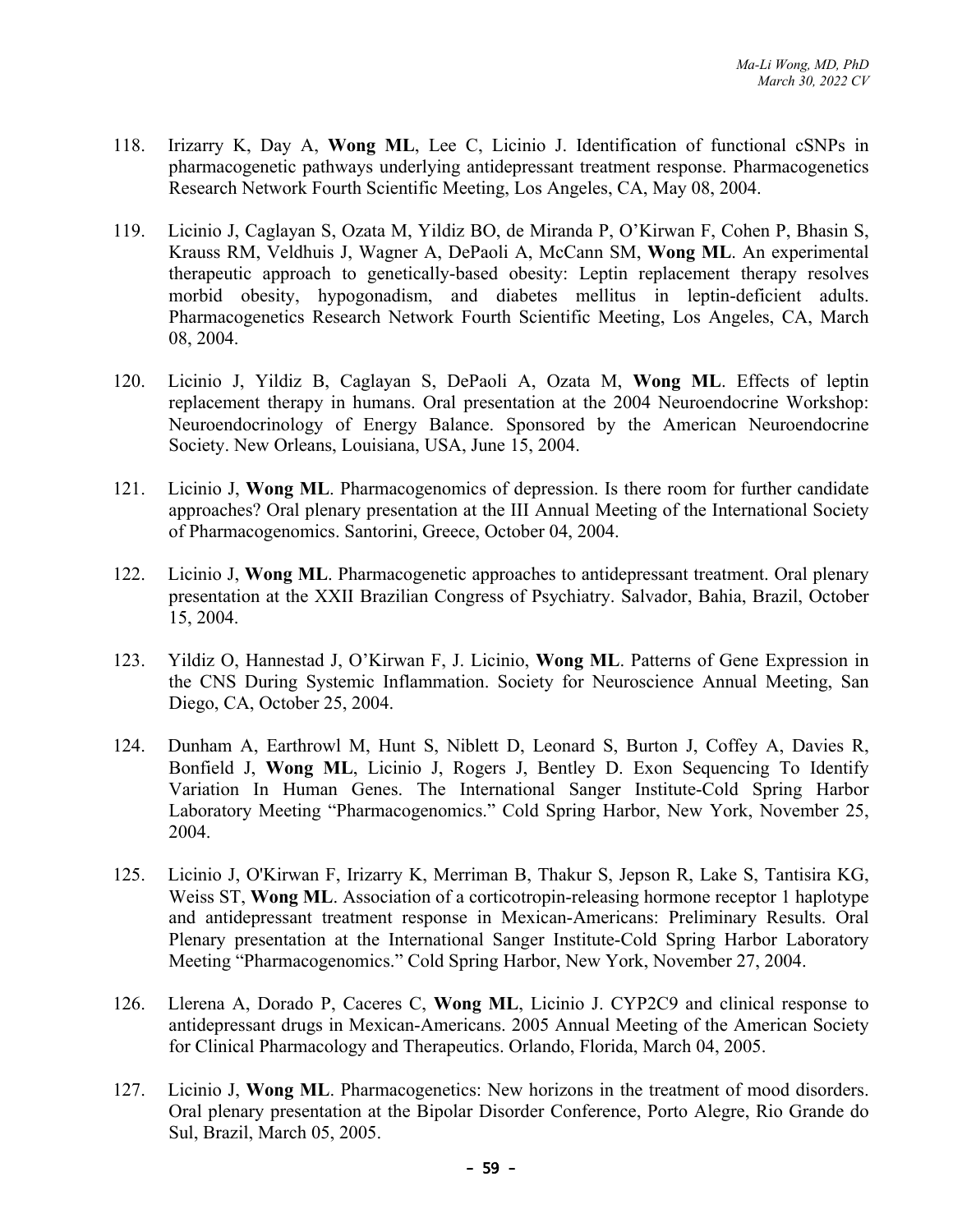- 128. Cordero JR, O'Kirwan F, Hannestad J, Licinio J, **Wong ML**. LPS-Induced Differential Gene Expression in Rat Hypothalamus and Hippocampus. Society for Neuroscience, Annual meeting, Washington D.C., November, 2005.
- 129. Licinio J, **Wong ML**. Closing the global performance gap in managing major depression disorder & co-morbid anxiety. Oral presentation at the Second International Congress of Biological Psychiatry, Santiago, Chile, April 19, 2007.
- 130. Licinio J, **Wong ML**. Pharmacogenomics of neuroimmuno interactions in psychiatric disorders. Oral presentation at the Experimental Biology Annual Meeting, Washington, DC, May 01, 2007.
- 131. Licinio J, **Wong ML**. Are pharmacodynamic genes ready for psychiatric clinical practice or not? Oral workshop presentation at the 2007 Society for Biological Psychiatry, San Diego, CA, May 19, 2007.
- 132. Licinio J, **Wong ML**. The Relationship between Antidepressant use and Suicide: Negative, Positive or Coincidental?" Oral plenary presentation at the 2nd Congress of South American Association for Suicidology (ASULAC), Brazil, June 29, 2007.
- 133. Luo HR, Wu GS, Ribeiro L, Licinio J, **Wong ML**. Association of PDE11A Global Haplotype with Major Depression and Outcome of Antidepressant Treatment. 57<sup>th</sup> American Society of Human Genetics Annual Meeting, San Diego, CA, October 26,2007.
- 134. Mastronardi C, Whelan F, McCann S, Licinio J, **Wong ML**. Integration of central and peripheral transcriptional responses during LPS-induced SIRS. Society for Neuroscience Annual meeting, San Diego, CA, November 06, 2007.
- 135. Mastronardi C, Whelan, McCann SM, Licinio J, **Wong ML**. Integration of central and peripheral transcriptional responses during LPS-induced SIRS. 17<sup>th</sup> Annual Neurosciences Day 2008. Miami, (FL), March 7, 2008.
- 136. Reierson GW, Mastronardi CA**, Wong ML.** Phosphodiesterase (PDE) gene expression in the rat central nervous system. Citizen's Board Research and Creativity Forum. Coral Gables, Florida April 2, 2008.
- 137. Mastronardi C, Whelan, McCann SM, Licinio J, **Wong ML**. Integration of central and peripheral transcriptional responses during LPS-induced SIRS. Department of Psychiatry and Behavioral Sciences Poster Session. Miami, FL April 29th, 2008.
- 138. Reierson GW, Mastronardi CA, **Wong ML**. Effect of antidepressant treatment on cAMP signaling in the rat pineal gland. Department of Psychiatry and Behavioral Sciences Poster Session. Miami, (FL) April 29, 2008.
- 139. Paz-Filho G, Esposito K, Erol H, **Wong ML**, Licinio J. Effects of Leptin Replacement Therapy on a Child with Congenital Leptin Deficiency. The Endocrine Society's 90th Annual Meeting, San Francisco, June 2008.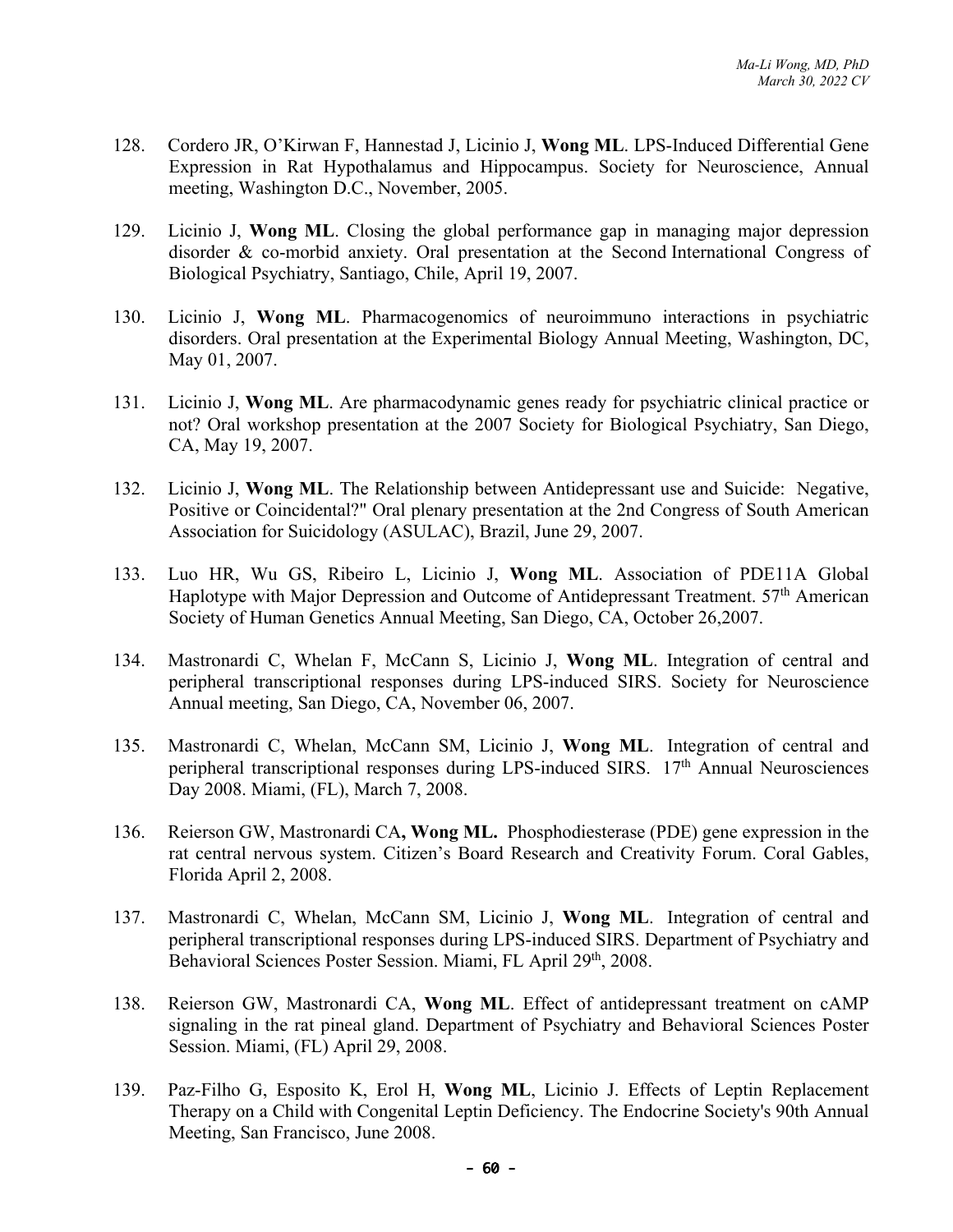- 140. Andreev V, Paz-Filho GJ, **Wong ML**, Licinio J. Systems biology studies of the effects of leptin replacement on human glucose homeostasis. The Sixt International Conference on Bioinformatics of Genome Regulation and Structure. Novosibirsk, Russia, June 22-28, 2008.
- 141. Paz-Filho G, Ayala A, Esposito K, Erol H, **Wong ML**, Licinio J. Effects of leptin on hyperinsulinemia-mediated lipid metabolism. The13th International Congress of Endocrinology, Rio de Janeiro, November 2008.
- 142. Reierson GW, Mastronardi CA, Licinio J, **Wong ML.** Chronic antidepressants and cAMP signaling in rodent hippocampus. University of Miami Neuroscience Retreat. Naples, Florida October 17-18, 2008, oral presentation.
- 143. London ED, Chakrapani S, Kohno M, Baicy K, Sharma A, Delibasi T, Paz-Filho G, Esposito K, Erol HK, **Wong ML**, Licinio J. Short-term plasticity of gray matter change associated with leptin deficiency and replacement. Society for Neuroscience Annual Conference, November 2008, Washington DC, oral presentation.
- 144. Dong C, **Wong ML**, Licinio J. Patterns of genetic differentiation between Mexican-Americans and three HapMap ethnic populations in candidate genes for depressive disorder and antidepressant response. American Society of Human Genetics 58th Annual Meeting, Philadelphia, PA, November 11-15, 2008.
- 145. Reierson GW, Mastronardi CA, Licinio J, **Wong ML**. Chronic imipramine downregulates cAMP signaling in rat hippocampus. American College of Neuropsychopharmacology  $47<sup>th</sup>$ Annual Meeting. Scottsdale (AZ), December 7-11<sup>th</sup>, 2008.
- 146. Mastronardi CA, Whelan, McCann SM, Licinio J, **Wong ML**. Integration of central and peripheral transcriptional responses during LPS-induced SIRS. American College of Neuropsychopharmacology 47<sup>th</sup> Annual Meeting. Scottsdale (AZ), December 7-11<sup>th</sup>, 2008.
- 147. **Wong ML,** Dong C, Maestre-Mesa J, Licinio J. Association of variations in inflammationrelated genes with susceptibility to Major Depression and Drug Response. American College of Neuropsychopharmacology 47th Annual Meeting. Scottsdale (AZ), December 7-11th, 2008.
- 148. Reierson GW, Mastronardi C, Licinio J, **Wong ML**. Chronic imipramine downregulates cyclic AMP signaling in rat hippocampus. Eastern Atlantic Student Research Forum. Miami, FL. February 25-28, 2009.
- 149. Andreev V, Paz-Filho GJ, **Wong ML**, Licinio J. Measuring and modeling of long- and medium-term effects. Poster presentation at the CSHL Meeting on Computational Cell Biology, Cold Spring Harbor, NY, March 24, 2009.
- 150. Reierson GW, Mastronardi C, Licinio J, **Wong ML**. Chronic imipramine downregulates cyclic AMP signaling in rat hippocampus. American Psychiatric Association 162th Annual meeting. San Francisco, CA, May 16-21, 2009.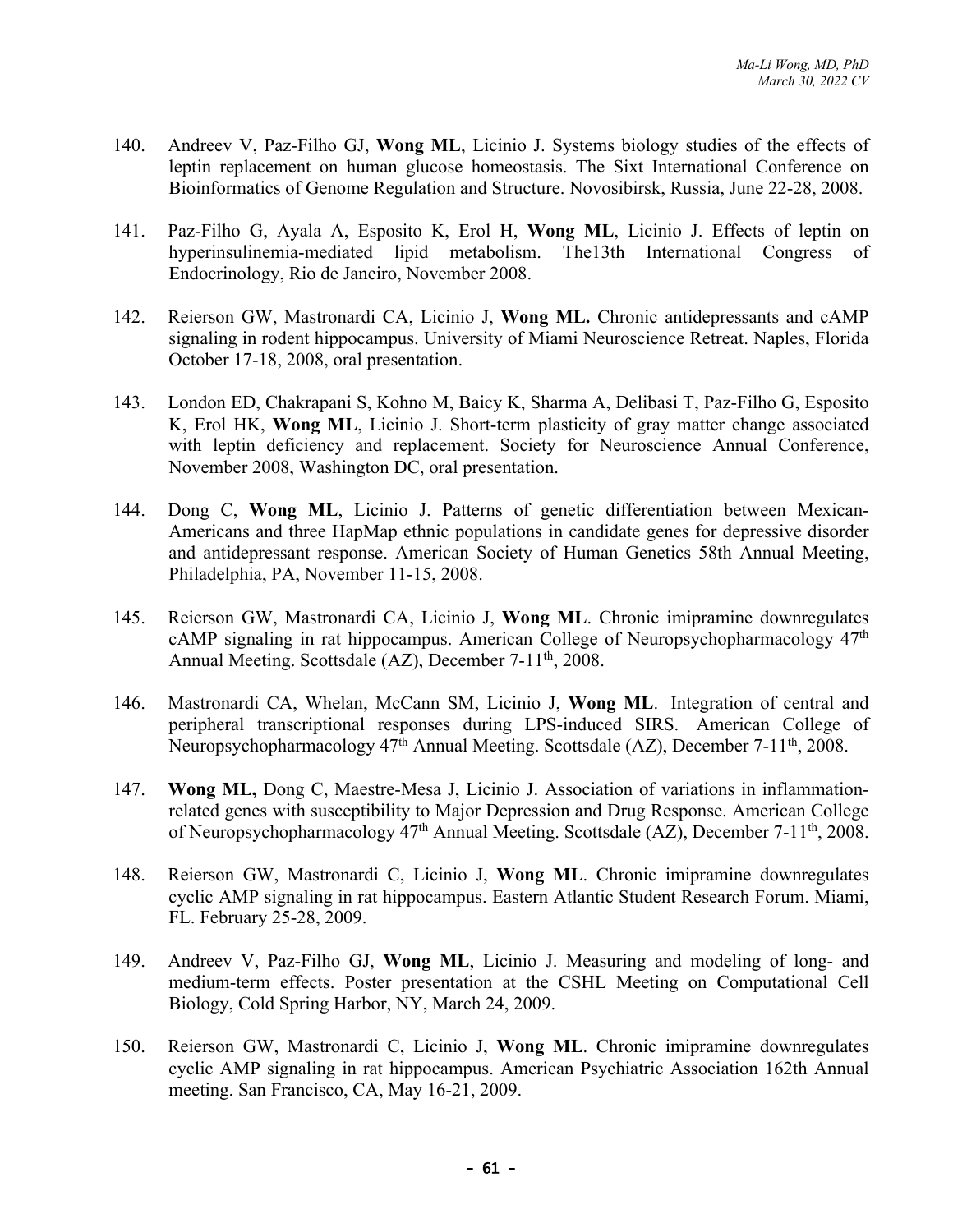- 151. Reierson GW, Mastronardi C, Licinio J, **Wong ML**. Repeated antidepressant therapy increases cyclic GMP signaling in rat hippocampus. 24<sup>th</sup> Annual National MD-PhD Student Conference. Keystone, Colorado, July 24-26, 2009.
- 152. Paz-Filho G, London ED, Lee B, Chakrapani S, Kohno M, Baicy K, Sharma A, Delibasi T, Erol HK, **Wong ML**, Licinio J. Neuroplastic and Functional Effects of Leptin Replacement on the Central Nervous System. The Endocrine Society's 91th Annual Meeting, Washington, DC, June 2009.
- 153. Andreev V, Dwivedi R, Paz-Filho G, Krokhin OV, **Wong ML**, Wilkins J, Licinio J. Quantitative Study of Plasma Proteome Dynamics in Genetically Leptin Deficient Patients during Leptin Replacement Treatment. American Society for Mass Spectrometry (ASMS) 57th Conference, Philadelphia, PA, May 31, 2009.
- 154. Reierson GW, Mastronardi C, Licinio J, **Wong ML**. Repeated antidepressant therapy increases cyclic GMP signaling in rat hippocampus (Reierson, G 2009 SFN Chapters Graduate Student Travel Award Winner). Society for Neuroscience Annual Conference, Chicago, IL, Nov 13-17, 2009.
- 155. Galgani J, Greenway F, **Wong ML**, Licinio J, Ravussin E. (2009, November). Leptin Replacement Enhances Energy and Fat Metabolism in Leptin-Deficient Humans. *Obesity* 2009:17;S51.
- 156. Reierson GW, Mastronardi C, Licinio J, **Wong ML.** Chronic Fluoxetine Treatment Increases Daytime Melatonin Synthesis in the Rodent. American College of Neuropsychopharmacology 48th Annual Meeting, Hollywood, FL, December 6-10, 2009.
- 157. Mastronardi CA, Licinio J, **Wong ML**. Central and Peripheral Transcriptional Responses During LPS-Induced Inflammatory Stress. Oral Presentation at the Faculty Research Fellowship. American College of Neuropsychopharmacology 48th Annual Meeting, Hollywood, FL, December 6-10, 2009.
- 158. Mastronardi CA, Dong C, Licinio J, **Wong ML**. Central and Peripheral Transcriptional Responses During LPS-Induced Inflammatory Stress. Poster Presentation. American College of Neuropsychopharmacology 48th Annual Meeting, Hollywood, FL, December 6-10, 2009.
- 159. Paz-Filho G, Andreev V, **Wong ML**, Dwivedi R, Krokhin O, Wilkins JA, Licinio J. Dynamics of Plasma Proteome of Genetically Leptin-deficient Patients during Leptin Replacement Therapy. Oral presentation at the 14th International Congress of Endocrinology, Kyoto, Japan, March 28, 2010.
- 160. Paz-Filho G, Andreev V, **Wong ML**, Dwivedi R, Krokhin O, Wilkins JA, Licinio J. Dynamics of Plasma Proteome of Genetically Leptin-deficient Patients during Leptin Replacement Therapy. Poster presentation at the 92nd Annual Endocrine Society's Meeting, San Diego, CA, June 21, 2010.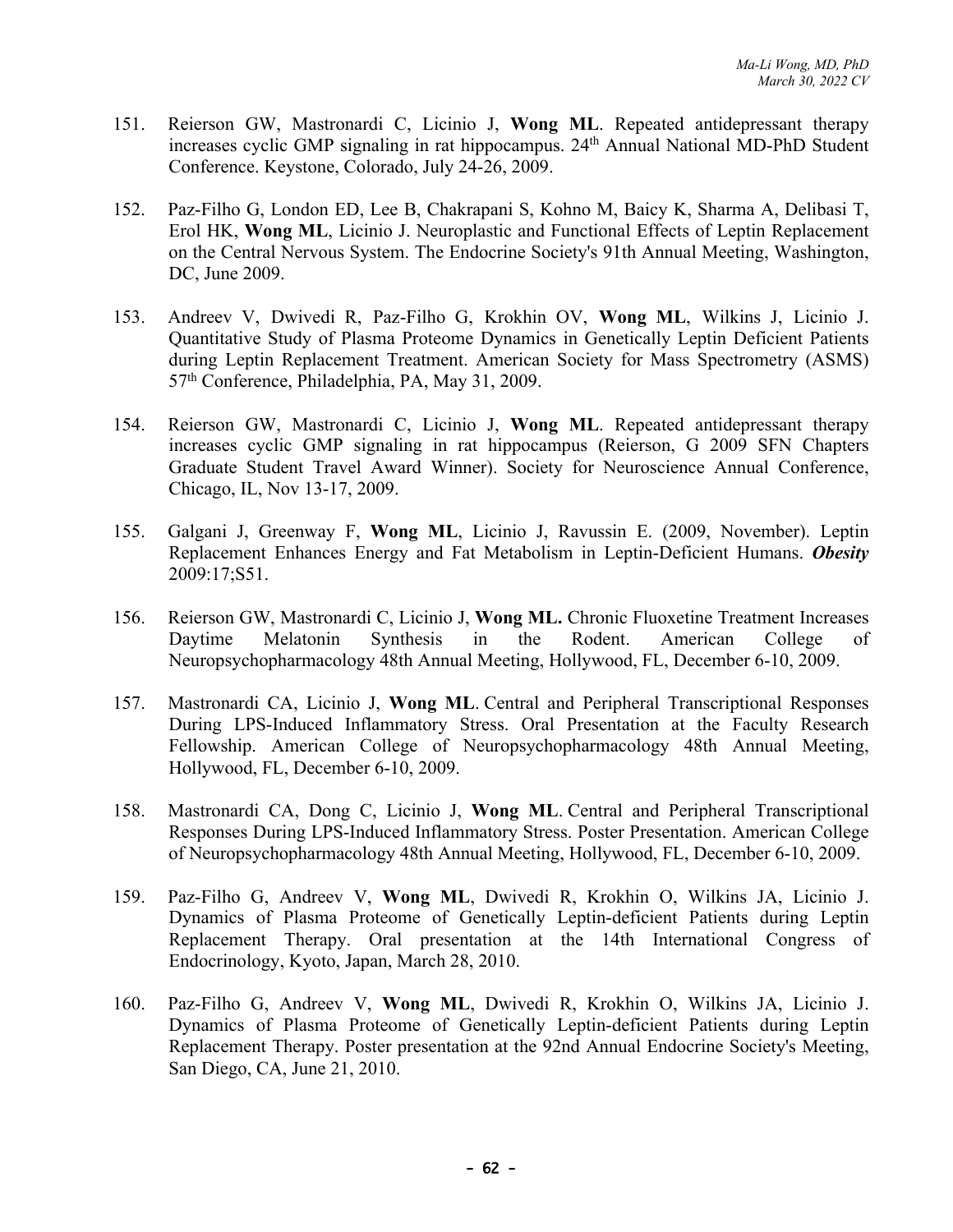- 161. Mastronardi C, Licinio J, **Wong ML**. Gene expression comparison between brain and heart during inflammatory stress. Poster presentation at the Genetics Society of AustralAsia 57<sup>th</sup> Annual Conference, July 7, 2010.
- 162. Paz-Filho G, Andreev V, **Wong ML**, Dwivedi R, Krokhin O, Wilkins JA, Licinio J. Dynamics of Plasma Proteome of Genetically Leptin-deficient Patients during Leptin Replacement Therapy. Oral presentation at the Genetics Society of AustralAsia 57<sup>th</sup> Annual Conference, Canberra, ACT, July 7, 2010.
- 163. Mastronardi C, Zanoni M, Licinio J, **Wong ML**. Spatial-temporal transcriptional responses during LPS-induced inflammatory stress. Poster presentation at the American College of Neuropsychopharmacology 49h Annual Meeting. Miami, FL, December 06, 2010.
- 164. Mastronardi C, Zanoni M, Licinio J, **Wong ML**. The combination of stress, antidepressant use and high-fat diet is a risk factor for chronic obesity. Poster presentation at the 93<sup>rd</sup> Endocrine Society Meeting. Boston, MA, USA, June 4-7, 2011.
- 165. Lee S, Mastronardi C, Paz-Filho G, Licinio J, **Wong ML**. Understanding the long-term effect of weight gain induced by short-term exposure of antidepressants. Poster presentation at the Australian Society for Medical Research, New Investigator Forum, Canberra, ACT, June 14, 2011.
- 166. Guo S, Mastronardi C, Paz-Filho G, Licinio J, **Wong ML**. Social hierarchy influences weight gain in mice fed with a high-fat diet. Poster presentation at the Australian Society for Medical Research, New Investigator Forum, Canberra, ACT, June 14, 2011.
- 167. Inserra A, Stojakovic A, Paz-Filho G, **Wong ML**, Mastronardi C. Caspase-1 Knockout mice appear to be resilient to depressive-like behavior. Oral presentation at the Australian Society for Medical Research, New Investigator Forum, Canberra, ACT, June 14, 2011.
- 168. Khan A, Arachchige RG, Mastronardi C, **Wong ML**, Licinio J, Paz-Filho G. Adipose tissue transplantation improves insulin sensitivity in leptin-deficient mice. Poster presentation at the Australian Society for Medical Research, New Investigator Forum, Canberra, ACT, June 14, 2011.
- 169. Arachchige RG, Khan A, Mastronardi C, **Wong ML**, Licinio J, Paz-Filho G. Effects of Adipose Tissue Transplantation on Weight, Locomotor Skills And Behaviour. Poster presentation at the Australian Society for Medical Research, New Investigator Forum, Canberra, ACT, June 14, 2011.
- 170. Mishra A, Parish C, **Wong ML**, Blackburn A, Licinio J. Neuroendocrine and inflammatory modulation of breast cancer. 24th Lorne Cancer Conference 2012, Lorne, Victoria, February 10, 2012.
- 171. Licinio J, **Wong ML**: Stress, depression, obesity and their interface. Plenary keynote presentation at the Cardinal Research: Obesity – Gut Hormone Conference, Gold Coast, Queensland, Australia, 5 October 2012, 08.28.2012.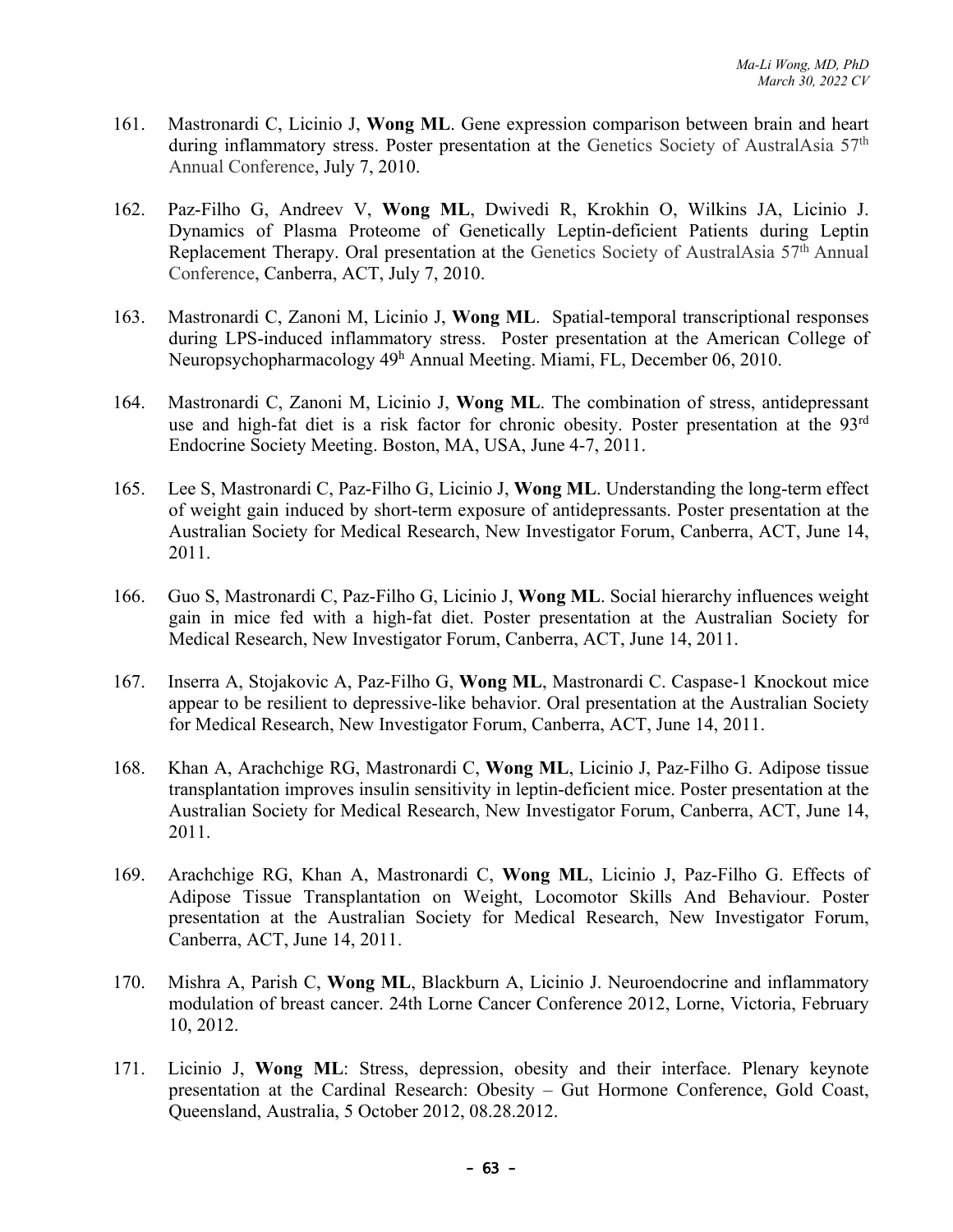- 172. Mishra AK, Blackburn AC, Parish CR, **Wong ML**, Licinio J: Leptin increases the metastatic potential of breast cancer cells. Poster Session, 25th Lorne Cancer Conference, Lorne, Victoria, 02.15. 2013.
- 173. Lee S, Mastronardi C, Paz-Filho G, Li R, Smith P, Licinio J, **Wong ML**. Understanding the long-term effect of weight gain induced by short-term exposure of antidepressants. The Endocrine Society's 95th Annual Meeting, San Francisco, June 2013. Poster selected for press conference and a talk at the Feature Poster Session, 16 June 2013. Press release at the eurekalert.org (for Science): http://www.eurekalert.org/pub\_releases/2013-06/tessau061513.php
- 174. Stojakovic A, Inserra A, Paz-Filho G, Licinio J, **Wong ML**, Mastronardi C. Poster presentation at the 4th Iberoamerican Congress on Neuroimmunomodulation and the 1st Mexican Congress of Neuroimmunoendocrinology, Puebla, Mexico, Oct 29, 2013.
- 175. **Wong ML**, Dong C, Flores DL, Ehrhart-Bornstein M, Bornstein S, Arcos-Burgos M, Licinio J: Clinical and Pharmacogenetic Outcomes of a Double-blind Antidepressant Treatment Study. Poster presentation at the Australian Society for Medical Research, Adelaide, SA, Australia, June 4, 2014.
- 176. Inserra A, Mastronardi C, **Wong ML**, Licinio J: Caspase-1 Deficient Mice Have Increased Locomotor Activity and Are Less Anxious. Poster session at the European College of Neuropsychopharmacology (ECNP), Berlin, Germany, Oct 21, 2014.
- 177. Lee S, Mastronardi C, Lewis M, Licinio J, **Wong ML**: The Relationship of a Short-Term Exposure to Chronic Stress with Antidepressant Medication and Increased Body Weight in a Rodent Model. Poster presentation at the Australasian Society for Psychiatric Research (ASPR) 2014 Conference, Adelaide, SA, Australia, 03/12/2014
- 178. **Wong ML**, Dong C, Flores DL, Ehrhart-Bornstein M, Bornstein S, Arcos-Burgos M, Licinio J: Clinical and Pharmacogenetic Outcomes of a Double-blind Antidepressant Treatment Study in Mexican-Americans. Poster session at the 53<sup>rd</sup> Annual Meeting of the American College of Neuropsychopharmacology (ACNP), Phoenix, AZ, USA, Dec 3, 2014.
- 179. **Wong ML**, Dong C, Flores DL, Ehrhart-Bornstein M, Bornstein S, Arcos-Burgos M, Licinio J: Clinical and Pharmacogenetic Outcomes of a Double-blind Antidepressant Treatment Study in Mexican-Americans. Poster session at the American Society of Clinical Psychopharmacology 2015 Annual Meeting, Miami, FL, USA, June 24, 2015.
- 180. Inserra A, Lewis M, Mastronardi CA, Rogers G, Leong L, Choo J, **Wong ML**, Licinio J: The Microbiota-Gut-Inflammasome-Brain (MGIB) Axis. Poster session at the 54<sup>th</sup> Annual Meeting of the American College of Neuropsychopharmacology (ACNP), Hollywood, FL, USA, Dec 8, 2015.
- 181. Lee S, Lewis M, Mastronardi CA, Li R, Smith P, Licinio J, **Wong ML**: The Stress-Antidepressant-Diet (SAD) Paradigm and Weight Gain. Poster session at the 54<sup>th</sup> Annual Meeting of the American College of Neuropsychopharmacology (ACNP), Hollywood, FL, USA, Dec 8, 2015.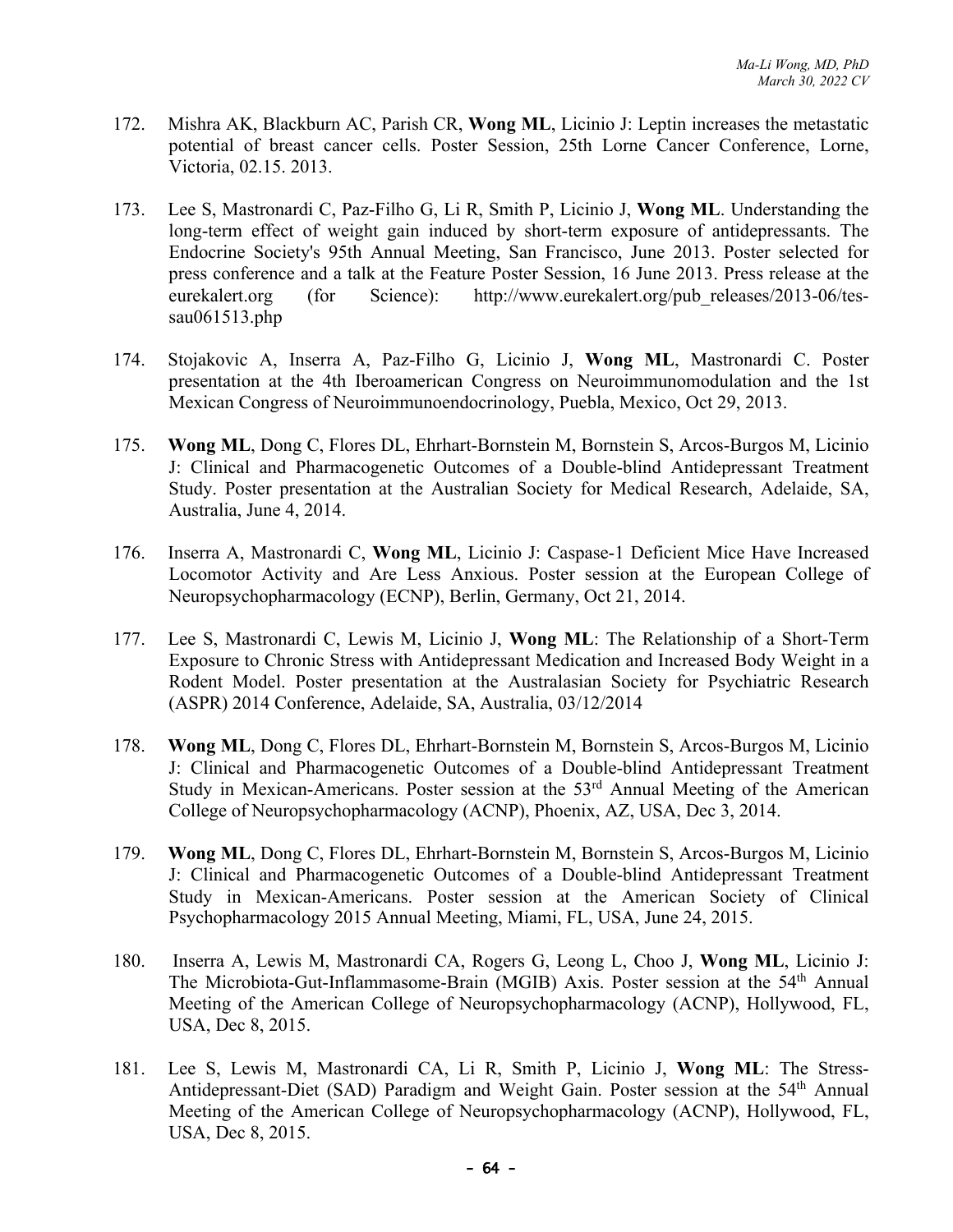- 182. Liu S, Lewis M, **Wong ML**, Licinio J. Evaluation of novel genetic and pharmacogenetic targets in depression. Australian Society of Medical Research (ASMR) Medical Research Week, SA Scientific Meeting, Adelaide, June 8th 2016.
- 183. Sampson E, Musker M, **Wong ML**. Trauma Informed Care: Linking Childhood Trauma and specific symptoms of major depressive disorder. ASMR Medical Research Week, SA Scientific Meeting, Adelaide, June 8th 2016.
- 184. Lees F, Lewis M, Licinio J, **Wong ML**. Investigating the effects of reducing inflammation through caspase-1 inhibition, using a transgenic mouse model of Alzheimer's disease. ASMR Medical Research Week, SA Scientific Meeting, Adelaide, June 8th 2016.
- 185. Musker M, **Wong ML**, Bidargaddi N, Licinio J. The development of an active online recruitment website for mental health research. ASMR Medical Research Week, SA Scientific Meeting, Adelaide, June 8th 2016, ECR Poster Presentation (Runner Up).
- 186. Inserra A, Lewis M, Mastronardi CA, Rogers G, Leong L, Choo J, **Wong ML**, Licinio J: The Microbiota-Gut-Inflammasome-Brain (MGIB) Axis. Poster session at the 14<sup>th</sup> Meeting of the Asian-Pacific Society for Neurochemistry, Kuala Lumpur, Malaysia, 27-30 August 2016.
- 187. Licinio J, Inserra A, Lewis M, Yu C, Mastronardi CA, Rogers G, Leong L, Choo J, Wesselingh S, **Wong ML**. Inflammasome activation in the brain: Impact on depressive-like behaviour. Poster session at the 55<sup>th</sup> Annual Meeting of the ACNP, Hollywood, FL, USA, Dec 5, 2016.
- 188. **Wong ML**, Lee S, E Dutcher, Lewis M, Mastronardi CA, Licinio J. Metabolic outcomes in response to chronic stress and antidepressant treatment. Poster session at the 55<sup>th</sup> Annual Meeting of the ACNP, Hollywood, FL, USA, Dec 6, 2016.
- 189. **Wong ML**, Lee S, Vincent A, Lewis M, Mastronardi CA, Licinio J. Antidepressants restore the long-lasting effects of stress on body weight, and those effects are associated to leptin levels. Poster session at the 56<sup>th</sup> Annual Meeting of the ACNP, Palm Springs, CA, USA, Dec 6, 2017.
- 190. **Wong ML**, Arcos-Burgos M, Licinio J. Antidepressant remission is associated with rare genetic variants. Late Breaking Poster session at the 73rd Annual Meeting of the Society of Biological Psychiatry, New York, NY, May 11, 2018.
- 191. **Wong ML**, Arcos-Burgos M, Licinio J. Antidepressant remission is associated with rare genetic variants. Poster session at the 18<sup>th</sup> Annual Biomedical Sciences Retreat, Upstate Medical University College of Graduate Studies. Skaneateles, NY, Sept 11, 2018.
- 192. **Wong ML**, Arcos-Burgos M, Licinio J. Antidepressant Response in Major Depressive Disorder and Rare Variants. Poster session at the 2018 World Congress of Psychiatric Genetics. Glasgow, UK, Oct 14, 2018.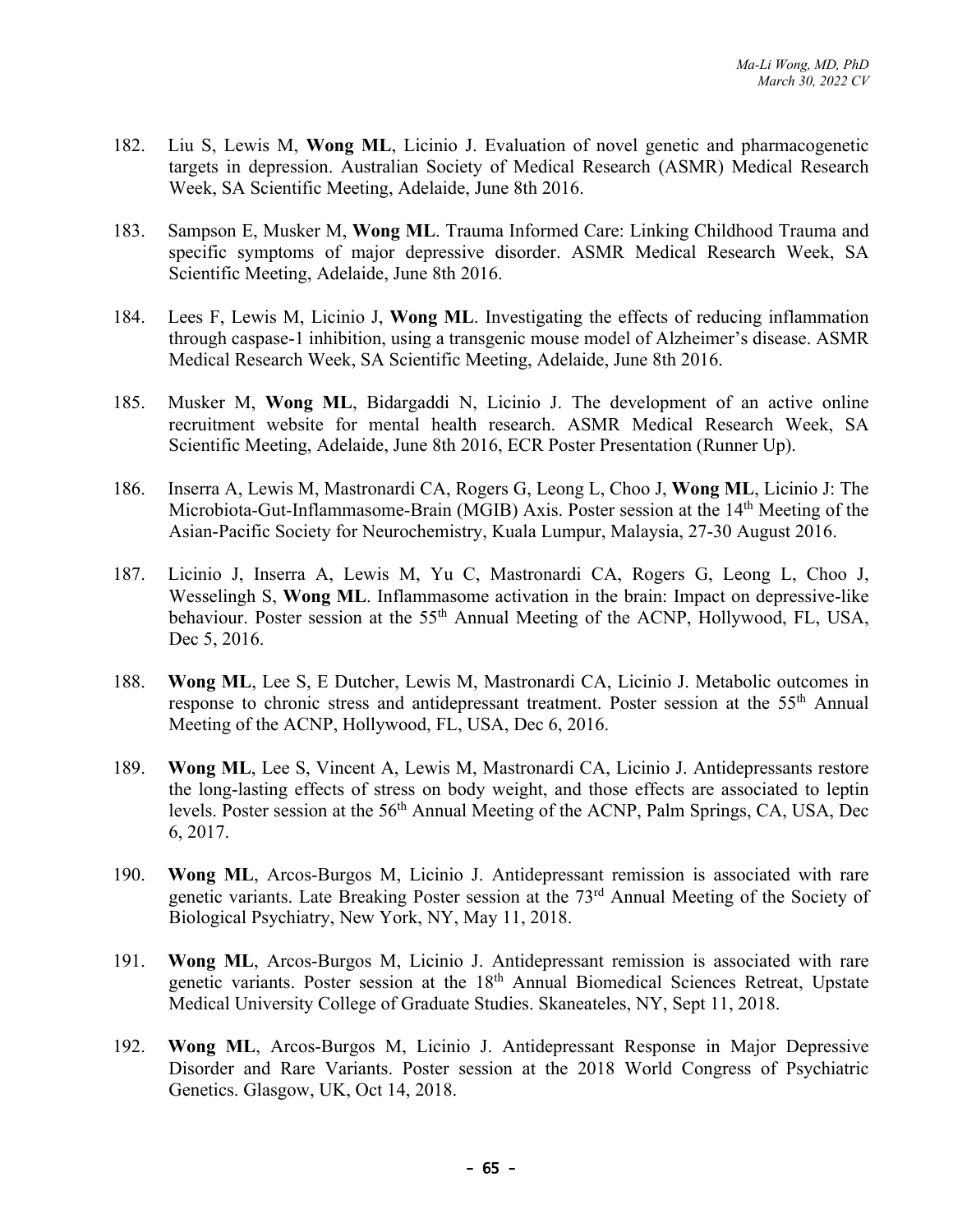- 193. **Wong ML**, Arcos-Burgos M, Licinio J. Rare genetic variants and antidepressant remission. Poster session at the 2018 Society for Neuroscience Annual Meeting. San Diego, CA, Nov 4, 2018.
- 194. **Wong ML**, Inserra A, Lewis MD, Licinio J. Mice lacking *Casp1*, *Ifngr* and *Nos2* genes display altered depressive- and anxiety-like behavior. Poster session at the 57<sup>th</sup> Annual Meeting of the ACNP, Hollywood, FL, USA, Dec 11, 2018.
- 195. Licinio J, Inserra A, Choo J, Lewis MD, Rogers GB, **Wong ML**. Lack of *Casp1*, *Ifngr* and *Nos2* genes alter depressive-, anxiety-like behavior and gut microbiota. Poster session at the 74th Annual Meeting of the Society of Biological Psychiatry, Chicago, IL, May 16, 2019.
- 196. Licinio J, Inserra A, Choo J, Lewis MD, Rogers GB, **Wong ML**. Lack of *Casp1*, *Ifngr* and *Nos2* genes alter depressive-, anxiety-like behavior and gut microbiota. Poster session at the American Psychiatric Association Meeting Annual Meeting 2019, San Francisco, CA, May 21, 2019.
- 197. Licinio J, Inserra A, Choo J, Lewis MD, Rogers GB, **Wong ML**. Lack of *Casp1*, *Ifngr* and *Nos2* genes alter depressive-, anxiety-like behavior and gut microbiota. Poster session at the American Psychiatric Association Meeting Annual Meeting 2019, San Francisco, CA, May 21, 2019.
- 198. Licinio J, Inserra A, Choo J, Lewis MD, Rogers GB, **Wong ML.** Deficiency of *Casp1*, *Ifngr*  and *Nos2* genes alter depressive-, anxiety-like behavior and gut microbiota. Poster session at the 32nd European College of Neuropsychopharmacology, Copenhagen, Denmark, Sep 7, 2019.
- 199. Licinio J, Inserra A, Choo J, Lewis MD, Rogers GB, **Wong ML.** Lack of Casp1, Infgr and Nos2 genes alters behavior and Gut Microbiota. Poster session at the 58th Annual Meeting of the ACNP, Orlando, FL, USA, Dec 09, 2019.
- 200. **Wong ML**, Marwari S, Chin E, Ruan H, Ma Q, Lewis M, Licinio J. PHD finger 21B deficiency and anxiety- and depressive-like behaviors in mice. Poster session at the 59<sup>th</sup> Annual Meeting of the ACNP, Virtual Meeting, Dec 08, 2020.
- 201. Chin E, Ruan H, Ma Q, Licinio J, **Wong ML**. Deficits in learning and social memory in a *Phf21b*-mutant mouse model. Oral presentation at the SUNY UMU Beyond the Doctorate Research Day, Virtual Meeting, March 3, 2021.
- 202. Chin E, Ruan H, Ma Q, Licinio J, **Wong ML**. Caspase 1 regulates social defeat stress: A mechanism for the interface of immune mediators and depression. Poster session at the Nature Conferences, Chronic Disease and Mental Health, Virtual Conference, March 10-11, 2021.
- 203. Licinio J, Chin E, Ruan H, Ma Q, Lewis M, **Wong ML**. Behavioral assessment of a novel *Phf21b* knockdown mouse model. Poster presentation at the 2021 Society of Biological Psychiatry (SOBP) Virtual Annual Meeting, May 1, 2021.